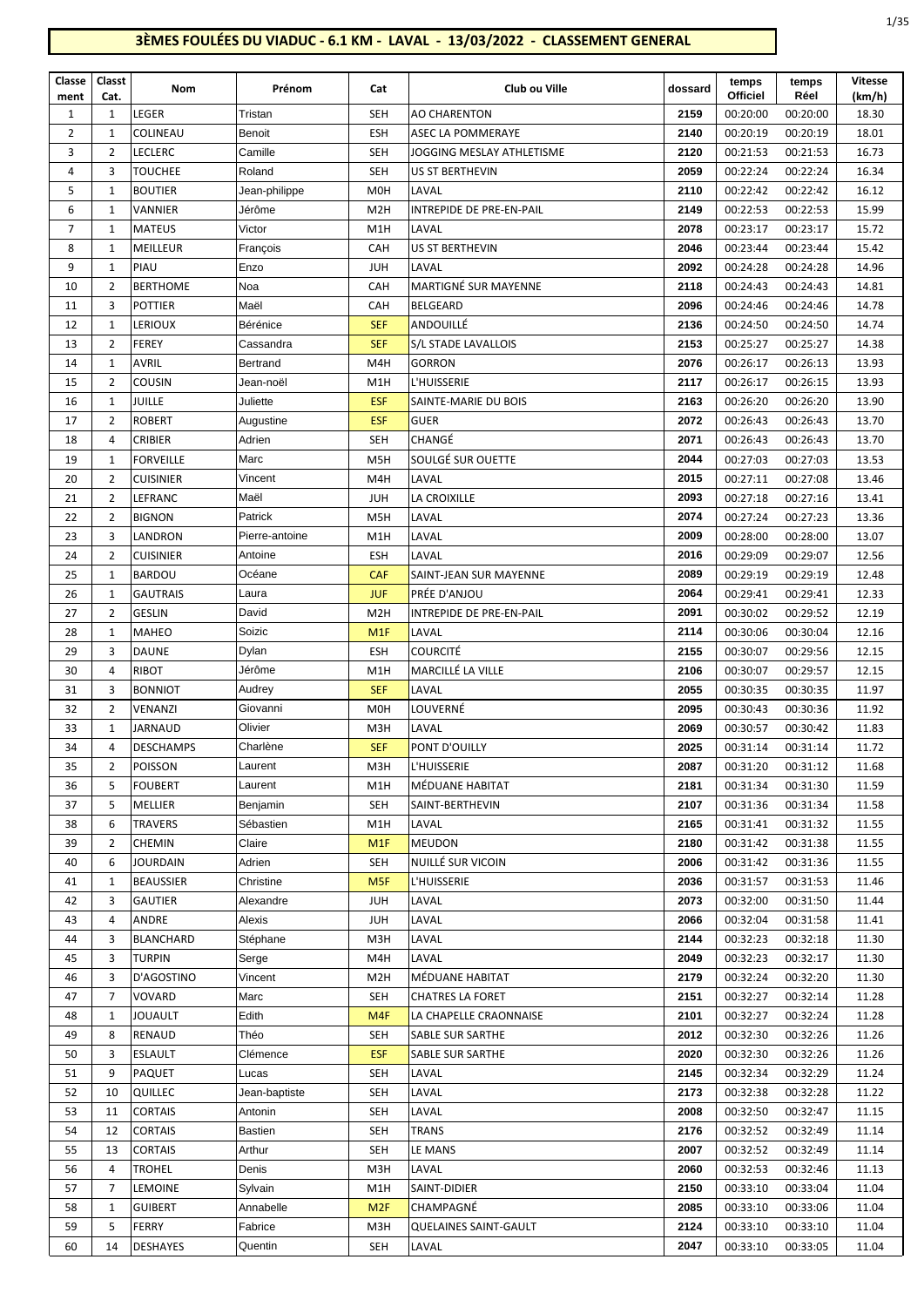## **3ÈMES FOULÉES DU VIADUC - 6.1 KM - LAVAL - 13/03/2022 - CLASSEMENT GENERAL**

| ۰.<br>×<br>× |
|--------------|
|              |

| Classe<br>ment | Classt<br>Cat. | Nom                     | Prénom             | Cat               | Club ou Ville                        | dossard      | temps<br>Officiel    | temps<br>Réel        | <b>Vitesse</b><br>(km/h) |
|----------------|----------------|-------------------------|--------------------|-------------------|--------------------------------------|--------------|----------------------|----------------------|--------------------------|
| 61             | 3              | <b>BESNOIST</b>         | Frédéric           | M5H               | LAVAL                                | 2109         | 00:33:11             | 00:33:03             | 11.03                    |
| 62             | 5              | <b>PIRES</b>            | Élodie             | <b>SEF</b>        | AHUILLÉ                              | 2061         | 00:33:12             | 00:33:06             | 11.02                    |
| 63             | 3              | LEMOINE                 | Vincent            | M <sub>O</sub> H  | CHANGÉ                               | 2148         | 00:33:12             | 00:33:07             | 11.02                    |
| 64             | 15             | CHESNEAU                | Pierre             | <b>SEH</b>        | LAVAL                                | 2160         | 00:33:16             | 00:33:11             | 11.00                    |
| 65             | 4              | <b>FAVROT</b>           | Valentin           | <b>ESH</b>        | LE GENEST SAINT-ISLE                 | 2003         | 00:33:19             | 00:33:16             | 10.99                    |
| 66             | 4              | COLLET                  | Julien             | M <sub>O</sub> H  | LAVAL                                | 2111         | 00:33:25             | 00:33:13             | 10.95                    |
| 67             | 6              | <b>ALLAIN</b>           | Anaëlle            | <b>SEF</b>        | SAINT-BERTHEVIN                      | 2105         | 00:33:25             | 00:33:25             | 10.95                    |
| 68             | $\mathbf{1}$   | LEROY                   | Charlène           | <b>MOF</b>        | ARGENTRÉ                             | 2104         | 00:33:26             | 00:33:24             | 10.95                    |
| 69             | 16             | ONFRAY                  | Simon              | SEH               | LAVAL                                | 2039         | 00:33:36             | 00:33:25             | 10.89                    |
| 70             | 17             | <b>DESGAGES</b>         | Benoit             | SEH               | ANDOUILLÉ                            | 2037         | 00:33:36             | 00:33:26             | 10.89                    |
| 71             | 5              | <b>HAFFRAY</b>          | Julien             | <b>M0H</b>        | ANDOUILLÉ                            | 2022         | 00:33:38             | 00:33:32             | 10.88                    |
| 72             | $\overline{7}$ | <b>GASCOIN</b>          | Emmanuelle         | <b>SEF</b>        | CHANGÉ                               | 2021         | 00:33:39             | 00:33:35             | 10.88                    |
| 73             | $\overline{2}$ | POTTIER                 | Jocelyne           | M <sub>4F</sub>   | CHANGÉ                               | 2161         | 00:33:39             | 00:33:29             | 10.88                    |
| 74             | 3              | <b>FAUCON</b>           | Michèle            | M <sub>4F</sub>   | ERNÉE                                | 2102         | 00:33:40             | 00:33:36             | 10.87                    |
| 75             | 8              | ANDOCHE                 | Simby              | <b>SEF</b>        | MONTIGNÉ LE BRILLANT                 | 2063         | 00:33:40             | 00:33:30             | 10.87                    |
| 76             | 1              | JUILLE                  | Isabelle           | M <sub>3F</sub>   | SAINTE-MARIE DU BOIS                 | 2162         | 00:33:41             | 00:33:41             | 10.87                    |
| 77             | 4              | PRAMPART                | Lucie              | <b>ESF</b>        | LAVAL                                | 2042         | 00:33:46             | 00:33:46             | 10.84                    |
| 78             | 8              | <b>MAHEO</b>            | Mickaël            | M <sub>1</sub> H  | LAVAL                                | 2115         | 00:33:54             | 00:33:40             | 10.80                    |
| 79             | 9              | CANTIN                  | Laurène            | <b>SEF</b>        | LAVAL                                | 2169         | 00:34:03             | 00:33:59             | 10.75                    |
| 80             | $\overline{2}$ | <b>BOISDRON</b>         | Corinne            | M <sub>2F</sub>   | LAVAL                                | 2132         | 00:34:20             | 00:34:15             | 10.66                    |
| 81             | 4              | ROUX                    | Joël               | M4H               | SAINT-BERTHEVIN                      | 2026         | 00:34:21             | 00:34:14             | 10.66                    |
| 82             | 4              | <b>FONTAINE</b>         | Antony             | M <sub>2</sub> H  | LAVAL                                | 2134         | 00:34:22             | 00:34:16             | 10.65                    |
| 83             | 5              | AGNAN                   | Mickaël            | M <sub>2</sub> H  | LAVAL                                | 2051         | 00:34:38             | 00:34:26             | 10.57                    |
| 84             | $\overline{2}$ | MILLET                  | Christine          | M <sub>5F</sub>   | ERNÉE                                | 2100         | 00:34:50             | 00:34:47             | 10.51                    |
| 85             | 3              | NEDELEC                 | Armelle            | M <sub>2F</sub>   | SAINT-POIX                           | 2133         | 00:34:53             | 00:34:49             | 10.49                    |
| 86             | $\overline{2}$ | GLOAGUEN                | Marlène            | <b>MOF</b>        | LAVAL                                | 2154         | 00:34:53             | 00:34:45             | 10.49                    |
| 87             | 3              | <b>BUTIER</b>           | Virginie           | M <sub>1</sub> F  | LAVAL                                | 2058         | 00:34:55             | 00:34:47             | 10.48                    |
| 88             | 3              | LAPIERRE                | Erika              | <b>MOF</b>        | LOUVERNÉ                             | 2094         | 00:35:42             | 00:35:34             | 10.25                    |
| 89             | 5              | <b>FOIRIEN</b>          | Nicolas            | <b>JUH</b>        | LAVAL                                | 2168         | 00:35:47             | 00:35:40             | 10.23                    |
| 90             | $\overline{4}$ | RIANDIERE               | Fanny              | M <sub>1</sub> F  | ÉVRON                                | 2129         | 00:35:50             | 00:35:41             | 10.21                    |
| 91             | 5              | MARSIL                  | Margot             | <b>ESF</b>        | QUELAINES SAINT-GAULT                | 2040         | 00:35:52             | 00:35:51             | 10.20                    |
| 92             | 1              | TOUCHARD                | Gilbert            | M6H               | SAINT-BERTHEVIN                      | 2002         | 00:35:53             | 00:35:50             | 10.20                    |
| 93             | 9              | SABLE                   | Franck             | M <sub>1</sub> H  | LAVAL                                | 2081         | 00:35:56             | 00:35:45             | 10.19                    |
| 94             | 6              | <b>GROSBOIS</b>         | Marc               | M3H               | LAVAL                                | 2056         | 00:36:01             | 00:35:50             | 10.16                    |
| 95             | 10             | <b>BRAULT</b>           | Justine            | <b>SEF</b>        | LAVAL                                | 2075         | 00:36:11             | 00:36:07             | 10.12                    |
| 96             | 6              | <b>DUTERTRE</b>         | Thierry            | M <sub>2</sub> H  | LACTALIS                             | 2182         | 00:36:13             | 00:36:02             | 10.11                    |
| 97             | 5              | GRANGER                 | Emmanuelle         | M <sub>1</sub> F  | CHANGÉ                               | 2053         | 00:36:45             | 00:36:34             | 9.96                     |
| 98             | 6              | DANIEL                  | Valentine          | M <sub>1</sub> F  | CHANGÉ                               | 2079         | 00:36:52             | 00:36:43             | 9.93                     |
| 99             | 11             | <b>GUILLOMET</b>        | Agathe             | <b>SEF</b>        | SAINT-BERTHEVIN                      | 2123         | 00:36:53             | 00:36:42             | 9.92                     |
| 100            | 4              | SABLE                   | Adeline            | <b>MOF</b>        | LAVAL                                | 2082         | 00:36:54             | 00:36:42             | 9.92                     |
| 101            | 12             | LEVEQUE                 | Camille            | <b>SEF</b>        | MONTJEAN                             | 2127         | 00:37:08             | 00:36:55             | 9.86                     |
| 102            | 5              | LEVEQUE                 | Alain              | M4H               | LOCHES                               | 2128         | 00:37:08             | 00:36:56             | 9.86                     |
| 103            | 7              | COTTEREAU               | Christelle         | M <sub>1</sub> F  | CHANGÉ                               | 2019         | 00:37:09             | 00:37:00             | 9.85                     |
| 104            | 13             | <b>DUFORT</b>           | Julie              | <b>SEF</b>        | CHANGÉ                               | 2098         | 00:37:09             | 00:36:57             | 9.85                     |
| 105            | 4              | <b>FRECHET</b>          | Nathalie           | M <sub>4F</sub>   | LAVAL                                | 2084         | 00:37:15             | 00:37:07             | 9.83                     |
| 106            | 8              | CORBIN LOCHU            | Géraldine          | M <sub>1</sub> F  | LES ALPES MANCELLES ATHLE            | 2139         | 00:37:17             | 00:37:09             | 9.82                     |
| 107            | 5              | HUBERT                  | Jennifer           | <b>MOF</b>        | <b>ÉTRELLES</b>                      | 2097         | 00:37:20             | 00:37:13             | 9.80                     |
| 108            | $\overline{2}$ | BEASSE                  | Joël               | M6H               | <b>BONCHAMP LES LAVAL</b>            | 2108         | 00:37:53             | 00:37:38             | 9.66                     |
| 109            | 9              | <b>BATARD</b>           | <b>Bilitis</b>     | M <sub>1</sub> F  | PORT BRILLET                         | 2065         | 00:38:00             | 00:37:45             | 9.63                     |
| 110            | 14             | MARCHADOUR              | Audrey             | <b>SEF</b>        | PORT BRILLET                         | 2166         | 00:38:02             | 00:37:48             | 9.62                     |
| 111            | 10             | THOMY                   | Guillaume          | M1H               | SIMPLÉ                               | 2054         | 00:38:10             | 00:37:58             | 9.59                     |
| 112            | 15             | PLU                     | Manuela<br>Camille | <b>SEF</b>        | LAVAL                                | 2004         | 00:38:13             | 00:38:08             | 9.58                     |
| 113            | 16             | ROMARIE                 |                    | <b>SEF</b>        | <b>MESLAY DU MAINE</b>               | 2141         | 00:38:22             | 00:38:08             | 9.54                     |
| 114            | 11<br>6        | PASQUET<br>LOUIN        | Rémy<br>Emmanuelle | M1H               | MINIAC MORVAN<br>ARGENTRÉ DU PLESSIS | 2142<br>2146 | 00:38:24             | 00:38:10             | 9.53<br>9.50             |
| 115            | 10             | <b>HOUDIN</b>           | Carine             | <b>MOF</b>        | ÉVRON                                | 2121         | 00:38:31<br>00:38:33 | 00:38:24             | 9.49                     |
| 116<br>117     | 7              |                         |                    | M <sub>1</sub> F  | <b>BEAULIEU SUR OUDON</b>            | 2027         | 00:38:40             | 00:38:28             | 9.47                     |
| 118            | 1              | SAVARY-BATARD<br>MASLIN | Magalie<br>Gilbert | <b>MOF</b><br>M7H | LE GENEST SAINT-ISLE                 | 2028         | 00:38:46             | 00:38:29<br>00:38:35 | 9.44                     |
| 119            | 3              | HAUDOUIN                | Joëlle             | M <sub>5F</sub>   | S/L STADE LAVALLOIS                  | 2032         | 00:38:56             | 00:38:49             | 9.40                     |
| 120            | 7              | TRIQUET                 | Laurent            | M <sub>2</sub> H  | SAINT-BERTHEVIN                      | 2126         | 00:39:02             | 00:38:58             | 9.38                     |
|                |                |                         |                    |                   |                                      |              |                      |                      |                          |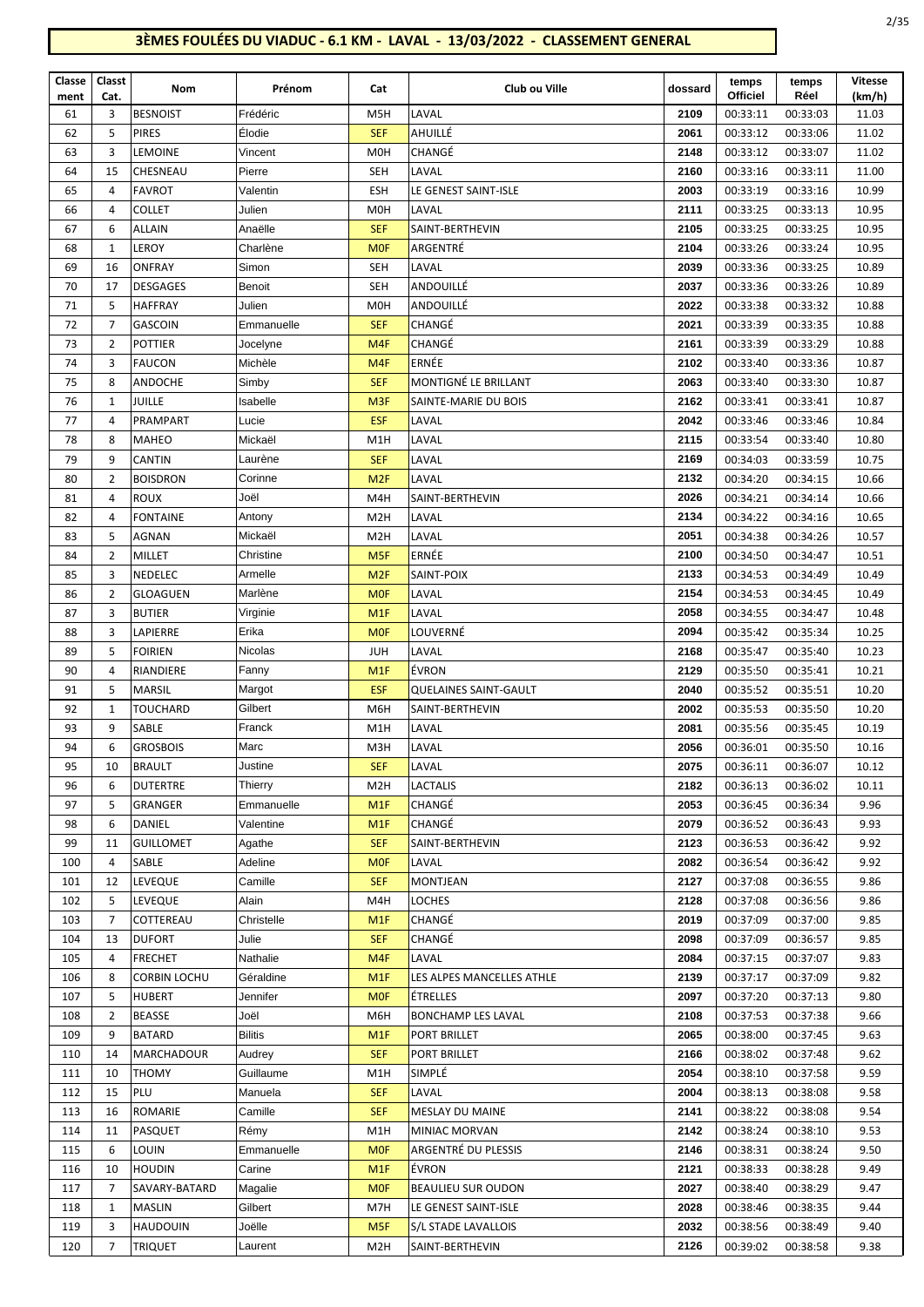## **3ÈMES FOULÉES DU VIADUC - 6.1 KM - LAVAL - 13/03/2022 - CLASSEMENT GENERAL**

| Classe<br>ment | Classt<br>Cat. | Nom             | Prénom     | Cat              | Club ou Ville             | dossard | temps<br>Officiel | temps<br>Réel | <b>Vitesse</b><br>(km/h) |
|----------------|----------------|-----------------|------------|------------------|---------------------------|---------|-------------------|---------------|--------------------------|
| 121            | 11             | <b>GODIN</b>    | Julie      | M1F              | <b>GORRON</b>             | 2103    | 00:39:11          | 00:38:56      | 9.34                     |
| 122            | 18             | LANDEMAINE      | Martin     | <b>SEH</b>       | LAVAL                     | 2143    | 00:39:16          | 00:39:02      | 9.32                     |
| 123            | 12             | LAMARCHE        | Sophie     | M <sub>1F</sub>  | LAVAL                     | 2034    | 00:39:38          | 00:39:30      | 9.23                     |
| 124            | $\overline{2}$ | <b>GUYARD</b>   | Clarisse   | <b>JUF</b>       | <b>ENTRAMMES</b>          | 2157    | 00:39:39          | 00:39:34      | 9.23                     |
| 125            | 3              | <b>BRILLET</b>  | Lou        | <b>JUF</b>       | <b>ENTRAMMES</b>          | 2167    | 00:39:39          | 00:39:34      | 9.23                     |
| 126            | 19             | LE ROUX         | Richard    | SEH              | LAVAL                     | 2175    | 00:39:45          | 00:39:36      | 9.21                     |
| 127            | 17             | JAOUEN          | Lucie      | <b>SEF</b>       | LAVAL                     | 2174    | 00:39:45          | 00:39:35      | 9.21                     |
| 128            | 6              | JAOUEN          | Gilles     | M4H              | L'HUISSERIE               | 2177    | 00:39:46          | 00:39:37      | 9.20                     |
| 129            | 13             | <b>BRETON</b>   | Estelle    | M <sub>1</sub> F | LAVAL                     | 2158    | 00:39:50          | 00:39:44      | 9.19                     |
| 130            | 6              | LEFEVRE         | Maxime     | M <sub>O</sub> H | ARGENTRÉ                  | 2178    | 00:39:52          | 00:39:45      | 9.18                     |
| 131            | 18             | CHARRIER        | Juliette   | <b>SEF</b>       | JAVÈNE                    | 2011    | 00:40:08          | 00:39:59      | 9.12                     |
| 132            | 3              | <b>FERREIRA</b> | José       | M6H              | CHANGÉ                    | 2014    | 00:40:15          | 00:40:07      | 9.09                     |
| 133            | $\overline{4}$ | COCHON          | Martine    | M <sub>5F</sub>  | <b>BOUÈRE</b>             | 2164    | 00:40:15          | 00:40:03      | 9.09                     |
| 134            | 8              | <b>FERREIRA</b> | Noëmie     | <b>MOF</b>       | ANGERS                    | 2043    | 00:40:15          | 00:40:08      | 9.09                     |
| 135            | 4              | <b>CORNUEL</b>  | Armelle    | M <sub>2F</sub>  | <b>TASSE</b>              | 2024    | 00:40:36          | 00:40:27      | 9.01                     |
| 136            | 9              | <b>TESSIER</b>  | Sterenn    | <b>MOF</b>       | SAINT-OUËN-DES-TOITS      | 2045    | 00:40:42          | 00:40:34      | 8.99                     |
| 137            | 5              | SALINGRE        | Valérie    | M <sub>2F</sub>  | LA BRULATTE               | 2030    | 00:40:43          | 00:40:31      | 8.99                     |
| 138            | $\overline{7}$ | <b>HUAULME</b>  | Ludovic    | M <sub>O</sub> H | <b>GREZ EN BOUÈRE</b>     | 2086    | 00:40:56          | 00:40:44      | 8.94                     |
| 139            | 10             | <b>HUGON</b>    | Caroline   | <b>MOF</b>       | SAINT-JEAN SUR MAYENNE    | 2023    | 00:41:02          | 00:40:56      | 8.92                     |
| 140            | 6              | <b>LEROUX</b>   | Valérie    | M <sub>2F</sub>  | SAINT-PIERRE LA COUR      | 2031    | 00:41:04          | 00:40:52      | 8.91                     |
| 141            | 14             | <b>MARTIN</b>   | Laëtitia   | M <sub>1</sub> F | SAINT-DIDIER              | 2033    | 00:41:20          | 00:41:11      | 8.85                     |
| 142            | 19             | <b>COCHON</b>   | Typhaine   | <b>SEF</b>       | JOGGING MESLAY ATHLETISME | 2131    | 00:41:22          | 00:41:21      | 8.85                     |
| 143            | 11             | <b>CANTIN</b>   | Aurélie    | <b>MOF</b>       | CHALLAND                  | 2171    | 00:41:29          | 00:41:22      | 8.82                     |
| 144            | 20             | SAUCET          | Manon      | <b>SEF</b>       | LAVAL                     | 2041    | 00:41:39          | 00:41:25      | 8.79                     |
| 145            | 6              | <b>GAMBIER</b>  | Sarah      | <b>ESF</b>       | SAINT-ANDRÉ-DES-EAUX      | 2050    | 00:42:37          | 00:42:34      | 8.59                     |
| 146            | $\overline{2}$ | <b>CHARRIER</b> | Evelyne    | M <sub>3F</sub>  | JAVÈNE                    | 2010    | 00:42:44          | 00:42:34      | 8.56                     |
| 147            | 15             | <b>ROYDOR</b>   | Angèle     | M <sub>1</sub> F | SAINT-OUËN-DES-TOITS      | 2080    | 00:43:06          | 00:42:54      | 8.49                     |
| 148            | $\overline{4}$ | MEILLEUR        | François   | CAH              | US ST BERTHEVIN           | 2046    | 00:44:08          | 00:44:08      | 8.29                     |
| 149            | 12             | SEUREAU         | Lucie      | <b>MOF</b>       | SAINT-HERBLAIN            | 2062    | 00:44:49          | 00:44:34      | 8.17                     |
| 150            | 21             | <b>SUARD</b>    | Clémentine | <b>SEF</b>       | SAINT-BERTHEVIN           | 2147    | 00:45:27          | 00:45:14      | 8.05                     |
| 151            | 13             | VETTIER         | Anaïs      | <b>MOF</b>       | MONTIGNÉ LE BRILLANT      | 2130    | 00:47:53          | 00:47:39      | 7.64                     |
| 152            | 14             | <b>ROUSSEL</b>  | Jennifer   | <b>MOF</b>       | LAVAL                     | 2067    | 00:47:53          | 00:47:38      | 7.64                     |
| 153            | 15             | <b>BESNEUX</b>  | Charlène   | <b>MOF</b>       | SAINT-JEAN SUR MAYENNE    | 2135    | 00:47:54          | 00:47:40      | 7.64                     |
| 154            | 16             | <b>HERIAULT</b> | Claire     | M <sub>1</sub> F | SAINT-DIDIER              | 2152    | 00:50:36          | 00:50:28      | 7.23                     |
| 155            | 5              | <b>ROUSSEL</b>  | Véronique  | M <sub>5F</sub>  | SAINT-JEAN SUR MAYENNE    | 2113    | 00:50:38          | 00:50:28      | 7.23                     |
| 156            | 22             | <b>ROUZIER</b>  | Vanessa    | <b>SEF</b>       | SAINT-BAUDELLE            | 2088    | 00:50:52          | 00:50:39      | 7.20                     |
| 157            | $\overline{7}$ | <b>SUARD</b>    | Dominique  | M3H              | MESLAY DU MAINE           | 2077    | 00:53:11          | 00:52:55      | 6.88                     |
| 158            | 4              | <b>CONVERS</b>  | Daniel     | M6H              | US JOGGING CHANGE         | 2013    | 00:55:55          | 00:55:42      | 6.55                     |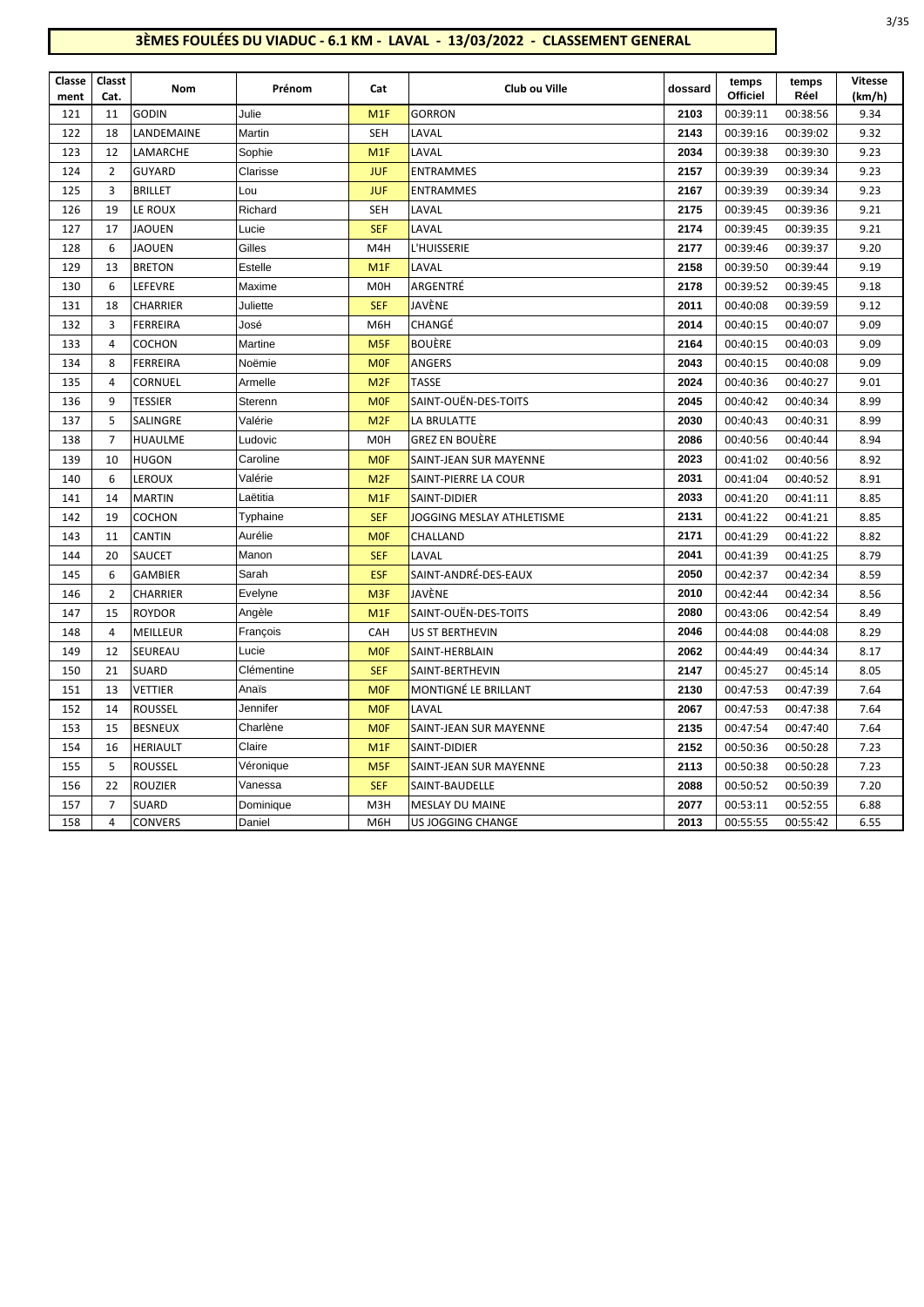| Classe         | Classt         | Nom               | Prénom          | Cat              | Club ou Ville                 | dossard | temps           | temps    | <b>Vitesse</b> |
|----------------|----------------|-------------------|-----------------|------------------|-------------------------------|---------|-----------------|----------|----------------|
| ment           | Cat.           |                   |                 |                  |                               |         | <b>Officiel</b> | Réel     | km/h           |
| 1              | 1              | LEROUX            | Adrien          | <b>SEH</b>       | <b>CCE</b>                    | 301     | 01:13:28        | 01:13:28 | 17.23          |
| $\overline{2}$ | $\overline{2}$ | GRANNEAU          | Alexis          | <b>SEH</b>       | ASEC LA POMMERAYE             | 219     | 01:14:35        | 01:14:35 | 16.97          |
| 3              | 1              | VIEL              | Frédéric        | M <sub>0</sub> H | <b>LACTALIS</b>               | 995     | 01:15:53        | 01:15:53 | 16.68          |
| 4              | 3              | <b>ROSSIGNOL</b>  | Damien          | <b>SEH</b>       | <b>AGRICULTEURS</b>           | 777     | 01:16:46        | 01:16:46 | 16.49          |
| 5              | 1              | <b>THOMINE</b>    | Arnaud          | M <sub>1</sub> H | <b>COSEM LAVAL</b>            | 108     | 01:16:49        | 01:16:49 | 16.48          |
| 6              | 4              | <b>BELIER</b>     | Benoît          | <b>SEH</b>       | <b>CCE</b>                    | 500     | 01:16:53        | 01:16:53 | 16.47          |
| $\overline{7}$ | $\overline{2}$ | <b>TALOUR</b>     | Gwénael         | M1H              | US TUL - KEOLIS LAVAL         | 821     | 01:17:13        | 01:17:13 | 16.40          |
| 8              | 5              | LIVET             | Cyrille         | <b>SEH</b>       | S/L STADE LAVALLOIS           | 588     | 01:17:44        | 01:17:44 | 16.29          |
| 9              | 6              | <b>GRIMAULT</b>   | Florian         | <b>SEH</b>       | LAVAL                         | 396     | 01:17:54        | 01:17:54 | 16.25          |
| 10             | $\overline{7}$ | ROMARIE           | Quentin         | <b>SEH</b>       | ARGENTRE                      | 290     | 01:19:37        | 01:19:37 | 15.90          |
| 11             | 3              | LEMONNIER         | Ludovic         | M <sub>1</sub> H | <b>US RUNNING ARGENTRE</b>    | 700     | 01:19:58        | 01:19:58 | 15.83          |
| 12             | 8              | GRANNEAU          | Antoine         | <b>SEH</b>       | ASEC LA POMMERAYE             | 218     | 01:20:45        | 01:20:43 | 15.68          |
| 13             | 9              | <b>MAURICE</b>    | Charlie         | <b>SEH</b>       | INTREPIDE DE PRE-EN-PAIL      | 875     | 01:20:51        | 01:20:51 | 15.66          |
| 14             | $\overline{4}$ | <b>FOGLIA</b>     | Vivien          | M <sub>1</sub> H | SAINT-JOUAN-DES-GUERETS       | 749     | 01:21:15        | 01:21:15 | 15.58          |
| 15             | 10             | GAROT             | Mathias         | <b>SEH</b>       | <b>POUANCE</b>                | 318     | 01:21:17        | 01:21:14 | 15.58          |
| 16             | 2              | <b>DEBINCHE</b>   | Jean-françois   | M <sub>0</sub> H | ST JEAN SUR MAYENNE           | 794     | 01:21:50        | 01:21:50 | 15.47          |
| 17             | 3              | CANTIN            | Emmanuel        | <b>MOH</b>       | AGRICULTEURS                  | 811     | 01:21:51        | 01:21:51 | 15.47          |
| 18             | 11             | <b>DINE</b>       | Jean-christophe | <b>SEH</b>       | LA BACONNIERE                 | 726     | 01:22:01        | 01:22:01 | 15.44          |
| 19             | 4              | <b>COURTEILLE</b> | Benoît          | M <sub>0</sub> H | <b>BRECEY</b>                 | 906     | 01:22:04        | 01:21:35 | 15.43          |
| 20             | 12             | ABELARD           | Florian         | <b>SEH</b>       | ASEC LA POMMERAYE             | 836     | 01:22:09        | 01:22:07 | 15.41          |
| 21             | 5              | <b>CORBIN</b>     | Matthieu        | M <sub>1</sub> H | LES ALPES MANCELLES ATHLE     | 187     | 01:22:12        | 01:22:07 | 15.40          |
| 22             | 6              | <b>POTTIER</b>    | Sébastien       | M1H              | AHUILLE                       | 813     | 01:22:24        | 01:22:22 | 15.36          |
| 23             | 13             | <b>GOULAY</b>     | Adrien          | <b>SEH</b>       | <b>DECATHLON LAVAL</b>        | 583     | 01:22:34        | 01:22:34 | 15.33          |
| 24             | $\mathbf{1}$   | <b>DAVID</b>      | Julien          | <b>ESH</b>       | SAINT-ETIENNE-DE-MONTLUC      | 76      | 01:22:35        | 01:22:30 | 15.33          |
| 25             | 14             | MARTEAU           | Fabien          | <b>SEH</b>       | ST GERMAIN LE FOUILLOUX       | 448     | 01:22:44        | 01:22:37 | 15.30          |
| 26             | 15             | <b>GAUTIER</b>    | Quentin         | <b>SEH</b>       | <b>VALEO LAVAL</b>            | 260     | 01:22:57        | 01:22:57 | 15.26          |
| 27             | 1              | <b>LEDROIT</b>    | Yohan           | M <sub>2</sub> H | S/L US LAVAL                  | 839     | 01:23:54        | 01:23:40 | 15.09          |
| 28             | $\overline{2}$ | <b>DAVID</b>      | Thomas          | <b>ESH</b>       | LAVAL                         | 77      | 01:24:08        | 01:24:02 | 15.05          |
| 29             | 5              | <b>PENLOUP</b>    | Jérémy          | M <sub>0</sub> H | MAYENNE                       | 279     | 01:24:13        | 01:24:07 | 15.03          |
| 30             | 6              | <b>RUAULT</b>     | Florian         | M0H              | UPAC CHATEAU-GONTIER *        | 846     | 01:24:32        | 01:24:23 | 14.98          |
| 31             | $\overline{2}$ | <b>BARDOUX</b>    | Patrick         | M <sub>2</sub> H | LE PERTRE                     | 540     | 01:24:43        | 01:24:42 | 14.94          |
| 32             | $\overline{7}$ | <b>DAUGUET</b>    | Christophe      | M1H              | LARCHAMP                      | 676     | 01:24:50        | 01:24:50 | 14.92          |
| 33             | 3              | LEBOSSE           | François        | <b>ESH</b>       | ST DENIS DE GASTINES          | 83      | 01:24:59        | 01:24:44 | 14.90          |
| 34             | 16             | <b>BABIN</b>      | Alexis          | <b>SEH</b>       | <b>ANNECY</b>                 | 404     | 01:25:00        | 01:25:00 | 14.89          |
| 35             | $\overline{7}$ | <b>VIVIER</b>     | Benjamin        | M <sub>0</sub> H | <b>ST BERTHEVIN</b>           | 1036    | 01:25:03        | 01:24:54 | 14.89          |
| 36             | 8              | <b>BRETON</b>     | Damien          | M1H              | ORIGNE                        | 186     | 01:25:46        | 01:25:43 | 14.76          |
| 37             | 4              | GOURAUD           | Pierre          | ESH              | ORVAULT                       | 274     | 01:26:09        | 01:25:55 | 14.70          |
| 38             | 8              | HAMEAU            | Thierry         | <b>MOH</b>       | <b>COEVRONS</b>               | 230     | 01:26:19        | 01:25:54 | 14.67          |
| 39             | 3              | <b>COURTEILLE</b> | Sébastien       | M <sub>2</sub> H | LAVAL                         | 193     | 01:26:26        | 01:26:26 | 14.65          |
| 40             | 9              | <b>BOUVIER</b>    | Julien          | M <sub>O</sub> H | <b>JUVIGNE</b>                | 383     | 01:26:44        | 01:26:35 | 14.60          |
| 41             | 17             | ROBILLARD         | David           | <b>SEH</b>       | LES LOGES MARCHIS             | 354     | 01:26:52        | 01:26:50 | 14.57          |
| 42             | 1              | TESNIERE          | Philippe        | M3H              | LYRECO                        | 191     | 01:27:04        | 01:27:01 | 14.54          |
| 43             | 4              | BARRE             | Mickaël         | M <sub>2</sub> H | LAVAL                         | 223     | 01:27:15        | 01:27:15 | 14.51          |
| 44             | 18             | <b>GROSBOIS</b>   | Pierre          | <b>SEH</b>       | ASEC LA POMMERAYE             | 237     | 01:27:22        | 01:27:20 | 14.49          |
| 45             | 5              | GAUDIAU           | Sébastien       | M <sub>2</sub> H | MONTJEAN                      | 226     | 01:27:32        | 01:27:27 | 14.46          |
| 46             | 10             | MARCHAND          | Jonathan        | <b>MOH</b>       | PATRIOTE BONNETABLE           | 63      | 01:27:39        | 01:27:34 | 14.44          |
| 47             | 11             | <b>COLLET</b>     | Fabien          | M <sub>O</sub> H | MONTIGNE LE BRILLANT          | 211     | 01:27:48        | 01:27:41 | 14.42          |
| 48             | 19             | FRANGEUL          | Adrien          | SEH              | <b>ASPTT NANTES</b>           | 394     | 01:27:56        | 01:27:52 | 14.40          |
| 49             | 5              | REGEREAU          | Alban           | <b>ESH</b>       | LAVAL                         | 277     | 01:28:02        | 01:27:58 | 14.38          |
| 50             | 6              | ROBINEAU          | Eric            | M <sub>2</sub> H | CCE                           | 473     | 01:28:04        | 01:28:00 | 14.38          |
| 51             | 2              | GUERIN            | Stéphane        | M3H              | <b>FOUGERES</b>               | 29      | 01:28:16        | 01:28:13 | 14.34          |
| 52             | 6              | <b>PINTO</b>      | Florent         | ESH              | LAVAL                         | 930     | 01:28:17        | 01:28:11 | 14.34          |
| 53             | 20             | <b>FOURREAU</b>   | <b>Baptiste</b> | <b>SEH</b>       | CHANGE                        | 192     | 01:28:20        | 01:28:12 | 14.33          |
| 54             | 1              | CAMUS             | Laure           | <b>ESF</b>       | S/L STADE LAVALLOIS           | 305     | 01:28:33        | 01:28:31 | 14.30          |
| 55             | 9              | <b>GUILOIS</b>    | Yohann          | M1H              | <b>UPAC CHATEAU-GONTIER *</b> | 831     | 01:28:46        | 01:28:30 | 14.26          |
| 56             | 21             | <b>BROU</b>       | Floriant        | <b>SEH</b>       | <b>ERNEE</b>                  | 328     | 01:28:47        | 01:28:37 | 14.26          |
| 57             | $\overline{7}$ | <b>BRISARD</b>    | Laurent         | M <sub>2</sub> H | <b>US RUNNING ARGENTRE</b>    | 818     | 01:28:56        | 01:28:54 | 14.24          |
| 58             | 22             | LEFEVRE           | Willy           | <b>SEH</b>       | MONTIGNE LE BRILLANT          | 760     | 01:28:59        | 01:28:58 | 14.23          |
| 59             | 8              | MANCEAU           | Ricardo         | M <sub>2</sub> H | TENNECO                       | 775     | 01:29:00        | 01:28:51 | 14.22          |
| 60             | 23             | <b>BRISSIER</b>   | Guillaume       | <b>SEH</b>       | CAPB                          | 1001    | 01:29:01        | 01:28:59 | 14.22          |
|                |                |                   |                 |                  |                               |         |                 |          |                |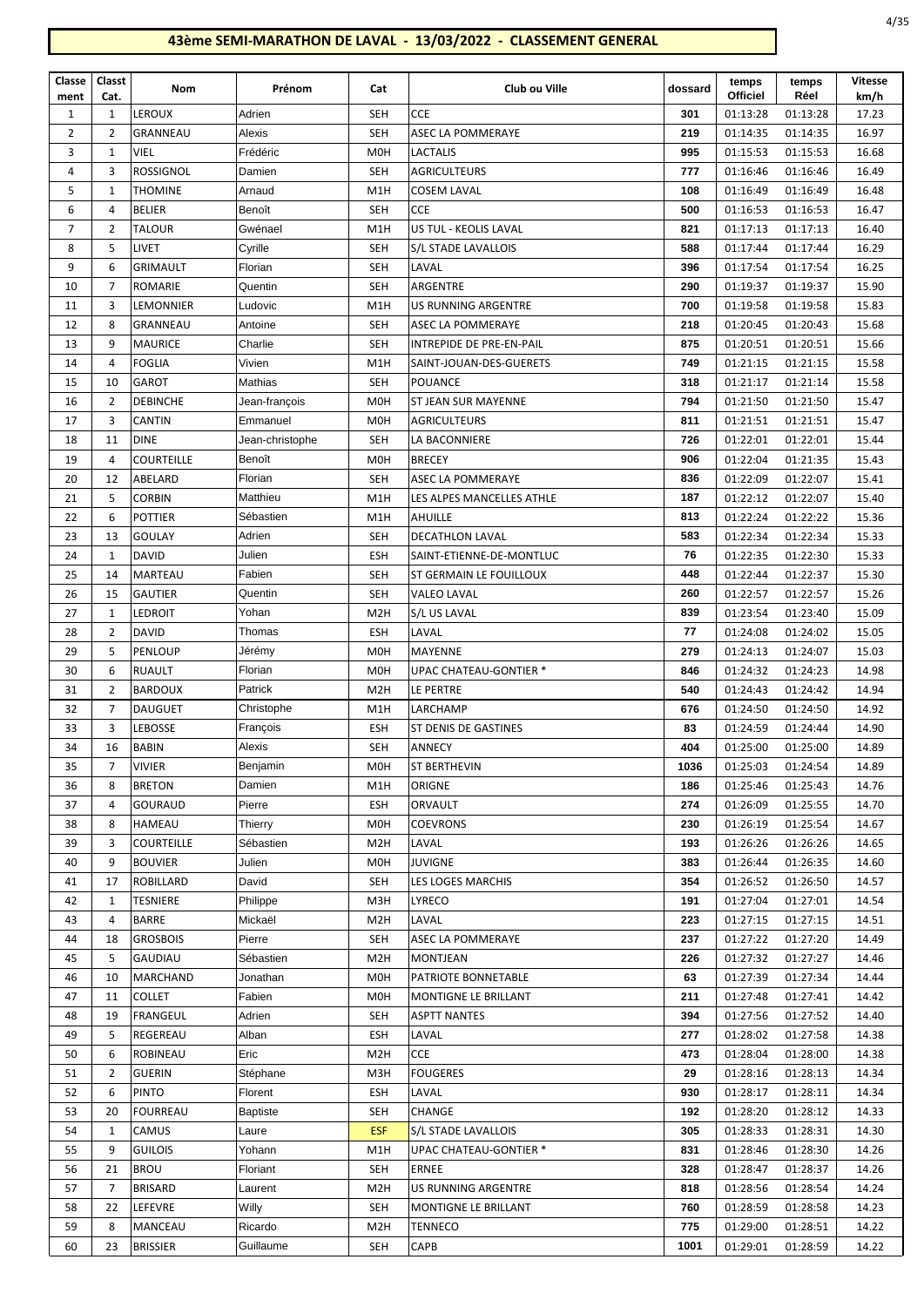| I<br>۰.<br>۰,<br>×<br>×<br>×<br>۰, |
|------------------------------------|
|------------------------------------|

| Classe<br>ment | Classt<br>Cat. | Nom              | Prénom         | Cat              | Club ou Ville                 | dossard | temps<br><b>Officiel</b> | temps<br>Réel | <b>Vitesse</b><br>km/h |
|----------------|----------------|------------------|----------------|------------------|-------------------------------|---------|--------------------------|---------------|------------------------|
| 61             | 24             | PLUMEJAULT       | Gaëtan         | <b>SEH</b>       | <b>CCE</b>                    | 306     | 01:29:13                 | 01:29:07      | 14.19                  |
| 62             | 10             | <b>HAUTBOIS</b>  | Julien         | M1H              | S/L STADE LAVALLOIS           | 364     | 01:29:21                 | 01:29:13      | 14.17                  |
| 63             | 3              | <b>MORIN</b>     | Philippe       | M3H              | BONCHAMP LES LAVAL            | 1030    | 01:29:23                 | 01:29:17      | 14.16                  |
| 64             | 12             | <b>BOUVARD</b>   | Guillaume      | M <sub>O</sub> H | S/L FREE RUN                  | 96      | 01:29:25                 | 01:29:14      | 14.16                  |
| 65             | 9              | LARMOIRE         | Nicolas        | M <sub>2</sub> H | LOUVERNE RUNNING              | 669     | 01:29:35                 | 01:29:28      | 14.13                  |
| 66             | 11             | <b>GALLOYER</b>  | Sébastien      | M1H              | LA BAZOUGE DES ALLEUX         | 1050    | 01:29:59                 | 01:29:49      | 14.07                  |
| 67             | 12             | <b>THOMAIN</b>   | Olivier        | M1H              | <b>AGRICULTEURS</b>           | 782     | 01:29:59                 | 01:29:59      | 14.07                  |
| 68             | 1              | <b>CHARON</b>    | Daniel         | M4H              | <b>AGRICULTEURS</b>           | 780     | 01:30:02                 | 01:29:59      | 14.06                  |
| 69             | 10             | <b>CHARLES</b>   | Didier         | M <sub>2</sub> H | ST BAUDELLE ENDURANCE LOISIR  | 657     | 01:30:07                 | 01:30:04      | 14.05                  |
| 70             | 25             | <b>LEBON</b>     | Steve          | <b>SEH</b>       | ST OUEN DES TOITS             | 999     | 01:30:09                 | 01:29:52      | 14.04                  |
| 71             | 26             | <b>CROSNIER</b>  | Kévin          | <b>SEH</b>       | US ST BERTHEVIN               | 494     | 01:30:21                 | 01:30:15      | 14.01                  |
| 72             | 13             | TERMEAU          | Fabien         | M1H              | <b>HARMONIE AMBULANCE</b>     | 679     | 01:30:21                 | 01:30:19      | 14.01                  |
| 73             | 4              | RAIMBAULT        | Thierry        | M3H              | JOGGING MESLAY ATHLETISME     | 174     | 01:30:22                 | 01:30:22      | 14.01                  |
| 74             | 1              | <b>JACCOT</b>    | Marion         | <b>SEF</b>       | <b>MA NUTRI FIT</b>           | 161     | 01:30:41                 | 01:30:41      | 13.96                  |
| 75             | 11             | CORNUEL          | Thomas         | M <sub>2</sub> H | A.S. VALEO SARTHE             | 208     | 01:30:53                 | 01:30:50      | 13.93                  |
| 76             | 14             | <b>GALOPIN</b>   | Pierre         | M1H              | UPAC CHATEAU-GONTIER *        | 10      | 01:31:02                 | 01:30:54      | 13.91                  |
| 77             | 5              | <b>LOCHIN</b>    | Jean-marc      | M3H              | JOGGING MESLAY ATHLETISME     | 556     | 01:31:05                 | 01:31:05      | 13.90                  |
| 78             | 27             | <b>HIRON</b>     | Anthony        | <b>SEH</b>       | Loiron                        | 573     | 01:31:08                 | 01:31:03      | 13.89                  |
| 79             | 28             | LOISEAU          | Damien         | <b>SEH</b>       | <b>FOUGERES</b>               | 790     | 01:31:08                 | 01:30:54      | 13.89                  |
| 80             | 13             | <b>DINGUIDAR</b> | Alexandre      | M <sub>0</sub> H | LE MANS                       | 82      | 01:31:10                 | 01:30:35      | 13.89                  |
| 81             | 14             | <b>COLLET</b>    | David          | M <sub>O</sub> H | CHENAY                        | 384     | 01:31:29                 | 01:31:20      | 13.84                  |
| 82             | 15             | REMANDE          | Cyril          | M1H              | <b>SAINTES</b>                | 973     | 01:31:32                 | 01:31:06      | 13.83                  |
| 83             | 16             | <b>ROSSIGNOL</b> | Olivier        | M1H              | <b>LIDER</b>                  | 893     | 01:31:35                 | 01:31:25      | 13.82                  |
| 84             | 6              | MADIOT           | Benoit         | M3H              | S/L ES CRAON                  | 698     | 01:31:36                 | 01:31:26      | 13.82                  |
| 85             | 17             | <b>BEZIER</b>    | Jean-jacques   | M1H              | AHUILLE                       | 615     | 01:31:37                 | 01:31:29      | 13.82                  |
| 86             | 1              | LEGRET           | Patrick        | M5H              | RUN AND FREEDOM               | 683     | 01:31:40                 | 01:31:24      | 13.81                  |
| 87             | 18             | FEAUVEAU         | Franck         | M1H              | <b>BELGEARD</b>               | 944     | 01:31:43                 | 01:31:23      | 13.80                  |
| 88             | 15             | <b>GRAFFIN</b>   | Julien         | M <sub>0</sub> H | LIVRE LA TOUCHE               | 443     | 01:31:46                 | 01:31:36      | 13.80                  |
| 89             | 2              | COUTARD          | Steffie        | <b>SEF</b>       | MONTJEAN                      | 455     | 01:31:47                 | 01:31:42      | 13.79                  |
| 90             | 29             | <b>KERAVEC</b>   | Hugo           | <b>SEH</b>       | NEUVILLE-SUR-SARTHE           | 283     | 01:31:53                 | 01:31:20      | 13.78                  |
| 91             | 1              | <b>GAUTRAIS</b>  | Evan           | <b>JUH</b>       | SAINT-BRICE EN COGLES         | 39      | 01:31:54                 | 01:31:51      | 13.78                  |
| 92             | 16             | LEMEUNIER        | Nicolas        | M0H              | ST BERTHEVIN                  | 817     | 01:31:55                 | 01:31:46      | 13.77                  |
| 93             | 30             | <b>SUHARD</b>    | Thomas         | SEH              | CHANGE                        | 451     | 01:31:56                 | 01:31:47      | 13.77                  |
| 94             | $\overline{7}$ | CADEAU           | <b>Nicolas</b> | M3H              | S/L CA EVRON                  | 105     | 01:31:59                 | 01:31:55      | 13.76                  |
| 95             | 31             | DIEUX-CARADEC    | Iwan           | SEH              | LAVAL                         | 977     | 01:32:03                 | 01:31:56      | 13.75                  |
| 96             | 2              | MAREAU           | Gilbert        | M5H              | ST BAUDELLE ENDURANCE LOISIR  | 220     | 01:32:07                 | 01:32:03      | 13.74                  |
| 97             | 7              | <b>DESERT</b>    | Bastien        | <b>ESH</b>       | LAVAL                         | 334     | 01:32:08                 | 01:31:39      | 13.74                  |
| 98             | 32             | <b>BOURDAIS</b>  | Benjamin       | SEH              | COSSE-LE-VIVIEN               | 213     | 01:32:09                 | 01:31:51      | 13.74                  |
| 99             | 17             | LABBE            | Luc            | M <sub>O</sub> H | CEVA LAVAL CAMPUS             | 1014    | 01:32:09                 | 01:31:35      | 13.74                  |
| 100            | 1              | LEMAITRE         | Clarisse       | M <sub>1</sub> F | <b>ENTRAMMES</b>              | 247     | 01:32:10                 | 01:32:08      | 13.74                  |
| 101            | 19             | <b>DUBEILLON</b> | Franck         | M1H              | LOUVERNE                      | 882     | 01:32:14                 | 01:32:10      | 13.73                  |
| 102            | 20             | NEVEU            | Emmanuel       | M1H              | OXYGENE ARGENTRE DU PLESSIS   | 871     | 01:32:17                 | 01:32:12      | 13.72                  |
| 103            | 8              | LEFEVRE          | Eric           | M3H              | <b>MONTJEAN</b>               | 167     | 01:32:19                 | 01:32:10      | 13.71                  |
| 104            | 9              | <b>DUVAL</b>     | Dominique      | M3H              | SEENOVIA                      | 752     | 01:32:22                 | 01:32:19      | 13.71                  |
| 105            | 12             | <b>BRIELLE</b>   | Stéphane       | M2H              | LOUVIGNE                      | 462     | 01:32:25                 | 01:32:17      | 13.70                  |
| 106            | 21             | <b>CLAVREUL</b>  | Richard        | M1H              | LAVAL                         | 699     | 01:32:26                 | 01:32:23      | 13.70                  |
| 107            | 10             | <b>COUILLAUX</b> | Hervé          | M3H              | S/L ATHLETIQUE CLUB AMBRIERES | 326     | 01:32:33                 | 01:32:18      | 13.68                  |
| 108            | 18             | <b>BUSCHAUD</b>  | Jérémy         | M0H              | CEVA LAVAL CAMPUS             | 1013    | 01:32:38                 | 01:32:31      | 13.67                  |
| 109            | 2              | <b>MEISS</b>     | Nicolas        | M4H              | LAVAL                         | 1027    | 01:32:40                 | 01:32:27      | 13.66                  |
| 110            | 33             | BEZAGUET         | Flavien        | SEH              | NOIRMOUTIER EN ILE            | 281     | 01:32:42                 | 01:32:26      | 13.66                  |
| 111            | 3              | MEZIERE          | Christian      | M5H              | <b>AGRICULTEURS</b>           | 783     | 01:32:42                 | 01:32:39      | 13.66                  |
| 112            | 22             | <b>HARY</b>      | Nicolas        | M1H              | TEAM GRAVEL RUN               | 618     | 01:32:43                 | 01:32:41      | 13.65                  |
| 113            | 8              | <b>BRANCHU</b>   | Sam            | <b>ESH</b>       | LAVAL                         | 278     | 01:32:49                 | 01:32:45      | 13.64                  |
| 114            | 19             | <b>BRETON</b>    | Antoine        | M <sub>O</sub> H | LA BACONNIERE                 | 584     | 01:32:50                 | 01:32:40      | 13.64                  |
| 115            | 20             | SAVARY           | Anthony        | M <sub>O</sub> H | L HUISSERIE                   | 351     | 01:33:00                 | 01:33:00      | 13.61                  |
| 116            | 13             | <b>FOULON</b>    | Didier         | M2H              | <b>GROUPE GRUAU</b>           | 1000    | 01:33:01                 | 01:33:01      | 13.61                  |
| 117            | 14             | HERAULT          | Jimmy          | M <sub>2</sub> H | <b>BAZOUGERS</b>              | 1057    | 01:33:06                 | 01:32:58      | 13.60                  |
| 118            | 34             | MERIENNE         | Fabien         | <b>SEH</b>       | <b>CHAUDEFONDS SUR LAYON</b>  | 566     | 01:33:09                 | 01:32:28      | 13.59                  |
| 119            | 11             | <b>PERIN</b>     | Patrice        | M3H              | <b>ERNEENNE TRIATHLON</b>     | 390     | 01:33:14                 | 01:33:04      | 13.58                  |
| 120            | 15             | <b>POTIN</b>     | Régis          | M <sub>2</sub> H | OXYGENE ARGENTRE DU PLESSIS   | 546     | 01:33:35                 | 01:33:29      | 13.53                  |
|                |                |                  |                |                  |                               |         |                          |               |                        |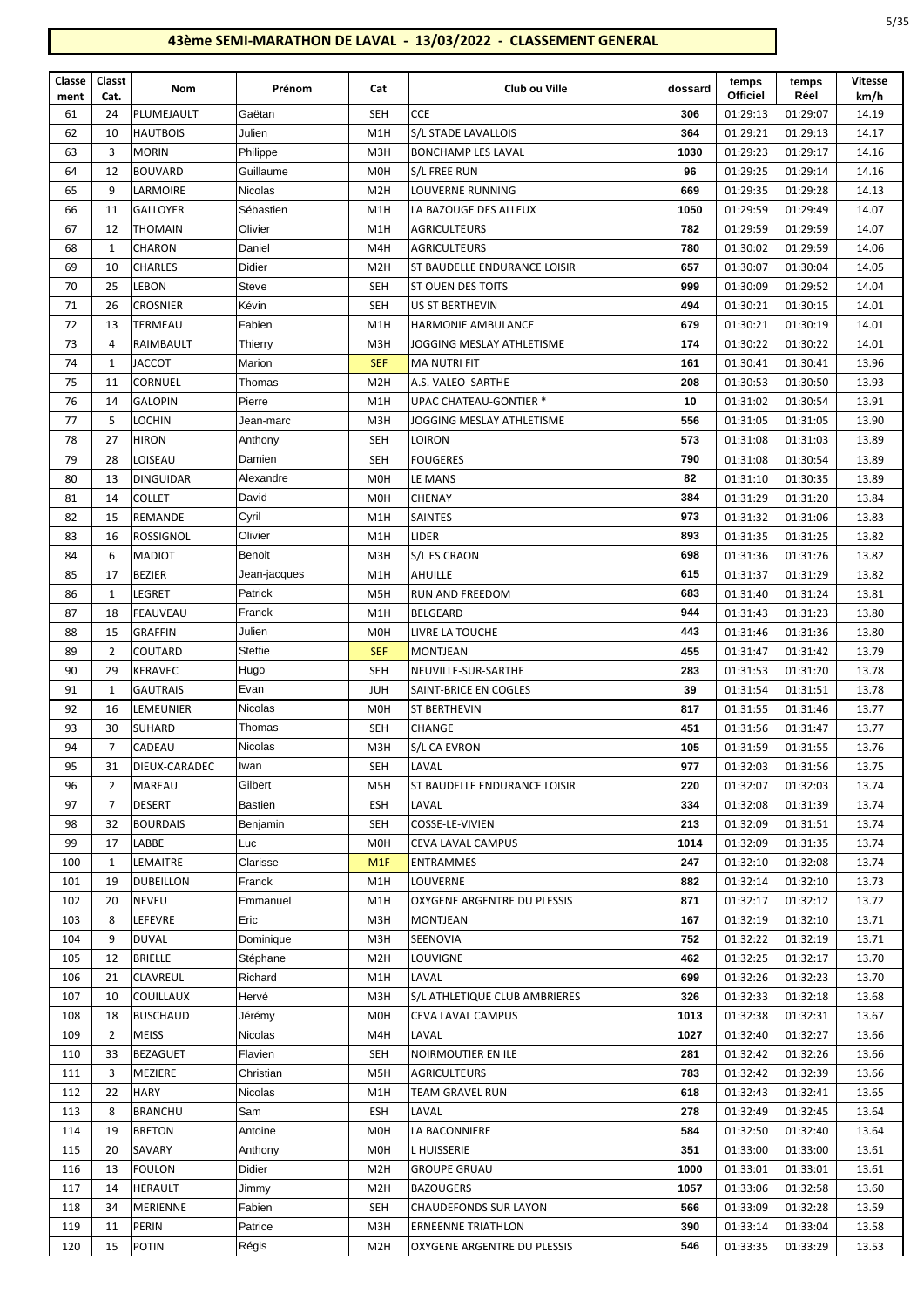| Classe      | Classt         | Nom                   | Prénom          | Cat              | Club ou Ville                 | dossard | temps<br><b>Officiel</b> | temps<br>Réel | <b>Vitesse</b> |
|-------------|----------------|-----------------------|-----------------|------------------|-------------------------------|---------|--------------------------|---------------|----------------|
| ment<br>121 | Cat.<br>35     | LOZE                  | Owen            | <b>SEH</b>       | <b>RENNES</b>                 | 398     | 01:33:37                 | 01:33:09      | km/h<br>13.52  |
| 122         | 21             | <b>DUVAL</b>          | David           | M <sub>O</sub> H | AS SAPEURS-POMPIERS 53        | 1037    | 01:33:40                 | 01:33:30      | 13.52          |
| 123         | 16             | <b>CHIPAUX</b>        | Jean-philippe   | M <sub>2</sub> H | S/L STADE LAVALLOIS           | 796     | 01:33:41                 | 01:33:37      | 13.51          |
| 124         | 22             | <b>BEAUDOUIN</b>      | Tanguy          | M <sub>0</sub> H | <b>MARTIGNE SUR MAYENNE</b>   | 535     | 01:33:43                 | 01:33:15      | 13.51          |
| 125         | 36             | ARNOLD                | Quentin         | <b>SEH</b>       | US MIGNE-AUXANCES             | 933     | 01:33:48                 | 01:33:43      | 13.50          |
| 126         | 37             | <b>POLIGNE</b>        | Pierre-luc      | SEH              | <b>NANTES</b>                 | 1054    | 01:33:50                 | 01:32:59      | 13.49          |
| 127         | $\overline{2}$ | CHANTEUX              | Julien          | JUH              | <b>SEGRE</b>                  | 942     | 01:33:52                 | 01:33:48      | 13.49          |
| 128         | 38             | <b>CHARLES</b>        | Aurélien        | <b>SEH</b>       | <b>NANTES</b>                 | 236     | 01:33:59                 | 01:33:16      | 13.47          |
| 129         | 17             | <b>RJIBA</b>          | Amjed           | M <sub>2</sub> H | <b>LACTALIS</b>               | 417     | 01:34:03                 | 01:33:59      | 13.46          |
| 130         | 23             | <b>BOURCIER</b>       | David           | M1H              | <b>CHANGE</b>                 | 571     | 01:34:05                 | 01:33:57      | 13.46          |
| 131         | 18             | HOUDAYER              | Lionel          | M <sub>2</sub> H | S/L STADE LAVALLOIS           | 567     | 01:34:08                 | 01:32:58      | 13.45          |
| 132         | 24             | <b>TESSIER</b>        | Alexandre       | M1H              | <b>ANDOUILLE</b>              | 807     | 01:34:10                 | 01:33:41      | 13.44          |
| 133         | 39             | LEBLANC               | Alexis          | <b>SEH</b>       | <b>MONTOURTIER</b>            | 634     | 01:34:14                 | 01:33:23      | 13.43          |
| 134         | 3              | <b>BLOT</b>           | Joël            | M4H              | LAVAL                         | 713     | 01:34:18                 | 01:33:48      | 13.43          |
| 135         | 40             | <b>ALANOT</b>         | Maxime          | <b>SEH</b>       | <b>RENNES</b>                 | 1012    | 01:34:26                 | 01:34:23      | 13.41          |
| 136         | 9              | <b>GUILLEMINOT</b>    | Charles         | ESH              | LA CHAPELLE ANTHENAISE        | 189     | 01:34:36                 | 01:34:32      | 13.38          |
| 137         | 23             | <b>BLAIS</b>          | Damien          | M <sub>0</sub> H | <b>LACTALIS</b>               | 421     | 01:34:38                 | 01:34:29      | 13.38          |
| 138         | 3              | <b>BURIN</b>          | Marjolaine      | <b>SEF</b>       | <b>BONCHAMP LES LAVAL</b>     | 450     | 01:34:41                 | 01:34:36      | 13.37          |
| 139         | 41             | LEMETAYER             | Grégory         | <b>SEH</b>       | SAINT-BERTHEVIN               | 958     | 01:34:41                 | 01:34:34      | 13.37          |
| 140         | 25             | <b>TARDIF</b>         | François        | M1H              | LAVAL                         | 715     | 01:34:44                 | 01:34:36      | 13.36          |
| 141         | 42             | <b>GALLON</b>         | Fabien          | <b>SEH</b>       | SAINT MARS SUR LA FUTAIE      | 696     | 01:34:44                 | 01:34:34      | 13.36          |
| 142         | 12             | <b>MONNERIE</b>       | David           | M3H              | <b>BALAZE</b>                 | 234     | 01:34:45                 | 01:34:21      | 13.36          |
| 143         | 43             | <b>LECLERC</b>        | Charles         | <b>SEH</b>       | <b>COURIR A CHANTEPIE</b>     | 841     | 01:34:51                 | 01:34:19      | 13.35          |
| 144         | 19             | <b>HOUDAYER</b>       | Mickaël         | M <sub>2</sub> H | <b>COSSE LE VIVIEN</b>        | 940     | 01:34:57                 | 01:33:46      | 13.33          |
| 145         | 26             | <b>BENARD</b>         | Ulysse          | M1H              | <b>AVAILLES SUR SEICHE</b>    | 8       | 01:34:59                 | 01:34:54      | 13.33          |
| 146         | 24             | LEMAILE               | Julien          | M <sub>O</sub> H | <b>CHALONS DU MAINE</b>       | 769     | 01:35:06                 | 01:34:54      | 13.31          |
| 147         | 44             | <b>BOULAY</b>         | Maxence         | <b>SEH</b>       | <b>POMMERIEUX</b>             | 628     | 01:35:06                 | 01:34:57      | 13.31          |
| 148         | 20             | ROUTHIAU              | Roland          | M <sub>2</sub> H | S/L STADE LAVALLOIS           | 932     | 01:35:12                 | 01:35:08      | 13.30          |
| 149         | 27             | <b>DUPONT</b>         | Bertrand        | M1H              | <b>LOIRON</b>                 | 879     | 01:35:17                 | 01:35:06      | 13.29          |
| 150         | 45             | <b>HAMEAU</b>         | Gildas          | <b>SEH</b>       | <b>HARMONIE AMBULANCE</b>     | 680     | 01:35:19                 | 01:34:40      | 13.28          |
| 151         | 21             | <b>SINOPE</b>         | Pascal          | M <sub>2</sub> H | <b>JUVIGNE</b>                | 580     | 01:35:23                 | 01:35:11      | 13.27          |
| 152         | 28             | QUERO                 | SÉbastien       | M <sub>1</sub> H | <b>GROUPE SEB MOULINEX</b>    | 642     | 01:35:29                 | 01:35:26      | 13.26          |
| 153         | 4              | DANIEL                | Michel          | M5H              | LAVAL                         | 505     | 01:35:34                 | 01:35:20      | 13.25          |
| 154         | 25             | <b>AUBRY</b>          | Jean-francois   | <b>MOH</b>       | <b>GEVEZE</b>                 | 1058    | 01:35:38                 | 01:35:01      | 13.24          |
| 155         | 22             | PIERRE                | Ludovic         | M <sub>2</sub> H | MAYENNE                       | 146     | 01:35:44                 | 01:35:16      | 13.22          |
| 156         | 4              | LEMONNIER             | Thierry         | M4H              | LAVAL COURT COOL              | 1039    | 01:35:51                 | 01:35:30      | 13.21          |
| 157         | 46             | <b>GAUVIN</b>         | Benjamin        | SEH              | <b>BALLON-SAINT-MARS</b>      | 307     | 01:35:52                 | 01:35:19      | 13.21          |
| 158         | 23             | <b>THOMAS</b>         | Vincent         | M <sub>2</sub> H | <b>COSEM LAVAL</b>            | 98      | 01:35:53                 | 01:35:40      | 13.20          |
| 159         | 29             | CAILLERE              | Sébastien       | M1H              | LARCHAMP                      | 711     | 01:35:57                 | 01:35:45      | 13.19          |
| 160         | 5              | <b>HYAIS-BERIGAUD</b> | Sylvain         | M4H              | US ST BERTHEVIN               | 631     | 01:36:04                 | 01:36:00      | 13.18          |
| 161         | 10             | <b>GOURET</b>         | <b>Baptiste</b> | ESH              | PLENEUF VAL ANDRE             | 131     | 01:36:10                 | 01:36:05      | 13.16          |
| 162         | 47             | GILLETTE              | Thomas          | SEH              | <b>MONTREUIL</b>              | 491     | 01:36:20                 | 01:36:12      | 13.14          |
| 163         | 5              | <b>HAUDOUIN</b>       | Jean-marc       | M5H              | <b>WALOR LAVAL</b>            | 554     | 01:36:24                 | 01:36:17      | 13.13          |
| 164         | 26             | <b>TANTOT</b>         | Frédéric        | M <sub>0</sub> H | LAVAL                         | 52      | 01:36:26                 | 01:36:17      | 13.13          |
| 165         | 30             | <b>FOUBERT</b>        | Guillaume       | M1H              | <b>MAY'RUN</b>                | 668     | 01:36:26                 | 01:36:01      | 13.13          |
| 166         | 27             | <b>COURTIN</b>        | Morgan          | M <sub>0</sub> H | <b>CHALONS DU MAINE</b>       | 926     | 01:36:41                 | 01:36:12      | 13.09          |
| 167         | 28             | LERAY                 | Ludovic         | M <sub>0</sub> H | LA BACONNIERE                 | 173     | 01:36:45                 | 01:36:25      | 13.09          |
| 168         | 48             | SAUCET                | Romain          | SEH              | LECLERC LAVAL/SAINT BERTHEVIN | 529     | 01:36:46                 | 01:36:27      | 13.08          |
| 169         | 31             | <b>BESNARD</b>        | Manuel          | M1H              | LAVAL                         | 165     | 01:36:51                 | 01:36:40      | 13.07          |
| 170         | 24             | JAOUEN                | Bruno           | M <sub>2</sub> H | <b>LHUISSERIE</b>             | 653     | 01:36:53                 | 01:36:40      | 13.07          |
| 171         | 6              | <b>MORILLON</b>       | Eric            | M4H              | LE PERTRE                     | 812     | 01:36:59                 | 01:36:46      | 13.05          |
| 172         | 32             | <b>TRAVERS</b>        | Christophe      | M1H              | ORGERES                       | 972     | 01:37:03                 | 01:36:39      | 13.04          |
| 173         | 33             | <b>HERIAULT</b>       | Sébastien       | M1H              | <b>ST DIDIER</b>              | 1006    | 01:37:06                 | 01:35:48      | 13.04          |
| 174         | 13             | <b>TROHEL</b>         | Denis           | M3H              | <b>ETRELLES</b>               | 691     | 01:37:08                 | 01:36:43      | 13.03          |
| 175         | 49             | PESLIER               | Valentin        | SEH              | <b>BANNES</b>                 | 14      | 01:37:09                 | 01:36:18      | 13.03          |
| 176         | 50             | GENY                  | Aurélien        | SEH              | S/L STADE LAVALLOIS           | 183     | 01:37:11                 | 01:37:07      | 13.03          |
| 177         | 51             | PILLARD               | Kévin           | SEH              | <b>ERNEE</b>                  | 686     | 01:37:11                 | 01:36:34      | 13.03          |
| 178         | 25             | <b>MOTHAIS</b>        | Pierre          | M <sub>2</sub> H | <b>MONTFLOURS</b>             | 961     | 01:37:12                 | 01:36:33      | 13.02          |
| 179         | 14             | <b>PISSARD</b>        | Nicolas         | M3H              | <b>ST BERTHEVIN</b>           | 116     | 01:37:13                 | 01:36:30      | 13.02          |
| 180         | 26             | HOUILLOT              | Cédric          | M <sub>2</sub> H | S/L ES CRAON                  | 460     | 01:37:14                 | 01:37:04      | 13.02          |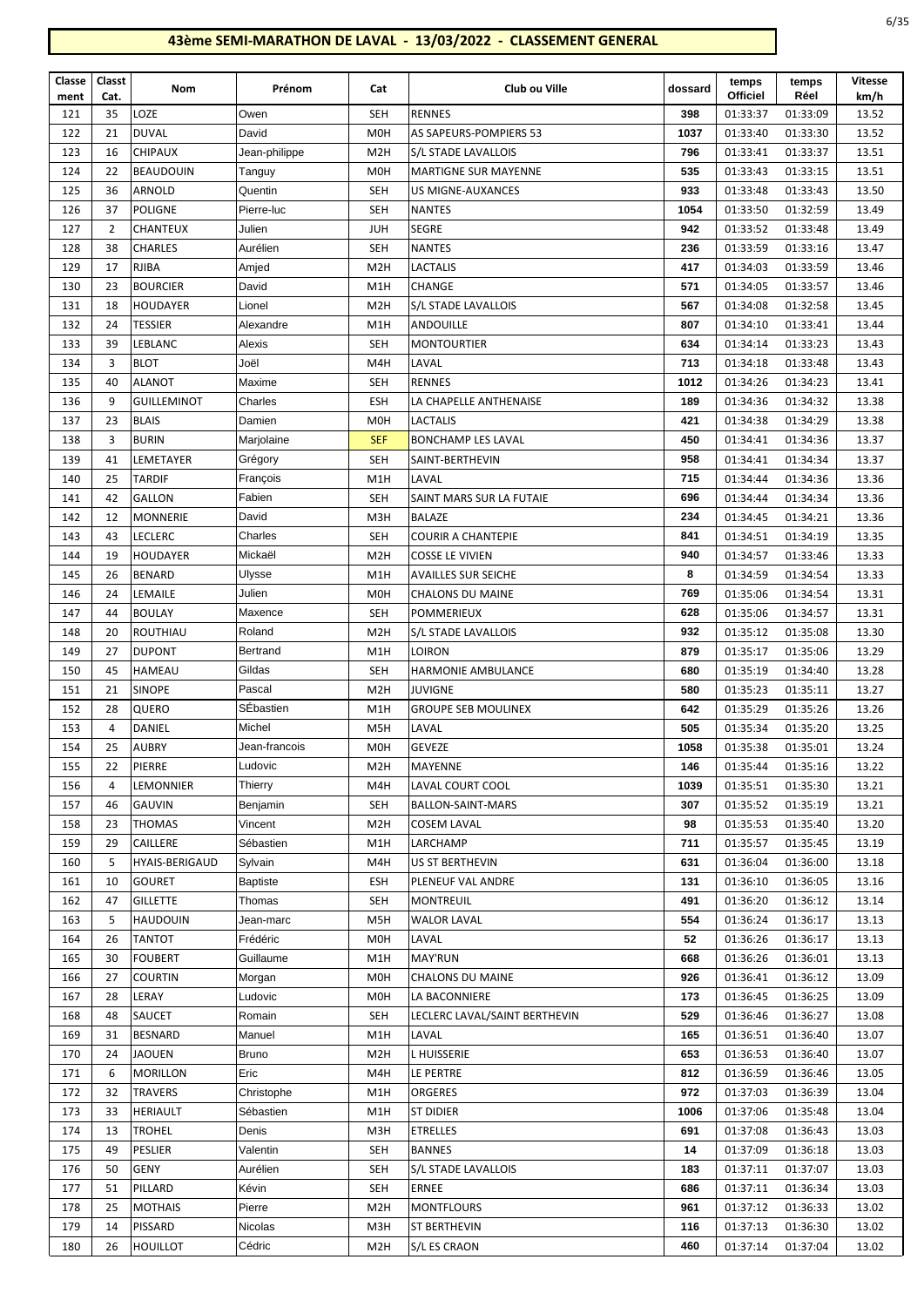| Classe<br>ment | Classt<br>Cat. | Nom               | Prénom       | Cat              | Club ou Ville             | dossard | temps<br><b>Officiel</b> | temps<br>Réel | Vitesse<br>km/h |
|----------------|----------------|-------------------|--------------|------------------|---------------------------|---------|--------------------------|---------------|-----------------|
| 181            | 29             | <b>RENVOISE</b>   | Julien       | M <sub>OH</sub>  | LES RDF                   | 68      | 01:37:17                 | 01:36:45      | 13.01           |
| 182            | 27             | <b>BRETON</b>     | Fabien       | M <sub>2</sub> H | <b>AGRICULTEURS</b>       | 409     | 01:37:19                 | 01:37:06      | 13.01           |
| 183            | 52             | LAVASTRE          | Romain       | <b>SEH</b>       | US ST BERTHEVIN           | 18      | 01:37:19                 | 01:37:14      | 13.01           |
| 184            | 30             | <b>BRULE</b>      | Richard      | <b>MOH</b>       | <b>TEAM ARCHNOE</b>       | 80      | 01:37:21                 | 01:36:48      | 13.00           |
| 185            | 34             | WEKSTEEN          | Thomas       | M1H              | LACTALIS                  | 435     | 01:37:25                 | 01:37:17      | 13.00           |
| 186            | 28             | <b>GAUTHIER</b>   | Samuel       | M <sub>2</sub> H | CRAON                     | 458     | 01:37:28                 | 01:37:09      | 12.99           |
| 187            | 29             | <b>FOUCOIN</b>    | Thierry      | M <sub>2</sub> H | <b>LACTALIS</b>           | 482     | 01:37:28                 | 01:37:00      | 12.99           |
| 188            | 7              | <b>MOULIN</b>     | <b>Bruno</b> | M4H              | RUN AND FREEDOM           | 594     | 01:37:36                 | 01:37:20      | 12.97           |
| 189            | 30             | <b>GAUTIER</b>    | Jérôme       | M <sub>2</sub> H | SABLE SUR SARTHE          | 42      | 01:37:45                 | 01:37:37      | 12.95           |
| 190            | 15             | <b>FOUREAU</b>    | Olivier      | M3H              | <b>AGRICULTEURS</b>       | 779     | 01:37:49                 | 01:37:45      | 12.94           |
| 191            | 8              | CORNU             | Christophe   | M4H              | S/L STADE LAVALLOIS       | 177     | 01:37:50                 | 01:37:28      | 12.94           |
| 192            | 53             | <b>BOUVIER</b>    | Camille      | <b>SEH</b>       | LAVAL                     | 804     | 01:37:54                 | 01:37:47      | 12.93           |
| 193            | 31             | <b>BOUGLE</b>     | <b>Bruno</b> | M <sub>2</sub> H | US TUL - KEOLIS LAVAL     | 822     | 01:37:55                 | 01:37:48      | 12.93           |
| 194            | 16             | <b>BOUSSARD</b>   | Patrick      | M3H              | <b>LOUVERNE RUNNING</b>   | 703     | 01:37:56                 | 01:37:47      | 12.93           |
| 195            | 32             | <b>TREMOUREUX</b> | Jérôme       | M <sub>2</sub> H | LOUVERNE                  | 810     | 01:38:04                 | 01:37:56      | 12.91           |
| 196            | 11             | <b>BOUET</b>      | Hugo         | ESH              | <b>CHANGE</b>             | 75      | 01:38:05                 | 01:37:37      | 12.91           |
| 197            | 35             | <b>BARILLET</b>   | Jérôme       | M1H              | <b>MONTSURS</b>           | 640     | 01:38:05                 | 01:37:58      | 12.91           |
| 198            | 31             | <b>BENOIT</b>     | Gaëtan       | M <sub>OH</sub>  | AIMM                      | 621     | 01:38:14                 | 01:37:21      | 12.89           |
| 199            | 12             | <b>BLANCHARD</b>  | Benjamin     | ESH              | <b>AHUILLE</b>            | 693     | 01:38:16                 | 01:38:02      | 12.88           |
| 200            | 32             | LOUVIGNE          | Romain       | <b>MOH</b>       | LE MANS                   | 479     | 01:38:17                 | 01:38:14      | 12.88           |
| 201            | 9              | <b>RIAUD</b>      | Stéphane     | M4H              | <b>BRUZ</b>               | 1018    | 01:38:18                 | 01:37:53      | 12.88           |
| 202            | 33             | <b>BAUDO</b>      | Michaël      | M <sub>OH</sub>  | LAVAL                     | 476     | 01:38:18                 | 01:37:58      | 12.88           |
| 203            | $\mathbf{1}$   | PEU               | Jean-claude  | M6H              | <b>WILO</b>               | 649     | 01:38:21                 | 01:38:17      | 12.87           |
| 204            | 10             | PATTIER           | Franck       | M4H              | VILLIERS-CHARLEMAGNE      | 991     | 01:38:23                 | 01:38:18      | 12.87           |
| 205            | 36             | COULON            | Damien       | M1H              | <b>VITRE</b>              | 323     | 01:38:23                 | 01:37:56      | 12.87           |
| 206            | 17             | <b>HACQUES</b>    | Bruno        | M3H              | LAVAL                     | 304     | 01:38:25                 | 01:37:35      | 12.86           |
| 207            | 34             | <b>OMASSON</b>    | Romain       | M <sub>0</sub> H | LOUVERNE                  | 50      | 01:38:29                 | 01:38:18      | 12.85           |
| 208            | 33             | DE KERSABIEC      | François     | M <sub>2</sub> H | PARCE SUR SARTHE          | 876     | 01:38:31                 | 01:38:11      | 12.85           |
| 209            | 54             | LECOURT           | Guillaume    | <b>SEH</b>       | S/L US LAVAL              | 979     | 01:38:31                 | 01:38:04      | 12.85           |
| 210            | 55             | <b>GUELET</b>     | Hugo         | <b>SEH</b>       | US ST BERTHEVIN           | 376     | 01:38:32                 | 01:38:23      | 12.85           |
| 211            | 34             | <b>BOISDRON</b>   | Christophe   | M <sub>2</sub> H | LAVAL                     | 71      | 01:38:34                 | 01:38:29      | 12.84           |
| 212            | 11             | <b>THEARD</b>     | Guy          | M4H              | S/L STADE LAVALLOIS       | 521     | 01:38:37                 | 01:38:33      | 12.84           |
| 213            | 6              | <b>BERTONNEAU</b> | Jean-luc     | M <sub>5</sub> H | LAVAL COURT COOL          | 337     | 01:38:38                 | 01:37:54      | 12.84           |
| 214            | 35             | <b>LEBRETON</b>   | Vincent      | M <sub>2</sub> H | LA BACONNIERE             | 37      | 01:38:43                 | 01:38:27      | 12.82           |
| 215            | 18             | QUEFFELEC         | Jacques      | M3H              | CHANGE                    | 858     | 01:38:45                 | 01:38:39      | 12.82           |
| 216            | 19             | CALBA             | Olivier      | M3H              | LA FL'M                   | 1009    | 01:38:46                 | 01:37:40      | 12.82           |
| 217            | 36             | <b>FRIN</b>       | Jérôme       | M <sub>2</sub> H | JOGGING MESLAY ATHLETISME | 888     | 01:38:46                 | 01:38:45      | 12.82           |
| 218            | 37             | LEROY             | Jérôme       | M <sub>2</sub> H | MAYENNE                   | 708     | 01:38:47                 | 01:38:26      | 12.82           |
| 219            | 56             | <b>KERMEUR</b>    | Julien       | <b>SEH</b>       | LAVAL                     | 966     | 01:38:47                 | 01:38:41      | 12.82           |
| 220            | 35             | <b>BECCAN</b>     | Maxime       | <b>MOH</b>       | CHELUN                    | 785     | 01:38:48                 | 01:38:09      | 12.81           |
| 221            | 57             | BARRE             | Jonathan     | <b>SEH</b>       | LAVAL                     | 851     | 01:38:50                 | 01:38:03      | 12.81           |
| 222            | 36             | <b>POIRIER</b>    | Christophe   | <b>MOH</b>       | LAVAL                     | 493     | 01:38:52                 | 01:38:31      | 12.81           |
| 223            | 58             | <b>POTTIER</b>    | Thomas       | <b>SEH</b>       | LASSAY-LES-CHATEAUX       | 534     | 01:38:53                 | 01:38:03      | 12.80           |
| 224            | 20             | METAYER           | Claude       | M3H              | <b>VITRE</b>              | 370     | 01:38:54                 | 01:38:42      | 12.80           |
| 225            | 37             | LE CHEVALIER      | Jean         | M1H              | LE MANS                   | 1053    | 01:38:55                 | 01:38:02      | 12.80           |
| 226            | 59             | <b>GUERIN</b>     | Jules        | <b>SEH</b>       | MONTREUIL-BELLAY          | 1       | 01:38:55                 | 01:38:33      | 12.80           |
| 227            | 60             | <b>POTTIER</b>    | Hugo         | <b>SEH</b>       | LASSAY-LES-CHATEAUX       | 533     | 01:38:56                 | 01:38:05      | 12.80           |
| 228            | 38             | PIETTE            | Stéphane     | M <sub>2</sub> H | ST GERMAIN LE FOUILLOUX   | 1023    | 01:38:59                 | 01:38:23      | 12.79           |
| 229            | 4              | MAILLARD          | Lise         | <b>SEF</b>       | <b>LES SORINIERES</b>     | 280     | 01:38:59                 | 01:38:42      | 12.79           |
| 230            | 39             | LAIR              | David        | M <sub>2</sub> H | S/L STADE LAVALLOIS       | 660     | 01:39:00                 | 01:37:49      | 12.79           |
| 231            | 38             | CLAVREUL          | Damien       | M1H              | LAVAL                     | 732     | 01:39:01                 | 01:38:50      | 12.79           |
| 232            | 40             | LEFEUVRE          | Ludovic      | M <sub>2</sub> H | LACTALIS                  | 549     | 01:39:02                 | 01:38:55      | 12.78           |
| 233            | 12             | <b>DUVAL</b>      | Stéphane     | M4H              | LACTALIS                  | 414     | 01:39:05                 | 01:38:54      | 12.78           |
| 234            | 37             | <b>BUDEL</b>      | Wilfried     | <b>MOH</b>       | PORT BRILLET              | 624     | 01:39:05                 | 01:38:54      | 12.78           |
| 235            | 7              | FARHI             | Slimane      | M <sub>5</sub> H | PORT BRILLET              | 557     | 01:39:05                 | 01:38:53      | 12.78           |
| 236            | 39             | <b>BOUTTIER</b>   | Fabien       | M1H              | S/L STADE LAVALLOIS       | 606     | 01:39:06                 | 01:38:28      | 12.77           |
| 237            | 38             | LEGENDRE          | Julien       | M <sub>0</sub> H | LE MANS                   | 89      | 01:39:06                 | 01:38:33      | 12.77           |
| 238            | 39             | <b>ALLUSSE</b>    | Fred         | M <sub>0</sub> H | PORT BRILLET              | 756     | 01:39:07                 | 01:38:55      | 12.77           |
| 239            | 13             | COULON            | Dominique    | M4H              | CHANGE                    | 881     | 01:39:07                 | 01:39:07      | 12.77           |
| 240            | 40             | LEMONNIER         | Alexis       | M <sub>0</sub> H | CHANGE                    | 801     | 01:39:10                 | 01:38:50      | 12.77           |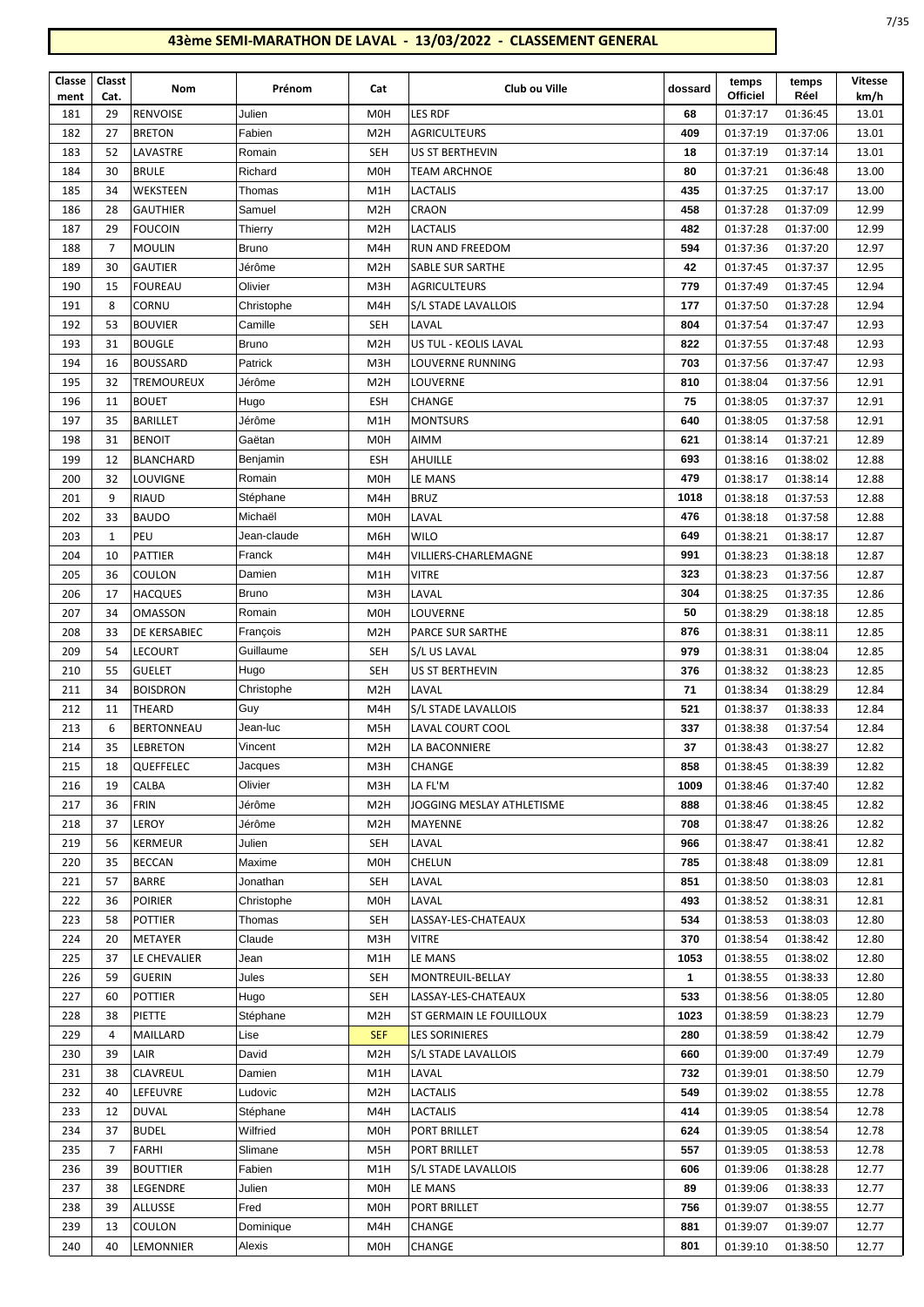| I<br>×<br>٠<br>۰.<br>v.<br>۰.<br>× |
|------------------------------------|
|------------------------------------|

| Classe<br>ment | Classt<br>Cat. | Nom               | Prénom        | Cat              | Club ou Ville                       | dossard | temps<br><b>Officiel</b> | temps<br>Réel | <b>Vitesse</b><br>km/h |
|----------------|----------------|-------------------|---------------|------------------|-------------------------------------|---------|--------------------------|---------------|------------------------|
| 241            | 21             | <b>TURPIN</b>     | Frédéric      | M3H              | MONTREUIL-POULAY                    | 800     | 01:39:13                 | 01:38:47      | 12.76                  |
| 242            | 13             | <b>TUDOCE</b>     | Dorian        | ESH              | <b>CESSON SEVIGNE</b>               | 611     | 01:39:17                 | 01:38:49      | 12.75                  |
| 243            | 61             | <b>BOIVIN</b>     | Axel          | <b>SEH</b>       | ARGENTRE                            | 701     | 01:39:18                 | 01:39:13      | 12.75                  |
| 244            | 41             | <b>BREHARD</b>    | Damien        | M <sub>2</sub> H | LOUVERNE                            | 970     | 01:39:22                 | 01:38:26      | 12.74                  |
| 245            | 40             | LANDAIS           | Olivier       | M1H              | US ST BERTHEVIN                     | 498     | 01:39:28                 | 01:39:04      | 12.73                  |
| 246            | 41             | <b>MAHE</b>       | François      | M1H              | <b>CHAUFOUR NOTRE DAME</b>          | 118     | 01:39:30                 | 01:39:12      | 12.72                  |
| 247            | 41             | <b>FAUQUE</b>     | Jean-françois | M <sub>O</sub> H | <b>US RUNNING ARGENTRE</b>          | 215     | 01:39:31                 | 01:38:59      | 12.72                  |
| 248            | 8              | <b>DESHAIRES</b>  | Jean-pierre   | M5H              | <b>UPAC CHATEAU-GONTIER *</b>       | 908     | 01:39:32                 | 01:39:29      | 12.72                  |
| 249            | 3              | LE GODAIS         | Grégory       | <b>JUH</b>       | BONCHAMP-LES-LAVAL                  | 125     | 01:39:34                 | 01:38:53      | 12.72                  |
| 250            | 42             | <b>LEROYER</b>    | Sébastien     | M1H              | <b>COSEM LAVAL</b>                  | 190     | 01:39:34                 | 01:38:59      | 12.72                  |
| 251            | 43             | <b>HORVAIS</b>    | Stéphane      | M1H              | <b>ENTRAMMES</b>                    | 518     | 01:39:36                 | 01:39:27      | 12.71                  |
| 252            | 44             | <b>CALIXTE</b>    | Arnaud        | M1H              | <b>VILLIERS CHARLEMAGNE</b>         | 645     | 01:39:43                 | 01:39:04      | 12.70                  |
| 253            | 22             | <b>BREHIN</b>     | Patrick       | M3H              | US RUNNING ARGENTRE                 | 719     | 01:39:43                 | 01:39:43      | 12.70                  |
| 254            | 42             | PELE              | Anthony       | M <sub>O</sub> H | AHUILLE                             | 987     | 01:39:52                 | 01:38:59      | 12.68                  |
| 255            | $\overline{4}$ | <b>GIBON</b>      | Benoît        | <b>JUH</b>       | MAYENNE                             | 350     | 01:39:55                 | 01:39:23      | 12.67                  |
| 256            | 62             | DELEPLACE         | Romain        | <b>SEH</b>       | <b>BONCHAMP LES LAVAL</b>           | 797     | 01:39:56                 | 01:39:14      | 12.67                  |
| 257            | 9              | LEPAGE            | Rémy          | M5H              | <b>COSEM LAVAL</b>                  | 490     | 01:39:59                 | 01:39:46      | 12.66                  |
| 258            | 63             | <b>AIT LAMARA</b> | Rachid        | <b>SEH</b>       | <b>ST OUEN</b>                      | 705     | 01:39:59                 | 01:39:01      | 12.66                  |
| 259            | 45             | <b>ROBIN</b>      | Aurélien      | M1H              | <b>CHANGE</b>                       | 353     | 01:40:05                 | 01:39:06      | 12.65                  |
| 260            | 64             | <b>BARBE</b>      | Romain        | <b>SEH</b>       | US CHANGE JOGGING                   | 147     | 01:40:06                 | 01:39:34      | 12.65                  |
| 261            | 43             | CHEREL            | Grégory       | M <sub>0</sub> H | <b>QUELAINES ST GAULT</b>           | 532     | 01:40:08                 | 01:39:41      | 12.64                  |
| 262            | 46             | LEMESLE           | Sébastien     | M1H              | PARNE SUR ROC                       | 1019    | 01:40:15                 | 01:39:40      | 12.63                  |
| 263            | $\overline{2}$ | <b>BOUTIER</b>    | Gérard        | M6H              | PLOUNEVEZ QUINTIN                   | 743     | 01:40:17                 | 01:40:11      | 12.62                  |
| 264            | 42             | <b>MOTTIER</b>    | William       | M <sub>2</sub> H | CAPB                                | 741     | 01:40:18                 | 01:40:07      | 12.62                  |
| 265            | 44             | <b>COLAS</b>      | Nicolas       | M <sub>O</sub> H | LAVAL                               | 805     | 01:40:22                 | 01:39:14      | 12.61                  |
| 266            | 14             | <b>BEIGNON</b>    | Samuel        | <b>ESH</b>       | LAVAL                               | 386     | 01:40:23                 | 01:40:17      | 12.61                  |
| 267            | 43             | <b>CERTENAIS</b>  | Gaëtan        | M <sub>2</sub> H | CHELUN                              | 1031    | 01:40:29                 | 01:39:51      | 12.60                  |
| 268            | 45             | <b>GUERRIER</b>   | Sylvain       | M <sub>O</sub> H | <b>GROUPE GRUAU</b>                 | 788     | 01:40:30                 | 01:40:13      | 12.60                  |
| 269            | 46             | <b>GAUFFRE</b>    | Etienne       | M <sub>O</sub> H | CCE                                 | 309     | 01:40:35                 | 01:39:55      | 12.59                  |
| 270            | 47             | PAPILLON          | Emmanuel      | M <sub>O</sub> H | JUBLAINS                            | 659     | 01:40:35                 | 01:39:51      | 12.59                  |
| 271            | 44             | <b>CLEMENCE</b>   | David         | M <sub>2</sub> H | LAUNAY VILLIERS                     | 542     | 01:40:35                 | 01:40:27      | 12.59                  |
| 272            | 10             | <b>BOULAY</b>     | Joël          | M5H              | JOGGING MESLAY ATHLETISME           | 104     | 01:40:43                 | 01:40:23      | 12.57                  |
| 273            | 65             | <b>MORANNE</b>    | Maxime        | <b>SEH</b>       | STE GEMMES LE ROBERT                | 604     | 01:40:54                 | 01:40:02      | 12.55                  |
| 274            | 66             | <b>DAGONAT</b>    | Guillaume     | <b>SEH</b>       | MONTIGNE-LE-BRILLANT                | 750     | 01:41:08                 | 01:40:32      | 12.52                  |
| 275            | 15             | <b>POTTIER</b>    | Damien        | <b>ESH</b>       | <b>ST PIERRE LA COUR</b>            | 329     | 01:41:11                 | 01:40:44      | 12.51                  |
| 276            | 67             | <b>BOURG</b>      | Jordan        | <b>SEH</b>       | L'HUISSERIE                         | 562     | 01:41:16                 | 01:41:00      | 12.50                  |
| 277            | 14             | ABIVEN            | Christian     | M4H              | <b>ENTENTE ATHLE NORD MAYENNE *</b> | 806     | 01:41:18                 | 01:40:34      | 12.50                  |
| 278            | 47             | SAMIN             | Thomas        | M1H              | LOUVERNE                            | 163     | 01:41:24                 | 01:40:55      | 12.49                  |
| 279            | 45             | RALU              | Jean-luc      | M <sub>2</sub> H | <b>CHATEAU GONTIER</b>              | 617     | 01:41:33                 | 01:41:26      | 12.47                  |
| 280            | 48             | <b>GOUAILLIER</b> | LÉnaÏc        | M1H              | <b>BONCHAMP LES LAVAL</b>           | 1034    | 01:41:38                 | 01:40:20      | 12.46                  |
| 281            | 49             | <b>CHOLLET</b>    | François      | M1H              | <b>MARTIGNE SUR MAYENNE</b>         | 581     | 01:41:39                 | 01:41:10      | 12.45                  |
| 282            | 68             | <b>FOURNIER</b>   | Maxime        | SEH              | ST BERTHEVIN                        | 59      | 01:41:41                 | 01:41:15      | 12.45                  |
| 283            | 69             | PLARD             | Clément       | SEH              | <b>AGRICULTEURS</b>                 | 900     | 01:41:45                 | 01:41:33      | 12.44                  |
| 284            | 23             | GOUGEON           | Vincent       | M3H              | GSK                                 | 497     | 01:41:46                 | 01:41:24      | 12.44                  |
| 285            | 48             | PINEAU            | Anthony       | M <sub>O</sub> H | LECLERC LAVAL/SAINT BERTHEVIN       | 898     | 01:41:48                 | 01:41:31      | 12.44                  |
| 286            | 11             | <b>RUPIN</b>      | Hugues        | M5H              | <b>ETRELLES</b>                     | 284     | 01:41:53                 | 01:41:42      | 12.43                  |
| 287            | 24             | LESAULNIER        | Régis         | M3H              | <b>COFIDUR EMS</b>                  | 885     | 01:41:55                 | 01:41:38      | 12.42                  |
| 288            | 70             | RAIMBAULT         | Simon         | <b>SEH</b>       | <b>CHELLES</b>                      | 670     | 01:41:57                 | 01:41:57      | 12.42                  |
| 289            | 25             | <b>FREMOND</b>    | Christian     | M3H              | L HUISSERIE                         | 310     | 01:41:58                 | 01:41:09      | 12.42                  |
| 290            | 1              | <b>DUVAL</b>      | Nadège        | M <sub>2F</sub>  | SAINT BERTHEVIN                     | 662     | 01:42:01                 | 01:41:40      | 12.41                  |
| 291            | 26             | TAROT             | Christophe    | M3H              | LOUVERNE RUNNING                    | 861     | 01:42:04                 | 01:41:54      | 12.40                  |
| 292            | 50             | PLOURDEAU         | Jean-charles  | M1H              | LAVAL                               | 321     | 01:42:06                 | 01:41:14      | 12.40                  |
| 293            | 27             | ROUSSEAU          | Christophe    | M3H              | <b>COSEM LAVAL</b>                  | 314     | 01:42:08                 | 01:41:18      | 12.40                  |
| 294            | 71             | <b>BARRE</b>      | Damien        | SEH              | AMBRIERES LES VALLEES               | 563     | 01:42:09                 | 01:41:22      | 12.39                  |
| 295            | 28             | ORRIERE           | Vincent       | M3H              | APROLLIANCE                         | 766     | 01:42:11                 | 01:41:51      | 12.39                  |
| 296            | 46             | JANVIER           | Christophe    | M <sub>2</sub> H | <b>TAILLIS</b>                      | 952     | 01:42:12                 | 01:41:49      | 12.39                  |
| 297            | 51             | <b>GOISBAULT</b>  | Ludovic       | M1H              | <b>AGRICULTEURS</b>                 | 243     | 01:42:14                 | 01:41:56      | 12.38                  |
| 298            | 15             | MERIENNE          | Loïc          | M4H              | LAVAL                               | 157     | 01:42:17                 | 01:41:40      | 12.38                  |
| 299            | 52             | FORGIN            | Jean-manuel   | M1H              | SAINT-BERTHEVIN                     | 152     | 01:42:18                 | 01:41:21      | 12.38                  |
| 300            | 12             | VANNIER           | Michel        | M5H              | <b>GROUPE GRUAU</b>                 | 599     | 01:42:18                 | 01:41:35      | 12.38                  |
|                |                |                   |               |                  |                                     |         |                          |               |                        |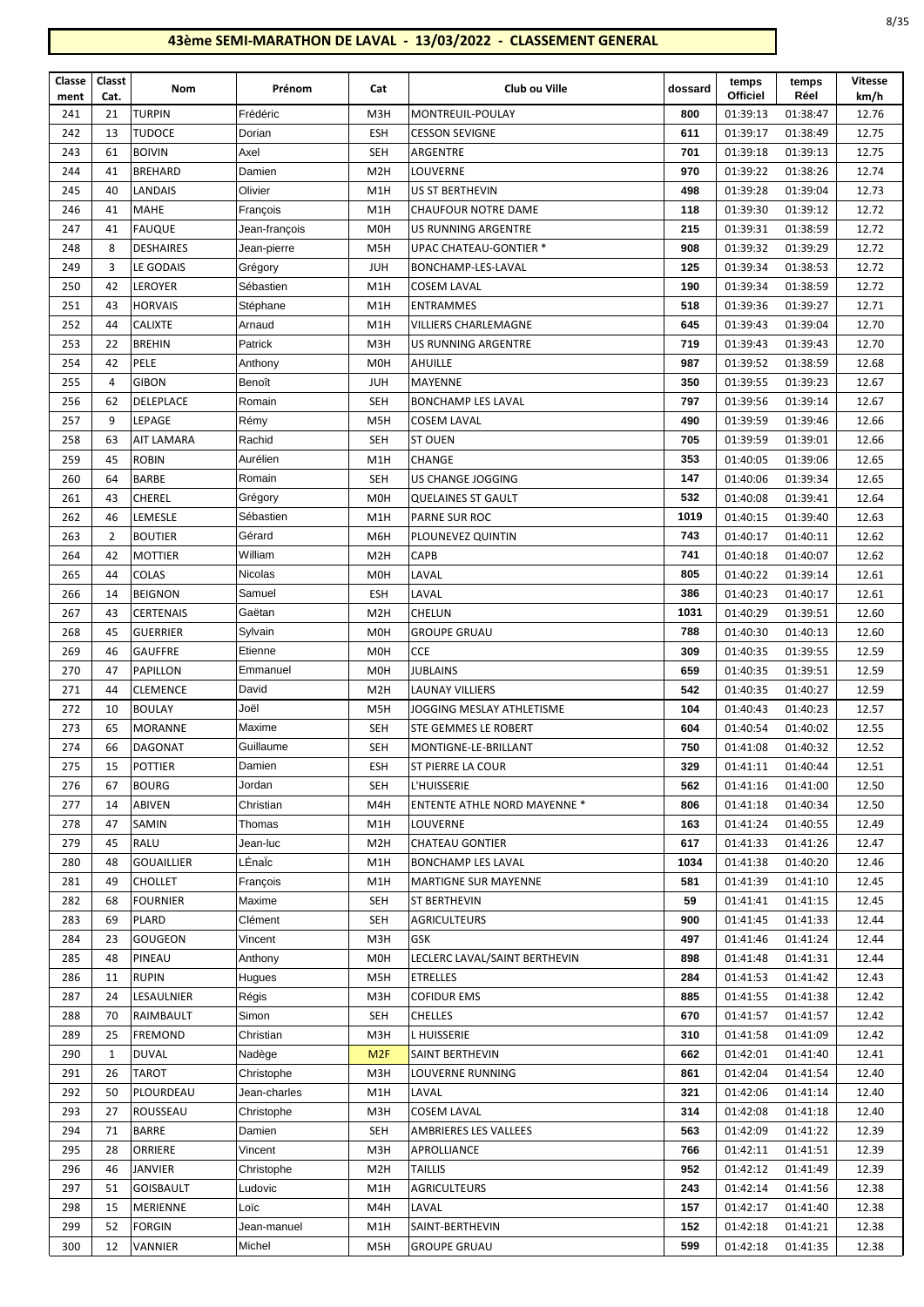| ۰.<br>$\sim$<br>$\sim$<br>× |
|-----------------------------|
|-----------------------------|

| Classe<br>ment | Classt<br>Cat. | Nom                | Prénom          | Cat              | Club ou Ville                 | dossard | temps<br><b>Officiel</b> | temps<br>Réel | <b>Vitesse</b><br>km/h |
|----------------|----------------|--------------------|-----------------|------------------|-------------------------------|---------|--------------------------|---------------|------------------------|
| 301            | 13             | VEILLE             | Claude          | M <sub>5</sub> H | OXYGENE ARGENTRE DU PLESSIS   | 162     | 01:42:20                 | 01:41:57      | 12.37                  |
| 302            | 72             | <b>RACINEUX</b>    | Aurélien        | <b>SEH</b>       | <b>PARNE SUR ROC</b>          | 36      | 01:42:23                 | 01:42:04      | 12.37                  |
| 303            | 49             | <b>PAPIN</b>       | Gaylord         | M <sub>0</sub> H | LE BOURGNEUF LA FORET         | 513     | 01:42:26                 | 01:42:02      | 12.36                  |
| 304            | 50             | <b>GENDRY</b>      | Kévin           | M <sub>0</sub> H | PARNE SUR ROC                 | 34      | 01:42:31                 | 01:42:12      | 12.35                  |
| 305            | 73             | <b>MANIERE</b>     | Alexis          | <b>SEH</b>       | LAVAL                         | 910     | 01:42:35                 | 01:42:06      | 12.34                  |
| 306            | 16             | LEON               | Philippe        | M4H              | COURBEVEILLE                  | 1044    | 01:42:36                 | 01:42:24      | 12.34                  |
| 307            | 51             | CHOTARD            | Yohan           | M <sub>O</sub> H | GYS                           | 248     | 01:42:36                 | 01:42:13      | 12.34                  |
| 308            | 3              | <b>GANNE</b>       | Denis           | M6H              | PRE EN PAIL                   | 968     | 01:42:45                 | 01:42:39      | 12.32                  |
| 309            | 74             | <b>LEON</b>        | Anthony         | SEH              | LOUVIGNE DU DESERT            | 523     | 01:42:51                 | 01:41:55      | 12.31                  |
| 310            | 75             | <b>LOCHIN</b>      | Valentin        | <b>SEH</b>       | GYS                           | 228     | 01:43:00                 | 01:42:36      | 12.29                  |
| 311            | 5              | <b>DE BRIDIERS</b> | Pauline         | <b>SEF</b>       | <b>RENNES</b>                 | 399     | 01:43:02                 | 01:42:34      | 12.29                  |
| 312            | 16             | <b>LOLON</b>       | Jocelyn         | <b>ESH</b>       | ST JEAN SUR MAYENNE           | 957     | 01:43:04                 | 01:42:32      | 12.28                  |
| 313            | 29             | <b>GUERIN</b>      | Stéphane        | M3H              | LAVAL                         | 633     | 01:43:09                 | 01:42:45      | 12.27                  |
| 314            | 76             | <b>MOTTIER</b>     | Steven          | <b>SEH</b>       | <b>US RUNNING ARGENTRE</b>    | 322     | 01:43:12                 | 01:42:27      | 12.27                  |
| 315            | 53             | <b>JAMIN</b>       | Jérôme          | M1H              | AG COSSE-LE-VIVIEN            | 592     | 01:43:18                 | 01:42:46      | 12.26                  |
| 316            | 47             | <b>BOULAY</b>      | Denis           | M <sub>2</sub> H | <b>GROUPE RAPIDO</b>          | 819     | 01:43:20                 | 01:42:53      | 12.25                  |
| 317            | 17             | PAINCHAUD          | Etienne         | M4H              | CHANGE                        | 391     | 01:43:22                 | 01:43:13      | 12.25                  |
| 318            | 52             | HURFIN             | Antoine         | M <sub>O</sub> H | <b>FROMENTIERES</b>           | 538     | 01:43:32                 | 01:43:02      | 12.23                  |
| 319            | 30             | <b>ROMAGNE</b>     | Christophe      | M3H              | <b>TENNECO</b>                | 774     | 01:43:33                 | 01:42:51      | 12.23                  |
| 320            | 54             | LEMOINE            | Vincent         | M1H              | S/L FREE RUN                  | 53      | 01:43:36                 | 01:43:23      | 12.22                  |
| 321            | 48             | <b>DUPRE</b>       | Patrice         | M <sub>2</sub> H | LA BACONNIERE                 | 469     | 01:43:38                 | 01:43:11      | 12.22                  |
| 322            | 31             | <b>HUET</b>        | Thierry         | M3H              | JOGGING MESLAY ATHLETISME     | 1043    | 01:43:38                 | 01:43:20      | 12.22                  |
| 323            | 49             | <b>BECHET</b>      | Emmanuel        | M <sub>2</sub> H | <b>RANES</b>                  | 950     | 01:43:42                 | 01:42:57      | 12.21                  |
| 324            | 18             | <b>MOREL</b>       | Jean-denis      | M4H              | LAVAL                         | 333     | 01:43:44                 | 01:42:53      | 12.20                  |
| 325            | 77             | <b>POUSSE</b>      | Camille         | SEH              | LAVAL                         | 381     | 01:43:44                 | 01:42:57      | 12.20                  |
| 326            | 78             | PELAN              | Erwan           | SEH              | LAVAL                         | 826     | 01:43:45                 | 01:42:57      | 12.20                  |
| 327            | 55             | <b>TURCAS</b>      | Olivier         | M1H              | LACTALIS                      | 433     | 01:43:48                 | 01:43:25      | 12.20                  |
| 328            | 53             | <b>DUVAL</b>       | Stéphane        | M <sub>O</sub> H | <b>LACTALIS</b>               | 438     | 01:43:49                 | 01:43:26      | 12.19                  |
| 329            | 56             | LAMARCHE           | Eric            | M1H              | JDN                           | 294     | 01:43:50                 | 01:43:22      | 12.19                  |
| 330            | 50             | LENAIN             | Stéphane        | M <sub>2</sub> H | LOUVERNE                      | 1046    | 01:43:53                 | 01:43:01      | 12.19                  |
| 331            | 79             | <b>LECHAT</b>      | <b>Boris</b>    | <b>SEH</b>       | <b>BONCHAMP LES LAVAL</b>     | 720     | 01:43:53                 | 01:43:17      | 12.19                  |
| 332            | 32             | JOURDE             | Etienne         | M3H              | <b>MONTFLOURS</b>             | 960     | 01:43:57                 | 01:43:17      | 12.18                  |
| 333            | 19             | <b>MAHOUIN</b>     | Dominique       | M4H              | <b>CHANGE</b>                 | 650     | 01:43:58                 | 01:43:38      | 12.18                  |
| 334            | $\overline{2}$ | <b>GILLE</b>       | Aurélie         | M <sub>1</sub> F | ST JEAN SUR MAYENNE           | 917     | 01:44:00                 | 01:43:01      | 12.17                  |
| 335            | $\overline{2}$ | HOUDAYER           | Patricia        | M <sub>2F</sub>  | LAVAL                         | 492     | 01:44:05                 | 01:43:53      | 12.16                  |
| 336            | 33             | <b>ARISTOLE</b>    | Flavien         | M3H              | COURBEVEILLE                  | 360     | 01:44:06                 | 01:43:35      | 12.16                  |
| 337            | 34             | <b>BRILLET</b>     | Serge           | M3H              | <b>ENTRAMMES</b>              | 802     | 01:44:10                 | 01:43:57      | 12.15                  |
| 338            | 35             | GARNIER            | Christian       | M3H              | LAVAL                         | 459     | 01:44:14                 | 01:43:25      | 12.15                  |
| 339            | 6              | LANGLAIS           | Aurélie         | <b>SEF</b>       | LAVAL                         | 44      | 01:44:15                 | 01:44:13      | 12.14                  |
| 340            | 80             | <b>MEIGNAN</b>     | Quentin         | SEH              | ENTENTE SPORTIVE BONCHAMP RUN | 748     | 01:44:17                 | 01:44:00      | 12.14                  |
| 341            | 14             | <b>COTTEVERTE</b>  | Didier          | M5H              | LAVAL                         | 359     | 01:44:19                 | 01:44:05      | 12.14                  |
| 342            | 54             | GILLOT             | Sylvain         | M0H              | <b>MARTIGNE RUNNING</b>       | 402     | 01:44:23                 | 01:43:54      | 12.13                  |
| 343            | 57             | THOMAS             | Damien          | M1H              | AHUILLE                       | 963     | 01:44:31                 | 01:44:07      | 12.11                  |
| 344            | 20             | FERNANDES          | Avelino osvaldo | M4H              | BONCHAMP-LES-LAVAL            | 838     | 01:44:31                 | 01:44:22      | 12.11                  |
| 345            | 55             | HENRY              | Emmanuel        | M0H              | LAVAL                         | 947     | 01:44:32                 | 01:43:35      | 12.11                  |
| 346            | 4              | RAIMBAU            | Bernard         | M6H              | ARGENTRE DU PLESSIS           | 285     | 01:44:34                 | 01:44:24      | 12.11                  |
| 347            | 51             | MORIN              | Samuel          | M <sub>2</sub> H | LAVAL                         | 1045    | 01:44:35                 | 01:44:03      | 12.11                  |
| 348            | 58             | <b>MONNE</b>       | Vincent         | M1H              | <b>CHALONS DU MAINE</b>       | 677     | 01:44:39                 | 01:44:15      | 12.10                  |
| 349            | 52             | LE PRINCE          | Stéphane        | M <sub>2</sub> H | MONTIGNE LE BRILLANT          | 447     | 01:44:39                 | 01:44:15      | 12.10                  |
| 350            | 21             | ROSSIGNOL          | Sylvain         | M4H              | S/L STADE LAVALLOIS           | 449     | 01:44:40                 | 01:44:01      | 12.10                  |
| 351            | 59             | <b>GUINEHEUX</b>   | Cyril           | M1H              | JOGGING MESLAY ATHLETISME     | 1047    | 01:44:46                 | 01:44:46      | 12.08                  |
| 352            | 36             | <b>COUTURIER</b>   | Jean-charles    | M3H              | MAYENNE                       | 139     | 01:44:48                 | 01:44:32      | 12.08                  |
| 353            | 22             | GIRARD             | Pascal          | M4H              | S/L ES CRAON                  | 771     | 01:45:04                 | 01:44:02      | 12.05                  |
| 354            | 60             | <b>BOUATROUS</b>   | Ludovic         | M1H              | <b>EVRON</b>                  | 707     | 01:45:06                 | 01:44:09      | 12.05                  |
| 355            | 23             | <b>BOURCIER</b>    | Etienne         | M4H              | ST BAUDELLE ENDURANCE LOISIR  | 483     | 01:45:08                 | 01:44:47      | 12.04                  |
| 356            | 61             | MEUNIER            | Jérôme          | M1H              | ROMAGNE                       | 179     | 01:45:11                 | 01:44:38      | 12.04                  |
| 357            | 1              | VAUGON             | Lucie           | <b>MOF</b>       | CHANGE                        | 576     | 01:45:19                 | 01:44:50      | 12.02                  |
| 358            | 56             | MANCEAU            | David           | M0H              | ERNEE                         | 195     | 01:45:20                 | 01:44:38      | 12.02                  |
| 359            | 57             | HILBERT            | Samuel          | M0H              | LAVAL                         | 682     | 01:45:21                 | 01:44:41      | 12.02                  |
| 360            | 81             | <b>CLEMENT</b>     | Alexis          | <b>SEH</b>       | LAVAL                         | 959     | 01:45:21                 | 01:45:12      | 12.02                  |
|                |                |                    |                 |                  |                               |         |                          |               |                        |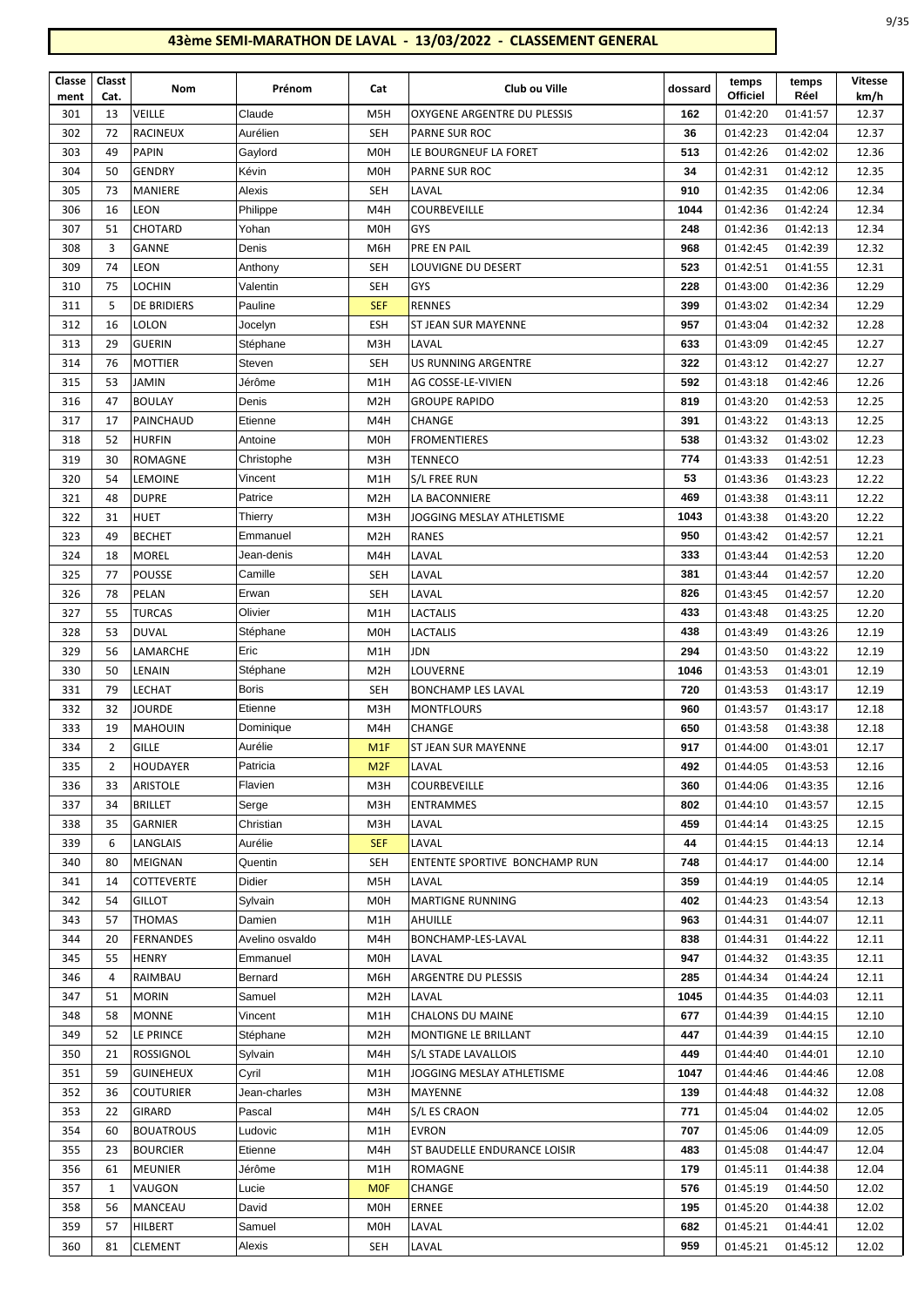| Classe      | Classt         | Nom              | Prénom      | Cat              | Club ou Ville                 | dossard      | temps<br><b>Officiel</b> | temps<br>Réel | Vitesse       |
|-------------|----------------|------------------|-------------|------------------|-------------------------------|--------------|--------------------------|---------------|---------------|
| ment<br>361 | Cat.<br>82     | <b>GUESNAY</b>   | Alexis      | <b>SEH</b>       | <b>VITRE</b>                  | 84           | 01:45:22                 | 01:44:51      | km/h<br>12.02 |
| 362         | 37             | <b>GOURET</b>    | Mickaël     | M3H              | PLENEUF-VAL-ANDRE             | 154          | 01:45:22                 | 01:45:17      | 12.02         |
|             |                |                  |             |                  |                               |              |                          |               |               |
| 363         | 58             | LEGRAS           | Cédric      | <b>MOH</b>       | ES SEGRE HAUT ANJOU *         | 647          | 01:45:23                 | 01:44:56      | 12.01         |
| 364         | 62             | THIERRY          | Richard     | M1H              | <b>BONCHAMP LES LAVAL</b>     | 26           | 01:45:25                 | 01:44:39      | 12.01         |
| 365         | 53             | <b>TOURTE</b>    | Eddy        | M <sub>2</sub> H | <b>LACTALIS</b>               | 426          | 01:45:28                 | 01:45:07      | 12.00         |
| 366         | 63             | <b>CHEMIN</b>    | Jérôme      | M1H              | <b>MEUDON</b>                 | 873          | 01:45:29                 | 01:45:18      | 12.00         |
| 367         | 3              | <b>ROUSSET</b>   | Emeline     | M1F              | <b>LACTALIS</b>               | 413          | 01:45:34                 | 01:45:10      | 11.99         |
| 368         | 83             | CHEMINEAU        | Maxime      | <b>SEH</b>       | SOULGE SUR OUETTE             | 235          | 01:45:36                 | 01:44:06      | 11.99         |
| 369         | 64             | LEMART           | Jean-paul   | M1H              | S/L FREE RUN                  | 78           | 01:45:44                 | 01:45:28      | 11.97         |
| 370         | 65             | <b>TRUDET</b>    | Mickaël     | M1H              | <b>RENNES</b>                 | 877          | 01:45:45                 | 01:45:30      | 11.97         |
| 371         | 84             | ANDRADE          | Ricardo     | <b>SEH</b>       | <b>NANTES</b>                 | 515          | 01:45:51                 | 01:45:15      | 11.96         |
| 372         | 85             | <b>DUPAS</b>     | Dimitri     | <b>SEH</b>       | <b>GROUPE RAPIDO</b>          | 182          | 01:46:01                 | 01:45:35      | 11.94         |
| 373         | 86             | <b>ROUSSE</b>    | Corentin    | <b>SEH</b>       | <b>BOULOGNE BILLANCOURT</b>   | 198          | 01:46:01                 | 01:45:35      | 11.94         |
| 374         | 59             | DELAHAYE         | Gildas      | M <sub>OH</sub>  | SEGRE-EN-ANJOU BLEU           | 956          | 01:46:03                 | 01:45:18      | 11.94         |
| 375         | 60             | <b>ZUBER</b>     | Nicolas     | M <sub>OH</sub>  | LAVAL                         | 565          | 01:46:08                 | 01:45:38      | 11.93         |
| 376         | 66             | <b>MICHEL</b>    | Vincent     | M1H              | US CHANGE JOGGING             | 123          | 01:46:10                 | 01:45:40      | 11.92         |
| 377         | 54             | <b>MERIENNE</b>  | Cédric      | M <sub>2</sub> H | LES BONS VIVANTS SAKUS 53     | 380          | 01:46:12                 | 01:44:47      | 11.92         |
| 378         | 87             | CHERBONNEL       | Thomas      | <b>SEH</b>       | <b>CHATRES LA FORET</b>       | 112          | 01:46:18                 | 01:46:13      | 11.91         |
| 379         | 88             | JEUSSET          | Lucas       | <b>SEH</b>       | LAVAL                         | 27           | 01:46:26                 | 01:45:38      | 11.89         |
| 380         | 61             | <b>PICARD</b>    | Pierre      | M <sub>0</sub> H | AVRILLE                       | 616          | 01:46:30                 | 01:45:37      | 11.89         |
| 381         | $\overline{2}$ | <b>THOMAS</b>    | Estelle     | <b>MOF</b>       | ST JOUAN DES GUERETS          | 95           | 01:46:31                 | 01:45:44      | 11.89         |
| 382         | 55             | <b>FOURNIER</b>  | David       | M <sub>2</sub> H | LOUVERNE                      | 375          | 01:46:33                 | 01:45:58      | 11.88         |
| 383         | 89             | <b>DAVID</b>     | Romain      | <b>SEH</b>       | LAVAL                         | 255          | 01:46:36                 | 01:46:09      | 11.88         |
| 384         | 56             | <b>ROBERT</b>    | Bertrand    | M <sub>2</sub> H | LA CROIXILLE                  | 609          | 01:46:36                 | 01:45:46      | 11.88         |
| 385         | 57             | <b>GREGOIRE</b>  | Emmanuel    | M <sub>2</sub> H | ATHLETISME SARTHE LOIR 72     | 971          | 01:46:37                 | 01:46:01      | 11.87         |
| 386         | 67             | <b>DETAIS</b>    | Julien      | M1H              | <b>ANGERS</b>                 | 373          | 01:46:41                 | 01:45:49      | 11.87         |
| 387         | 68             | <b>BOUHOURS</b>  | Aymeric     | M1H              | <b>CREDIT MUTUEL</b>          | 341          | 01:46:43                 | 01:46:17      | 11.86         |
| 388         | 69             | LANDEAU          | Aurélien    | M1H              | <b>MENIL</b>                  | 21           | 01:46:43                 | 01:46:32      | 11.86         |
| 389         | 58             | <b>PONS</b>      | Mathieu     | M <sub>2</sub> H | MULSANNE                      | 1049         | 01:46:45                 | 01:45:37      | 11.86         |
| 390         | 15             | <b>BONNIN</b>    | Hubert      | M <sub>5</sub> H | LAIGNE EN BELIN               | 467          | 01:46:47                 | 01:45:48      | 11.86         |
| 391         | 38             | <b>FILOCHE</b>   | Stéphane    | M3H              | GYS                           | 227          | 01:46:50                 | 01:46:31      | 11.85         |
| 392         | 39             | <b>PRIOUR</b>    | Franck      | M3H              | ST SATURNIN DU LIMET          | 487          | 01:46:51                 | 01:45:53      | 11.85         |
| 393         | 24             | <b>DUBUY</b>     | Bruno       | M4H              | US TUL - KEOLIS LAVAL         | 820          | 01:46:53                 | 01:46:03      | 11.84         |
| 394         | 16             | DALIFARD         | Jean-pierre | M5H              | LM-COOL CHATEAU GONTIER       | 725          | 01:46:55                 | 01:46:23      | 11.84         |
| 395         | 62             | RAMIER           | Romain      | M <sub>OH</sub>  | LE MANS                       | 79           | 01:47:06                 | 01:46:33      | 11.82         |
| 396         | 59             | <b>PORCHER</b>   | Nicolas     | M <sub>2</sub> H | LAVAL                         | 205          | 01:47:08                 | 01:46:54      | 11.82         |
|             |                |                  |             |                  |                               |              |                          |               |               |
| 397         | 60             | GRANGER          | Miguel      | M <sub>2</sub> H | SOULGE SUR OUETTE             | 847          | 01:47:08                 | 01:45:52      | 11.82         |
| 398         | 70             | <b>UOLIT</b>     | Rodolphe    | M1H              | LAVAL                         | 184          | 01:47:08                 | 01:46:55      | 11.82         |
| 399         | 61             | <b>BRIAIS</b>    | Jocelyn     | M <sub>2</sub> H | LAVAL                         | 673          | 01:47:08                 | 01:46:00      | 11.82         |
| 400         | 17             | PAGE             | Jean-yves   | M <sub>5</sub> H | <b>VITRE</b>                  | 129          | 01:47:10                 | 01:46:45      | 11.81         |
| 401         | 71             | <b>GALPIN</b>    | Grégoire    | M1H              | COUERON                       | 867          | 01:47:10                 | 01:46:40      | 11.81         |
| 402         | 62             | TRUEL            | Stéphane    | M <sub>2</sub> H | <b>VITRE</b>                  | 121          | 01:47:11                 | 01:46:45      | 11.81         |
| 403         | 7              | CAILLAUD         | Manon       | <b>SEF</b>       | ST BIEZ EN BELIN              | 865          | 01:47:12                 | 01:46:03      | 11.81         |
| 404         | 90             | <b>RABOURT</b>   | Florian     | <b>SEH</b>       | <b>CROSSFIT MAYENNE</b>       | 976          | 01:47:18                 | 01:46:41      | 11.80         |
| 405         | 40             | <b>SIMON</b>     | Bruno       | M3H              | S/L STADE LAVALLOIS           | 736          | 01:47:19                 | 01:46:20      | 11.80         |
| 406         | 18             | PAINCHAUD        | Loïc        | M5H              | ST OUEN DES TOITS             | 980          | 01:47:21                 | 01:46:21      | 11.79         |
| 407         | 63             | <b>GAUTEUR</b>   | Franck      | M <sub>2</sub> H | <b>QUELAINES SAINT-GAULT</b>  | 914          | 01:47:21                 | 01:46:16      | 11.79         |
| 408         | 64             | PERICHET         | Grégory     | M <sub>2</sub> H | SAINT GERMAIN LE FOUILLOUX    | 789          | 01:47:23                 | 01:46:46      | 11.79         |
| 409         | 72             | PAINCHAUD        | Nicolas     | M1H              | CHAILLAND                     | $\mathbf{2}$ | 01:47:24                 | 01:47:21      | 11.79         |
| 410         | 91             | ZENNER           | Julien      | <b>SEH</b>       | MANN+HUMMEL                   | 921          | 01:47:25                 | 01:46:51      | 11.79         |
| 411         | 41             | GAGEOT           | Sébastien   | M3H              | SAINT JEAN SUR MAYENNE        | 143          | 01:47:27                 | 01:46:41      | 11.78         |
| 412         | 73             | <b>FERRON</b>    | Grégory     | M1H              | SAINT-GERMAIN-LE-FOUILLOUX    | 12           | 01:47:32                 | 01:47:20      | 11.77         |
| 413         | 5              | GARNIER          | Florent     | M6H              | AGRICULTEURS                  | 245          | 01:47:36                 | 01:47:34      | 11.77         |
| 414         | 1              | LHOTELLIER       | Servane     | M <sub>3F</sub>  | MORDELLES                     | 336          | 01:47:38                 | 01:46:40      | 11.76         |
| 415         | 5              | <b>JUHEL</b>     | Lucien      | <b>JUH</b>       | PLEDELIAC                     | 114          | 01:47:50                 | 01:47:44      | 11.74         |
| 416         | 42             | <b>BOURSERIE</b> | Jean-pierre | M3H              | <b>MONTREUIL SOUS PEROUSE</b> | 664          | 01:47:51                 | 01:47:23      | 11.74         |
| 417         | 65             | PICHARD          | Jérôme      | M <sub>2</sub> H | <b>VITRE</b>                  | 716          | 01:47:57                 | 01:47:41      | 11.73         |
| 418         | 43             | <b>BRUNEAU</b>   | Thierry     | M3H              | <b>WALOR LAVAL</b>            | 552          | 01:47:58                 | 01:46:49      | 11.73         |
| 419         | 44             | COLAS            | Philippe    | M3H              | <b>LOIRON RUILLE</b>          | 269          | 01:47:58                 | 01:47:35      | 11.73         |
| 420         | 63             | <b>ROUILLER</b>  | Fabien      | M <sub>0</sub> H | MONTJEAN                      | 13           | 01:47:59                 | 01:47:32      | 11.72         |
|             |                |                  |             |                  |                               |              |                          |               |               |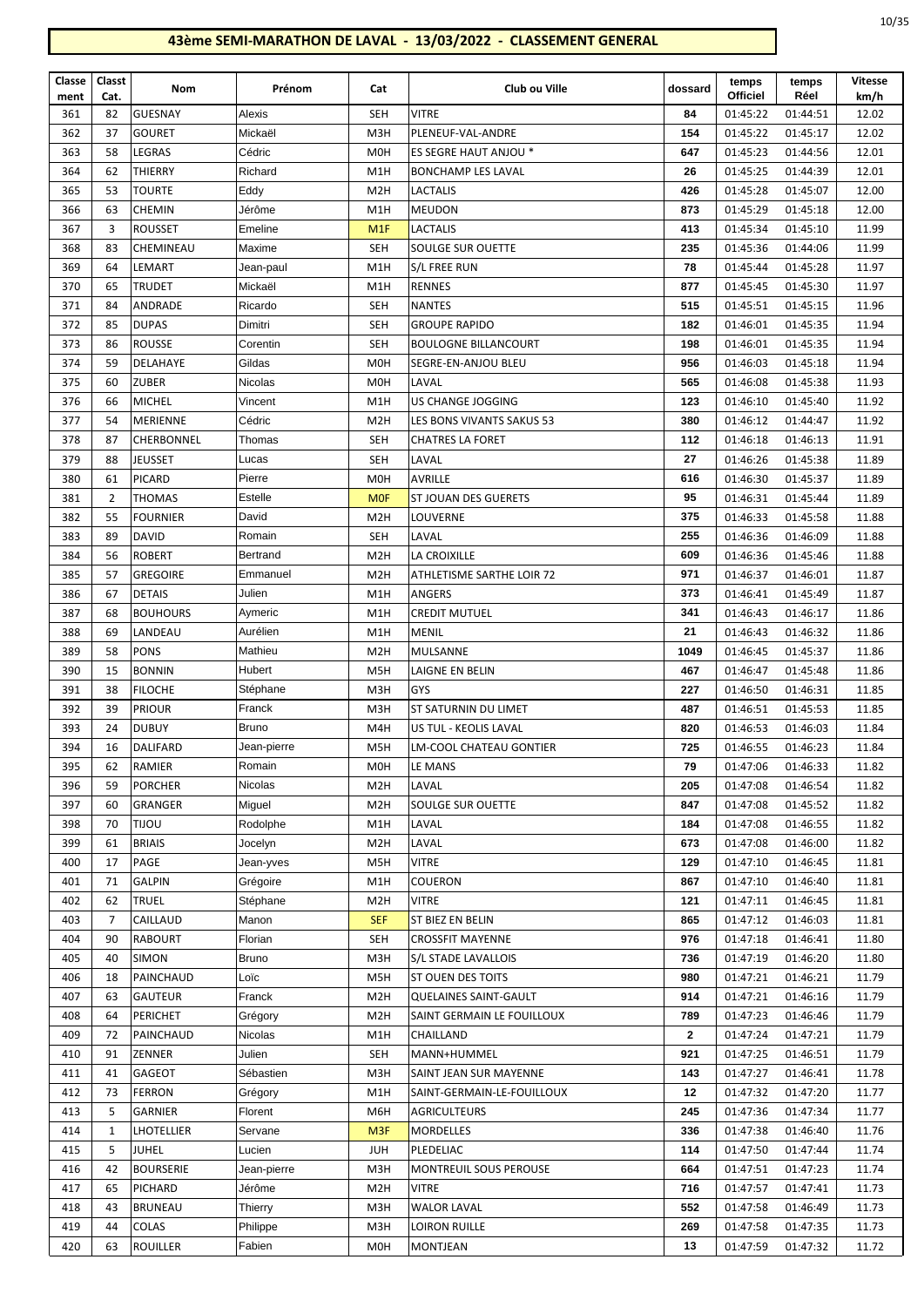| ۹<br>×<br>۰. |
|--------------|
|--------------|

| Classe<br>ment | Classt<br>Cat. | Nom                      | Prénom                 | Cat               | Club ou Ville                           | dossard     | temps<br><b>Officiel</b> | temps<br>Réel        | <b>Vitesse</b><br>km/h |
|----------------|----------------|--------------------------|------------------------|-------------------|-----------------------------------------|-------------|--------------------------|----------------------|------------------------|
| 421            | 92             | <b>GUERNEVE</b>          | Damien                 | <b>SEH</b>        | MONTGERMONT                             | 471         | 01:48:02                 | 01:46:41             | 11.72                  |
| 422            | 93             | LALONNIER                | Julien                 | <b>SEH</b>        | CHANGE                                  | 319         | 01:48:02                 | 01:47:09             | 11.72                  |
| 423            | $\overline{4}$ | <b>GOISBAULT</b>         | Sylvia                 | M <sub>1</sub> F  | <b>AGRICULTEURS</b>                     | 244         | 01:48:05                 | 01:47:47             | 11.71                  |
| 424            | 25             | HUON                     | Pascal                 | M4H               | RUN AND FREEDOM                         | 484         | 01:48:05                 | 01:47:28             | 11.71                  |
| 425            | 74             | ORY                      | Mickaël                | M1H               | <b>BONCHAMP LES LAVAL</b>               | 829         | 01:48:09                 | 01:47:11             | 11.71                  |
| 426            | 75             | <b>HUARD</b>             | François               | M1H               | ARGENTRE                                | 655         | 01:48:09                 | 01:47:11             | 11.71                  |
| 427            | 45             | <b>BEDOUET</b>           | Stéphane               | M3H               | <b>COFIDUR EMS</b>                      | 481         | 01:48:10                 | 01:47:49             | 11.70                  |
| 428            | 66             | <b>PINCON</b>            | Frédéric               | M <sub>2</sub> H  | ENTENTE SPORTIVE BONCHAMP RUN           | 945         | 01:48:10                 | 01:48:03             | 11.70                  |
| 429            | 19             | <b>BRETHIAUX</b>         | Jean-yves              | M5H               | LA BRULATTE                             | 747         | 01:48:20                 | 01:48:08             | 11.69                  |
| 430            | 5              | <b>TROU</b>              | Françoise              | M1F               | <b>US RUNNING ARGENTRE</b>              | 452         | 01:48:21                 | 01:48:21             | 11.68                  |
| 431            | 67             | <b>GUILLARD</b>          | Jean-françois          | M <sub>2</sub> H  | LAVAL                                   | 896         | 01:48:28                 | 01:47:57             | 11.67                  |
| 432            | 46             | <b>GARNIER</b>           | Emmanuel               | M3H               | L'HUISSERIE                             | 1004        | 01:48:32                 | 01:48:29             | 11.66                  |
| 433            | 8              | <b>PASTUREL</b>          | Ludivine               | <b>SEF</b>        | ARGENTRE                                | 393         | 01:48:35                 | 01:47:40             | 11.66                  |
| 434            | 68             | <b>PORHEL</b>            | Luc                    | M <sub>2</sub> H  | LAVAL                                   | 929         | 01:48:36                 | 01:47:16             | 11.66                  |
| 435            | 64             | <b>AUBERT</b>            | Jean-françois          | M <sub>0</sub> H  | <b>ERNEE</b>                            | 981         | 01:48:36                 | 01:47:57             | 11.66                  |
| 436            | 47             | GARANGER                 | Laurent                | M3H               | MONTIGNE LE BRILLANT                    | 109         | 01:48:40                 | 01:48:01             | 11.65                  |
| 437            | 65             | CAIL                     | Guillaume              | M <sub>0</sub> H  | SAINT JACQUES DE LA LANDE               | 33          | 01:48:41                 | 01:48:21             | 11.65                  |
| 438            | 69             | <b>MENESGUEN</b>         | Karl                   | M <sub>2</sub> H  | <b>WALOR LAVAL</b>                      | 551         | 01:48:41                 | 01:47:46             | 11.65                  |
| 439            | 70             | <b>DURU</b>              | Pierre-charles         | M <sub>2</sub> H  | <b>LOUVERNE RUNNING</b>                 | 920         | 01:48:41                 | 01:47:47             | 11.65                  |
| 440            | 26             | LESAGE                   | Frédéric               | M4H               | LAVAL                                   | 897         | 01:48:45                 | 01:48:13             | 11.64                  |
| 441            | 71             | HELBERT                  | Guillaume              | M <sub>2</sub> H  | LAVAL                                   | 729         | 01:48:46                 | 01:48:06             | 11.64                  |
| 442            | 76             | <b>BOURCIER</b>          | Pierrick               | M1H               | US ST BERTHEVIN                         | 403         | 01:48:48                 | 01:47:58             | 11.64                  |
| 443            | 48             | CHAPPE                   | Ludovic                | M3H               | CHANGE                                  | 857         | 01:48:49                 | 01:48:01             | 11.63                  |
| 444            | 49             | <b>BLIN</b>              | Wilfrid                | M3H               | LAVAL                                   | 332         | 01:48:53                 | 01:48:37             | 11.63                  |
| 445            | 66             | <b>SABIN</b>             | Romain                 | M <sub>0</sub> H  | VANNES                                  | 646         | 01:48:54                 | 01:47:56             | 11.63                  |
| 446            | 67             | <b>BOULAY</b>            | Valentin               | M <sub>0</sub> H  | LAVAL                                   | 892         | 01:48:55                 | 01:47:51             | 11.62                  |
| 447            | 77             | CHAUVEAU                 | Nicolas                | M1H               | <b>ERNEE</b>                            | 194         | 01:48:55                 | 01:48:14             | 11.62                  |
| 448            | 50             | SAUCET                   | Sébastien              | M3H               | LAVAL                                   | 486         | 01:49:02                 | 01:48:21             | 11.61                  |
| 449            | 51             | <b>MERMET</b>            | Bernard                | M3H               | US CHANGE JOGGING                       | 890         | 01:49:10                 | 01:48:38             | 11.60                  |
| 450<br>451     | 52<br>78       | LAIRY<br>LE GOFF         | Sylvain<br>Jean-michel | M3H<br>M1H        | LACTALIS<br><b>BONCHAMP LES LAVAL</b>   | 440<br>61   | 01:49:11<br>01:49:16     | 01:48:31<br>01:48:27 | 11.60<br>11.59         |
| 452            | 79             | <b>BATARD</b>            | Laurent                | M1H               | <b>AGRICULTEURS</b>                     | 408         | 01:49:19                 | 01:48:25             | 11.58                  |
| 453            | 68             | JUHEL                    | Guillaume              | M <sub>O</sub> H  | <b>GUICHEN</b>                          | 69          | 01:49:20                 | 01:48:51             | 11.58                  |
| 454            | 94             | <b>BEUCHER</b>           | Camille                | <b>SEH</b>        | LAVAL                                   | 400         | 01:49:21                 | 01:48:52             | 11.58                  |
| 455            | 17             | SAVARY                   | Antoine                | ESH               | <b>ST BERTHEVIN</b>                     | 803         | 01:49:24                 | 01:49:02             | 11.57                  |
| 456            | 95             | <b>BOULOGNE</b>          | Clément                | SEH               | MOULT                                   | 574         | 01:49:28                 | 01:49:28             | 11.57                  |
| 457            | 96             | MARCHAND                 | Julien                 | SEH               | <b>RENNES</b>                           | 367         | 01:49:28                 | 01:49:10             | 11.57                  |
| 458            | 69             | VEZIEN                   | Mathieu                | M <sub>O</sub> H  | LAVAL                                   | 582         | 01:49:29                 | 01:48:36             | 11.56                  |
| 459            | 80             | <b>CHAUCHIS</b>          | Eric                   | M1H               | S/L ENDURANCE 72                        | 150         | 01:49:31                 | 01:48:29             | 11.56                  |
| 460            | 3              | LEFEVRE                  | Céline                 | <b>MOF</b>        | LOIGNE SUR MAYENNE                      | 282         | 01:49:33                 | 01:48:27             | 11.56                  |
| 461            | 72             | RENIER                   | Thierry                | M <sub>2</sub> H  | LACTALIS                                | 430         | 01:49:34                 | 01:49:10             | 11.55                  |
| 462            | 53             | <b>DESPRES</b>           | Laurent                | M3H               | <b>BOUCHAMPS LES CRAON</b>              | 895         | 01:49:36                 | 01:48:54             | 11.55                  |
| 463            | 27             | <b>TABURET</b>           | Patrick                | M4H               | S/L ATHLETIQUE CLUB AMBRIERES           | 814         | 01:49:37                 | 01:49:21             | 11.55                  |
| 464            | 6              | PRIMAUX                  | Alexis                 | JUH               | S/L ATHLETIQUE CLUB AMBRIERES           | 815         | 01:49:37                 | 01:49:21             | 11.55                  |
| 465            | 54             | <b>NEVEUX</b>            | Sylvain                | M3H               | LYRECO                                  | 181         | 01:49:38                 | 01:48:42             | 11.55                  |
| 466            | 73             | MONNIER                  | Jérôme                 | M <sub>2</sub> H  | MONTIGNE LE BRILLANT                    | 949         | 01:49:40                 | 01:49:11             | 11.54                  |
| 467            | 9              | RAIMBAULT                | Gaëlle                 | <b>SEF</b>        | <b>CLERMONT CREANS</b>                  | 292         | 01:49:42                 | 01:48:27             | 11.54                  |
| 468            | 7              | DALIBARD                 | Marama                 | <b>JUH</b>        | NUILLE SUR VICOIN                       | 754         | 01:49:43                 | 01:48:42             | 11.54                  |
| 469            | 8              | <b>BUSCHAUD</b>          | Alexandre              | <b>JUH</b>        | MAYENNE                                 | 358         | 01:49:46                 | 01:49:14             | 11.53                  |
| 470            | 97             | <b>PASQUIER</b>          | Arthur                 | <b>SEH</b>        | SABLE SUR SARTHE                        | 288         | 01:49:47                 | 01:48:20             | 11.53                  |
| 471            | 98             | <b>PLANTE</b>            | Théo                   | <b>SEH</b>        | <b>BRIELLES</b>                         | 654         | 01:49:48                 | 01:48:33             | 11.53                  |
| 472            | 70             | <b>BRILLANT</b>          | Romain                 | M <sub>O</sub> H  | <b>EVRON</b>                            | 28          | 01:49:49                 | 01:48:48             | 11.53                  |
| 473            | 20             | <b>CHOPLIN</b>           | Patrick                | M5H               | L HUISSERIE                             | 401         | 01:49:50                 | 01:49:36             | 11.53                  |
| 474            | 28             | GOULAY                   | Didier                 | M4H               | L'HUISSERIE                             | 828         | 01:49:50                 | 01:49:37             | 11.53                  |
| 475            | 18             | <b>BELLOTTO</b>          | Yannis                 | <b>ESH</b>        | SABLE SUR SARTHE                        | 791         | 01:49:53                 | 01:49:46             | 11.52                  |
| 476            | 81             | <b>FOIRIEN</b>           | Eric                   | M1H               | SOULGE SUR OUETTE                       | 527         | 01:49:57                 | 01:49:05             | 11.51                  |
| 477            | 74             | PAVAGEAU<br><b>DIARD</b> | Julien<br>Valentin     | M <sub>2</sub> H  | CHELUN                                  | 603<br>1021 | 01:49:59                 | 01:49:20             | 11.51                  |
| 478<br>479     | 19<br>29       | JEULAND                  | Christophe             | <b>ESH</b><br>M4H | LAVAL<br>SAINT JEAN SUR MAYENNE RUNNING | 412         | 01:49:59<br>01:50:00     | 01:49:27<br>01:49:01 | 11.51<br>11.51         |
| 480            | 71             | VALLIER                  | Nicolas                | M <sub>O</sub> H  | VITRE                                   | 1020        | 01:50:02                 | 01:49:00             | 11.51                  |
|                |                |                          |                        |                   |                                         |             |                          |                      |                        |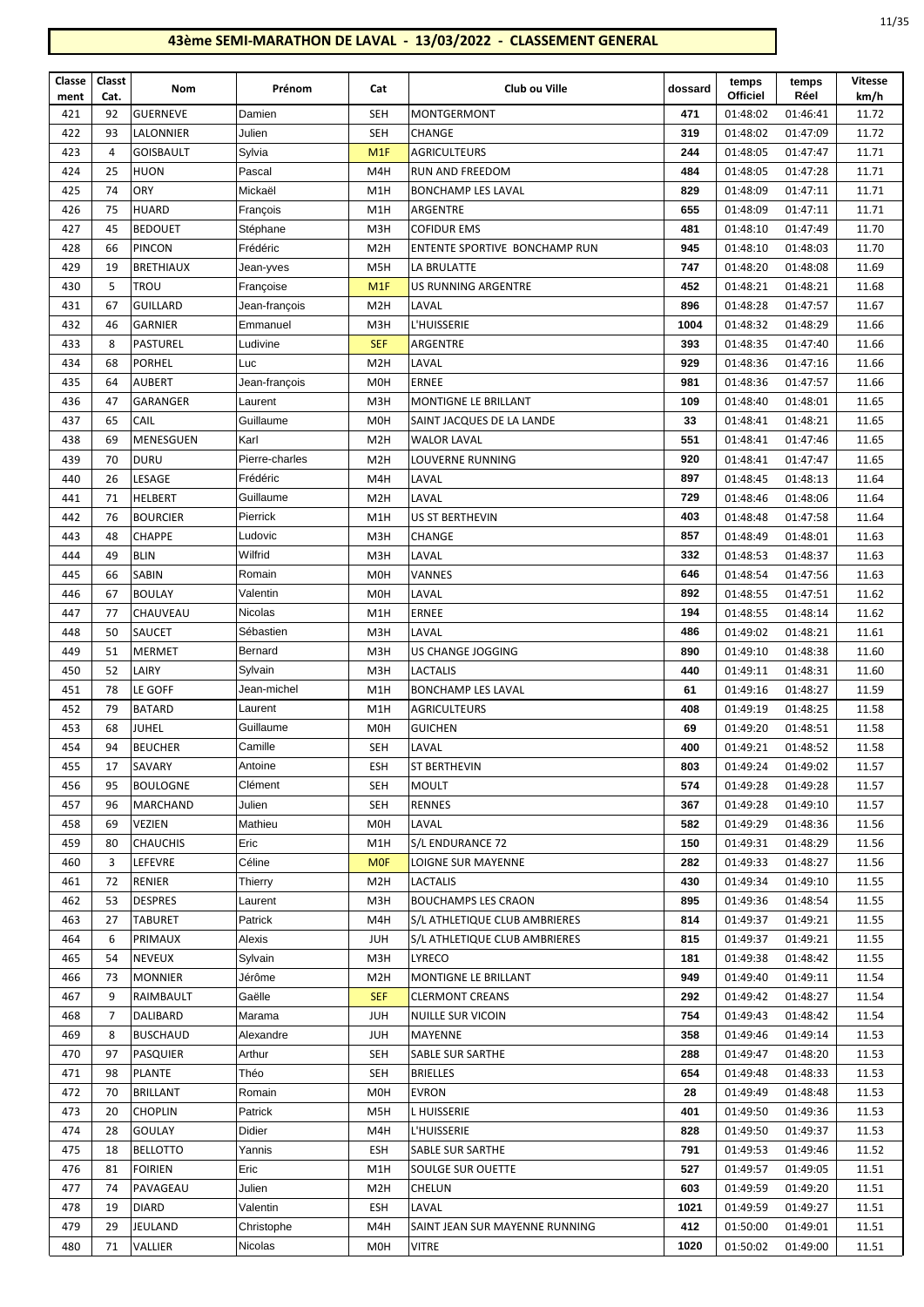| Classe | Classt         | Nom              | Prénom       | Cat              | Club ou Ville                 | dossard | temps           | temps    | Vitesse |
|--------|----------------|------------------|--------------|------------------|-------------------------------|---------|-----------------|----------|---------|
| ment   | Cat.           |                  |              |                  |                               |         | <b>Officiel</b> | Réel     | km/h    |
| 481    | 75             | <b>ROCHER</b>    | John         | M <sub>2</sub> H | <b>LACTALIS</b>               | 424     | 01:50:03        | 01:48:49 | 11.50   |
| 482    | $\overline{4}$ | <b>BILY</b>      | Gaëlle       | <b>MOF</b>       | LAVAL                         | 543     | 01:50:03        | 01:48:50 | 11.50   |
| 483    | 55             | KOLTALO          | Ludovic      | M3H              | <b>BRICO DEPOT LAVAL</b>      | 254     | 01:50:04        | 01:49:47 | 11.50   |
| 484    | 30             | <b>BEZANNIER</b> | Jean-pierre  | M4H              | <b>EVRON</b>                  | 724     | 01:50:07        | 01:49:57 | 11.50   |
| 485    | 99             | <b>DALIBARD</b>  | Clément      | <b>SEH</b>       | <b>LAVAL COURT COOL</b>       | 303     | 01:50:09        | 01:49:48 | 11.49   |
| 486    | 56             | ANDRE            | Dominique    | M3H              | <b>GROUPE GRUAU</b>           | 598     | 01:50:09        | 01:50:09 | 11.49   |
| 487    | 31             | <b>GOURDIN</b>   | Stéphane     | M4H              | LOIRON RUILLE                 | 706     | 01:50:12        | 01:49:41 | 11.49   |
| 488    | 100            | <b>CHONE</b>     | Mathieu      | <b>SEH</b>       | LAVAL                         | 605     | 01:50:17        | 01:49:54 | 11.48   |
| 489    | 57             | <b>BOUCHERIE</b> | Stéphane     | M3H              | CRAON                         | 1032    | 01:50:28        | 01:50:05 | 11.46   |
| 490    | 21             | <b>BARDOU</b>    | René         | M <sub>5</sub> H | <b>ST JEAN SUR MAYENNE</b>    | 339     | 01:50:29        | 01:49:55 | 11.46   |
| 491    | 76             | GONDARD          | David        | M <sub>2</sub> H | <b>GYS</b>                    | 206     | 01:50:34        | 01:50:10 | 11.45   |
| 492    | 1              | <b>SCORDIA</b>   | Annie        | M <sub>5F</sub>  | <b>HOPITAL</b>                | 733     | 01:50:44        | 01:50:29 | 11.43   |
| 493    | 77             | <b>HUBERT</b>    | Xavier       | M <sub>2</sub> H | <b>MONTENAY</b>               | 751     | 01:50:44        | 01:50:09 | 11.43   |
| 494    | 22             | <b>PLARD</b>     | Joseph       | M <sub>5</sub> H | <b>AGRICULTEURS</b>           | 899     | 01:50:48        | 01:50:27 | 11.43   |
| 495    | 10             | <b>BOURBON</b>   | Marine       | <b>SEF</b>       | <b>BAZOUGERS</b>              | 3       | 01:50:56        | 01:50:42 | 11.41   |
| 496    | 58             | <b>GAUDOIS</b>   | Guilhem      | M3H              | CHANGE                        | 1026    | 01:51:05        | 01:50:44 | 11.40   |
| 497    | 6              | ROUSSEAU         | Lucie        | M1F              | LAVAL                         | 453     | 01:51:09        | 01:50:50 | 11.39   |
| 498    | 3              | <b>PAVY</b>      | Nolwenn      | M <sub>2F</sub>  | MAYENNE                       | 456     | 01:51:14        | 01:50:15 | 11.38   |
| 499    | 82             | <b>GRANGER</b>   | Sylvain      | M1H              | US CHANGE JOGGING             | 407     | 01:51:14        | 01:50:42 | 11.38   |
| 500    | 72             | JEGU             | Aurélien     | M <sub>0</sub> H | <b>BALLOTS</b>                | 564     | 01:51:19        | 01:50:34 | 11.37   |
| 501    | 78             | DANIEL           | Dimitri      | M <sub>2</sub> H | MANN+HUMMEL                   | 925     | 01:51:20        | 01:50:27 | 11.37   |
| 502    | 83             | <b>BARRIDAS</b>  | Sébastien    | M1H              | SAINT JEAN SUR MAYENNE        | 9       | 01:51:21        | 01:50:24 | 11.37   |
| 503    | 84             | LEBRETON         | Damien       | M1H              | <b>MARTIGNE SUR MAYENNE</b>   | 73      | 01:51:26        | 01:50:29 | 11.36   |
| 504    | 85             | <b>BERTHOME</b>  | Anthony      | M1H              | <b>MARTIGNE SUR MAYENNE</b>   | 916     | 01:51:27        | 01:50:04 | 11.36   |
| 505    | 1              | LEROUX           | Chloé        | <b>JUF</b>       | LAVAL                         | 271     | 01:51:33        | 01:50:45 | 11.35   |
|        |                | <b>HOCQUET</b>   |              |                  | <b>CHATEAU GONTIER</b>        |         |                 |          | 11.32   |
| 506    | 73             |                  | Yohann       | M <sub>0</sub> H |                               | 30      | 01:51:49        | 01:51:22 |         |
| 507    | 1              | <b>CHOYER</b>    | Catherine    | M <sub>4F</sub>  | ASCE53                        | 928     | 01:51:55        | 01:51:16 | 11.31   |
| 508    | 79             | <b>CERTENAIS</b> | Mickaël      | M <sub>2</sub> H | LES LEOPARDS GUERCHAIS        | 1055    | 01:51:55        | 01:51:16 | 11.31   |
| 509    | 32             | <b>GUILLOMET</b> | Philippe     | M4H              | <b>ST BERTHEVIN</b>           | 799     | 01:51:55        | 01:51:12 | 11.31   |
| 510    | 59             | <b>GIBIER</b>    | Thierry      | M3H              | ATHLE DU PAYS DE REDON        | 317     | 01:51:58        | 01:50:46 | 11.31   |
| 511    | 86             | VAUGON           | Pierrick     | M1H              | CHANGE                        | 577     | 01:51:59        | 01:51:29 | 11.31   |
| 512    | 87             | LELIEVRE         | Guillaume    | M1H              | MANN+HUMMEL                   | 923     | 01:52:00        | 01:51:27 | 11.30   |
| 513    | 11             | <b>SERAIS</b>    | Coline       | <b>SEF</b>       | CHANGE                        | 872     | 01:52:01        | 01:50:58 | 11.30   |
| 514    | 60             | <b>HUAULME</b>   | Pierrick     | M3H              | AIMM                          | 620     | 01:52:01        | 01:51:29 | 11.30   |
| 515    | 80             | <b>DUVAL</b>     | Arnaud       | M <sub>2</sub> H | <b>ST JEAN SUR MAYENNE</b>    | 330     | 01:52:02        | 01:51:29 | 11.30   |
| 516    | 33             | LARIVIERE        | Pierre       | M4H              | MANN+HUMMEL                   | 924     | 01:52:04        | 01:51:15 | 11.30   |
| 517    | 12             | DALIFARD         | Johanna      | <b>SEF</b>       | US RUNNING ARGENTRE           | 216     | 01:52:12        | 01:51:16 | 11.28   |
| 518    | 61             | <b>PROUST</b>    | Philippe     | M3H              | <b>FORCE</b>                  | 41      | 01:52:22        | 01:51:27 | 11.27   |
| 519    | 62             | CORMIER          | <b>Bruno</b> | M3H              | LA FL'M                       | 671     | 01:52:29        | 01:51:25 | 11.26   |
| 520    | 74             | <b>GENOUEL</b>   | Jérôme       | M <sub>0</sub> H | CHATEAUGIRON                  | 610     | 01:52:32        | 01:51:10 | 11.25   |
| 521    | 81             | <b>ROCHER</b>    | Olivier      | M <sub>2</sub> H | <b>BREST</b>                  | 948     | 01:52:39        | 01:51:54 | 11.24   |
| 522    | 5              | <b>HAUTBOIS</b>  | Lucie        | <b>MOF</b>       | S/L STADE LAVALLOIS           | 363     | 01:52:44        | 01:51:30 | 11.23   |
| 523    | 23             | <b>GAULTIER</b>  | Jean         | M5H              | <b>CHATILLON SUR COLMONT</b>  | 1017    | 01:52:45        | 01:51:56 | 11.23   |
| 524    | 82             | LEGROS           | Sébastien    | M <sub>2</sub> H | LAVAL                         | 939     | 01:52:46        | 01:52:24 | 11.23   |
| 525    | 63             | <b>HILAND</b>    | Stéphane     | M3H              | LAVAL                         | 731     | 01:52:47        | 01:52:25 | 11.23   |
| 526    | 34             | MAREAU           | Patrick      | M4H              | LAVAL COURT COOL              | 100     | 01:52:49        | 01:51:37 | 11.22   |
| 527    | 24             | <b>DASRAS</b>    | Bernard      | M5H              | <b>MERAL</b>                  | 690     | 01:52:51        | 01:52:18 | 11.22   |
| 528    | 101            | DASRAS           | Florian      | SEH              | LAVAL                         | 389     | 01:52:51        | 01:52:18 | 11.22   |
| 529    | 88             | YALLY            | Abdou        | M1H              | S/L STADE LAVALLOIS           | 325     | 01:52:53        | 01:52:14 | 11.22   |
| 530    | 83             | <b>BLANCHE</b>   | Arnaud       | M <sub>2</sub> H | <b>COFIDUR EMS</b>            | 883     | 01:52:54        | 01:52:34 | 11.21   |
| 531    | 102            | <b>FEILLER</b>   | Simon        | SEH              | <b>GENNES SUR GLAIZE</b>      | 196     | 01:52:55        | 01:52:12 | 11.21   |
| 532    | 4              | GABILLARD        | Anne-laure   | M <sub>2F</sub>  | S/L ATHLETIQUE CLUB AMBRIERES | 585     | 01:52:57        | 01:52:42 | 11.21   |
| 533    | 89             | DAVOST           | Olivier      | M1H              | RENNES                        | 117     | 01:52:58        | 01:51:58 | 11.21   |
| 534    | 90             | TESSIER          | Fabien       | M1H              | <b>ST OUEN DES TOITS</b>      | 40      | 01:52:58        | 01:51:58 | 11.21   |
| 535    | 6              | LE BLEVEC        | Yannick      | M6H              | L HUISSERIE                   | 501     | 01:52:59        | 01:52:45 | 11.21   |
| 536    | 64             | <b>NABUCET</b>   | Dominique    | M3H              | OXYGENE ARGENTRE DU PLESSIS   | 110     | 01:52:59        | 01:52:23 | 11.21   |
| 537    | 91             | <b>THOMAIN</b>   | Laurent      | M1H              | <b>AGRICULTEURS</b>           | 411     | 01:53:00        | 01:52:57 | 11.20   |
| 538    | $\overline{2}$ | <b>TOURNEUX</b>  | Blandine     | M <sub>3F</sub>  | CHANGE                        | 856     | 01:53:01        | 01:51:44 | 11.20   |
|        |                |                  |              |                  |                               | 209     |                 |          |         |
| 539    | 103            | GRANDJEAN        | Mickaël      | <b>SEH</b>       | US ST BERTHEVIN               |         | 01:53:04        | 01:52:13 | 11.20   |
| 540    | 13             | <b>BOSCHER</b>   | Julie        | <b>SEF</b>       | RENNES                        | 468     | 01:53:07        | 01:52:34 | 11.19   |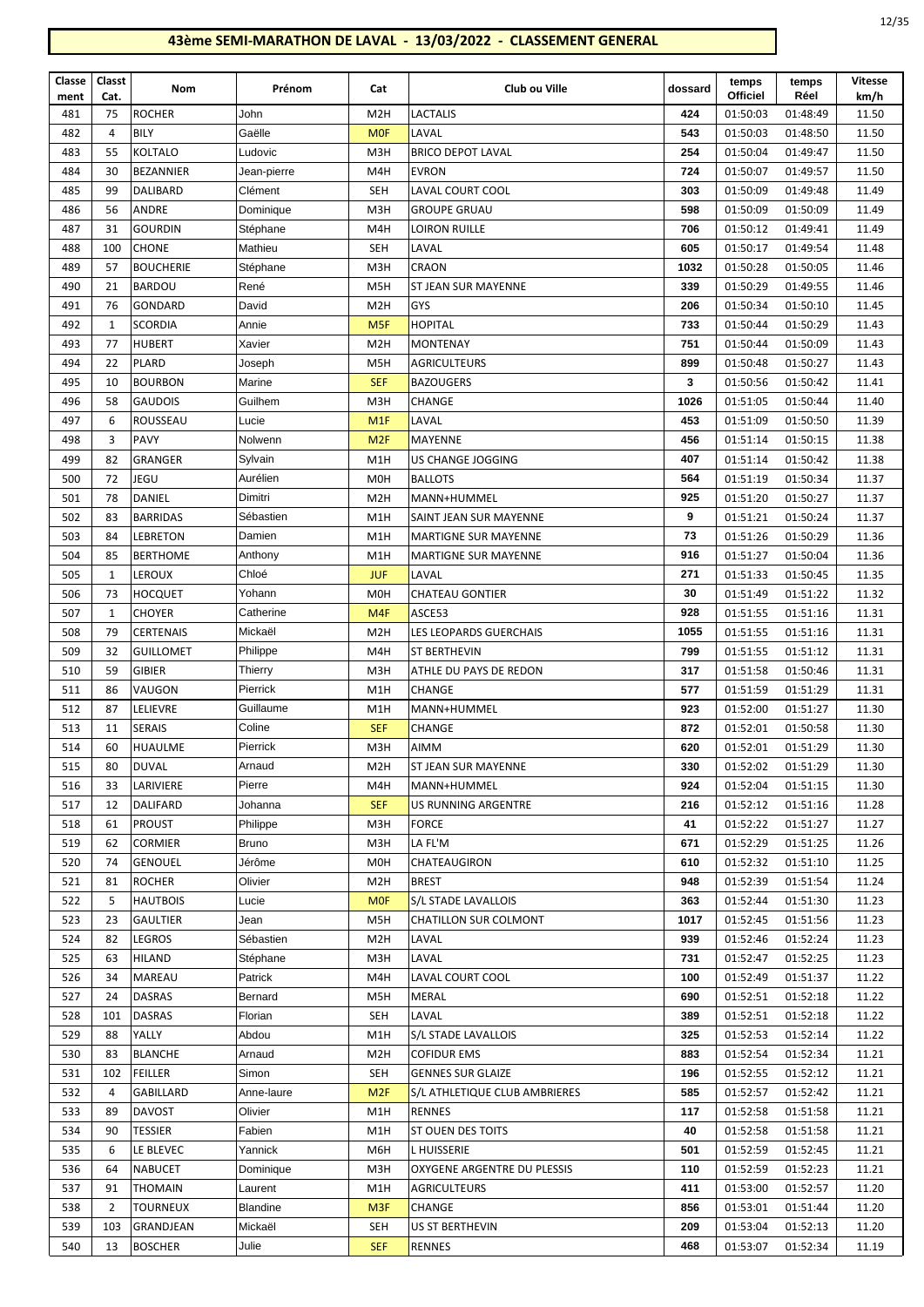| ×<br>۹<br>× |
|-------------|
|-------------|

| Classe<br>ment | Classt<br>Cat.       | Nom                          | Prénom              | Cat                      | Club ou Ville                 | dossard   | temps<br><b>Officiel</b> | temps<br>Réel        | <b>Vitesse</b><br>km/h |
|----------------|----------------------|------------------------------|---------------------|--------------------------|-------------------------------|-----------|--------------------------|----------------------|------------------------|
| 541            | 5                    | <b>BRUNEAU</b>               | Fanny               | M <sub>2F</sub>          | LACTALIS                      | 416       | 01:53:08                 | 01:52:14             | 11.19                  |
| 542            | 104                  | SOUBEIRAN                    | Guillaume           | <b>SEH</b>               | <b>BONCHAMP LES LAVAL</b>     | 365       | 01:53:11                 | 01:52:54             | 11.19                  |
| 543            | 6                    | JOUATEL                      | Sandra              | M <sub>2F</sub>          | SAINT HILAIRE DU HARCOUET     | 859       | 01:53:12                 | 01:52:41             | 11.18                  |
| 544            | 84                   | <b>RIVET</b>                 | Pascal              | M <sub>2</sub> H         | ARGENTRE                      | 710       | 01:53:18                 | 01:52:03             | 11.17                  |
| 545            | 35                   | CORNU                        | Yannick             | M4H                      | MAYENNE                       | 994       | 01:53:19                 | 01:52:15             | 11.17                  |
| 546            | 105                  | <b>BOULARD</b>               | Quentin             | <b>SEH</b>               | LA CHAPELLE SAINT AUBIN       | 986       | 01:53:21                 | 01:52:27             | 11.17                  |
| 547            | 75                   | <b>CREN</b>                  | Jean-baptiste       | M <sub>O</sub> H         | <b>CHATEAU GONTIER</b>        | 355       | 01:53:24                 | 01:52:17             | 11.16                  |
| 548            | 76                   | <b>MARCAIS</b>               | Sylvain             | M <sub>O</sub> H         | LAVAL                         | 406       | 01:53:25                 | 01:52:21             | 11.16                  |
| 549            | $\overline{7}$       | <b>CORBIERE</b>              | Gaëlle              | M <sub>1</sub> F         | SAINT CYR EN PAIL             | 457       | 01:53:25                 | 01:52:29             | 11.16                  |
| 550            | 36                   | FERMAUT                      | Bruno               | M4H                      | ST CHRISTOPHE DU LUAT         | 207       | 01:53:28                 | 01:52:06             | 11.16                  |
| 551            | 7                    | <b>BEDOUET</b>               | Denis               | M6H                      | CHANGE                        | 444       | 01:53:29                 | 01:52:59             | 11.16                  |
| 552            | 85                   | COTTEREAU                    | Jérôme              | M <sub>2</sub> H         | SERAP SLS CROSS CORPO         | 548       | 01:53:33                 | 01:52:17             | 11.15                  |
| 553            | 8                    | <b>GAGNEUX</b>               | Jean-pierre         | M6H                      | L HUISSERIE                   | 630       | 01:53:39                 | 01:53:25             | 11.14                  |
| 554            | 86                   | PIERRE                       | Philippe            | M <sub>2</sub> H         | <b>ERNEE</b>                  | 586       | 01:53:39                 | 01:53:05             | 11.14                  |
| 555            | 106                  | <b>COUPEZ</b>                | Clément             | <b>SEH</b>               | S/L US LAVAL                  | 530       | 01:53:46                 | 01:53:25             | 11.13                  |
| 556            | 20                   | <b>COUPEZ</b>                | Pierre-louis        | <b>ESH</b>               | S/L US LAVAL                  | 531       | 01:53:47                 | 01:53:26             | 11.13                  |
| 557            | 1                    | MAIGNAN                      | Nadine              | M <sub>6F</sub>          | US CHANGE JOGGING             | 133       | 01:53:49                 | 01:53:34             | 11.12                  |
| 558            | 92                   | <b>SIMON</b>                 | Geoffroy            | M1H                      | <b>MAY'RUN</b>                | 773       | 01:53:50                 | 01:52:48             | 11.12                  |
| 559            | 93                   | <b>JOURDIN</b>               | Anthony             | M1H                      | <b>NUILLE SUR VICOIN</b>      | 918       | 01:53:50                 | 01:52:57             | 11.12                  |
| 560            | $\overline{2}$       | <b>TOUINT</b>                | Josiane             | M <sub>4F</sub>          | ORIGNE                        | 362       | 01:53:52                 | 01:53:31             | 11.12                  |
| 561            | 107                  | PELON                        | Benoit              | <b>SEH</b>               | LAVAL                         | 1033      | 01:53:53                 | 01:52:43             | 11.12                  |
| 562            | 77                   | <b>MARCHAND</b>              | Anthony             | M <sub>O</sub> H         | ESSAY                         | 536       | 01:53:54                 | 01:52:54             | 11.12                  |
| 563            | 78                   | PAILLARD                     | Raphaël             | M <sub>0</sub> H         | ST JEAN SUR MAYENNE           | 537       | 01:53:55                 | 01:52:54             | 11.11                  |
| 564            | 65                   | <b>DROUIN</b>                | Samuel              | M3H                      | LAVAL                         | 275       | 01:53:58                 | 01:53:42             | 11.11                  |
| 565            | 6                    | PROD'HOMME                   | Paméla              | <b>MOF</b>               | LACTALIS                      | 418       | 01:54:01                 | 01:53:26             | 11.10                  |
| 566            | 37                   | <b>SIGOGNE</b>               | <b>Bruno</b>        | M4H                      | LOUVERNE RUNNING              | 320       | 01:54:01                 | 01:53:25             | 11.10                  |
| 567            | 66                   | <b>DESBOIS</b>               | Christophe          | M3H                      | SAINT BERTHEVIN               | 996       | 01:54:01                 | 01:52:44             | 11.10                  |
| 568            | 87                   | <b>FONTAINE</b>              | Vincent             | M <sub>2</sub> H         | ARGENTRE DU PLESSIS           | 120       | 01:54:05                 | 01:53:39             | 11.10                  |
| 569            | 108                  | LESSIRARD                    | Julien              | <b>SEH</b>               | <b>MARTIGNE SUR MAYENNE</b>   | 578       | 01:54:14                 | 01:53:00             | 11.08                  |
| 570            | 2                    | QUENET                       | Cathy               | M <sub>6F</sub>          | JE COURS A RENNES             | 593       | 01:54:20                 | 01:53:27             | 11.07                  |
| 571            | 25                   | CADEAU                       | Stéphane            | M5H                      | MAYENNE                       | 168       | 01:54:20                 | 01:53:14             | 11.07                  |
| 572            | 26                   | <b>BALLUAIS</b>              | Jean-paul           | M <sub>5</sub> H         | <b>ROZ PAMP</b>               | 253       | 01:54:20                 | 01:53:23             | 11.07                  |
| 573<br>574     | 14<br>$\overline{7}$ | <b>YVEN</b><br><b>RIPAUD</b> | Estelle             | <b>SEF</b><br><b>MOF</b> | US ST BERTHEVIN<br>LAVAL      | 19<br>397 | 01:54:22<br>01:54:22     | 01:53:16<br>01:53:31 | 11.07<br>11.07         |
| 575            | 38                   | MAREAU                       | Margaux<br>Philippe | M4H                      | LAVAL                         | 178       | 01:54:23                 | 01:53:11             | 11.07                  |
| 576            | 88                   | FOUCAULT                     | Eric                | M <sub>2</sub> H         | LAVAL                         | 938       | 01:54:29                 | 01:54:19             | 11.06                  |
| 577            | 27                   | JOURDAIN                     | Loïc                | M5H                      | CHANGE                        | 172       | 01:54:30                 | 01:53:44             | 11.06                  |
| 578            | 79                   | TOUCHARD                     | Charles             | M <sub>O</sub> H         | VALEO LAVAL                   | 259       | 01:54:31                 | 01:53:20             | 11.06                  |
| 579            | 39                   | <b>DEFRAINE</b>              | Laurent             | M4H                      | L HUISSERIE                   | 575       | 01:54:36                 | 01:53:43             | 11.05                  |
| 580            | 9                    | GIRAULT                      | Robert              | M6H                      | PARIGNE SUR BRAYE             | 560       | 01:54:40                 | 01:54:02             | 11.04                  |
| 581            | 109                  | PETRON                       | Cyrille             | <b>SEH</b>               | THUBOEUF                      | 229       | 01:54:42                 | 01:54:23             | 11.04                  |
| 582            | 89                   | PINCON                       | Olivier             | M <sub>2</sub> H         | S/L STADE LAVALLOIS           | 352       | 01:54:43                 | 01:53:30             | 11.04                  |
| 583            | 67                   | GUENEGOU                     | Hubert              | M3H                      | <b>BONCHAMP LES LAVAL</b>     | 56        | 01:54:45                 | 01:54:26             | 11.03                  |
| 584            | 7                    | <b>ROSE</b>                  | Delphine            | M <sub>2F</sub>          | <b>ST BRIEUC</b>              | 721       | 01:54:48                 | 01:53:53             | 11.03                  |
| 585            | 90                   | <b>BESSEICHE</b>             | <b>Stanislas</b>    | M <sub>2</sub> H         | <b>SEGRE</b>                  | 217       | 01:54:48                 | 01:54:18             | 11.03                  |
| 586            | 2                    | <b>DESMOULINS</b>            | Loélie              | <b>ESF</b>               | <b>CONGE SUR ORNE</b>         | 308       | 01:54:50                 | 01:54:17             | 11.02                  |
| 587            | 8                    | <b>GILET</b>                 | Véronique           | M <sub>2F</sub>          | LAVAL                         | 558       | 01:54:50                 | 01:54:04             | 11.02                  |
| 588            | 68                   | <b>DUVAL</b>                 | Jean-philippe       | M3H                      | <b>AGRICULTEURS</b>           | 837       | 01:54:55                 | 01:54:55             | 11.02                  |
| 589            | 9                    | GOUGEON                      | Virginie            | M <sub>2F</sub>          | S/L ES CRAON                  | 909       | 01:55:00                 | 01:54:43             | 11.01                  |
| 590            | 40                   | LAMBERT                      | Loïc                | M4H                      | LACTALIS                      | 431       | 01:55:03                 | 01:54:49             | 11.00                  |
| 591            | 110                  | LHOMMEAU                     | Valentin            | SEH                      | <b>NANTES</b>                 | 343       | 01:55:04                 | 01:54:37             | 11.00                  |
| 592            | 41                   | SAUX                         | Ronan               | M4H                      | <b>RENNES</b>                 | 506       | 01:55:04                 | 01:53:44             | 11.00                  |
| 593            | 91                   | LEON                         | Gaëtan              | M <sub>2</sub> H         | SAINT OUEN DES TOITS          | 808       | 01:55:06                 | 01:53:49             | 11.00                  |
| 594            | 8                    | <b>HOUILLOT</b>              | Stéphanie           | M1F                      | S/L ES CRAON                  | 461       | 01:55:09                 | 01:54:52             | 10.99                  |
| 595            | 69                   | <b>PIGNE</b>                 | Pascal              | M3H                      | ENTENTE SPORTIVE BONCHAMP RUN | 1025      | 01:55:10                 | 01:54:19             | 10.99                  |
| 596            | 70                   | MOREL                        | Nicolas             | M3H                      | ST BAUDELLE ENDURANCE LOISIR  | 884       | 01:55:20                 | 01:55:05             | 10.98                  |
| 597            | 10                   | <b>GOURDON</b>               | Jean-paul           | M6H                      | LA MILESSE                    | 627       | 01:55:28                 | 01:54:39             | 10.96                  |
| 598            | 15                   | HOCDE                        | Pauline             | <b>SEF</b>               | <b>BONCHAMP</b>               | 466       | 01:55:28                 | 01:54:54             | 10.96                  |
| 599            | 71                   | PASSARD                      | <b>Bruno</b>        | M3H                      | MAYENNE                       | 252       | 01:55:34                 | 01:54:21             | 10.95                  |
| 600            | 94                   | GIRAULT                      | Frédéric            | M1H                      | MAY'RUN                       | 204       | 01:55:56                 | 01:54:59             | 10.92                  |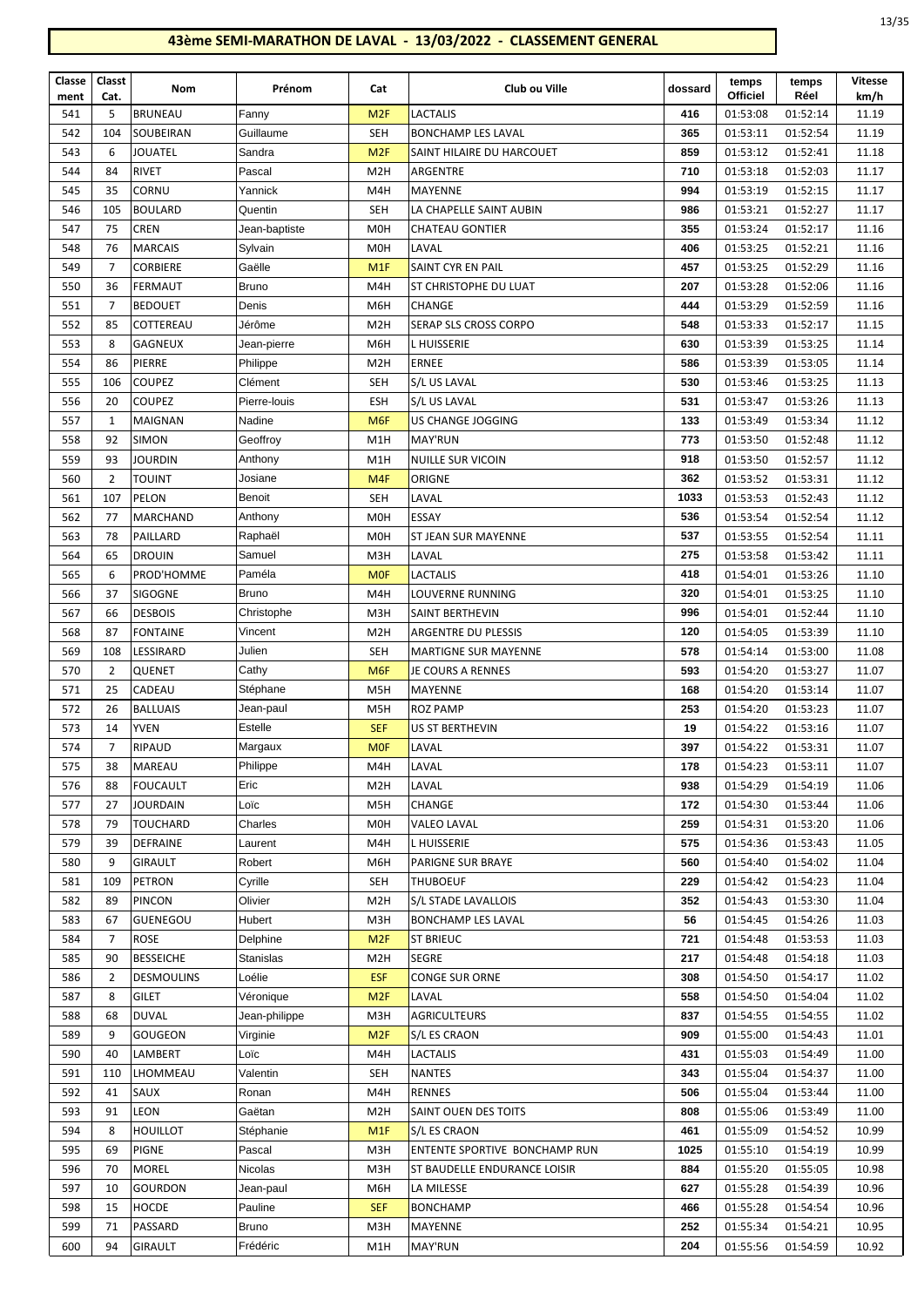| Classe<br>ment | Classt<br>Cat. | Nom                | Prénom        | Cat              | Club ou Ville                | dossard | temps<br><b>Officiel</b> | temps<br>Réel | Vitesse<br>km/h |
|----------------|----------------|--------------------|---------------|------------------|------------------------------|---------|--------------------------|---------------|-----------------|
| 601            | 80             | <b>CHAMARET</b>    | Julien        | M <sub>O</sub> H | <b>PARNE SUR ROC</b>         | 862     | 01:55:56                 | 01:55:20      | 10.92           |
| 602            | 92             | <b>MAUNY</b>       | Raymond       | M <sub>2</sub> H | <b>MAY'RUN</b>               | 202     | 01:55:57                 | 01:55:00      | 10.92           |
| 603            | 72             | <b>LECOT</b>       | <b>Bruno</b>  | M3H              | <b>ST M HERVE</b>            | 969     | 01:55:58                 | 01:55:28      | 10.92           |
| 604            | 10             | <b>GIRON</b>       | Charlène      | M <sub>2F</sub>  | US CHANGE JOGGING            | 891     | 01:55:59                 | 01:55:28      | 10.92           |
| 605            | 9              | <b>TURPIN</b>      | Virginie      | M <sub>1</sub> F | S/L ES CRAON                 | 709     | 01:56:00                 | 01:55:42      | 10.91           |
| 606            | 81             | <b>GAUDRE</b>      | Guillaume     | M <sub>O</sub> H | CRAON                        | 612     | 01:56:00                 | 01:54:57      | 10.91           |
| 607            | 10             | <b>GAUTHIER</b>    | Mélanie       | M <sub>1</sub> F | S/L ES CRAON                 | 474     | 01:56:00                 | 01:55:42      | 10.91           |
| 608            | 16             | LORILLEUX          | Mathilde      | <b>SEF</b>       | S/L ES CRAON                 | 499     | 01:56:01                 | 01:55:46      | 10.91           |
| 609            | 73             | <b>ANGIN</b>       | Christophe    | M3H              | <b>ANGERS</b>                | 965     | 01:56:08                 | 01:55:24      | 10.90           |
| 610            | 11             | <b>BOUTTIER</b>    | Alain         | M6H              | <b>US CHANGE JOGGING</b>     | 665     | 01:56:13                 | 01:55:26      | 10.89           |
| 611            | 95             | <b>THERA</b>       | Alexis        | M1H              | <b>BONCHAMP LES LAVAL</b>    | 579     | 01:56:22                 | 01:55:30      | 10.88           |
| 612            | 96             | <b>TROHEL</b>      | Damien        | M1H              | LAVAL                        | 335     | 01:56:25                 | 01:55:22      | 10.87           |
| 613            | 3              | MORIN              | Geneviève     | M4F              | <b>MONTENAY</b>              | 993     | 01:56:26                 | 01:56:09      | 10.87           |
| 614            | 111            | <b>BAUDURET</b>    | Guillaume     | <b>SEH</b>       | <b>FORCE</b>                 | 953     | 01:56:27                 | 01:55:06      | 10.87           |
| 615            | 17             | VEILLARD           | Laura         | <b>SEF</b>       | S/L CA MAYENNE               | 188     | 01:56:27                 | 01:55:26      | 10.87           |
| 616            | 18             | <b>GROUSSARD</b>   | Ophélie       | <b>SEF</b>       | S/L CA MAYENNE               | 395     | 01:56:27                 | 01:55:28      | 10.87           |
| 617            | 21             | <b>CHEVREUL</b>    | Steven        | <b>ESH</b>       | SAINT BERTHEVIN              | 587     | 01:56:30                 | 01:55:13      | 10.87           |
| 618            | 82             | LEGRAND            | Gildas        | M <sub>OH</sub>  | <b>ST JEAN SUR COUESNON</b>  | 296     | 01:56:33                 | 01:55:53      | 10.86           |
| 619            | 83             | <b>BLANCHET</b>    | Jean-baptiste | <b>MOH</b>       | SAINT PIERRE DES LANDES      | 295     | 01:56:33                 | 01:55:55      | 10.86           |
| 620            | 19             | RAGNEAU            | Claire        | <b>SEF</b>       | <b>ANGERS</b>                | 470     | 01:56:33                 | 01:55:56      | 10.86           |
| 621            | 112            | <b>DORLEANS</b>    | Sébastien     | SEH              | S/L US LAVAL                 | 6       | 01:56:34                 | 01:55:13      | 10.86           |
| 622            | 74             | DALIFARD           | Dominique     | M3H              | <b>LHUISSERIE</b>            | 472     | 01:56:35                 | 01:56:01      | 10.86           |
| 623            | 84             | <b>DEBONNAIRE</b>  | François      | M <sub>O</sub> H | PARNE-SUR-ROC                | 951     | 01:56:36                 | 01:55:57      | 10.86           |
| 624            | 93             | LE REUN            | Pascal        | M <sub>2</sub> H | LA FL'M                      | 1011    | 01:56:47                 | 01:55:45      | 10.84           |
| 625            | 85             | MOTTAIS            | Anthony       | M <sub>0</sub> H | JUIGNE SUR SARTHE            | 15      | 01:56:53                 | 01:56:02      | 10.83           |
| 626            | 94             | <b>HIRON</b>       | Alban         | M <sub>2</sub> H | LAIGNE                       | 136     | 01:56:57                 | 01:56:39      | 10.83           |
| 627            | 86             | <b>VOISIN</b>      | Emeric        | M <sub>O</sub> H | <b>LOUVIGNY</b>              | 5       | 01:56:58                 | 01:55:50      | 10.82           |
| 628            | 97             | HOUDIN             | Anthony       | M1H              | PARNE SUR ROC                | 67      | 01:57:01                 | 01:56:23      | 10.82           |
| 629            | 113            | HERAULT            | Jason         | SEH              | AHUILLE                      | 233     | 01:57:01                 | 01:55:32      | 10.82           |
| 630            | 95             | BRETAUDEAU         | Pascal        | M <sub>2</sub> H | <b>LACTALIS</b>              | 419     | 01:57:03                 | 01:56:35      | 10.82           |
| 631            | 75             | <b>DUFEU</b>       | Hervé         | M3H              | LAVAL                        | 561     | 01:57:04                 | 01:56:24      | 10.81           |
| 632            | 98             | <b>FOIRIEN</b>     | Christophe    | M1H              | LAVAL                        | 695     | 01:57:14                 | 01:56:21      | 10.80           |
| 633            | 87             | <b>ROGUET</b>      | Julien        | M0H              | LAVAL                        | 887     | 01:57:19                 | 01:55:59      | 10.79           |
| 634            | 96             | <b>CHAUDET</b>     | Ludovic       | M <sub>2</sub> H | LAVAL                        | 954     | 01:57:20                 | 01:56:14      | 10.79           |
| 635            | 97             | LAZIZI             | Tahar         | M <sub>2</sub> H | <b>L HUISSERIE</b>           | 652     | 01:57:20                 | 01:56:00      | 10.79           |
| 636            | 42             | GIRARD             | Dominique     | M4H              | MONTIGNE LE BRILLANT         | 1028    | 01:57:26                 | 01:56:24      | 10.78           |
| 637            | 1              | CHAUVIN            | Daniel        | M7H              | <b>ST CHRISTOPHE DU BOIS</b> | 251     | 01:57:26                 | 01:56:35      | 10.78           |
| 638            | 88             | DELAMARCHE         | Damien        | M0H              | <b>LOIRON RUILLE</b>         | 1048    | 01:57:26                 | 01:56:25      | 10.78           |
| 639            | 98             | COIGNARD           | <b>Brice</b>  | M <sub>2</sub> H | S/L UA SARGEENNE             | 559     | 01:57:27                 | 01:56:33      | 10.78           |
| 640            | 28             | <b>BOURGAULT</b>   | Dominique     | M5H              | <b>LOUPFOUGERES</b>          | 854     | 01:57:33                 | 01:56:26      | 10.77           |
| 641            | 76             | <b>CHRETIEN</b>    | Eric          | M3H              | PARNE SUR ROC                | 385     | 01:57:34                 | 01:56:24      | 10.77           |
| 642            | 99             | <b>BALU</b>        | Aurélien      | M1H              | SAINT HILAIRE DU MAINE       | 246     | 01:57:39                 | 01:57:22      | 10.76           |
| 643            | 100            | VOLTEAU            | Sébastien     | M1H              | <b>COUDRAY</b>               | 759     | 01:57:42                 | 01:56:56      | 10.76           |
| 644            | 43             | CABANES            | <b>Bruno</b>  | M4H              | L HUISSERIE                  | 72      | 01:57:45                 | 01:56:52      | 10.75           |
| 645            | 101            | PILON              | Frédéric      | M1H              | <b>VALEO LAVAL</b>           | 258     | 01:57:49                 | 01:56:35      | 10.75           |
| 646            | 44             | ROMARIE            | Thierry       | M4H              | <b>MESLAY DU MAINE</b>       | 1008    | 01:57:50                 | 01:57:00      | 10.74           |
| 647            | 8              | AMBROISE           | Flore         | <b>MOF</b>       | <b>LOIRON RUILLE</b>         | 465     | 01:57:52                 | 01:57:11      | 10.74           |
| 648            | 114            | <b>FOUCHER</b>     | Alexis        | SEH              | LAVAL                        | 763     | 01:57:56                 | 01:57:46      | 10.73           |
| 649            | 115            | <b>BAHIER</b>      | Adrien        | <b>SEH</b>       | LAVAL                        | 913     | 01:57:56                 | 01:57:47      | 10.73           |
| 650            | 20             | POTTIER            | Morgane       | <b>SEF</b>       | SAINT OUEN DES TOITS         | 93      | 01:58:02                 | 01:57:27      | 10.73           |
| 651            | 11             | <b>RIVET</b>       | Sandrine      | M <sub>2F</sub>  | LE GENEST ST ISLE            | 405     | 01:58:03                 | 01:57:28      | 10.72           |
| 652            | 102            | CONSTANT           | Christophe    | M1H              | AG COSSE-LE-VIVIEN           | 1040    | 01:58:06                 | 01:57:48      | 10.72           |
| 653            | 29             | <b>GILLES</b>      | Yannick       | M5H              | <b>GROUPE GRUAU</b>          | 601     | 01:58:07                 | 01:56:58      | 10.72           |
| 654            | 99             | <b>BESSIRAL</b>    | Mickaël       | M <sub>2</sub> H | <b>GROUPE GRUAU</b>          | 967     | 01:58:08                 | 01:56:58      | 10.72           |
| 655            | 103            | SAINT-ELLIER       | Benoît        | M1H              | AMBRIERES LES VALLEES        | 24      | 01:58:12                 | 01:57:29      | 10.71           |
| 656            | 45             | <b>FOMBERTASSE</b> | Loïc          | M4H              | <b>EVRON</b>                 | 712     | 01:58:16                 | 01:57:15      | 10.70           |
| 657            | 77             | <b>CHOPIN</b>      | Olivier       | M3H              | <b>FLEURIGNE</b>             | 870     | 01:58:21                 | 01:57:23      | 10.70           |
| 658            | 116            | VALLEE             | Julian        | SEH              | <b>CRAON</b>                 | 47      | 01:58:24                 | 01:57:16      | 10.69           |
| 659            | 11             | <b>JOURDIN</b>     | Angélique     | M1F              | <b>NUILLE SUR VICOIN</b>     | 919     | 01:58:27                 | 01:57:31      | 10.69           |
| 660            | 89             | <b>CORNEE</b>      | Maxime        | M <sub>O</sub> H | LAVAL                        | 1010    | 01:58:32                 | 01:57:27      | 10.68           |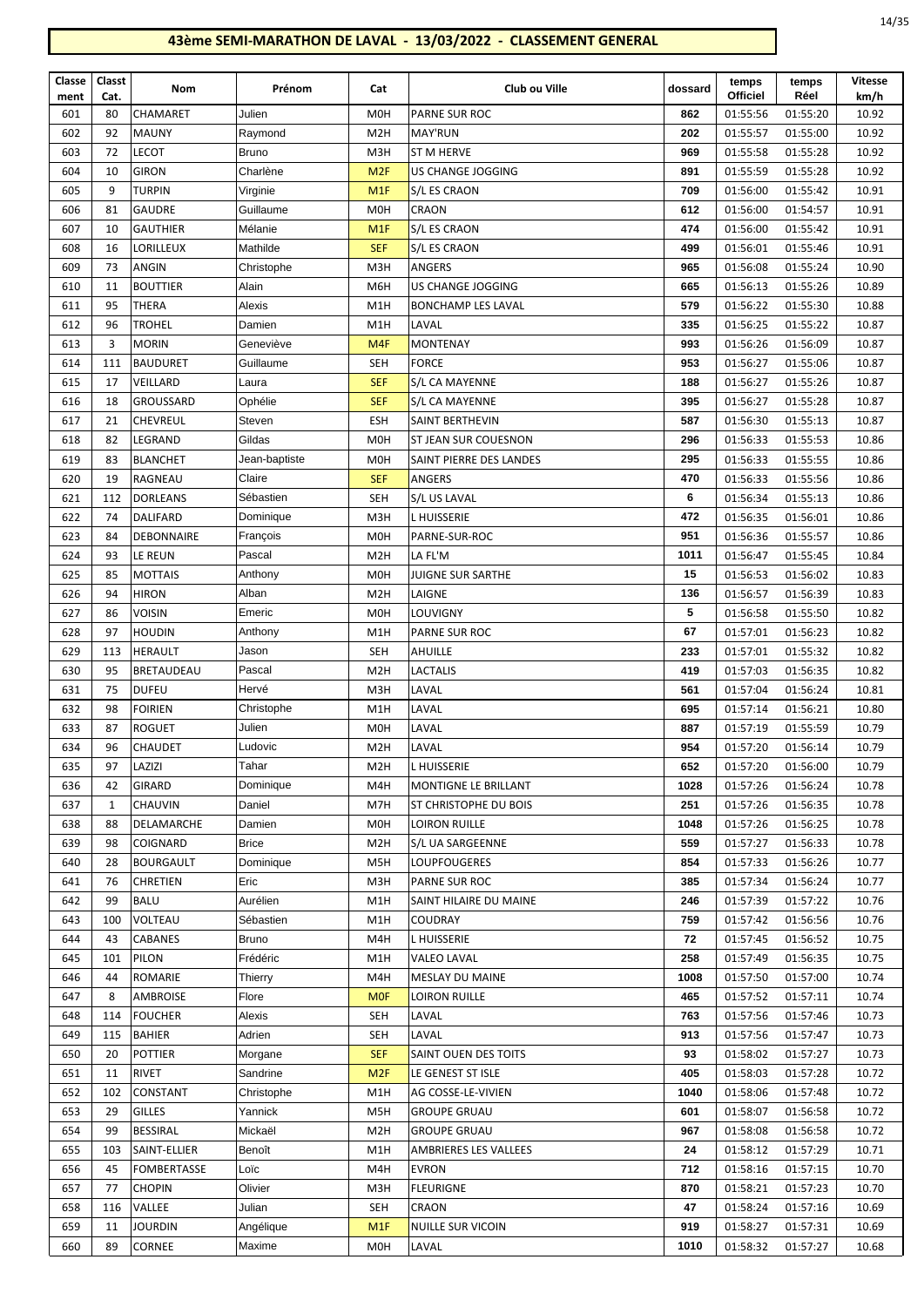| Classe      | Classt     | Nom             | Prénom        | Cat              | Club ou Ville                  | dossard | temps<br><b>Officiel</b> | temps<br>Réel | <b>Vitesse</b> |
|-------------|------------|-----------------|---------------|------------------|--------------------------------|---------|--------------------------|---------------|----------------|
| ment<br>661 | Cat.<br>78 | <b>ROCHER</b>   | Jean-philippe | M3H              | LECLERC LAVAL/SAINT BERTHEVIN  | 597     | 01:58:32                 | 01:58:12      | km/h<br>10.68  |
| 662         | 46         | ROUSSEAU        | Daniel        | M4H              | <b>WALOR LAVAL</b>             | 553     | 01:58:34                 | 01:57:58      | 10.68          |
| 663         | 117        | CAVAN           | Nicolas       | <b>SEH</b>       | <b>GROUPE SEB MOULINEX</b>     | 1005    | 01:58:37                 | 01:58:17      | 10.67          |
| 664         | 9          | <b>TROADEC</b>  | Corinne       | <b>MOF</b>       | <b>ST OUEN DES TOITS</b>       | 379     | 01:58:39                 | 01:58:21      | 10.67          |
| 665         | 12         | <b>RESTOUT</b>  | Stéphanie     | M <sub>2F</sub>  | ASCE53                         | 927     | 01:58:48                 | 01:58:07      | 10.66          |
| 666         | 79         | <b>CHARLOUP</b> | <b>Bruno</b>  | M3H              | <b>ERNEE</b>                   | 990     | 01:58:50                 | 01:58:50      | 10.65          |
| 667         | 104        | <b>DEWAILLY</b> | Patrick       | M1H              | CHANGE                         | 224     | 01:58:52                 | 01:58:04      | 10.65          |
| 668         | 80         | MORIN           | Jérôme        | M3H              | LE GENEST SAINT ISLE           | 934     | 01:58:54                 | 01:58:12      | 10.65          |
| 669         | 13         | <b>BUFFET</b>   | Karine        | M <sub>2F</sub>  | ENTENTE SPORTIVE BONCHAMP RUN  | 941     | 01:58:59                 | 01:58:07      | 10.64          |
| 670         | 81         | <b>GAUTEUR</b>  | Martial       | M3H              | ENTENTE SPORTIVE BONCHAMP RUN  | 644     | 01:59:00                 | 01:58:08      | 10.64          |
| 671         | 100        | <b>ROBINO</b>   | Stéphane      | M <sub>2</sub> H | LA CHAPELLE ANTHENAISE         | 1003    | 01:59:01                 | 01:57:46      | 10.64          |
| 672         | 105        | HIGNET          | François      | M1H              | LA FL'M                        | 798     | 01:59:01                 | 01:57:41      | 10.64          |
| 673         | 106        | MILLET          | François      | M1H              | <b>ENTRAMMES</b>               | 1024    | 01:59:02                 | 01:57:46      | 10.64          |
| 674         | 1          | <b>BOURCIER</b> | Christian     | M8H              | LAVAL                          | 667     | 01:59:07                 | 01:59:00      | 10.63          |
| 675         | 10         | <b>COLLET</b>   | Lucie         | <b>MOF</b>       | APROLLIANCE                    | 765     | 01:59:07                 | 01:58:11      | 10.63          |
| 676         | 21         | <b>BARBE</b>    | Laura         | <b>SEF</b>       | <b>CHANGE</b>                  | 608     | 01:59:08                 | 01:58:20      | 10.63          |
| 677         | 101        | SALLARD         | Régis         | M <sub>2</sub> H | US CHANGE JOGGING              | 528     | 01:59:08                 | 01:58:20      | 10.63          |
| 678         | 90         | LE CHEVALIER    | Pierre        | M <sub>0</sub> H | S/L LE MANS A 72               | 727     | 01:59:15                 | 01:58:19      | 10.62          |
| 679         | 30         | <b>LAMARCHE</b> | Eric          | M5H              | TENNECO                        | 776     | 01:59:16                 | 01:58:03      | 10.61          |
| 680         | 11         | <b>GIBIER</b>   | Vanessa       | <b>MOF</b>       | <b>MAY'RUN</b>                 | 203     | 01:59:17                 | 01:58:03      | 10.61          |
| 681         | 118        | <b>TUAULT</b>   | Romain        | <b>SEH</b>       | <b>CRAON</b>                   | 520     | 01:59:17                 | 01:58:10      | 10.61          |
| 682         | 31         | MARAQUIN        | Gérard        | M5H              | JOGGING MESLAY ATHLETISME      | 489     | 01:59:18                 | 01:58:41      | 10.61          |
| 683         | 12         | <b>LEFLOCH</b>  | Michel        | M6H              | JOGGING MESLAY ATHLETISME      | 904     | 01:59:19                 | 01:58:53      | 10.61          |
| 684         | 13         | <b>DEMAS</b>    | Pierre        | M6H              | JOGGING MESLAY ATHLETISME      | 387     | 01:59:20                 | 01:58:54      | 10.61          |
| 685         | 14         | DERBRE          | Gérard        | M6H              | SAINT JEAN SUR MAYENNE RUNNING | 344     | 01:59:30                 | 01:58:41      | 10.59          |
| 686         | 107        | PLANCHENAULT    | Martial       | M1H              | MONTSURS-SAINT-CENERE          | 368     | 01:59:53                 | 01:58:53      | 10.56          |
| 687         | 12         | <b>GENETE</b>   | Aurélie       | M <sub>1</sub> F | MARCILLE-LA-VILLE              | 692     | 01:59:54                 | 01:59:24      | 10.56          |
| 688         | 119        | <b>BOISARD</b>  | Antoine       | <b>SEH</b>       | LACTALIS                       | 429     | 01:59:55                 | 01:58:52      | 10.56          |
| 689         | 102        | <b>DURU</b>     | Christelle    | M <sub>2</sub> H | LACTALIS                       | 441     | 01:59:59                 | 01:59:05      | 10.55          |
| 690         | 91         | JEULAND         | Simon         | M <sub>O</sub> H | LAVAL                          | 81      | 02:00:03                 | 01:58:34      | 10.55          |
| 691         | 92         | <b>BARBIER</b>  | Mathieu       | M <sub>0</sub> H | LASSAY LES CHATEAUX            | 85      | 02:00:04                 | 01:58:34      | 10.54          |
| 692         | 82         | <b>MERCIER</b>  | Nicolas       | M3H              | <b>GROUPE GRUAU</b>            | 600     | 02:00:18                 | 01:59:07      | 10.52          |
| 693         | 3          | <b>RAGAINE</b>  | Cathy         | M <sub>3F</sub>  | JOGGEURS DE MULSANNE           | 770     | 02:00:18                 | 01:59:09      | 10.52          |
| 694         | 83         | <b>GOUYER</b>   | Guillaume     | M3H              | LOUVIGNE                       | 936     | 02:00:24                 | 01:59:15      | 10.51          |
| 695         | 47         | JUHEL           | Jean-michel   | M4H              | PLEDELIAC                      | 45      | 02:00:26                 | 02:00:19      | 10.51          |
| 696         | 48         | RIBOT           | Olivier       | M4H              | LE MANS                        | 675     | 02:00:27                 | 01:59:20      | 10.51          |
| 697         | 13         | <b>HERBERT</b>  | Audrey        | M <sub>1</sub> F | <b>AHUILLE</b>                 | 964     | 02:00:28                 | 01:59:29      | 10.51          |
| 698         | 108        | <b>JULIEN</b>   | Alexandre     | M1H              | <b>LACTALIS</b>                | 427     | 02:00:28                 | 01:59:25      | 10.51          |
| 699         | 4          | LORANT          | Isabelle      | M <sub>3F</sub>  | S/L COTE DE PENTHIEVRE ATHLETI | 151     | 02:00:30                 | 02:00:25      | 10.51          |
| 700         | 49         | DEVAUD          | Jean-françois | M4H              | LEVALLOIS-PERRET               | 66      | 02:00:31                 | 01:59:32      | 10.50          |
| 701         | 103        | FOURMOND        | Sébastien     | M <sub>2</sub> H | S/L FREE RUN                   | 141     | 02:00:32                 | 01:59:37      | 10.50          |
| 702         | 104        | VALLEE          | Vincent       | M <sub>2</sub> H | S/L FREE RUN                   | 70      | 02:00:32                 | 01:59:37      | 10.50          |
| 703         | 15         | MOULARD         | Patrick       | M6H              | LA MILESSE                     | 702     | 02:00:33                 | 01:59:43      | 10.50          |
| 704         | 16         | <b>BESNIER</b>  | Eric          | M6H              | <b>ACIGNE JOGGING</b>          | 849     | 02:00:33                 | 02:00:09      | 10.50          |
| 705         | 93         | MAUVOISIN       | Francois      | M <sub>O</sub> H | VANNES                         | 477     | 02:00:35                 | 01:59:36      | 10.50          |
| 706         | 84         | MORICEAU        | Rémi          | M3H              | <b>VALEO LAVAL</b>             | 842     | 02:00:38                 | 01:59:27      | 10.49          |
| 707         | 32         | <b>DOYEN</b>    | Patrick       | M5H              | MAYENNE                        | 382     | 02:00:40                 | 02:00:11      | 10.49          |
| 708         | 85         | LECOMPTE        | Christophe    | M3H              | CHANGE                         | 739     | 02:00:43                 | 01:59:25      | 10.49          |
| 709         | 105        | LEFAUX          | Xavier        | M <sub>2</sub> H | LA CHAPELLE-RAINSOUIN          | 524     | 02:00:46                 | 01:59:31      | 10.48          |
| 710         | 50         | <b>GUINAIS</b>  | Jean-michel   | M4H              | LACTALIS                       | 425     | 02:00:54                 | 02:00:21      | 10.47          |
| 711         | 109        | <b>BIGER</b>    | Benoit        | M1H              | QUIMPER                        | 915     | 02:00:54                 | 02:00:39      | 10.47          |
| 712         | 110        | <b>TROUCHE</b>  | Julien        | M1H              | CHANGE                         | 1016    | 02:00:54                 | 02:00:21      | 10.47          |
| 713         | 111        | PENHOAT         | Vincent       | M1H              | <b>RENNES</b>                  | 755     | 02:00:54                 | 02:00:41      | 10.47          |
| 714         | 112        | LANGLOIS        | Damien        | M1H              | SAINT GERMAIN LE FOUILLOUX     | 704     | 02:01:01                 | 01:59:43      | 10.46          |
| 715         | 120        | <b>DUBOIS</b>   | Maël          | <b>SEH</b>       | LAVAL                          | 297     | 02:01:04                 | 01:59:52      | 10.46          |
| 716         | 22         | <b>BROSSARD</b> | Chloé         | <b>SEF</b>       | LAVAL                          | 894     | 02:01:06                 | 02:00:19      | 10.45          |
| 717         | 14         | <b>DERBRE</b>   | Séverine      | M <sub>1</sub> F | ANGERS                         | 345     | 02:01:07                 | 02:00:17      | 10.45          |
| 718         | 94         | <b>MORNAS</b>   | Ludovic       | M <sub>O</sub> H | LAVAL                          | 74      | 02:01:10                 | 02:00:05      | 10.45          |
| 719         | 14         | MARTEAU         | Hélène        | M <sub>2F</sub>  | COSSE-LE-VIVIEN (53)           | 124     | 02:01:12                 | 02:00:52      | 10.45          |
| 720         | 33         | <b>PAPIN</b>    | Jean-luc      | M5H              | LONRAI                         | 514     | 02:01:12                 | 02:00:47      | 10.45          |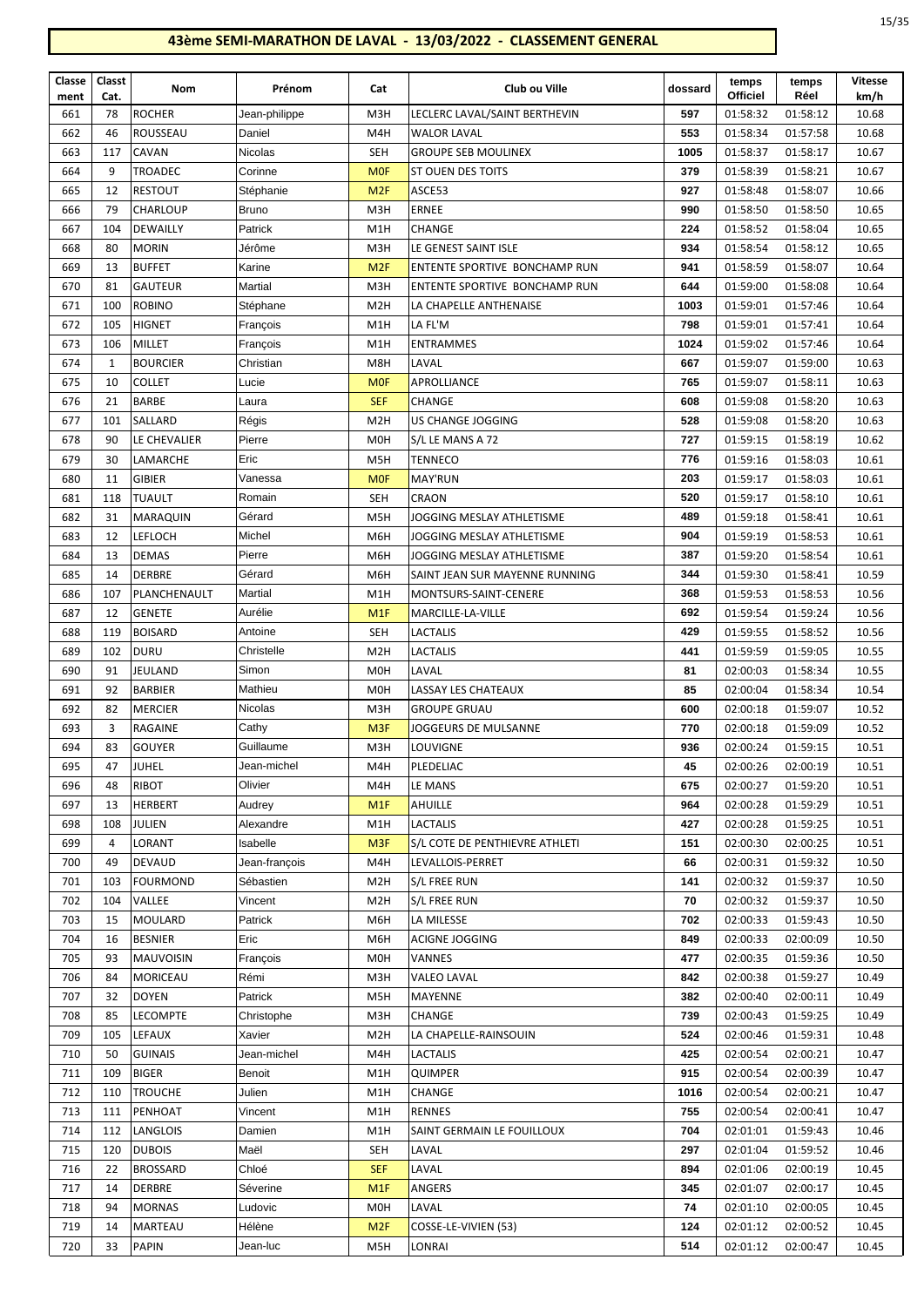| Classe<br>ment | Classt<br>Cat. | Nom                        | Prénom                | Cat                            | Club ou Ville                                | dossard    | temps<br><b>Officiel</b> | temps<br>Réel        | Vitesse<br>km/h |
|----------------|----------------|----------------------------|-----------------------|--------------------------------|----------------------------------------------|------------|--------------------------|----------------------|-----------------|
| 721            | 51             | <b>BOUVET</b>              | Christophe            | M4H                            | <b>SOLERS</b>                                | 348        | 02:01:12                 | 01:59:59             | 10.45           |
| 722            | 106            | <b>JULDE</b>               | Erwan                 | M <sub>2</sub> H               | <b>ENTRAMMES</b>                             | 57         | 02:01:14                 | 02:00:43             | 10.44           |
| 723            | 121            | GARROT                     | Guillaume             | <b>SEH</b>                     | <b>RENNES</b>                                | 889        | 02:01:25                 | 02:00:49             | 10.43           |
| 724            | 15             | <b>BRUNEAU</b>             | Delphine              | M <sub>1</sub> F               | NUILLE SUR VICOIN                            | 1007       | 02:01:33                 | 02:00:25             | 10.42           |
| 725            | 3              | <b>DUBOIS</b>              | Chantal               | M <sub>6F</sub>                | CHANGE                                       | 485        | 02:01:37                 | 02:01:22             | 10.41           |
| 726            | 12             | <b>GOUYER</b>              | Mélanie               | <b>MOF</b>                     | <b>LOUVIGNE</b>                              | 835        | 02:01:44                 | 02:00:35             | 10.40           |
| 727            | 86             | <b>BESNIER</b>             | Frédéric              | M3H                            | LAVAL                                        | 661        | 02:01:48                 | 02:00:32             | 10.39           |
| 728            | 87             | RABAROT                    | Pascal                | M3H                            | <b>CHANGE</b>                                | 850        | 02:01:48                 | 02:00:32             | 10.39           |
| 729            | 16             | <b>DURANTY</b>             | Sophie                | M1F                            | LAVAL SWIN&RUN                               | 1002       | 02:01:58                 | 02:00:53             | 10.38           |
| 730            | 13             | <b>BONNET</b>              | Camille               | <b>MOF</b>                     | <b>LAVAL SWIN&amp;RUN</b>                    | 943        | 02:01:58                 | 02:00:54             | 10.38           |
| 731            | 15             | ROUSSEAU                   | Angélique             | M <sub>2F</sub>                | JOGGING DES COEVRONS                         | 347        | 02:02:00                 | 02:01:00             | 10.38           |
| 732            | 88             | QUILLET                    | Didier                | M3H                            | JOGGING DES COEVRONS                         | 346        | 02:02:01                 | 02:01:01             | 10.38           |
| 733            | 107            | <b>BEAUCHER</b>            | Anthony               | M <sub>2</sub> H               | MAYENNE                                      | 369        | 02:02:04                 | 02:01:14             | 10.37           |
| 734            | 89             | <b>GIRE</b>                | Jean-françois         | M3H                            | LA GUERCHE DE BRETAGNE                       | 905        | 02:02:09                 | 02:01:14             | 10.36           |
| 735            | 23             | <b>MAURICE</b>             | Elsa                  | <b>SEF</b>                     | <b>CHATEAU GONTIER</b>                       | 31         | 02:02:15                 | 02:01:47             | 10.36           |
| 736            | 113            | <b>BOULANGER</b>           | Anthony               | M1H                            | LA CHAPELLE RAINSOUIN                        | 718        | 02:02:19                 | 02:01:03             | 10.35           |
| 737            | 14             | <b>MOREAU</b>              | Claire                | <b>MOF</b>                     | LAVAL                                        | 728        | 02:02:21                 | 02:01:36             | 10.35           |
| 738            | 122            | <b>MESLET</b>              | Charlee               | <b>SEH</b>                     | LAVAL                                        | 11         | 02:02:24                 | 02:01:35             | 10.34           |
| 739            | 114            | <b>GOBILLARD</b>           | Jonathan              | M1H                            | <b>BONCHAMP LES LAVAL</b>                    | 392        | 02:02:25                 | 02:01:01             | 10.34           |
| 740            | 90             | <b>BRETON</b>              | Stéphane              | M3H                            | VALEO LAVAL                                  | 625        | 02:02:26                 | 02:01:12             | 10.34           |
| 741            | 123            | PINTAT                     | Mathys                | <b>SEH</b>                     | LE BIGNON-DU-MAINE                           | 221        | 02:02:27                 | 02:02:09             | 10.34           |
| 742            | 124            | LETESTU                    | Jean-philippe         | <b>SEH</b>                     | CHAILLAND                                    | 127        | 02:02:27                 | 02:01:58             | 10.34           |
| 743            | $\overline{2}$ | <b>BODEREAU</b>            | Aline                 | M <sub>5F</sub>                | <b>MULSANNE</b>                              | 569        | 02:02:32                 | 02:01:23             | 10.33           |
| 744            | 91             | COCHON                     | Emmanuel              | M3H                            | JOGGING MESLAY ATHLETISME                    | 1038       | 02:02:37                 | 02:02:01             | 10.32           |
| 745            | 108            | SERGENT                    | Mickaël               | M <sub>2</sub> H               | S/L ES CRAON                                 | 1029       | 02:02:40                 | 02:01:36             | 10.32           |
| 746            | 16             | <b>ROSE</b>                | Véronique             | M2F                            | GRANDPARIGNY                                 | 463        | 02:02:41                 | 02:01:45             | 10.32           |
| 747            | 115            | <b>MORLOT</b>              | Alexis                | M1H                            | JOGGEURS DE MULSANNE                         | 844        | 02:02:45                 | 02:02:45             | 10.31           |
| 748            | 95             | <b>DAVID</b>               | Guillaume             | <b>MOH</b>                     | LAVAL                                        | 201        | 02:02:50                 | 02:01:49             | 10.31           |
| 749            | 109            | LAMBERT                    | Nicolas               | M <sub>2</sub> H               | VALEO LAVAL                                  | 266        | 02:02:53                 | 02:01:37             | 10.30           |
| 750            | 116            | <b>BREHIN</b>              | Miguel                | M1H                            | LE BOUSCAT                                   | 128        | 02:03:00                 | 02:01:59             | 10.29           |
| 751            | 117            | LE GENDRE                  | Matthieu              | M1H                            | <b>BOURG DES COMPTES</b>                     | 126        | 02:03:01                 | 02:02:00             | 10.29           |
| 752            | 118            | LEMAITRE                   | Aurélien              | M1H                            | <b>ST BERTHEVIN</b>                          | 135        | 02:03:01                 | 02:02:00             | 10.29           |
| 753            | 119            | <b>BREGEON</b>             | Sébastien             | M1H                            | LAVAL                                        | 298        | 02:03:04                 | 02:01:58             | 10.29           |
| 754            | 110            | <b>GIBIER</b>              | Jérôme                | M <sub>2</sub> H               | <b>VALEO LAVAL</b>                           | 263        | 02:03:07                 | 02:02:39             | 10.28           |
| 755            | 15             | <b>BARANGER</b>            | Karen                 | <b>MOF</b>                     | <b>CREDIT MUTUEL</b>                         | 735        | 02:03:08                 | 02:02:40             | 10.28           |
| 756            | 17             | <b>BRETAUDEAU</b>          | Nathalie              | M <sub>2F</sub>                | LOUVERNE RUNNING                             | 658        | 02:03:08                 | 02:02:40             | 10.28           |
| 757            | 120            | PHELIPPE                   | Régis                 | M1H                            | SAINT-DIDIER                                 | 159        | 02:03:15                 | 02:01:53             | 10.27           |
| 758            | $\overline{2}$ | RENAULT                    | Henri                 | M7H                            | LACTALIS                                     | 436        | 02:03:17                 | 02:02:48             | 10.27           |
| 759            | 125            | <b>BOITIERE</b>            | Pierre                | <b>SEH</b>                     | <b>FROMENTIERES</b>                          | 446        | 02:03:17                 | 02:03:10             | 10.27           |
| 760            | 111            | <b>DORGERE</b>             | Cyrille               | M <sub>2</sub> H               | LOUVIGNE                                     | 852        | 02:03:26                 | 02:02:44             | 10.26           |
| 761            | 18             | LATASTE                    | Christèle             | M <sub>2F</sub>                | LAVAL COURT COOL                             | 200        | 02:03:34                 | 02:03:07             | 10.25           |
| 762            | 5              | <b>CHHIN</b>               | Kim                   | M <sub>3F</sub>                | LAVAL                                        | 714        | 02:03:34                 | 02:03:07             | 10.25           |
| 763            | 112            | ROUSSEAU                   | Florent               | M <sub>2</sub> H               | LAVAL                                        | 746        | 02:03:35                 | 02:02:30             | 10.24           |
| 764            | 6              | LEFEVRE                    | Nathalie              | M <sub>3F</sub>                | <b>AGRICULTEURS</b>                          | 410        | 02:03:41                 | 02:03:00             | 10.24           |
| 765            | 121            | <b>BENOIST</b>             | Cédric                | M1H                            | VALEO LAVAL                                  | 267        | 02:03:43                 | 02:02:32             | 10.23           |
| 766            | 122            | <b>DURAND</b>              | Christophe            | M1H                            | VALEO LAVAL                                  | 265        | 02:03:43                 | 02:02:29             | 10.23           |
| 767            | 4              | <b>GOULAY</b>              | Ghislaine             | M4F                            | L'HUISSERIE                                  | 827        | 02:03:46                 | 02:03:30             | 10.23           |
| 768            | 92             | <b>ROUGER</b>              | Laurent               | M3H                            | SAINT QUENTIN LES ANGES                      | 176        | 02:03:48                 | 02:02:33             | 10.23           |
| 769            | 96             | LETESSIER                  | Benoît                | <b>MOH</b>                     | MESLAY DU MAINE                              | 175        | 02:03:49                 | 02:02:33             | 10.22           |
| 770            | 113            | <b>GERAULT</b>             | Marc                  | M <sub>2</sub> H               | LA GRAVELLE                                  | 869        | 02:03:51                 | 02:02:32             | 10.22           |
| 771            | 97             | MARCHAND                   | Ludovic               | <b>MOH</b>                     | <b>CREDIT MUTUEL</b>                         | 185        | 02:03:51                 | 02:02:37             | 10.22           |
| 772            | 19             | <b>GERAULT</b>             | Nathalie              | M <sub>2F</sub>                | LA GRAVELLE                                  | 868        | 02:03:51                 | 02:02:32             | 10.22           |
| 773            | 114            | <b>CHABIRON</b>            | Tony                  | M <sub>2</sub> H               | VALEO LAVAL                                  | 262        | 02:03:57                 | 02:02:48             | 10.21           |
| 774            | 20             | <b>CHASLES</b>             | Caroline              | M <sub>2F</sub>                | CHANGE                                       | 87         | 02:04:02                 | 02:02:45             | 10.21           |
| 775            | 126            | <b>GUERIN</b>              | Florian               | <b>SEH</b>                     | SABLE SUR SARTHE                             | 289<br>366 | 02:04:02                 | 02:02:34             | 10.21           |
| 776            | 22             | <b>RIVRON</b>              | Christopher<br>Romain | <b>ESH</b>                     | LAVAL                                        | 1041       | 02:04:03                 | 02:02:47             | 10.21           |
| 777<br>778     | 127<br>98      | LARZABAL<br><b>BRUNEAU</b> | Fabien                | <b>SEH</b><br>M <sub>0</sub> H | BONCHAMP LES LAVAL<br>SAINT JEAN SUR MAYENNE | 377        | 02:04:15<br>02:04:29     | 02:03:14<br>02:03:27 | 10.19<br>10.17  |
| 779            | 52             | <b>BOURDOISEAU</b>         | Michel                | M4H                            | LAVAL                                        | 519        | 02:04:30                 | 02:03:38             | 10.17           |
| 780            | 17             | JEANNOT                    | Sabrina               | M1F                            | <b>NUILLE SUR VICOIN</b>                     | 880        | 02:04:30                 | 02:04:14             | 10.17           |
|                |                |                            |                       |                                |                                              |            |                          |                      |                 |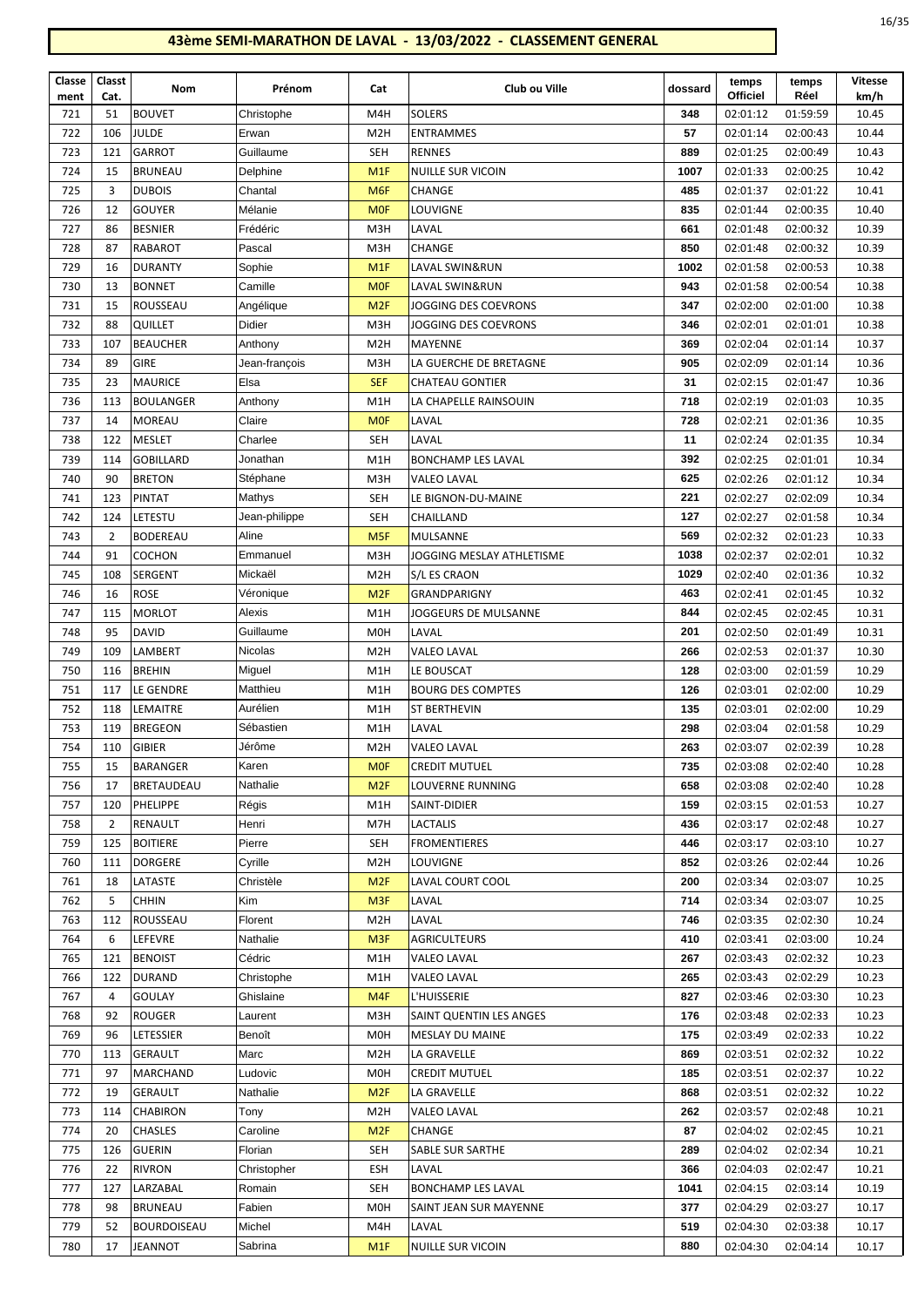|  | ۹<br>× |
|--|--------|
|--|--------|

| Classe<br>ment | Classt<br>Cat. | Nom                | Prénom         | Cat              | Club ou Ville                 | dossard | temps<br>Officiel | temps<br>Réel | <b>Vitesse</b><br>km/h |
|----------------|----------------|--------------------|----------------|------------------|-------------------------------|---------|-------------------|---------------|------------------------|
| 781            | $\overline{7}$ | NOUVEAU            | Isabelle       | M <sub>3F</sub>  | ST BAUDELLE ENDURANCE LOISIR  | 982     | 02:04:45          | 02:03:42      | 10.15                  |
| 782            | 21             | <b>CONOR</b>       | Karen          | M <sub>2F</sub>  | ST BAUDELLE ENDURANCE LOISIR  | 988     | 02:04:45          | 02:03:42      | 10.15                  |
| 783            | 24             | NOUVEAU            | Jennifer       | <b>SEF</b>       | <b>MONTSURS</b>               | 984     | 02:04:46          | 02:03:43      | 10.15                  |
| 784            | 93             | <b>GAUTIER</b>     | Mathieu        | M3H              | LAVAL                         | 239     | 02:04:50          | 02:03:25      | 10.14                  |
| 785            | 5              | <b>TAHON</b>       | Marie          | M <sub>4F</sub>  | LAVAL COURT COOL              | 92      | 02:04:51          | 02:04:04      | 10.14                  |
| 786            | 115            | <b>DELIGEON</b>    | Sylvain        | M <sub>2</sub> H | <b>LOUVIGNE</b>               | 331     | 02:04:59          | 02:04:35      | 10.13                  |
| 787            | 3              | <b>BELLOCHE</b>    | Gilles         | M7H              | LAVAL                         | 287     | 02:04:59          | 02:04:37      | 10.13                  |
| 788            | 34             | <b>DRULE</b>       | Jean-rémy      | M <sub>5</sub> H | LE VIVIER SUR MER             | 787     | 02:05:07          | 02:04:13      | 10.12                  |
| 789            | 18             | <b>MAIGNAN</b>     | Alexandra      | M1F              | LAVAL                         | 666     | 02:05:12          | 02:03:50      | 10.11                  |
| 790            | 116            | <b>GUIBERT</b>     | Jérôme         | M <sub>2</sub> H | CHAMPAGNE                     | 656     | 02:05:13          | 02:03:50      | 10.11                  |
| 791            | 123            | MAIGNAN            | <b>Nicolas</b> | M1H              | LAVAL                         | 46      | 02:05:13          | 02:03:51      | 10.11                  |
| 792            | 6              | COQUEREAU          | Marie-noëlle   | M <sub>4F</sub>  | SAINT BERTHEVIN               | 464     | 02:05:13          | 02:03:49      | 10.11                  |
| 793            | 35             | <b>CHAUVIN</b>     | Thierry        | M <sub>5</sub> H | <b>CHANGE</b>                 | 142     | 02:05:20          | 02:04:14      | 10.10                  |
| 794            | 25             | <b>BOUVET</b>      | Céleste        | <b>SEF</b>       | <b>SOLERS</b>                 | 349     | 02:05:21          | 02:04:08      | 10.10                  |
| 795            | 19             | MARSIL             | Hélène         | M <sub>1</sub> F | CHANGE                        | 62      | 02:05:23          | 02:04:35      | 10.10                  |
| 796            | 20             | HOUDAYER           | Mélina         | M <sub>1</sub> F | CHANGE                        | 119     | 02:05:32          | 02:04:44      | 10.08                  |
| 797            | 117            | <b>HERVIEU</b>     | Jérôme         | M <sub>2</sub> H | CHANGE                        | 614     | 02:05:34          | 02:04:59      | 10.08                  |
| 798            | 4              | <b>MAIGNAN</b>     | Jocelyne       | M <sub>6F</sub>  | US CHANGE JOGGING             | 475     | 02:05:36          | 02:05:21      | 10.08                  |
| 799            | 21             | <b>DOUBEL</b>      | Sonia          | M <sub>1</sub> F | ORIGNE                        | 315     | 02:05:38          | 02:05:15      | 10.08                  |
| 800            | 99             | <b>ORY</b>         | Damien         | M <sub>O</sub> H | <b>WILO</b>                   | 504     | 02:05:41          | 02:04:21      | 10.07                  |
| 801            | 4              | ANGIN              | Jean-claude    | M7H              | <b>FORCE</b>                  | 293     | 02:05:42          | 02:04:58      | 10.07                  |
| 802            | 22             | ANGIN              | Elodie         | M <sub>1</sub> F | <b>ST JEAN DES MAUVRETS</b>   | 214     | 02:05:42          | 02:04:57      | 10.07                  |
| 803            | 100            | LE ROUX            | Vincent        | M <sub>0</sub> H | SAINT GERMAIN LE FOUILLOUX    | 848     | 02:05:51          | 02:04:32      | 10.06                  |
| 804            | 17             | <b>SABLE</b>       | Mathieu        | M6H              | <b>CHALONS DU MAINE</b>       | 830     | 02:06:10          | 02:05:02      | 10.03                  |
| 805            | 16             | <b>TAGLIAFERRI</b> | Camille        | <b>MOF</b>       | US ST BERTHEVIN               | 55      | 02:06:15          | 02:05:40      | 10.03                  |
| 806            | 118            | <b>CHASLES</b>     | Johann         | M <sub>2</sub> H | <b>CHANGE</b>                 | 88      | 02:06:25          | 02:05:06      | 10.01                  |
| 807            | 94             | ABDELKARIM         | Mohamed        | M3H              | <b>GROUPE GRUAU</b>           | 602     | 02:06:25          | 02:05:15      | 10.01                  |
| 808            | 26             | <b>MAUVOISIN</b>   | Gaëlle         | <b>SEF</b>       | VANNES                        | 478     | 02:06:34          | 02:05:35      | 10.00                  |
| 809            | 36             | LE CAPITAINE       | Olivier        | M <sub>5</sub> H | <b>VOUTRE</b>                 | 1015    | 02:06:41          | 02:05:59      | 9.99                   |
| 810            | 95             | PAUMARD            | <b>Bruno</b>   | M3H              | ARGENTRE                      | 974     | 02:06:43          | 02:05:39      | 9.99                   |
| 811            | 17             | <b>DUPRE</b>       | Maria          | <b>MOF</b>       | ST GERMAIN LE FOUILLOUX       | 998     | 02:06:45          | 02:06:01      | 9.99                   |
| 812            | 53             | <b>WANONO</b>      | Dany           | M4H              | <b>CONTEST</b>                | 371     | 02:06:48          | 02:06:46      | 9.98                   |
| 813            | 3              | <b>SUHARD</b>      | Jocelyne       | M <sub>5F</sub>  | NOYAL CHATILLON SUR SEICHE    | 816     | 02:06:57          | 02:05:35      | 9.97                   |
| 814            | 124            | <b>AUBIN</b>       | Guillaume      | M1H              | <b>DOMAGNE</b>                | 495     | 02:06:57          | 02:05:35      | 9.97                   |
| 815            | 96             | <b>BOUGEARD</b>    | Samuel         | M3H              | LAVAL COURT COOL              | 1022    | 02:07:06          | 02:05:45      | 9.96                   |
| 816            | 97             | PARRA              | Mickaël        | M3H              | LAVAL COURT COOL              | 855     | 02:07:06          | 02:06:21      | 9.96                   |
| 817            | 27             | <b>BOUCHER</b>     | Annabelle      | <b>SEF</b>       | CHALONS DU MAINE              | 730     | 02:07:27          | 02:06:22      | 9.93                   |
| 818            | 54             | <b>BLOT</b>        | Pascal         | M4H              | <b>VALEO LAVAL</b>            | 261     | 02:07:31          | 02:07:10      | 9.93                   |
| 819            | 18             | HUBERDEAU          | Cécile         | <b>MOF</b>       | LE MANS                       | 35      | 02:07:32          | 02:06:50      | 9.93                   |
| 820            | 28             | <b>BERTHELOT</b>   | Ellen          | <b>SEF</b>       | <b>CHATRES LA FORET</b>       | 113     | 02:07:45          | 02:07:38      | 9.91                   |
| 821            | 7              | RALU               | Laurence       | M <sub>4F</sub>  | <b>LOUVERNE</b>               | 591     | 02:07:50          | 02:06:57      | 9.90                   |
| 822            | 55             | RALU               | Olivier        | M4H              | LOUVERNE                      | 590     | 02:07:50          | 02:06:57      | 9.90                   |
| 823            | 19             | <b>BARBIER</b>     | Mélanie        | <b>MOF</b>       | LA FL'M                       | 772     | 02:07:52          | 02:07:52      | 9.90                   |
| 824            | 101            | <b>BARBIER</b>     | Sébastien      | M0H              | UN PAS VERS L'AUTONOMIE 53    | 510     | 02:07:52          | 02:07:52      | 9.90                   |
| 825            | 102            | CRESSENT           | Vivien         | M0H              | UN PAS VERS L'AUTONOMIE 53    | 507     | 02:08:00          | 02:06:31      | 9.89                   |
| 826            | 103            | <b>LEBRETON</b>    | Jérôme         | M0H              | UN PAS VERS L'AUTONOMIE 53    | 511     | 02:08:01          | 02:06:31      | 9.89                   |
| 827            | 119            | <b>BODIN</b>       | Arnaud         | M <sub>2</sub> H | UN PAS VERS L'AUTONOMIE 53    | 793     | 02:08:01          | 02:06:32      | 9.89                   |
| 828            | 128            | <b>BOULAY</b>      | François       | SEH              | UN PAS VERS L'AUTONOMIE 53    | 512     | 02:08:02          | 02:06:33      | 9.89                   |
| 829            | 23             | HUARD              | Marina         | M <sub>1</sub> F | MAYENNE                       | 937     | 02:08:03          | 02:06:34      | 9.89                   |
| 830            | 98             | <b>DUSCHESNE</b>   | Stéphane       | M3H              | UN PAS VERS L'AUTONOMIE 53    | 509     | 02:08:04          | 02:06:35      | 9.89                   |
| 831            | 129            | HODOUL             | Guillaume      | SEH              | ANDOUILLE                     | 989     | 02:08:05          | 02:06:35      | 9.88                   |
| 832            | 99             | MARIE              | Laurent        | M3H              | <b>WILO</b>                   | 502     | 02:08:21          | 02:07:11      | 9.86                   |
| 833            | 20             | <b>GUERIN</b>      | Elodie         | <b>MOF</b>       | WILO                          | 503     | 02:08:22          | 02:07:12      | 9.86                   |
| 834            | 120            | RONDEAU            | Benoit         | M <sub>2</sub> H | LAVAL                         | 212     | 02:08:24          | 02:07:39      | 9.86                   |
| 835            | 24             | RENAULT            | Ophélie        | M <sub>1</sub> F | <b>COMMER</b>                 | 225     | 02:08:25          | 02:07:39      | 9.86                   |
| 836            | 121            | AUBERT             | David          | M <sub>2</sub> H | <b>UPAC CHATEAU-GONTIER *</b> | 678     | 02:08:25          | 02:07:22      | 9.86                   |
| 837            | 8              | <b>BEDOUET</b>     | Joëlle         | M <sub>3F</sub>  | ST HILAIRE DU MAINE           | 903     | 02:08:31          | 02:08:14      | 9.85                   |
| 838            | 56             | <b>TINNIERE</b>    | Thierry        | M4H              | <b>MEDUANE HABITAT</b>        | 547     | 02:08:32          | 02:07:23      | 9.85                   |
| 839            | 100            | GOMOND             | Christophe     | M3H              | <b>BONCHAMP LES LAVAL</b>     | 316     | 02:08:33          | 02:07:21      | 9.85                   |
| 840            | 125            | POTTIER            | Jean-marc      | M1H              | <b>GYS</b>                    | 361     | 02:08:41          | 02:07:55      | 9.84                   |
|                |                |                    |                |                  |                               |         |                   |               |                        |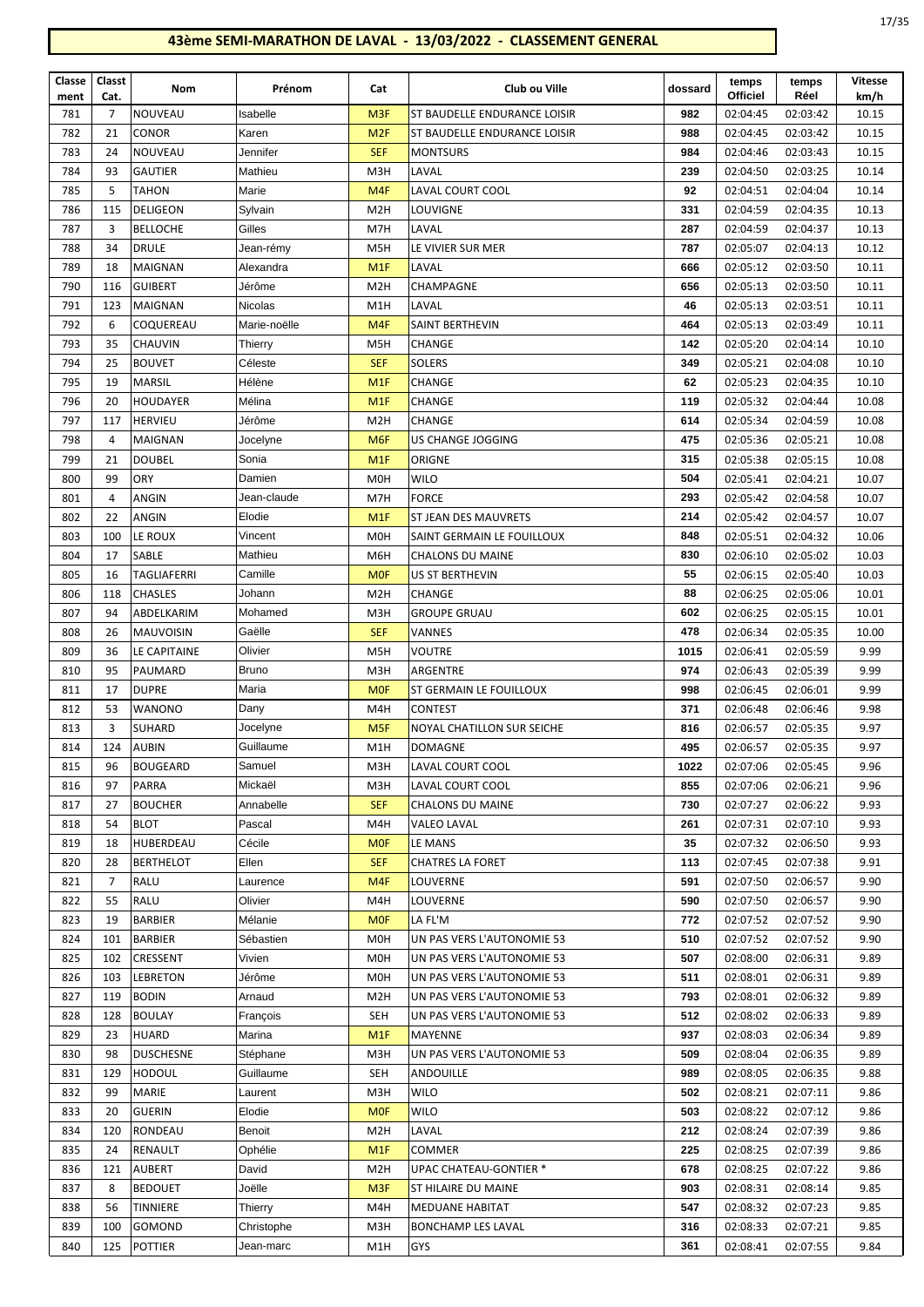| Classe<br>ment | Classt<br>Cat. | Nom                                       | Prénom            | Cat                     | Club ou Ville                                  | dossard    | temps<br><b>Officiel</b> | temps<br>Réel        | <b>Vitesse</b><br>km/h |
|----------------|----------------|-------------------------------------------|-------------------|-------------------------|------------------------------------------------|------------|--------------------------|----------------------|------------------------|
| 841            | 57             | <b>HERSANT</b>                            | Pascal            | M4H                     | <b>COSEM LAVAL</b>                             | 106        | 02:08:41                 | 02:07:58             | 9.84                   |
| 842            | 9              | <b>FAUCHEUX</b>                           | Marius            | <b>JUH</b>              | CHATEAUBRIANT                                  | 327        | 02:08:41                 | 02:07:58             | 9.84                   |
| 843            | 122            | <b>THERY</b>                              | David             | M <sub>2</sub> H        | MANN+HUMMEL                                    | 922        | 02:08:47                 | 02:07:28             | 9.83                   |
| 844            | 25             | <b>MONNIER</b>                            | Nadège            | M <sub>1</sub> F        | AHUILLE                                        | 49         | 02:08:47                 | 02:07:47             | 9.83                   |
| 845            | 126            | LELASSEUX                                 | François          | M1H                     | <b>PARNE SUR ROC</b>                           | 38         | 02:08:57                 | 02:08:19             | 9.82                   |
| 846            | 58             | <b>LAMORLETTE</b>                         | Jean-luc          | M4H                     | LA BAZOGE MONTPINCON                           | 338        | 02:09:04                 | 02:08:32             | 9.81                   |
| 847            | 101            | <b>ROGUET</b>                             | Bruno             | M3H                     | AIMM                                           | 622        | 02:09:04                 | 01:50:20             | 9.81                   |
| 848            | 59             | SALMON                                    | Patrice           | M4H                     | SAINT BERTHEVIN                                | 935        | 02:09:15                 | 02:08:39             | 9.79                   |
| 849            | 104            | OUSSAID                                   | Ali               | M <sub>O</sub> H        | LAVAL                                          | 1042       | 02:09:17                 | 02:09:06             | 9.79                   |
| 850            | 60             | DELAROCHE                                 | Patrick           | M4H                     | <b>LACTALIS</b>                                | 420        | 02:09:40                 | 02:08:15             | 9.76                   |
| 851            | 5              | <b>GUERIN</b>                             | René              | M7H                     | ST BAUDELLE ENDURANCE LOISIR                   | 786        | 02:09:43                 | 02:08:58             | 9.76                   |
| 852            | 29             | <b>SAVARIS</b>                            | Pauline           | <b>SEF</b>              | SAINT JEAN SUR MAYENNE                         | 825        | 02:10:02                 | 02:09:23             | 9.74                   |
| 853            | 61             | <b>COINTET</b>                            | Michel            | M4H                     | ST MARTIN DU LIMET                             | 761        | 02:10:12                 | 02:09:18             | 9.72                   |
| 854            | 6              | <b>FOUCHER</b>                            | Daniel            | M7H                     | LAVAL                                          | 687        | 02:10:16                 | 02:09:40             | 9.72                   |
| 855            | 21             | COTTEREAU                                 | Elodie            | <b>MOF</b>              | <b>HARMONIE AMBULANCE</b>                      | 681        | 02:10:20                 | 02:09:41             | 9.71                   |
| 856            | 130            | <b>SCHRUMPF</b>                           | Arthur            | <b>SEH</b>              | PARIS 11E ARRONDISSEMENT                       | 595        | 02:10:30                 | 02:09:07             | 9.70                   |
| 857            | 30             | <b>GLIZOUIC</b>                           | Carole            | <b>SEF</b>              | <b>NANTES</b>                                  | 596        | 02:10:30                 | 02:09:07             | 9.70                   |
| 858            | 26             | <b>VIOT</b>                               | Angélique         | M <sub>1</sub> F        | <b>FOUGERES</b>                                | 643        | 02:10:31                 | 02:09:50             | 9.70                   |
| 859            | 105            | <b>GATHELIER</b>                          | Julien            | M <sub>0</sub> H        | <b>BALAZE</b>                                  | 626        | 02:10:32                 | 02:09:51             | 9.70                   |
| 860<br>861     | $\overline{7}$ | <b>LEBRETON</b><br><b>FAURE-DUDREUILH</b> | Bernard<br>Michel | M7H                     | LAVAL<br><b>BAIS</b>                           | 442<br>374 | 02:10:40<br>02:11:03     | 02:09:43             | 9.69<br>9.66           |
| 862            | 62<br>123      | <b>LETESSIER</b>                          | Tanguy            | M4H<br>M <sub>2</sub> H | <b>MEDUANE HABITAT</b>                         | 832        | 02:11:05                 | 02:09:40<br>02:09:56 | 9.66                   |
| 863            | 22             | LANNIC                                    | Anne-gaëlle       | M <sub>2F</sub>         | <b>LACTALIS</b>                                | 415        | 02:11:07                 | 02:09:59             | 9.66                   |
| 864            | 27             | <b>CHAUVEAU</b>                           | Anne              | M <sub>1</sub> F        | MONTJEAN                                       | 137        | 02:11:12                 | 02:10:06             | 9.65                   |
| 865            | 127            | LAMARCHE                                  | Arnaud            | M1H                     | LAVAL                                          | 160        | 02:11:12                 | 02:09:51             | 9.65                   |
| 866            | 28             | <b>BOUHOURS</b>                           | Stéphanie         | M <sub>1</sub> F        | LAVAL                                          | 342        | 02:11:18                 | 02:10:43             | 9.64                   |
| 867            | 102            | <b>CHAMARE</b>                            | Fabrice           | M3H                     | <b>GROUPE GRUAU</b>                            | 833        | 02:11:28                 | 02:10:17             | 9.63                   |
| 868            | 29             | <b>COUPE</b>                              | Sandra            | M <sub>1</sub> F        | SAINT-JEAN-SUR-MAYENNE                         | 792        | 02:11:43                 | 02:11:02             | 9.61                   |
| 869            | 63             | AMIOT                                     | Hubert            | M4H                     | AIGNE                                          | 1056       | 02:11:49                 | 02:10:40             | 9.60                   |
| 870            | 18             | HENDRY                                    | Robert            | M6H                     | LAVAL                                          | 300        | 02:11:53                 | 02:11:01             | 9.60                   |
| 871            | 22             | <b>HIBOU</b>                              | Nadia             | <b>MOF</b>              | MONTJEAN                                       | 170        | 02:11:54                 | 02:10:47             | 9.60                   |
| 872            | 5              | <b>RACINE</b>                             | Gisèle            | M <sub>6F</sub>         | ARGENTRE DU PLESSIS                            | 762        | 02:12:05                 | 02:11:35             | 9.58                   |
| 873            | 19             | <b>GOMBERT</b>                            | Alain             | M6H                     | <b>CREDIT AGRICOLE</b>                         | 570        | 02:12:10                 | 02:11:32             | 9.58                   |
| 874            | 23             | AMIARD                                    | Stéphanie         | M <sub>2F</sub>         | ARGENTRE                                       | 992        | 02:12:14                 | 02:11:33             | 9.57                   |
| 875            | 64             | GARNIER                                   | Vincent           | M <sub>4</sub> H        | LA FL'M                                        | 722        | 02:12:18                 | 02:11:13             | 9.57                   |
| 876            | 128            | COUPEAU                                   | Cédric            | M1H                     | LA CROIXILLE                                   | 99         | 02:12:34                 | 02:11:43             | 9.55                   |
| 877            | 8              | DOUDARD                                   | Léandre           | M7H                     | <b>AGRICULTEURS</b>                            | 781        | 02:12:35                 | 02:12:30             | 9.55                   |
| 878            | 20             | <b>BARBE</b>                              | Jean-luc          | M6H                     | CHANGE                                         | 823        | 02:12:37                 | 02:11:30             | 9.55                   |
| 879            | 129            | <b>JOBIDON</b>                            | Nicolas           | M1H                     | LOUVERNE                                       | 886        | 02:12:41                 | 02:12:05             | 9.54                   |
| 880            | 124            | GOULAY                                    | Olivier           | M <sub>2</sub> H        | LAVAL                                          | 302        | 02:12:44                 | 02:11:20             | 9.54                   |
| 881            | 24             | TRUEL                                     | Sophie            | M <sub>2F</sub>         | <b>VITRE</b>                                   | 122        | 02:12:50                 | 02:12:24             | 9.53                   |
| 882            | 8              | REDUREAU                                  | Laurence          | M4F                     | S/L JS COULAINES                               | 324        | 02:12:52                 | 02:11:39             | 9.53                   |
| 883            | 9              | <b>BAKOUR</b>                             | Nadia             | M4F                     | S/L JS COULAINES                               | 222        | 02:12:52                 | 02:11:40             | 9.53                   |
| 884            | 25             | BIENVENU                                  | Virginie          | M <sub>2F</sub>         | LE RELECQ KERHUON                              | 153        | 02:12:56                 | 02:11:55             | 9.52                   |
| 885            | 9              | GUIGUEN                                   | Fabienne          | M <sub>3F</sub>         | LAVAL                                          | 231        | 02:13:03                 | 02:12:02             | 9.52                   |
| 886            | 125            | ARAM                                      | Sébastien         | M <sub>2</sub> H        | LAVAL                                          | 778        | 02:13:04                 | 02:12:17             | 9.51                   |
| 887            | 126            | ROBERT                                    | Wilfried          | M <sub>2</sub> H        | ST BAUDELLE ENDURANCE LOISIR                   | 983        | 02:13:26                 | 02:12:22             | 9.49                   |
| 888            | 26             | <b>GUILLOT</b>                            | Lise-marie        | M <sub>2F</sub>         | S/L UA SARGEENNE                               | 102        | 02:13:48                 | 02:12:35             | 9.46                   |
| 889<br>890     | 37<br>38       | ROUZIERE<br><b>NEVEU</b>                  | Jean-luc<br>Roger | M5H<br>M5H              | <b>BONCHAMP LES LAVAL</b><br>ST OUEN DES TOITS | 270<br>845 | 02:13:50<br>02:13:55     | 02:13:03<br>02:13:25 | 9.46<br>9.45           |
| 891            | 127            | HALOUZE                                   | Franck            | M <sub>2</sub> H        | TENNECO                                        | 764        | 02:14:03                 | 02:13:22             | 9.44                   |
| 892            | 131            | HUGEDE                                    | Alexis            | <b>SEH</b>              | TENNECO                                        | 901        | 02:14:04                 | 02:13:22             | 9.44                   |
| 893            | 103            | <b>CHARLES</b>                            | Eric              | M3H                     | ST OUEN DES TOITS                              | 795        | 02:14:15                 | 02:13:26             | 9.43                   |
| 894            | 106            | <b>DUBOIS</b>                             | Florian           | M <sub>0</sub> H        | ST JEAN SUR MAYENNE                            | 1035       | 02:14:34                 | 02:13:49             | 9.41                   |
| 895            | 107            | DEMOIRE                                   | Vincent           | M0H                     | CHANGE                                         | 158        | 02:14:34                 | 02:13:49             | 9.41                   |
| 896            | 128            | CHARPENTIER                               | Fabrice           | M <sub>2</sub> H        | LACTALIS                                       | 445        | 02:14:43                 | 02:14:08             | 9.40                   |
| 897            | 39             | <b>QUINTON</b>                            | Laurent           | M5H                     | LAVAL                                          | 738        | 02:14:46                 | 02:13:28             | 9.39                   |
| 898            | 31             | <b>FOUILLET</b>                           | Marie             | <b>SEF</b>              | ST PIERRE LA COUR                              | 717        | 02:14:46                 | 02:13:29             | 9.39                   |
| 899            | 32             | <b>BOIROUX</b>                            | Juliette          | <b>SEF</b>              | ST DENIS LA CHEVASSE                           | 745        | 02:15:04                 | 02:13:51             | 9.37                   |
| 900            | 129            | <b>GUINEHEUX</b>                          | Sébastien         | M <sub>2</sub> H        | JOGGING MESLAY ATHLETISME                      | 853        | 02:15:23                 | 02:14:12             | 9.35                   |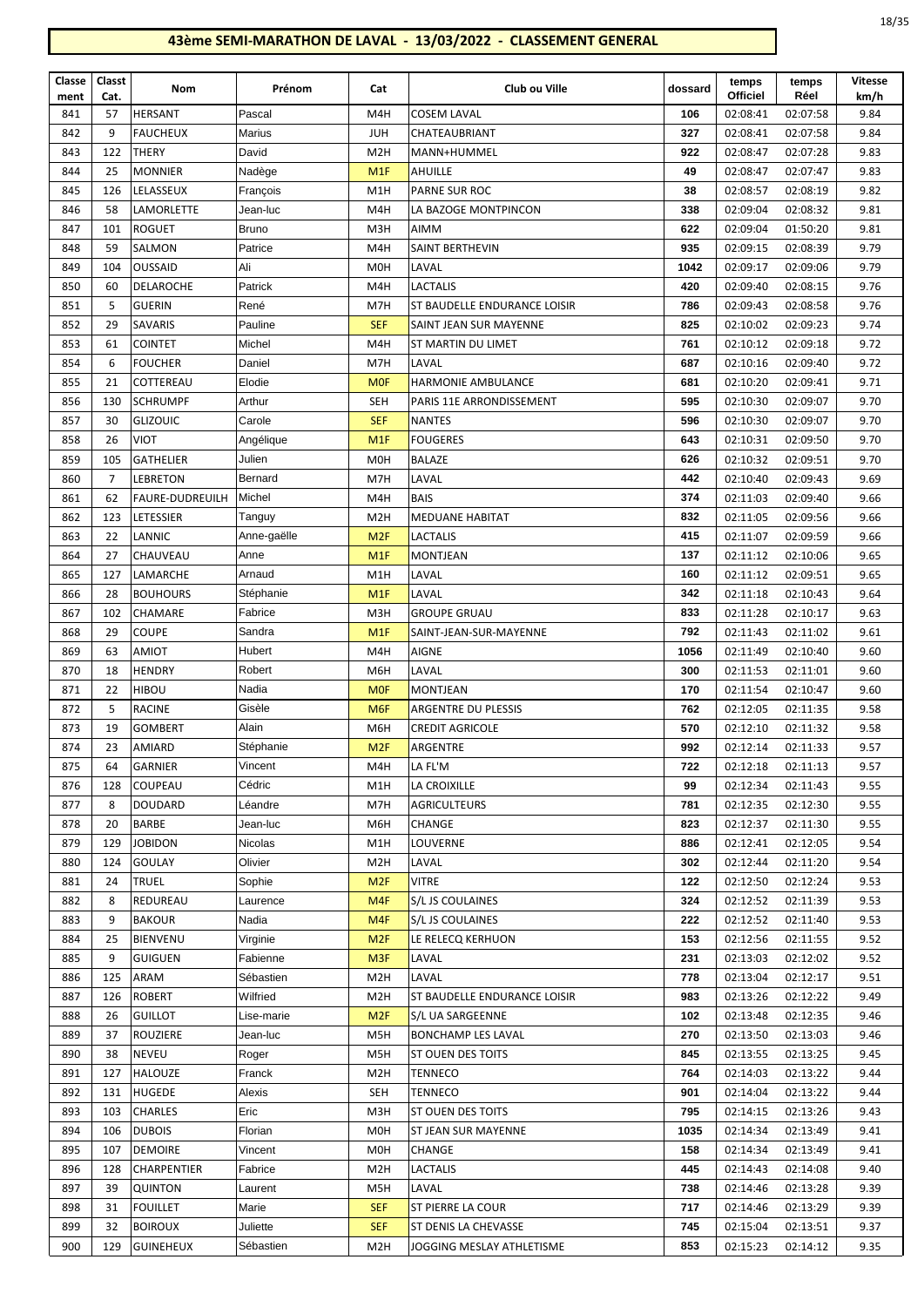| Classe<br>ment | Classt<br>Cat. | Nom                | Prénom         | Cat              | Club ou Ville                 | dossard | temps<br>Officiel | temps<br>Réel | <b>Vitesse</b><br>km/h |
|----------------|----------------|--------------------|----------------|------------------|-------------------------------|---------|-------------------|---------------|------------------------|
| 901            | 10             | <b>BOURSERIE</b>   | Nelly          | M <sub>3F</sub>  | <b>MONTREUIL SOUS PEROUSE</b> | 663     | 02:15:27          | 02:14:56      | 9.35                   |
| 902            | 130            | <b>LONGUET</b>     | Sébastien      | M <sub>2</sub> H | S/L JS COULAINES              | 256     | 02:15:35          | 02:14:24      | 9.34                   |
| 903            | 65             | <b>MOISIS</b>      | Stéphane       | M4H              | <b>WALOR LAVAL</b>            | 555     | 02:15:39          | 02:14:55      | 9.33                   |
| 904            | 30             | LEBAILLY           | Laëtitia       | M <sub>1</sub> F | SAINT BERTHEVIN               | 242     | 02:15:40          | 02:14:57      | 9.33                   |
| 905            | 104            | SANZ               | Jérôme         | M3H              | SOLESMES                      | 91      | 02:16:14          | 02:14:56      | 9.29                   |
| 906            | 9              | <b>SORIN</b>       | Marc           | M7H              | <b>COSSE LE VIVIEN</b>        | 164     | 02:16:23          | 02:14:57      | 9.28                   |
| 907            | 108            | <b>BEAUDRY</b>     | Benjamin       | M <sub>O</sub> H | LAVAL                         | 572     | 02:16:40          | 02:15:55      | 9.26                   |
| 908            | 31             | GAULARD            | Vanessa        | M <sub>1</sub> F | LA BAZOGE-MONTPINCON          | 232     | 02:16:57          | 02:15:41      | 9.24                   |
| 909            | 130            | PROD'HOMME         | David          | M1H              | LE HORPS                      | 685     | 02:16:57          | 02:15:40      | 9.24                   |
| 910            | 105            | PERRIN             | Charlie        | M3H              | <b>BAGNOLES OXYGENE</b>       | 997     | 02:17:26          | 02:16:48      | 9.21                   |
| 911            | 109            | COTTINEAU          | Alexandre      | M <sub>O</sub> H | <b>CHANGE</b>                 | 65      | 02:17:50          | 02:17:03      | 9.19                   |
| 912            | 131            | MARGERIE           | Miguel         | M1H              | MONTIGNE LE BRILLANT          | 313     | 02:17:58          | 02:16:36      | 9.18                   |
| 913            | 27             | <b>GOUX-BRUNET</b> | Karine         | M <sub>2F</sub>  | TOUT CHAILLES COURT           | 522     | 02:18:04          | 02:17:42      | 9.17                   |
| 914            | 1              | <b>BRARD</b>       | Huguette       | M7F              | SAFRAN                        | 276     | 02:18:04          | 02:17:42      | 9.17                   |
| 915            | 40             | <b>BOISARD</b>     | Roger          | M <sub>5</sub> H | <b>EDUCATION NATIONALE</b>    | 517     | 02:18:30          | 02:17:24      | 9.14                   |
| 916            | 21             | LANDAIS            | Hervé          | M6H              | SAINT BERTHEVIN               | 809     | 02:18:35          | 02:17:39      | 9.14                   |
| 917            | 22             | JANVIER            | Christian      | M6H              | LAVAL                         | 840     | 02:18:36          | 02:17:40      | 9.13                   |
| 918            | 11             | <b>LUNOT</b>       | Candide        | M <sub>3F</sub>  | <b>SOLERS</b>                 | 734     | 02:19:22          | 02:18:08      | 9.08                   |
| 919            | 28             | <b>PINCON</b>      | Nathalie       | M <sub>2F</sub>  | ENTENTE SPORTIVE BONCHAMP RUN | 946     | 02:19:34          | 02:18:27      | 9.07                   |
| 920            | 131            | <b>GOUPIL</b>      | Samuel         | M <sub>2</sub> H | S/L STADE LAVALLOIS           | 975     | 02:19:34          | 02:18:04      | 9.07                   |
| 921            | 12             | <b>REDOIS</b>      | Nathalie       | M <sub>3F</sub>  | <b>CHANGE</b>                 | 723     | 02:20:20          | 02:19:03      | 9.02                   |
| 922            | 10             | MARAQUIN           | Isabelle       | M <sub>4F</sub>  | JOGGING MESLAY ATHLETISME     | 488     | 02:20:20          | 02:19:45      | 9.02                   |
| 923            | 33             | MASSON             | Marine         | <b>SEF</b>       | <b>RENNES</b>                 | 689     | 02:20:24          | 02:19:06      | 9.02                   |
| 924            | 132            | <b>CHAPIN</b>      | Rémy           | SEH              | <b>BRUZ</b>                   | 589     | 02:20:24          | 02:19:05      | 9.02                   |
| 925            | 133            | HAMEAU             | François       | <b>SEH</b>       | <b>RENNES</b>                 | 688     | 02:20:24          | 02:19:05      | 9.02                   |
| 926            | 110            | <b>JUDON</b>       | <b>Boris</b>   | M <sub>0</sub> H | OCTEVILLE-SUR-MER             | 902     | 02:20:34          | 02:19:16      | 9.01                   |
| 927            | 132            | <b>GUESDON</b>     | Vincent        | M1H              | ST BERTHEVIN                  | 607     | 02:20:45          | 02:19:20      | 8.99                   |
| 928            | 11             | LAMBERT            | Monique        | M <sub>4F</sub>  | LAVAL                         | 757     | 02:21:35          | 02:21:16      | 8.94                   |
| 929            | 29             | <b>GAUTIER</b>     | Nathalie       | M <sub>2F</sub>  | LAVAL                         | 240     | 02:22:03          | 02:20:38      | 8.91                   |
| 930            | 133            | <b>LEROUX</b>      | Julien         | M1H              | LA FL'M                       | 834     | 02:22:24          | 02:21:19      | 8.89                   |
| 931            | 34             | <b>BODIN</b>       | Justine        | <b>SEF</b>       | ANGERS                        | 744     | 02:22:43          | 02:21:30      | 8.87                   |
| 932            | 134            | <b>GITEAU</b>      | Jessy          | SEH              | LA BACONNIERE                 | 912     | 02:23:12          | 02:23:05      | 8.84                   |
| 933            | 106            | <b>MAUNIT</b>      | Arnaud         | M3H              | LACTALIS                      | 437     | 02:23:26          | 02:22:15      | 8.83                   |
| 934            | 132            | <b>BOUIN</b>       | <b>Nicolas</b> | M <sub>2</sub> H | LAVAL                         | 180     | 02:24:08          | 02:22:41      | 8.78                   |
| 935            | 66             | GANNE              | Philippe       | M4H              | ETINCELLE 53                  | 639     | 02:24:08          | 02:22:41      | 8.78                   |
| 936            | 133            | MASSEROT           | Mickaël        | M2H              | ETINCELLE 53                  | 907     | 02:24:08          | 02:22:41      | 8.78                   |
| 937            | 67             | POUTEAU            | Alain          | M4H              | ETINCELLE 53                  | 638     | 02:24:09          | 02:22:41      | 8.78                   |
| 938            | 23             | <b>THOMINE</b>     | Anaïs          | <b>MOF</b>       | ETINCELLE 53                  | 636     | 02:24:09          | 02:22:40      | 8.78                   |
| 939            | 13             | <b>LECOMPTE</b>    | Sophie         | M <sub>3F</sub>  | CHANGE                        | 740     | 02:25:22          | 02:24:05      | 8.71                   |
| 940            | 111            | FORET              | Vincent        | M0H              | MAISONCELLES DU MAINE         | 641     | 02:25:27          | 02:24:15      | 8.70                   |
| 941            | 10             | LEMERCIER          | Régis          | M7H              | SAINT FRAIMBAULT DE PRIERES   | 286     | 02:27:40          | 02:27:03      | 8.57                   |
| 942            | 35             | <b>MIRA</b>        | Maywenn        | <b>SEF</b>       | PARIS <sub>19</sub>           | 378     | 02:27:43          | 02:27:34      | 8.57                   |
| 943            | 134            | MEIGNAN            | Stéphane       | M <sub>2</sub> H | SAINT BERTHEVIN               | 824     | 02:27:51          | 02:26:49      | 8.56                   |
| 944            | 107            | ALEXANDRE          | Thierry        | M3H              | LAVAL                         | 737     | 02:28:27          | 02:28:27      | 8.53                   |
| 945            | 30             | <b>BRETON</b>      | Clélia         | M <sub>2F</sub>  | LOIRON RUILLE                 | 7       | 02:29:01          | 02:28:43      | 8.50                   |
| 946            | 135            | ABRAHAM            | Benjamin       | <b>SEH</b>       | BONCHAMP LES LAVAL            | 878     | 02:30:34          | 02:29:23      | 8.41                   |
| 947            | 23             | PELTIER            | André          | M6H              | APROLLIANCE                   | 767     | 02:33:33          | 02:32:29      | 8.24                   |
| 948            | 136            | <b>DESJARDINS</b>  | Vincent        | <b>SEH</b>       | ETINCELLE 53                  | 637     | 02:38:27          | 02:37:01      | 7.99                   |
| 949            | 112            | <b>HUCHET</b>      | Jean           | M <sub>O</sub> H | LAVAL                         | 97      | 02:39:40          | 02:38:22      | 7.93                   |
| 950            | 36             | LETERME            | Marie          | <b>SEF</b>       | <b>CONTEST</b>                | 962     | 02:40:52          | 02:39:28      | 7.87                   |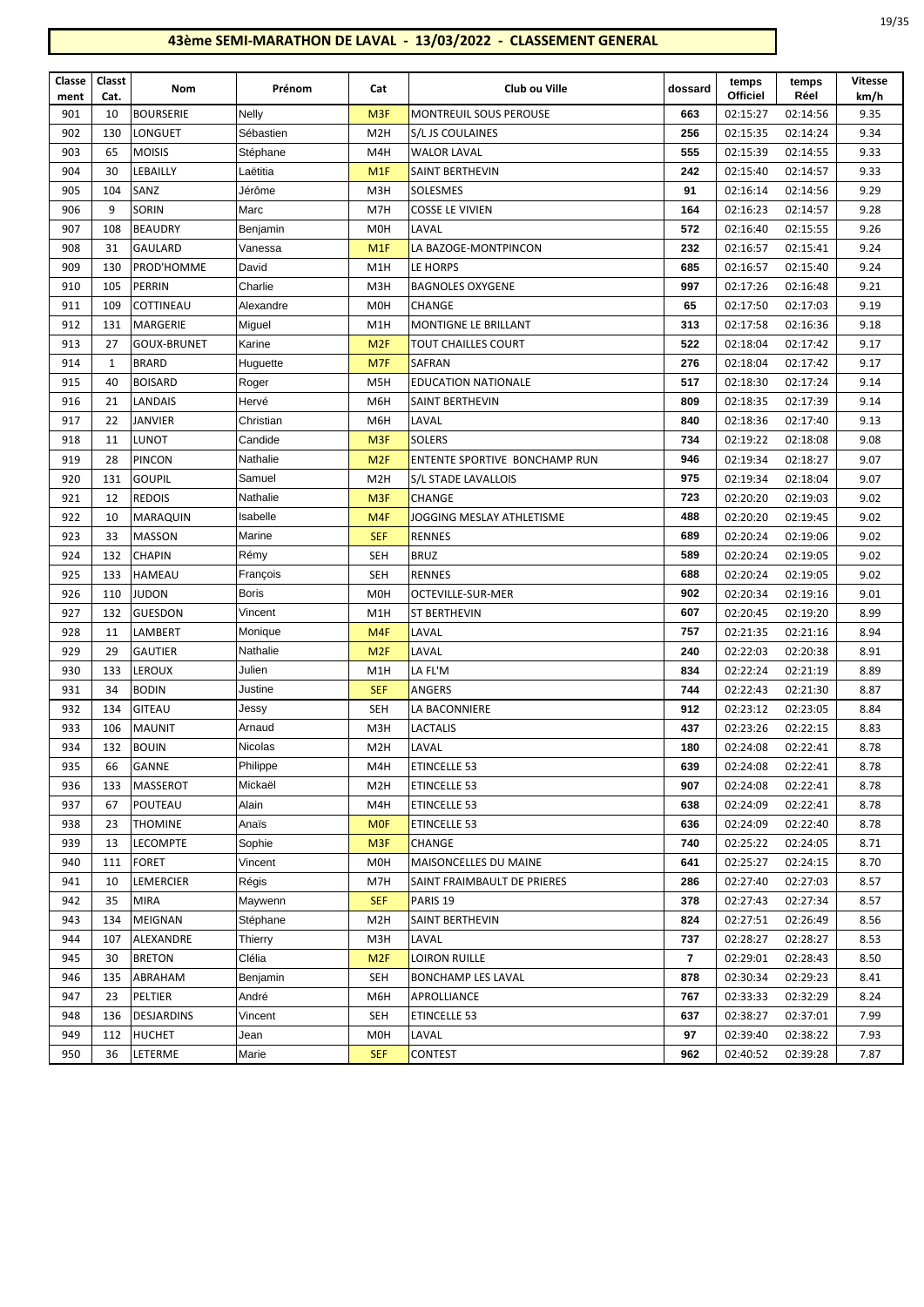# **43ème SEMI-MARATHON DE LAVAL DU 13/03/2022 Classements par Equipes**

- 1: Us Running Argentre : 1380pts 1: Asec La Pommeraye : 78pts
- 2: Lactalis : 1473pts 2: Cce : 118pts
- 
- 4: Us Change Jogging : 1959pts 4: S/L Stade Lavallois : 324pts

#### **Classement Par Equipes 3 Femmes Classement Par Equipes 4 Hommes**

- 
- 
- 3: S/L Es Craon : 1788pts 3: Agriculteurs Mayennais : 156pts
	-
	- 5: Upac Chateau-Gontier \* : 409pts
		- 6: Lactalis : 454pts
		- 7: Us Running Argentre : 568pts
		- 8: Us St Berthevin : 624pts
		- 9: Jogging Meslay Athletisme : 639pts
		- 10: Cosem Laval : 670pts
		- 11: S/L Stade Lavallois 2 : 727pts
		- 12: Agriculteurs Mayennais 2 : 766pts
		- 13: Lactalis 2 : 979pts
		- 14: Louverne Running : 989pts
	- 15: Oxygene Argentre Du Plessis : 1059pts
	- 16: St Baudelle Endurance Loisir : 1116pts
	- 17: Groupe Gruau : 1170pts
	- 18: S/L Stade Lavallois 3 : 1221pts
	- 19: S/L Es Craon : 1298pts
	- 20: S/L Us Laval : 1347pts
	- 21: Laval Court Cool : 1380pts
	- 22: S/L Free Run : 1454pts
	- 23: Gys : 1499pts
	- 24: Us Change Jogging : 1584pts
	- 25: Lactalis 3 : 1604pts
	- 26: Agriculteurs Mayennais 3 : 1656pts
	- 27: Walor Laval : 1681pts
	- 28: Mann+Hummel : 1939pts
	- 29: Tenneco : 1948pts
	- 30: Valeo Laval : 1955pts
	- 31: La Fl'M : 2031pts
	- 32: Entente Sportive Bonchamp Running : 2033pts
	- 33: Jogging Meslay Athletisme 2 : 2038pts
	- 34: Lactalis 4 : 2389pts
	- 35: S/L Stade Lavallois 4 : 2542pts
	- 36: Groupe Gruau 2 : 2806pts
	- 37: Lactalis 5 : 2855pts
	- 38: Valeo Laval 2 : 3008pts
	- 39: Un Pas Vers L'Autonomie 53 : 3302pts
	- 40: Etincelle 53 : 3742pts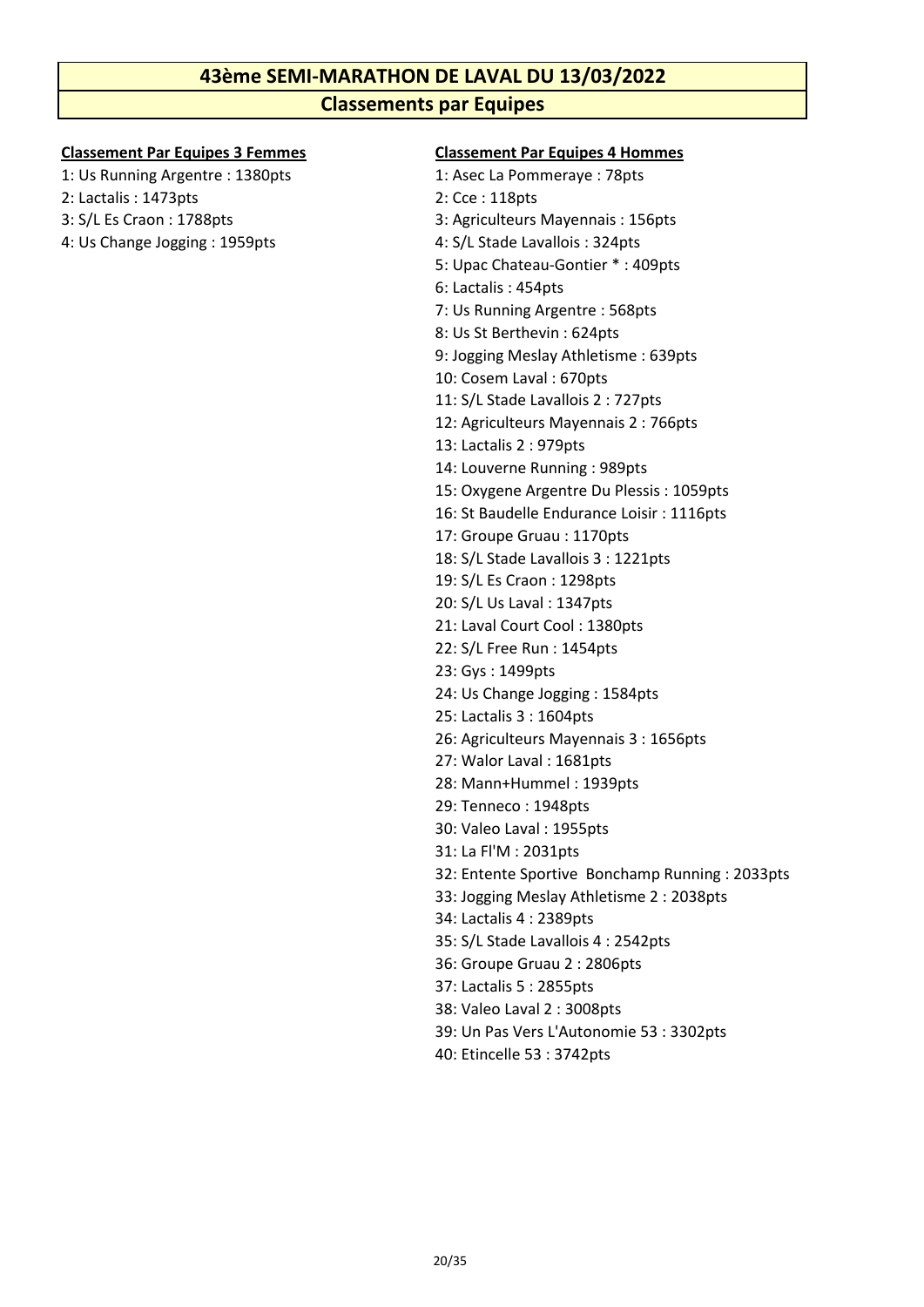|                       | 43 ème semi-marathon de LAVAL (53000) - 13/03/2022 |                                |                          |                          |                                       |            |                      |                      |                |  |  |  |
|-----------------------|----------------------------------------------------|--------------------------------|--------------------------|--------------------------|---------------------------------------|------------|----------------------|----------------------|----------------|--|--|--|
|                       |                                                    |                                |                          |                          | <b>Classement par catégories</b>      |            |                      |                      |                |  |  |  |
| Classe                | Classt                                             |                                |                          |                          |                                       |            | temps                | temps                | <b>Vitesse</b> |  |  |  |
| ment                  | Cat.                                               | <b>NOM</b>                     | <b>PRÉNOM</b>            | Cat                      | Club ou Ville                         | dossard    | <b>Officiel</b>      | Réel                 | (km/h)         |  |  |  |
| <b>JUNIORS FEMMES</b> |                                                    |                                |                          |                          |                                       |            |                      |                      |                |  |  |  |
| 505                   | $\mathbf{1}$                                       | LEROUX                         | CHLOÉ                    | <b>JUF</b>               | LAVAL                                 | 271        | 01:51:33             | 01:50:45             | 11.35          |  |  |  |
|                       |                                                    |                                |                          |                          |                                       |            |                      |                      |                |  |  |  |
| <b>ESPOIRS FEMMES</b> |                                                    |                                |                          |                          |                                       |            |                      |                      |                |  |  |  |
| 54                    | $\mathbf{1}$                                       | CAMUS                          | LAURE                    | <b>ESF</b>               | S/L STADE LAVALLOIS                   | 305        | 01:28:33             | 01:28:31             | 14.30          |  |  |  |
| 586                   | $\overline{2}$                                     | <b>DESMOULINS</b>              | LOÉLIE                   | <b>ESF</b>               | <b>CONGE SUR ORNE</b>                 | 308        | 01:54:50             | 01:54:17             | 11.02          |  |  |  |
|                       |                                                    |                                |                          |                          |                                       |            |                      |                      |                |  |  |  |
| <b>SENIORS FEMMES</b> |                                                    |                                |                          |                          |                                       |            |                      |                      |                |  |  |  |
| 74                    | $\mathbf{1}$                                       | <b>JACCOT</b>                  | <b>MARION</b>            | <b>SEF</b>               | <b>MA NUTRI FIT</b>                   | 161        | 01:30:41             | 01:30:41             | 13.96          |  |  |  |
| 89                    | $\overline{2}$                                     | COUTARD                        | <b>STEFFIE</b>           | <b>SEF</b>               | <b>MONTJEAN</b>                       | 455        | 01:31:47             | 01:31:42             | 13.79          |  |  |  |
| 138                   | 3                                                  | <b>BURIN</b>                   | MARJOLAINE               | <b>SEF</b>               | <b>BONCHAMP LES LAVAL</b>             | 450        | 01:34:41             | 01:34:36             | 13.37          |  |  |  |
| 229                   | $\overline{4}$                                     | MAILLARD                       | <b>LISE</b>              | <b>SEF</b>               | <b>LES SORINIERES</b>                 | 280        | 01:38:59             | 01:38:42             | 12.79          |  |  |  |
| 311                   | 5                                                  | DE BRIDIERS                    | <b>PAULINE</b>           | <b>SEF</b>               | <b>RENNES</b>                         | 399        | 01:43:02             | 01:42:34             | 12.29          |  |  |  |
| 339                   | 6                                                  | LANGLAIS                       | AURÉLIE                  | <b>SEF</b>               | LAVAL                                 | 44         | 01:44:15             | 01:44:13             | 12.14          |  |  |  |
| 403                   | $\overline{7}$                                     | CAILLAUD                       | <b>MANON</b>             | <b>SEF</b>               | ST BIEZ EN BELIN                      | 865        | 01:47:12             | 01:46:03             | 11.81          |  |  |  |
| 433                   | 8                                                  | <b>PASTUREL</b>                | <b>LUDIVINE</b>          | <b>SEF</b>               | <b>ARGENTRE</b>                       | 393        | 01:48:35             | 01:47:40             | 11.66          |  |  |  |
| 467                   | 9                                                  | RAIMBAULT                      | GAËLLE                   | <b>SEF</b>               | <b>CLERMONT CREANS</b>                | 292        | 01:49:42             | 01:48:27             | 11.54          |  |  |  |
| 495                   | 10                                                 | <b>BOURBON</b>                 | <b>MARINE</b>            | <b>SEF</b>               | <b>BAZOUGERS</b>                      | 3          | 01:50:56             | 01:50:42             | 11.41          |  |  |  |
| 513                   | 11                                                 | <b>SERAIS</b>                  | <b>COLINE</b>            | <b>SEF</b>               | <b>CHANGE</b>                         | 872        | 01:52:01             | 01:50:58             | 11.30          |  |  |  |
| 517                   | 12                                                 | DALIFARD                       | JOHANNA                  | <b>SEF</b>               | <b>US RUNNING ARGENTRE</b>            | 216        | 01:52:12             | 01:51:16             | 11.28          |  |  |  |
| 540<br>573            | 13<br>14                                           | <b>BOSCHER</b>                 | <b>JULIE</b>             | <b>SEF</b><br><b>SEF</b> | <b>RENNES</b>                         | 468<br>19  | 01:53:07             | 01:52:34             | 11.19          |  |  |  |
| 598                   | 15                                                 | <b>YVEN</b><br><b>HOCDE</b>    | <b>ESTELLE</b>           | <b>SEF</b>               | US ST BERTHEVIN                       |            | 01:54:22             | 01:53:16             | 11.07          |  |  |  |
|                       |                                                    |                                | <b>PAULINE</b>           |                          | <b>BONCHAMP</b>                       | 466        | 01:55:28             | 01:54:54             | 10.96          |  |  |  |
| 608                   | 16                                                 | LORILLEUX                      | <b>MATHILDE</b><br>LAURA | <b>SEF</b>               | S/L ES CRAON                          | 499        | 01:56:01             | 01:55:46             | 10.91          |  |  |  |
| 615                   | 17                                                 | VEILLARD                       | OPHÉLIE                  | <b>SEF</b>               | S/L CA MAYENNE                        | 188        | 01:56:27             | 01:55:26             | 10.87          |  |  |  |
| 616                   | 18                                                 | GROUSSARD                      | <b>CLAIRE</b>            | <b>SEF</b>               | S/L CA MAYENNE<br>ANGERS              | 395<br>470 | 01:56:27             | 01:55:28             | 10.87          |  |  |  |
| 620                   | 19                                                 | RAGNEAU                        | <b>MORGANE</b>           | <b>SEF</b>               |                                       | 93         | 01:56:33             | 01:55:56             | 10.86          |  |  |  |
| 650<br>676            | 20<br>21                                           | <b>POTTIER</b><br><b>BARBE</b> | LAURA                    | <b>SEF</b><br><b>SEF</b> | SAINT OUEN DES TOITS<br><b>CHANGE</b> | 608        | 01:58:02<br>01:59:08 | 01:57:27<br>01:58:20 | 10.73<br>10.63 |  |  |  |
| 716                   | 22                                                 | <b>BROSSARD</b>                | CHLOÉ                    | <b>SEF</b>               | LAVAL                                 | 894        | 02:01:06             | 02:00:19             | 10.45          |  |  |  |
| 735                   | 23                                                 | <b>MAURICE</b>                 | <b>ELSA</b>              | <b>SEF</b>               | CHATEAU GONTIER                       | 31         | 02:02:15             | 02:01:47             | 10.36          |  |  |  |
| 783                   | 24                                                 | NOUVEAU                        | <b>JENNIFER</b>          | <b>SEF</b>               | <b>MONTSURS</b>                       | 984        | 02:04:46             | 02:03:43             | 10.15          |  |  |  |
| 794                   | 25                                                 | <b>BOUVET</b>                  | CÉLESTE                  | <b>SEF</b>               | SOLERS                                | 349        | 02:05:21             | 02:04:08             | 10.10          |  |  |  |
| 808                   | 26                                                 | <b>MAUVOISIN</b>               | GAËLLE                   | <b>SEF</b>               | <b>VANNES</b>                         | 478        | 02:06:34             | 02:05:35             | 10.00          |  |  |  |
| 817                   | $\overline{27}$                                    | <b>BOUCHER</b>                 | ANNABELLE                | <b>SEF</b>               | <b>CHALONS DU MAINE</b>               | 730        |                      | 02:07:27 02:06:22    | 9.93           |  |  |  |
| 820                   | 28                                                 | <b>BERTHELOT</b>               | <b>ELLEN</b>             | <b>SEF</b>               | <b>CHATRES LA FORET</b>               | 113        | 02:07:45             | 02:07:38             | 9.91           |  |  |  |
| 852                   | 29                                                 | SAVARIS                        | <b>PAULINE</b>           | <b>SEF</b>               | SAINT JEAN SUR MAYENNE                | 825        | 02:10:02             | 02:09:23             | 9.74           |  |  |  |
| 857                   | 30                                                 | <b>GLIZOUIC</b>                | CAROLE                   | <b>SEF</b>               | <b>NANTES</b>                         | 596        | 02:10:30             | 02:09:07             | 9.70           |  |  |  |
| 898                   | 31                                                 | <b>FOUILLET</b>                | <b>MARIE</b>             | <b>SEF</b>               | ST PIERRE LA COUR                     | 717        | 02:14:46             | 02:13:29             | 9.39           |  |  |  |
| 899                   | 32                                                 | <b>BOIROUX</b>                 | <b>JULIETTE</b>          | <b>SEF</b>               | <b>ST DENIS LA CHEVASSE</b>           | 745        | 02:15:04             | 02:13:51             | 9.37           |  |  |  |
| 923                   | 33                                                 | MASSON                         | <b>MARINE</b>            | <b>SEF</b>               | <b>RENNES</b>                         | 689        | 02:20:24             | 02:19:06             | 9.02           |  |  |  |
| 931                   | 34                                                 | <b>BODIN</b>                   | JUSTINE                  | <b>SEF</b>               | ANGERS                                | 744        | 02:22:43             | 02:21:30             | 8.87           |  |  |  |
| 942                   | 35                                                 | <b>MIRA</b>                    | <b>MAYWENN</b>           | <b>SEF</b>               | PARIS <sub>19</sub>                   | 378        | 02:27:43             | 02:27:34             | 8.57           |  |  |  |
| 950                   | 36                                                 | LETERME                        | <b>MARIE</b>             | <b>SEF</b>               | <b>CONTEST</b>                        | 962        | 02:40:52             | 02:39:28             | 7.87           |  |  |  |
|                       |                                                    |                                |                          |                          |                                       |            |                      |                      |                |  |  |  |

| <b>MASTERS 0 FEMMES</b> |                |                    |                |            |                                |     |          |          |       |
|-------------------------|----------------|--------------------|----------------|------------|--------------------------------|-----|----------|----------|-------|
| 357                     |                | VAUGON             | LUCIE          | <b>MOF</b> | <b>CHANGE</b>                  | 576 | 01:45:19 | 01:44:50 | 12.02 |
| 381                     | $\overline{2}$ | <b>THOMAS</b>      | <b>ESTELLE</b> | <b>MOF</b> | ST JOUAN DES GUERETS           | 95  | 01:46:31 | 01:45:44 | 11.89 |
| 460                     | 3              | <b>LEFEVRE</b>     | CÉLINE         | <b>MOF</b> | LOIGNE SUR MAYENNE             | 282 | 01:49:33 | 01:48:27 | 11.56 |
| 482                     | 4              | <b>BILY</b>        | GAËLLE         | <b>MOF</b> | LAVAL                          | 543 | 01:50:03 | 01:48:50 | 11.50 |
| 522                     | 5              | <b>HAUTBOIS</b>    | LUCIE          | <b>MOF</b> | S/L STADE LAVALLOIS            | 363 | 01:52:44 | 01:51:30 | 11.23 |
| 565                     | 6              | PROD'HOMME         | PAMÉLA         | <b>MOF</b> | <b>LACTALIS</b>                | 418 | 01:54:01 | 01:53:26 | 11.10 |
| 574                     | 7              | RIPAUD             | <b>MARGAUX</b> | <b>MOF</b> | LAVAL                          | 397 | 01:54:22 | 01:53:31 | 11.07 |
| 647                     | 8              | <b>AMBROISE</b>    | <b>FLORE</b>   | <b>MOF</b> | LOIRON RUILLE                  | 465 | 01:57:52 | 01:57:11 | 10.74 |
| 664                     | 9              | <b>TROADEC</b>     | CORINNE        | <b>MOF</b> | <b>ST OUEN DES TOITS</b>       | 379 | 01:58:39 | 01:58:21 | 10.67 |
| 675                     | 10             | <b>COLLET</b>      | LUCIE          | <b>MOF</b> | <b>APROLLIANCE</b>             | 765 | 01:59:07 | 01:58:11 | 10.63 |
| 680                     | 11             | <b>GIBIER</b>      | VANESSA        | <b>MOF</b> | MAY'RUN                        | 203 | 01:59:17 | 01:58:03 | 10.61 |
| 726                     | 12             | <b>GOUYER</b>      | MÉLANIE        | <b>MOF</b> | LOUVIGNE                       | 835 | 02:01:44 | 02:00:35 | 10.40 |
| 730                     | 13             | <b>BONNET</b>      | CAMILLE        | <b>MOF</b> | LAVAL SWIN&RUN                 | 943 | 02:01:58 | 02:00:54 | 10.38 |
| 737                     | 14             | MOREAU             | CLAIRE         | <b>MOF</b> | LAVAL                          | 728 | 02:02:21 | 02:01:36 | 10.35 |
| 755                     | 15             | BARANGER           | KAREN          | <b>MOF</b> | <b>CREDIT MUTUEL</b>           | 735 | 02:03:08 | 02:02:40 | 10.28 |
| 805                     | 16             | <b>TAGLIAFERRI</b> | CAMILLE        | <b>MOF</b> | <b>US ST BERTHEVIN</b>         | 55  | 02:06:15 | 02:05:40 | 10.03 |
| 811                     | 17             | <b>DUPRE</b>       | <b>MARIA</b>   | <b>MOF</b> | <b>ST GERMAIN LE FOUILLOUX</b> | 998 | 02:06:45 | 02:06:01 | 9.99  |
| 819                     | 18             | HUBERDEAU          | CÉCILE         | <b>MOF</b> | LE MANS                        | 35  | 02:07:32 | 02:06:50 | 9.93  |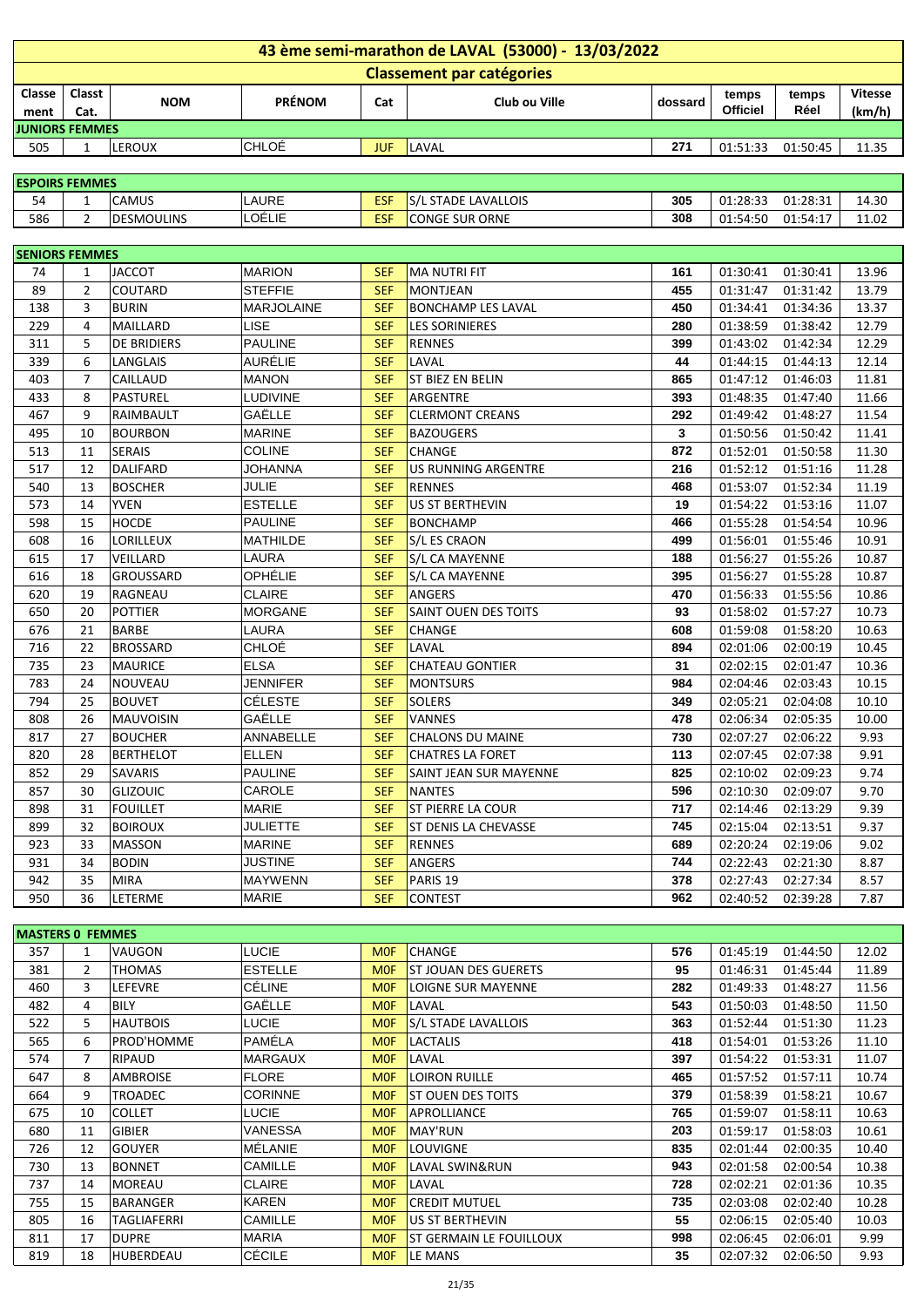|        | 43 ème semi-marathon de LAVAL (53000) - 13/03/2022                                                           |                  |               |                 |                           |     |                 |          |        |  |  |  |  |
|--------|--------------------------------------------------------------------------------------------------------------|------------------|---------------|-----------------|---------------------------|-----|-----------------|----------|--------|--|--|--|--|
|        | <b>Classement par catégories</b>                                                                             |                  |               |                 |                           |     |                 |          |        |  |  |  |  |
| Classe | Classt<br><b>Vitesse</b><br>temps<br>temps<br><b>PRÉNOM</b><br>Club ou Ville<br>Cat<br><b>NOM</b><br>dossard |                  |               |                 |                           |     |                 |          |        |  |  |  |  |
| ment   | Cat.                                                                                                         |                  |               |                 |                           |     | <b>Officiel</b> | Réel     | (km/h) |  |  |  |  |
| 823    | 19                                                                                                           | <b>BARBIER</b>   | MÉLANIE       | M <sub>OF</sub> | LA FL'M                   | 772 | 02:07:52        | 02:07:52 | 9.90   |  |  |  |  |
| 833    | 20                                                                                                           | <b>GUERIN</b>    | <b>ELODIE</b> | <b>MOF</b>      | <b>WILO</b>               | 503 | 02:08:22        | 02:07:12 | 9.86   |  |  |  |  |
| 855    | 21                                                                                                           | <b>COTTEREAU</b> | <b>ELODIE</b> | <b>MOF</b>      | <b>HARMONIE AMBULANCE</b> | 681 | 02:10:20        | 02:09:41 | 9.71   |  |  |  |  |
| 871    | 22                                                                                                           | <b>HIBOU</b>     | <b>NADIA</b>  | <b>MOF</b>      | MONTJEAN                  | 170 | 02:11:54        | 02:10:47 | 9.60   |  |  |  |  |
| 938    | 23                                                                                                           | <b>THOMINE</b>   | ANAÏS         | <b>MOF</b>      | <b>ETINCELLE 53</b>       | 636 | 02:24:09        | 02:22:40 | 8.78   |  |  |  |  |

| <b>MASTERS 1 FEMMES</b> |                |                  |                  |     |                             |      |          |          |       |
|-------------------------|----------------|------------------|------------------|-----|-----------------------------|------|----------|----------|-------|
| 100                     | $\mathbf{1}$   | LEMAITRE         | <b>CLARISSE</b>  | M1F | <b>ENTRAMMES</b>            | 247  | 01:32:10 | 01:32:08 | 13.74 |
| 334                     | $\overline{2}$ | GILLE            | <b>AURÉLIE</b>   | M1F | <b>ST JEAN SUR MAYENNE</b>  | 917  | 01:44:00 | 01:43:01 | 12.17 |
| 367                     | 3              | <b>ROUSSET</b>   | <b>EMELINE</b>   | M1F | <b>LACTALIS</b>             | 413  | 01:45:34 | 01:45:10 | 11.99 |
| 423                     | 4              | <b>GOISBAULT</b> | <b>SYLVIA</b>    | M1F | <b>AGRICULTEURS</b>         | 244  | 01:48:05 | 01:47:47 | 11.71 |
| 430                     | 5              | <b>TROU</b>      | <b>FRANCOISE</b> | M1F | <b>US RUNNING ARGENTRE</b>  | 452  | 01:48:21 | 01:48:21 | 11.68 |
| 497                     | 6              | ROUSSEAU         | <b>LUCIE</b>     | M1F | LAVAL                       | 453  | 01:51:09 | 01:50:50 | 11.39 |
| 549                     | $\overline{7}$ | <b>CORBIERE</b>  | GAËLLE           | M1F | <b>SAINT CYR EN PAIL</b>    | 457  | 01:53:25 | 01:52:29 | 11.16 |
| 594                     | 8              | <b>HOUILLOT</b>  | <b>STÉPHANIE</b> | M1F | <b>S/L ES CRAON</b>         | 461  | 01:55:09 | 01:54:52 | 10.99 |
| 605                     | 9              | <b>TURPIN</b>    | <b>VIRGINIE</b>  | M1F | <b>S/L ES CRAON</b>         | 709  | 01:56:00 | 01:55:42 | 10.91 |
| 607                     | 10             | <b>GAUTHIER</b>  | MÉLANIE          | M1F | <b>S/L ES CRAON</b>         | 474  | 01:56:00 | 01:55:42 | 10.91 |
| 659                     | 11             | <b>JOURDIN</b>   | <b>ANGÉLIQUE</b> | M1F | NUILLE SUR VICOIN           | 919  | 01:58:27 | 01:57:31 | 10.69 |
| 687                     | 12             | <b>GENETE</b>    | <b>AURÉLIE</b>   | M1F | MARCILLE-LA-VILLE           | 692  | 01:59:54 | 01:59:24 | 10.56 |
| 697                     | 13             | <b>HERBERT</b>   | <b>AUDREY</b>    | M1F | <b>AHUILLE</b>              | 964  | 02:00:28 | 01:59:29 | 10.51 |
| 717                     | 14             | <b>DERBRE</b>    | <b>SÉVERINE</b>  | M1F | <b>ANGERS</b>               | 345  | 02:01:07 | 02:00:17 | 10.45 |
| 724                     | 15             | <b>BRUNEAU</b>   | <b>DELPHINE</b>  | M1F | <b>NUILLE SUR VICOIN</b>    | 1007 | 02:01:33 | 02:00:25 | 10.42 |
| 729                     | 16             | <b>DURANTY</b>   | <b>SOPHIE</b>    | M1F | <b>LAVAL SWIN&amp;RUN</b>   | 1002 | 02:01:58 | 02:00:53 | 10.38 |
| 780                     | 17             | <b>JEANNOT</b>   | <b>SABRINA</b>   | M1F | <b>NUILLE SUR VICOIN</b>    | 880  | 02:04:30 | 02:04:14 | 10.17 |
| 789                     | 18             | <b>MAIGNAN</b>   | <b>ALEXANDRA</b> | M1F | LAVAL                       | 666  | 02:05:12 | 02:03:50 | 10.11 |
| 795                     | 19             | <b>MARSIL</b>    | HÉLÈNE           | M1F | <b>CHANGE</b>               | 62   | 02:05:23 | 02:04:35 | 10.10 |
| 796                     | 20             | <b>HOUDAYER</b>  | MÉLINA           | M1F | <b>CHANGE</b>               | 119  | 02:05:32 | 02:04:44 | 10.08 |
| 799                     | 21             | <b>DOUBEL</b>    | <b>SONIA</b>     | M1F | ORIGNE                      | 315  | 02:05:38 | 02:05:15 | 10.08 |
| 802                     | 22             | ANGIN            | <b>ELODIE</b>    | M1F | <b>ST JEAN DES MAUVRETS</b> | 214  | 02:05:42 | 02:04:57 | 10.07 |
| 829                     | 23             | HUARD            | <b>MARINA</b>    | M1F | MAYENNE                     | 937  | 02:08:03 | 02:06:34 | 9.89  |
| 835                     | 24             | RENAULT          | OPHÉLIE          | M1F | <b>COMMER</b>               | 225  | 02:08:25 | 02:07:39 | 9.86  |
| 844                     | 25             | <b>MONNIER</b>   | <b>NADÈGE</b>    | M1F | <b>AHUILLE</b>              | 49   | 02:08:47 | 02:07:47 | 9.83  |
| 858                     | 26             | <b>VIOT</b>      | ANGÉLIQUE        | M1F | <b>FOUGERES</b>             | 643  | 02:10:31 | 02:09:50 | 9.70  |
| 864                     | 27             | <b>CHAUVEAU</b>  | <b>ANNE</b>      | M1F | <b>MONTJEAN</b>             | 137  | 02:11:12 | 02:10:06 | 9.65  |
| 866                     | 28             | <b>BOUHOURS</b>  | <b>STÉPHANIE</b> | M1F | LAVAL                       | 342  | 02:11:18 | 02:10:43 | 9.64  |
| 868                     | 29             | <b>COUPE</b>     | <b>SANDRA</b>    | M1F | SAINT-JEAN-SUR-MAYENNE      | 792  | 02:11:43 | 02:11:02 | 9.61  |
| 904                     | 30             | LEBAILLY         | LAËTITIA         | M1F | <b>SAINT BERTHEVIN</b>      | 242  | 02:15:40 | 02:14:57 | 9.33  |
| 908                     | 31             | GAULARD          | <b>VANESSA</b>   | M1F | LA BAZOGE-MONTPINCON        | 232  | 02:16:57 | 02:15:41 | 9.24  |

| <b>MASTERS 2 FEMMES</b> |                |                   |                  |     |                                      |     |          |          |       |
|-------------------------|----------------|-------------------|------------------|-----|--------------------------------------|-----|----------|----------|-------|
| 290                     | $\mathbf{1}$   | DUVAL             | NADÈGE           | M2F | <b>SAINT BERTHEVIN</b>               | 662 | 01:42:01 | 01:41:40 | 12.41 |
| 335                     | $\overline{2}$ | HOUDAYER          | <b>PATRICIA</b>  | M2F | LAVAL                                | 492 | 01:44:05 | 01:43:53 | 12.16 |
| 498                     | 3              | <b>PAVY</b>       | NOLWENN          | M2F | <b>MAYENNE</b>                       | 456 | 01:51:14 | 01:50:15 | 11.38 |
| 532                     | 4              | GABILLARD         | ANNE-LAURE       | M2F | S/L ATHLETIQUE CLUB AMBRIERES        | 585 | 01:52:57 | 01:52:42 | 11.21 |
| 541                     | 5              | <b>BRUNEAU</b>    | <b>FANNY</b>     | M2F | <b>LACTALIS</b>                      | 416 | 01:53:08 | 01:52:14 | 11.19 |
| 543                     | 6              | <b>JOUATEL</b>    | SANDRA           | M2F | SAINT HILAIRE DU HARCOUET            | 859 | 01:53:12 | 01:52:41 | 11.18 |
| 584                     | $\overline{7}$ | <b>ROSE</b>       | <b>DELPHINE</b>  | M2F | <b>ST BRIEUC</b>                     | 721 | 01:54:48 | 01:53:53 | 11.03 |
| 587                     | 8              | GILET             | VÉRONIQUE        | M2F | LAVAL                                | 558 | 01:54:50 | 01:54:04 | 11.02 |
| 589                     | 9              | GOUGEON           | <b>VIRGINIE</b>  | M2F | S/L ES CRAON                         | 909 | 01:55:00 | 01:54:43 | 11.01 |
| 604                     | 10             | <b>GIRON</b>      | CHARLÈNE         | M2F | US CHANGE JOGGING                    | 891 | 01:55:59 | 01:55:28 | 10.92 |
| 651                     | 11             | <b>RIVET</b>      | <b>SANDRINE</b>  | M2F | LE GENEST ST ISLE                    | 405 | 01:58:03 | 01:57:28 | 10.72 |
| 665                     | 12             | <b>RESTOUT</b>    | <b>STÉPHANIE</b> | M2F | ASCE53                               | 927 | 01:58:48 | 01:58:07 | 10.66 |
| 669                     | 13             | <b>BUFFET</b>     | <b>KARINE</b>    | M2F | <b>ENTENTE SPORTIVE BONCHAMP RUN</b> | 941 | 01:58:59 | 01:58:07 | 10.64 |
| 719                     | 14             | MARTEAU           | <b>HÉLÈNE</b>    | M2F | COSSE-LE-VIVIEN (53)                 | 124 | 02:01:12 | 02:00:52 | 10.45 |
| 731                     | 15             | ROUSSEAU          | ANGÉLIQUE        | M2F | JOGGING DES COEVRONS                 | 347 | 02:02:00 | 02:01:00 | 10.38 |
| 746                     | 16             | <b>ROSE</b>       | VÉRONIQUE        | M2F | <b>GRANDPARIGNY</b>                  | 463 | 02:02:41 | 02:01:45 | 10.32 |
| 756                     | 17             | <b>BRETAUDEAU</b> | <b>NATHALIE</b>  | M2F | LOUVERNE RUNNING                     | 658 | 02:03:08 | 02:02:40 | 10.28 |
| 761                     | 18             | LATASTE           | <b>CHRISTÈLE</b> | M2F | LAVAL COURT COOL                     | 200 | 02:03:34 | 02:03:07 | 10.25 |
| 772                     | 19             | GERAULT           | <b>NATHALIE</b>  | M2F | LA GRAVELLE                          | 868 | 02:03:51 | 02:02:32 | 10.22 |
| 774                     | 20             | <b>CHASLES</b>    | <b>CAROLINE</b>  | M2F | <b>CHANGE</b>                        | 87  | 02:04:02 | 02:02:45 | 10.21 |
| 782                     | 21             | <b>CONOR</b>      | <b>KAREN</b>     | M2F | ST BAUDELLE ENDURANCE LOISIR         | 988 | 02:04:45 | 02:03:42 | 10.15 |
| 863                     | 22             | <b>LANNIC</b>     | ANNE-GAËLLE      | M2F | <b>LACTALIS</b>                      | 415 | 02:11:07 | 02:09:59 | 9.66  |
| 874                     | 23             | AMIARD            | <b>STÉPHANIE</b> | M2F | ARGENTRE                             | 992 | 02:12:14 | 02:11:33 | 9.57  |
| 881                     | 24             | <b>TRUEL</b>      | <b>SOPHIE</b>    | M2F | <b>VITRE</b>                         | 122 | 02:12:50 | 02:12:24 | 9.53  |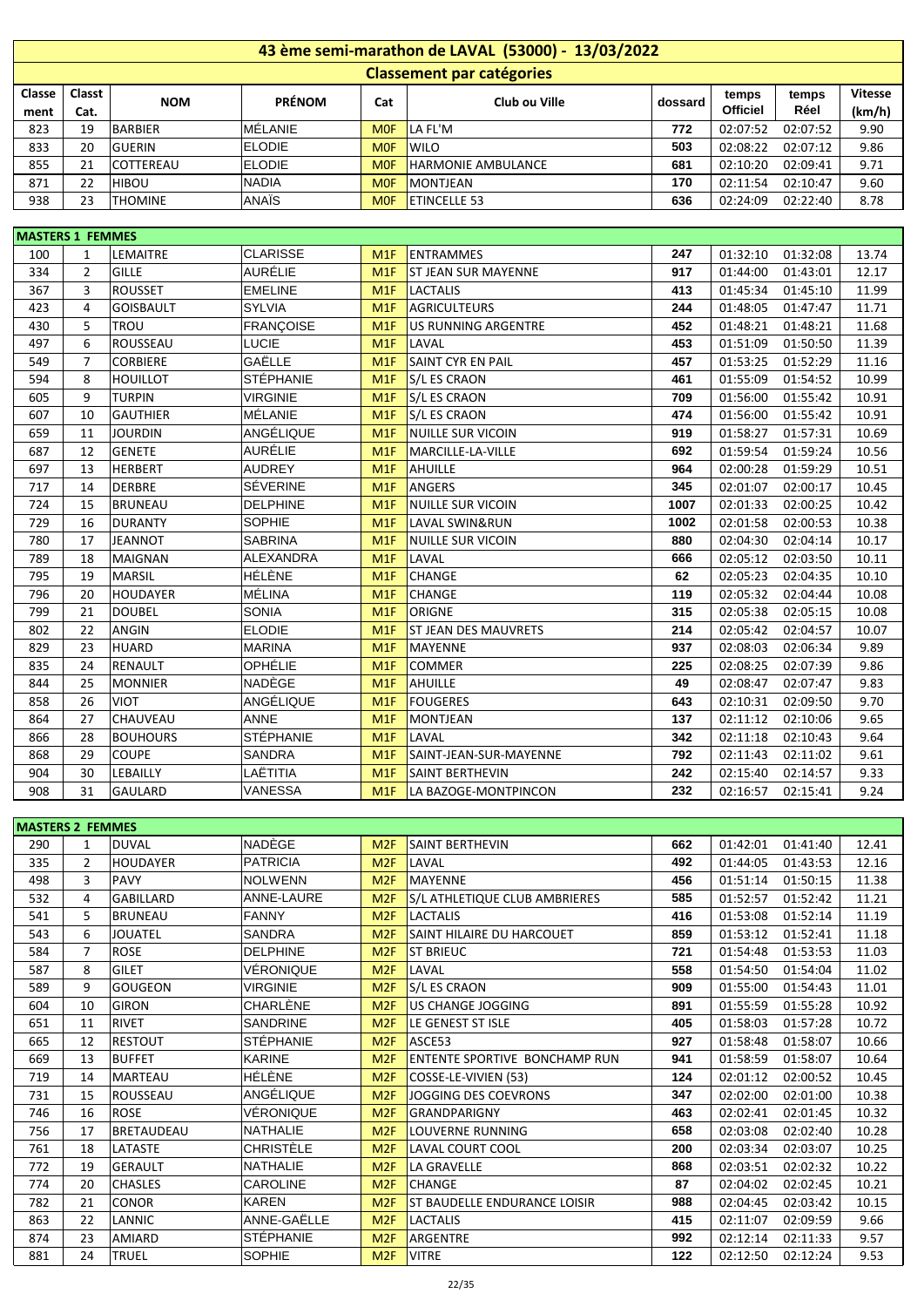|        | 43 ème semi-marathon de LAVAL (53000) - 13/03/2022                                                           |                    |                 |                 |                                      |     |                 |          |        |  |  |  |  |
|--------|--------------------------------------------------------------------------------------------------------------|--------------------|-----------------|-----------------|--------------------------------------|-----|-----------------|----------|--------|--|--|--|--|
|        | <b>Classement par catégories</b>                                                                             |                    |                 |                 |                                      |     |                 |          |        |  |  |  |  |
| Classe | Classt<br><b>Vitesse</b><br>temps<br>temps<br><b>PRÉNOM</b><br>Club ou Ville<br>Cat<br><b>NOM</b><br>dossard |                    |                 |                 |                                      |     |                 |          |        |  |  |  |  |
| ment   | Cat.                                                                                                         |                    |                 |                 |                                      |     | <b>Officiel</b> | Réel     | (km/h) |  |  |  |  |
| 884    | 25                                                                                                           | <b>BIENVENU</b>    | <b>VIRGINIE</b> | M <sub>2F</sub> | LE RELECO KERHUON                    | 153 | 02:12:56        | 02:11:55 | 9.52   |  |  |  |  |
| 888    | 26                                                                                                           | <b>GUILLOT</b>     | LISE-MARIE      | M <sub>2F</sub> | S/L UA SARGEENNE                     | 102 | 02:13:48        | 02:12:35 | 9.46   |  |  |  |  |
| 913    | 27                                                                                                           | <b>GOUX-BRUNET</b> | <b>KARINE</b>   | M2F             | <b>TOUT CHAILLES COURT</b>           | 522 | 02:18:04        | 02:17:42 | 9.17   |  |  |  |  |
| 919    | 28                                                                                                           | <b>PINCON</b>      | <b>NATHALIE</b> | M2F             | <b>ENTENTE SPORTIVE BONCHAMP RUN</b> | 946 | 02:19:34        | 02:18:27 | 9.07   |  |  |  |  |
| 929    | 29                                                                                                           | <b>GAUTIER</b>     | <b>NATHALIE</b> | M2F             | LAVAL                                | 240 | 02:22:03        | 02:20:38 | 8.91   |  |  |  |  |
| 945    | 30                                                                                                           | <b>BRETON</b>      | <b>CLÉLIA</b>   | M <sub>2F</sub> | LOIRON RUILLE                        |     | 02:29:01        | 02:28:43 | 8.50   |  |  |  |  |

| <b>MASTERS 3 FEMMES</b> |                |                   |                 |                  |                                       |     |          |          |       |
|-------------------------|----------------|-------------------|-----------------|------------------|---------------------------------------|-----|----------|----------|-------|
| 414                     | 1              | <b>LHOTELLIER</b> | <b>SERVANE</b>  | M <sub>3F</sub>  | <b>MORDELLES</b>                      | 336 | 01:47:38 | 01:46:40 | 11.76 |
| 538                     | $\overline{2}$ | <b>TOURNEUX</b>   | <b>BLANDINE</b> | M <sub>3F</sub>  | <b>CHANGE</b>                         | 856 | 01:53:01 | 01:51:44 | 11.20 |
| 693                     | 3              | RAGAINE           | <b>CATHY</b>    | M3F              | JOGGEURS DE MULSANNE                  | 770 | 02:00:18 | 01:59:09 | 10.52 |
| 699                     | 4              | <b>LORANT</b>     | <b>ISABELLE</b> | M3F              | <b>S/L COTE DE PENTHIEVRE ATHLETI</b> | 151 | 02:00:30 | 02:00:25 | 10.51 |
| 762                     | 5              | <b>CHHIN</b>      | <b>KIM</b>      | M <sub>3F</sub>  | LAVAL                                 | 714 | 02:03:34 | 02:03:07 | 10.25 |
| 764                     | 6              | <b>LEFEVRE</b>    | <b>NATHALIE</b> | M <sub>3F</sub>  | <b>AGRICULTEURS</b>                   | 410 | 02:03:41 | 02:03:00 | 10.24 |
| 781                     | 7              | NOUVEAU           | <b>ISABELLE</b> | M <sub>3F</sub>  | <b>ST BAUDELLE ENDURANCE LOISIR</b>   | 982 | 02:04:45 | 02:03:42 | 10.15 |
| 837                     | 8              | <b>BEDOUET</b>    | JOËLLE          | M3F              | <b>ST HILAIRE DU MAINE</b>            | 903 | 02:08:31 | 02:08:14 | 9.85  |
| 885                     | 9              | lguiguen          | <b>FABIENNE</b> | M3F              | LAVAL                                 | 231 | 02:13:03 | 02:12:02 | 9.52  |
| 901                     | 10             | BOURSERIE         | NELLY           | M <sub>3F</sub>  | <b>MONTREUIL SOUS PEROUSE</b>         | 663 | 02:15:27 | 02:14:56 | 9.35  |
| 918                     | 11             | <b>LUNOT</b>      | <b>CANDIDE</b>  | M3F              | <b>SOLERS</b>                         | 734 | 02:19:22 | 02:18:08 | 9.08  |
| 921                     | 12             | <b>REDOIS</b>     | <b>NATHALIE</b> | M <sub>3F</sub>  | <b>CHANGE</b>                         | 723 | 02:20:20 | 02:19:03 | 9.02  |
| 939                     | 13             | <b>LECOMPTE</b>   | <b>SOPHIE</b>   | M <sub>3</sub> F | <b>CHANGE</b>                         | 740 | 02:25:22 | 02:24:05 | 8.71  |

| <b>IMASTERS 4 FEMMES</b> |    |                  |                     |                 |                           |     |          |          |       |
|--------------------------|----|------------------|---------------------|-----------------|---------------------------|-----|----------|----------|-------|
| 507                      | 1  | <b>CHOYER</b>    | <b>CATHERINE</b>    | M4F             | ASCE53                    | 928 | 01:51:55 | 01:51:16 | 11.31 |
| 560                      | 2  | <b>TOUINT</b>    | <b>JOSIANE</b>      | M <sub>4F</sub> | ORIGNE                    | 362 | 01:53:52 | 01:53:31 | 11.12 |
| 613                      | 3  | <b>MORIN</b>     | <b>GENEVIÈVE</b>    | M <sub>4F</sub> | <b>MONTENAY</b>           | 993 | 01:56:26 | 01:56:09 | 10.87 |
| 767                      | 4  | <b>GOULAY</b>    | <b>GHISLAINE</b>    | M <sub>4F</sub> | L'HUISSERIE               | 827 | 02:03:46 | 02:03:30 | 10.23 |
| 785                      | 5  | <b>TAHON</b>     | <b>MARIE</b>        | M4F             | LAVAL COURT COOL          | 92  | 02:04:51 | 02:04:04 | 10.14 |
| 792                      | 6  | <b>COQUEREAU</b> | <b>MARIE-NOËLLE</b> | M <sub>4F</sub> | SAINT BERTHEVIN           | 464 | 02:05:13 | 02:03:49 | 10.11 |
| 821                      | 7  | <b>RALU</b>      | LAURENCE            | M <sub>4F</sub> | <b>LOUVERNE</b>           | 591 | 02:07:50 | 02:06:57 | 9.90  |
| 882                      | 8  | <b>REDUREAU</b>  | <b>LAURENCE</b>     | M <sub>4F</sub> | S/L JS COULAINES          | 324 | 02:12:52 | 02:11:39 | 9.53  |
| 883                      | 9  | <b>BAKOUR</b>    | <b>NADIA</b>        | M4F             | S/L JS COULAINES          | 222 | 02:12:52 | 02:11:40 | 9.53  |
| 922                      | 10 | <b>MARAQUIN</b>  | <b>ISABELLE</b>     | M4F             | JOGGING MESLAY ATHLETISME | 488 | 02:20:20 | 02:19:45 | 9.02  |
| 928                      | 11 | LAMBERT          | <b>IMONIQUE</b>     | M <sub>4F</sub> | LAVAL                     | 757 | 02:21:35 | 02:21:16 | 8.94  |

| <b>MASTERS 5 FEMMES</b> |   |                 |                 |                  |                            |     |                      |       |  |  |  |  |
|-------------------------|---|-----------------|-----------------|------------------|----------------------------|-----|----------------------|-------|--|--|--|--|
| 492                     |   | <b>SCORDIA</b>  | ANNIE           | M <sub>5F</sub>  | HOPITAL                    | 733 | 01:50:29<br>01:50:44 | 11.43 |  |  |  |  |
| 743                     | ∽ | <b>BODEREAU</b> | <b>ALINE</b>    | M <sub>5</sub> F | IMULSANNE                  | 569 | 02:01:23<br>02:02:32 | 10.33 |  |  |  |  |
| 813                     |   | <b>SUHARD</b>   | <b>JOCELYNE</b> | M <sub>5F</sub>  | NOYAL CHATILLON SUR SEICHE | 816 | 02:05:35<br>02:06:57 | 9.97  |  |  |  |  |

|     | <b>MASTERS 6 FEMMES</b> |               |                 |     |                            |     |          |          |       |  |  |  |
|-----|-------------------------|---------------|-----------------|-----|----------------------------|-----|----------|----------|-------|--|--|--|
| 557 |                         | MAIGNAN       | <b>NADINE</b>   | M6F | US CHANGE JOGGING          | 133 | 01:53:49 | 01:53:34 | 11.12 |  |  |  |
| 570 |                         | OUENET        | <b>CATHY</b>    | M6F | <b>JE COURS A RENNES</b>   | 593 | 01:54:20 | 01:53:27 | 11.07 |  |  |  |
| 725 |                         | <b>DUBOIS</b> | <b>CHANTAL</b>  | M6F | <b>CHANGE</b>              | 485 | 02:01:37 | 02:01:22 | 10.41 |  |  |  |
| 798 | 4                       | MAIGNAN       | <b>JOCELYNE</b> | M6F | US CHANGE JOGGING          | 475 | 02:05:36 | 02:05:21 | 10.08 |  |  |  |
| 872 |                         | <b>RACINE</b> | <b>GISÈLE</b>   | M6F | <b>ARGENTRE DU PLESSIS</b> | 762 | 02:12:05 | 02:11:35 | 9.58  |  |  |  |
|     |                         |               |                 |     |                            |     |          |          |       |  |  |  |

| <b>FEMMES</b><br><b>MASTERS 7</b> |  |              |                     |                  |        |     |                                                                        |          |  |  |
|-----------------------------------|--|--------------|---------------------|------------------|--------|-----|------------------------------------------------------------------------|----------|--|--|
| 914                               |  | <b>BRARD</b> | <b>JUGUETT</b><br>. | M <sub>7</sub> F | SAFRAN | 276 | 02:17:<br>02:18:04<br>$\sim$<br>$\mathbf{1} \cdot \mathbf{4}$<br>$-14$ | <u>.</u> |  |  |

| <b>JUNIORS HOMMES</b> |   |                 |                  |            |                               |     |          |          |       |
|-----------------------|---|-----------------|------------------|------------|-------------------------------|-----|----------|----------|-------|
| 91                    |   | <b>GAUTRAIS</b> | <b>EVAN</b>      | <b>JUH</b> | <b>SAINT-BRICE EN COGLES</b>  | 39  | 01:31:54 | 01:31:51 | 13.78 |
| 127                   | 2 | <b>CHANTEUX</b> | JULIEN           | JUH        | <b>SEGRE</b>                  | 942 | 01:33:52 | 01:33:48 | 13.49 |
| 249                   | 3 | LE GODAIS       | GRÉGORY          | <b>JUH</b> | BONCHAMP-LES-LAVAL            | 125 | 01:39:34 | 01:38:53 | 12.72 |
| 255                   | 4 | <b>GIBON</b>    | <b>BENOÎT</b>    | JUH        | l MAYENNE                     | 350 | 01:39:55 | 01:39:23 | 12.67 |
| 415                   | 5 | JUHEL           | <b>LUCIEN</b>    | JUH        | PLEDELIAC                     | 114 | 01:47:50 | 01:47:44 | 11.74 |
| 464                   | 6 | PRIMAUX         | <b>ALEXIS</b>    | <b>JUH</b> | S/L ATHLETIQUE CLUB AMBRIERES | 815 | 01:49:37 | 01:49:21 | 11.55 |
| 468                   |   | <b>DALIBARD</b> | <b>MARAMA</b>    | <b>JUH</b> | NUILLE SUR VICOIN             | 754 | 01:49:43 | 01:48:42 | 11.54 |
| 469                   | 8 | <b>BUSCHAUD</b> | <b>ALEXANDRE</b> | JUH        | <b>MAYENNE</b>                | 358 | 01:49:46 | 01:49:14 | 11.53 |
| 842                   | 9 | <b>FAUCHEUX</b> | <b>IMARIUS</b>   | <b>JUH</b> | <b>CHATEAUBRIANT</b>          | 327 | 02:08:41 | 02:07:58 | 9.84  |
|                       |   |                 |                  |            |                               |     |          |          |       |

| <b>HOMMES</b><br><b>ESPOIRS</b> |  |              |        |     |                                       |                                |                                 |                |               |  |  |
|---------------------------------|--|--------------|--------|-----|---------------------------------------|--------------------------------|---------------------------------|----------------|---------------|--|--|
| - -<br>24                       |  | <b>DAVID</b> | JULIEN | ESH | TLUC<br>--DE-MONT<br>ETIENNE-<br>SAIN | $\overline{\phantom{a}}$<br>٬٥ | ٦٢.<br>$\sim$<br>c.<br><u>.</u> | ാറ<br>01:22:30 | $ -$<br>13.JJ |  |  |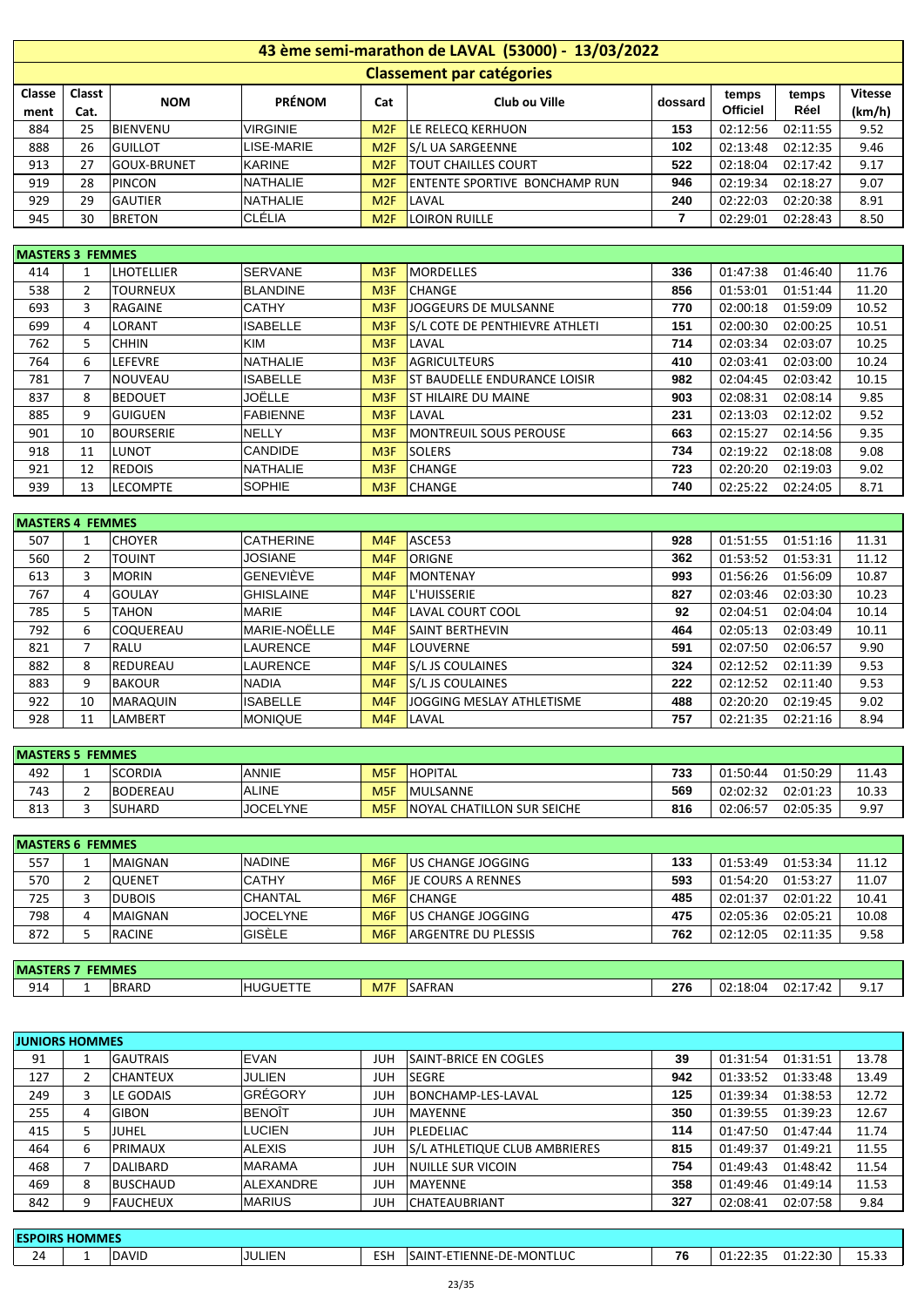| 43 ème semi-marathon de LAVAL (53000) - 13/03/2022 |                |                    |                        |            |                                  |         |                 |                   |                |  |  |  |
|----------------------------------------------------|----------------|--------------------|------------------------|------------|----------------------------------|---------|-----------------|-------------------|----------------|--|--|--|
|                                                    |                |                    |                        |            | <b>Classement par catégories</b> |         |                 |                   |                |  |  |  |
| Classe                                             | Classt         |                    | <b>PRÉNOM</b>          |            |                                  |         | temps           | temps             | <b>Vitesse</b> |  |  |  |
| ment                                               | Cat.           | <b>NOM</b>         |                        | Cat        | Club ou Ville                    | dossard | <b>Officiel</b> | Réel              | (km/h)         |  |  |  |
| 28                                                 | $\overline{2}$ | <b>DAVID</b>       | <b>THOMAS</b>          | <b>ESH</b> | LAVAL                            | 77      | 01:24:08        | 01:24:02          | 15.05          |  |  |  |
| 33                                                 | 3              | <b>LEBOSSE</b>     | <b>FRANÇOIS</b>        | <b>ESH</b> | <b>ST DENIS DE GASTINES</b>      | 83      | 01:24:59        | 01:24:44          | 14.90          |  |  |  |
| 37                                                 | 4              | <b>GOURAUD</b>     | PIERRE                 | <b>ESH</b> | <b>ORVAULT</b>                   | 274     | 01:26:09        | 01:25:55          | 14.70          |  |  |  |
| 49                                                 | 5              | REGEREAU           | <b>ALBAN</b>           | <b>ESH</b> | LAVAL                            | 277     | 01:28:02        | 01:27:58          | 14.38          |  |  |  |
| 52                                                 | 6              | <b>PINTO</b>       | <b>FLORENT</b>         | ESH        | LAVAL                            | 930     | 01:28:17        | 01:28:11          | 14.34          |  |  |  |
| 97                                                 | 7              | <b>DESERT</b>      | <b>BASTIEN</b>         | ESH        | LAVAL                            | 334     | 01:32:08        | 01:31:39          | 13.74          |  |  |  |
| 113                                                | 8              | <b>BRANCHU</b>     | SAM                    | <b>ESH</b> | LAVAL                            | 278     | 01:32:49        | 01:32:45          | 13.64          |  |  |  |
| 136                                                | 9              | <b>GUILLEMINOT</b> | <b>CHARLES</b>         | <b>ESH</b> | LA CHAPELLE ANTHENAISE           | 189     | 01:34:36        | 01:34:32          | 13.38          |  |  |  |
| 161                                                | 10             | <b>GOURET</b>      | <b>BAPTISTE</b>        | ESH        | PLENEUF VAL ANDRE                | 131     | 01:36:10        | 01:36:05          | 13.16          |  |  |  |
| 196                                                | 11             | <b>BOUET</b>       | <b>HUGO</b>            | ESH        | <b>CHANGE</b>                    | 75      | 01:38:05        | 01:37:37          | 12.91          |  |  |  |
| 199                                                | 12             | <b>BLANCHARD</b>   | <b>BENJAMIN</b>        | ESH        | AHUILLE                          | 693     | 01:38:16        | 01:38:02          | 12.88          |  |  |  |
| 242                                                | 13             | <b>TUDOCE</b>      | <b>DORIAN</b>          | ESH        | <b>CESSON SEVIGNE</b>            | 611     | 01:39:17        | 01:38:49          | 12.75          |  |  |  |
| 266                                                | 14             | <b>BEIGNON</b>     | <b>SAMUEL</b>          | <b>ESH</b> | LAVAL                            | 386     | 01:40:23        | 01:40:17          | 12.61          |  |  |  |
| 275                                                | 15             | <b>POTTIER</b>     | <b>DAMIEN</b>          | <b>ESH</b> | <b>ST PIERRE LA COUR</b>         | 329     | 01:41:11        | 01:40:44          | 12.51          |  |  |  |
| 312                                                | 16             | <b>LOLON</b>       | <b>JOCELYN</b>         | <b>ESH</b> | <b>ST JEAN SUR MAYENNE</b>       | 957     | 01:43:04        | 01:42:32          | 12.28          |  |  |  |
| 455                                                | 17             | SAVARY             | <b>ANTOINE</b>         | ESH        | <b>ST BERTHEVIN</b>              | 803     | 01:49:24        | 01:49:02          | 11.57          |  |  |  |
| 475                                                | 18             | <b>BELLOTTO</b>    | YANNIS                 | ESH        | <b>SABLE SUR SARTHE</b>          | 791     | 01:49:53        | 01:49:46          | 11.52          |  |  |  |
| 478                                                | 19             | <b>DIARD</b>       | VALENTIN               | ESH        | LAVAL                            | 1021    | 01:49:59        | 01:49:27          | 11.51          |  |  |  |
| 556                                                | 20             | <b>COUPEZ</b>      | PIERRE-LOUIS           | ESH        | S/L US LAVAL                     | 531     | 01:53:47        | 01:53:26          | 11.13          |  |  |  |
| 617                                                | 21             | <b>CHEVREUL</b>    | <b>STEVEN</b>          | <b>ESH</b> | SAINT BERTHEVIN                  | 587     | 01:56:30        | 01:55:13          | 10.87          |  |  |  |
| 776                                                | 22             | <b>RIVRON</b>      | <b>CHRISTOPHER</b>     | <b>ESH</b> | LAVAL                            | 366     | 02:04:03        | 02:02:47          | 10.21          |  |  |  |
|                                                    |                |                    |                        |            |                                  |         |                 |                   |                |  |  |  |
| <b>SENIORS HOMMES</b>                              |                |                    |                        |            |                                  |         |                 |                   |                |  |  |  |
| $\mathbf{1}$                                       | 1              | <b>LEROUX</b>      | <b>ADRIEN</b>          | SEH        | <b>CCE</b>                       | 301     | 01:13:28        | 01:13:28          | 17.23          |  |  |  |
| $\overline{2}$                                     | $\overline{2}$ | GRANNEAU           | <b>ALEXIS</b>          | <b>SEH</b> | <b>ASEC LA POMMERAYE</b>         | 219     | 01:14:35        | 01:14:35          | 16.97          |  |  |  |
| 4                                                  | 3              | <b>ROSSIGNOL</b>   | <b>DAMIEN</b>          | <b>SEH</b> | <b>AGRICULTEURS</b>              | 777     | 01:16:46        | 01:16:46          | 16.49          |  |  |  |
| 6                                                  | 4              | <b>BELIER</b>      | <b>BENOÎT</b>          | SEH        | <b>CCE</b>                       | 500     | 01:16:53        | 01:16:53          | 16.47          |  |  |  |
| 8                                                  | 5              | <b>LIVET</b>       | <b>CYRILLE</b>         | <b>SEH</b> | S/L STADE LAVALLOIS              | 588     | 01:17:44        | 01:17:44          | 16.29          |  |  |  |
| 9                                                  | 6              | <b>GRIMAULT</b>    | <b>FLORIAN</b>         | <b>SEH</b> | LAVAL                            | 396     | 01:17:54        | 01:17:54          | 16.25          |  |  |  |
| 10                                                 | 7              | ROMARIE            | <b>QUENTIN</b>         | SEH        | ARGENTRE                         | 290     | 01:19:37        | 01:19:37          | 15.90          |  |  |  |
| 12                                                 | 8              | <b>GRANNEAU</b>    | <b>ANTOINE</b>         | SEH        | <b>ASEC LA POMMERAYE</b>         | 218     | 01:20:45        | 01:20:43          | 15.68          |  |  |  |
| 13                                                 | 9              | <b>MAURICE</b>     | CHARLIE                | SEH        | INTREPIDE DE PRE-EN-PAIL         | 875     | 01:20:51        | 01:20:51          | 15.66          |  |  |  |
| 15                                                 | 10             | <b>GAROT</b>       | <b>MATHIAS</b>         | SEH        | POUANCE                          | 318     | 01:21:17        | 01:21:14          | 15.58          |  |  |  |
| 18                                                 | 11             | <b>DINE</b>        | <b>JEAN-CHRISTOPHE</b> | SEH        | LA BACONNIERE                    | 726     |                 | 01:22:01 01:22:01 | 15.44          |  |  |  |
| $20\degree$                                        | 12             | ABELARD            | <b>FLORIAN</b>         | <b>SEH</b> | <b>ASEC LA POMMERAYE</b>         | 836     |                 | 01:22:09 01:22:07 | 15.41          |  |  |  |
| 23                                                 | 13             | GOULAY             | ADRIEN                 | SEH        | DECATHLON LAVAL                  | 583     | 01:22:34        | 01:22:34          | 15.33          |  |  |  |
| 25                                                 | 14             | <b>MARTEAU</b>     | <b>FABIEN</b>          | SEH        | ST GERMAIN LE FOUILLOUX          | 448     | 01:22:44        | 01:22:37          | 15.30          |  |  |  |
| 26                                                 | 15             | <b>GAUTIER</b>     | <b>QUENTIN</b>         | SEH        | <b>VALEO LAVAL</b>               | 260     | 01:22:57        | 01:22:57          | 15.26          |  |  |  |
| 34                                                 | 16             | <b>BABIN</b>       | <b>ALEXIS</b>          | SEH        | ANNECY                           | 404     | 01:25:00        | 01:25:00          | 14.89          |  |  |  |
| 41                                                 | 17             | <b>ROBILLARD</b>   | <b>DAVID</b>           | SEH        | LES LOGES MARCHIS                | 354     | 01:26:52        | 01:26:50          | 14.57          |  |  |  |
| 44                                                 | 18             | <b>GROSBOIS</b>    | <b>PIERRE</b>          | SEH        | <b>ASEC LA POMMERAYE</b>         | 237     | 01:27:22        | 01:27:20          | 14.49          |  |  |  |
| 48                                                 | 19             | FRANGEUL           | ADRIEN                 | SEH        | <b>ASPTT NANTES</b>              | 394     | 01:27:56        | 01:27:52          | 14.40          |  |  |  |
| 53                                                 | 20             | <b>FOURREAU</b>    | <b>BAPTISTE</b>        | SEH        | CHANGE                           | 192     | 01:28:20        | 01:28:12          | 14.33          |  |  |  |
| 56                                                 | 21             | <b>BROU</b>        | <b>FLORIANT</b>        | SEH        | <b>ERNEE</b>                     | 328     | 01:28:47        | 01:28:37          | 14.26          |  |  |  |
| 58                                                 | 22             | LEFEVRE            | WILLY                  | SEH        | MONTIGNE LE BRILLANT             | 760     | 01:28:59        | 01:28:58          | 14.23          |  |  |  |
| 60                                                 | 23             | <b>BRISSIER</b>    | <b>GUILLAUME</b>       | <b>SEH</b> | CAPB                             | 1001    | 01:29:01        | 01:28:59          | 14.22          |  |  |  |
| 61                                                 | 24             | PLUMEJAULT         | GAËTAN                 | SEH        | <b>CCE</b>                       | 306     | 01:29:13        | 01:29:07          | 14.19          |  |  |  |
| 70                                                 | 25             | <b>LEBON</b>       | <b>STEVE</b>           | SEH        | <b>ST OUEN DES TOITS</b>         | 999     | 01:30:09        | 01:29:52          | 14.04          |  |  |  |
| 71                                                 | 26             | <b>CROSNIER</b>    | KÉVIN                  | SEH        | US ST BERTHEVIN                  | 494     | 01:30:21        | 01:30:15          | 14.01          |  |  |  |
| 78                                                 | 27             | <b>HIRON</b>       | <b>ANTHONY</b>         | SEH        | <b>LOIRON</b>                    | 573     | 01:31:08        | 01:31:03          | 13.89          |  |  |  |
| 79                                                 | 28             | LOISEAU            | <b>DAMIEN</b>          | SEH        | <b>FOUGERES</b>                  | 790     | 01:31:08        | 01:30:54          | 13.89          |  |  |  |
| 90                                                 | 29             | <b>KERAVEC</b>     | <b>HUGO</b>            | SEH        | NEUVILLE-SUR-SARTHE              | 283     | 01:31:53        | 01:31:20          | 13.78          |  |  |  |
| 93                                                 | 30             | <b>SUHARD</b>      | <b>THOMAS</b>          | SEH        | <b>CHANGE</b>                    | 451     | 01:31:56        | 01:31:47          | 13.77          |  |  |  |
| 95                                                 | 31             | DIEUX-CARADEC      | <b>IWAN</b>            | SEH        | LAVAL                            | 977     | 01:32:03        | 01:31:56          | 13.75          |  |  |  |
| 98                                                 | 32             | <b>BOURDAIS</b>    | <b>BENJAMIN</b>        | SEH        | COSSE-LE-VIVIEN                  | 213     | 01:32:09        | 01:31:51          | 13.74          |  |  |  |
| 110                                                | 33             | <b>BEZAGUET</b>    | <b>FLAVIEN</b>         | SEH        | NOIRMOUTIER EN ILE               | 281     | 01:32:42        | 01:32:26          | 13.66          |  |  |  |
| 118                                                | 34             | <b>MERIENNE</b>    | <b>FABIEN</b>          | SEH        | <b>CHAUDEFONDS SUR LAYON</b>     | 566     | 01:33:09        | 01:32:28          | 13.59          |  |  |  |
| 121                                                | 35             | LOZE               | <b>OWEN</b>            | <b>SEH</b> | RENNES                           | 398     | 01:33:37        | 01:33:09          | 13.52          |  |  |  |
| 125                                                | 36             | ARNOLD             | <b>QUENTIN</b>         | SEH        | US MIGNE-AUXANCES                | 933     | 01:33:48        | 01:33:43          | 13.50          |  |  |  |
| 126                                                | 37             | <b>POLIGNE</b>     | PIERRE-LUC             | SEH        | NANTES                           | 1054    | 01:33:50        | 01:32:59          | 13.49          |  |  |  |
| 128                                                | 38             | <b>CHARLES</b>     | AURÉLIEN               | SEH        | <b>NANTES</b>                    | 236     | 01:33:59        | 01:33:16          | 13.47          |  |  |  |
| 133                                                | 39             | LEBLANC            | <b>ALEXIS</b>          | SEH        | MONTOURTIER                      | 634     | 01:34:14        | 01:33:23          | 13.43          |  |  |  |
| 135                                                | 40             | ALANOT             | <b>MAXIME</b>          | SEH        | <b>RENNES</b>                    | 1012    | 01:34:26        | 01:34:23          | 13.41          |  |  |  |
| 139                                                | 41             | LEMETAYER          | GRÉGORY                | SEH        | SAINT-BERTHEVIN                  | 958     | 01:34:41        | 01:34:34          | 13.37          |  |  |  |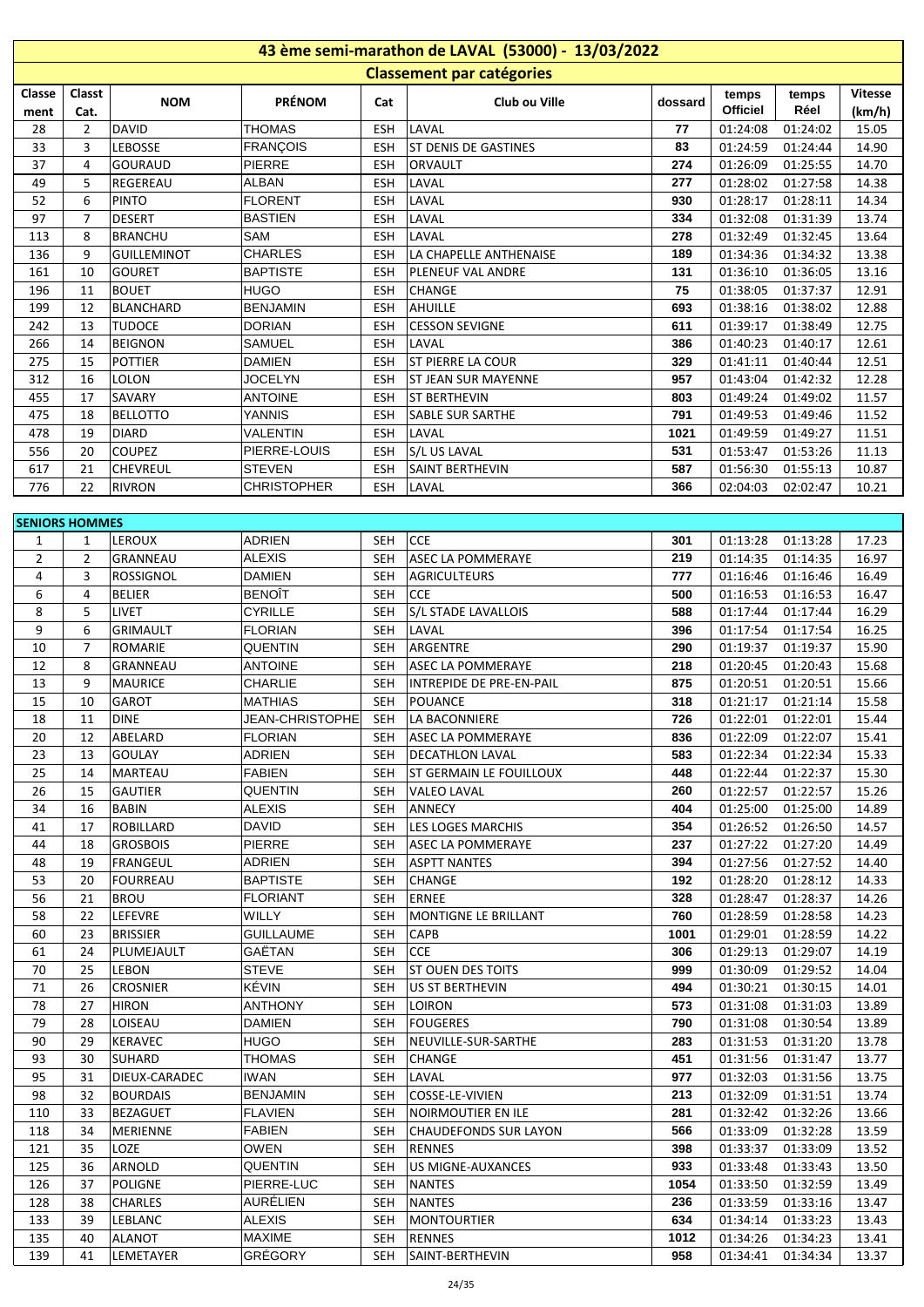| 43 ème semi-marathon de LAVAL (53000) - 13/03/2022 |            |                                    |                                    |                          |                                                        |            |                      |                      |                |  |  |  |
|----------------------------------------------------|------------|------------------------------------|------------------------------------|--------------------------|--------------------------------------------------------|------------|----------------------|----------------------|----------------|--|--|--|
|                                                    |            |                                    |                                    |                          | <b>Classement par catégories</b>                       |            |                      |                      |                |  |  |  |
| Classe                                             | Classt     | <b>NOM</b>                         | <b>PRÉNOM</b>                      | Cat                      | Club ou Ville                                          | dossard    | temps                | temps                | <b>Vitesse</b> |  |  |  |
| ment                                               | Cat.       |                                    |                                    |                          |                                                        |            | Officiel             | Réel                 | (km/h)         |  |  |  |
| 141                                                | 42         | GALLON                             | <b>FABIEN</b>                      | <b>SEH</b>               | SAINT MARS SUR LA FUTAIE                               | 696        | 01:34:44             | 01:34:34             | 13.36          |  |  |  |
| 143                                                | 43         | <b>LECLERC</b>                     | <b>CHARLES</b>                     | <b>SEH</b>               | <b>COURIR A CHANTEPIE</b>                              | 841        | 01:34:51             | 01:34:19             | 13.35          |  |  |  |
| 147                                                | 44         | <b>BOULAY</b>                      | <b>MAXENCE</b>                     | <b>SEH</b>               | <b>POMMERIEUX</b>                                      | 628        | 01:35:06             | 01:34:57             | 13.31          |  |  |  |
| 150                                                | 45         | <b>HAMEAU</b>                      | GILDAS                             | <b>SEH</b>               | HARMONIE AMBULANCE                                     | 680        | 01:35:19             | 01:34:40             | 13.28          |  |  |  |
| 157                                                | 46         | <b>GAUVIN</b>                      | <b>BENJAMIN</b>                    | <b>SEH</b>               | BALLON-SAINT-MARS                                      | 307        | 01:35:52             | 01:35:19             | 13.21          |  |  |  |
| 162<br>168                                         | 47<br>48   | <b>GILLETTE</b><br><b>SAUCET</b>   | <b>THOMAS</b><br><b>ROMAIN</b>     | <b>SEH</b><br><b>SEH</b> | <b>MONTREUIL</b><br>LECLERC LAVAL/SAINT BERTHEVIN      | 491<br>529 | 01:36:20<br>01:36:46 | 01:36:12<br>01:36:27 | 13.14<br>13.08 |  |  |  |
| 175                                                | 49         | PESLIER                            | VALENTIN                           | <b>SEH</b>               | <b>BANNES</b>                                          | 14         | 01:37:09             | 01:36:18             | 13.03          |  |  |  |
| 176                                                | 50         | GENY                               | AURÉLIEN                           | <b>SEH</b>               | S/L STADE LAVALLOIS                                    | 183        | 01:37:11             | 01:37:07             | 13.03          |  |  |  |
| 177                                                | 51         | PILLARD                            | KÉVIN                              | SEH                      | <b>ERNEE</b>                                           | 686        | 01:37:11             | 01:36:34             | 13.03          |  |  |  |
| 183                                                | 52         | LAVASTRE                           | <b>ROMAIN</b>                      | SEH                      | US ST BERTHEVIN                                        | 18         | 01:37:19             | 01:37:14             | 13.01          |  |  |  |
| 192                                                | 53         | <b>BOUVIER</b>                     | <b>CAMILLE</b>                     | <b>SEH</b>               | LAVAL                                                  | 804        | 01:37:54             | 01:37:47             | 12.93          |  |  |  |
| 209                                                | 54         | LECOURT                            | <b>GUILLAUME</b>                   | <b>SEH</b>               | S/L US LAVAL                                           | 979        | 01:38:31             | 01:38:04             | 12.85          |  |  |  |
| 210                                                | 55         | <b>GUELET</b>                      | <b>HUGO</b>                        | <b>SEH</b>               | <b>US ST BERTHEVIN</b>                                 | 376        | 01:38:32             | 01:38:23             | 12.85          |  |  |  |
| 219                                                | 56         | KERMEUR                            | <b>JULIEN</b>                      | <b>SEH</b>               | LAVAL                                                  | 966        | 01:38:47             | 01:38:41             | 12.82          |  |  |  |
| 221                                                | 57         | <b>BARRE</b>                       | <b>JONATHAN</b>                    | <b>SEH</b>               | LAVAL                                                  | 851        | 01:38:50             | 01:38:03             | 12.81          |  |  |  |
| 223                                                | 58         | <b>POTTIER</b>                     | <b>THOMAS</b>                      | <b>SEH</b>               | LASSAY-LES-CHATEAUX                                    | 534        | 01:38:53             | 01:38:03             | 12.80          |  |  |  |
| 226                                                | 59         | <b>GUERIN</b>                      | <b>JULES</b>                       | <b>SEH</b>               | MONTREUIL-BELLAY                                       | 1          | 01:38:55             | 01:38:33             | 12.80          |  |  |  |
| 227                                                | 60         | <b>POTTIER</b>                     | <b>HUGO</b>                        | <b>SEH</b>               | LASSAY-LES-CHATEAUX                                    | 533        | 01:38:56             | 01:38:05             | 12.80          |  |  |  |
| 243                                                | 61         | <b>BOIVIN</b>                      | <b>AXEL</b>                        | <b>SEH</b>               | ARGENTRE                                               | 701        | 01:39:18             | 01:39:13             | 12.75          |  |  |  |
| 256                                                | 62         | DELEPLACE                          | <b>ROMAIN</b>                      | <b>SEH</b>               | <b>BONCHAMP LES LAVAL</b>                              | 797        | 01:39:56             | 01:39:14             | 12.67          |  |  |  |
| 258                                                | 63         | <b>AIT LAMARA</b>                  | <b>RACHID</b>                      | <b>SEH</b>               | <b>ST OUEN</b>                                         | 705        | 01:39:59             | 01:39:01             | 12.66          |  |  |  |
| 260                                                | 64         | <b>BARBE</b>                       | <b>ROMAIN</b>                      | <b>SEH</b>               | US CHANGE JOGGING                                      | 147        | 01:40:06             | 01:39:34             | 12.65          |  |  |  |
| 273                                                | 65         | MORANNE                            | <b>MAXIME</b>                      | <b>SEH</b>               | STE GEMMES LE ROBERT                                   | 604        | 01:40:54             | 01:40:02             | 12.55          |  |  |  |
| 274                                                | 66         | <b>DAGONAT</b>                     | <b>GUILLAUME</b>                   | <b>SEH</b>               | MONTIGNE-LE-BRILLANT                                   | 750        | 01:41:08             | 01:40:32             | 12.52          |  |  |  |
| 276                                                | 67         | <b>BOURG</b>                       | <b>JORDAN</b>                      | <b>SEH</b>               | L'HUISSERIE                                            | 562        | 01:41:16             | 01:41:00             | 12.50          |  |  |  |
| 282<br>283                                         | 68<br>69   | <b>FOURNIER</b><br>PLARD           | <b>MAXIME</b><br><b>CLÉMENT</b>    | <b>SEH</b>               | <b>ST BERTHEVIN</b>                                    | 59<br>900  | 01:41:41             | 01:41:15             | 12.45<br>12.44 |  |  |  |
| 288                                                | 70         | RAIMBAULT                          | <b>SIMON</b>                       | <b>SEH</b><br><b>SEH</b> | <b>AGRICULTEURS</b><br><b>CHELLES</b>                  | 670        | 01:41:45<br>01:41:57 | 01:41:33<br>01:41:57 | 12.42          |  |  |  |
| 294                                                | 71         | <b>BARRE</b>                       | <b>DAMIEN</b>                      | <b>SEH</b>               | <b>AMBRIERES LES VALLEES</b>                           | 563        | 01:42:09             | 01:41:22             | 12.39          |  |  |  |
| 302                                                | 72         | <b>RACINEUX</b>                    | AURÉLIEN                           | <b>SEH</b>               | PARNE SUR ROC                                          | 36         | 01:42:23             | 01:42:04             | 12.37          |  |  |  |
| 305                                                | 73         | <b>MANIERE</b>                     | <b>ALEXIS</b>                      | <b>SEH</b>               | LAVAL                                                  | 910        | 01:42:35             | 01:42:06             | 12.34          |  |  |  |
| 309                                                | 74         | LEON                               | <b>ANTHONY</b>                     | <b>SEH</b>               | LOUVIGNE DU DESERT                                     | 523        | 01:42:51             | 01:41:55             | 12.31          |  |  |  |
| 310                                                | 75         | LOCHIN                             | <b>VALENTIN</b>                    | <b>SEH</b>               | GYS                                                    | 228        | 01:43:00             | 01:42:36             | 12.29          |  |  |  |
| 314                                                | 76         | MOTTIER                            | <b>STEVEN</b>                      | SEH                      | US RUNNING ARGENTRE                                    | 322        |                      | 01:43:12 01:42:27    | 12.27          |  |  |  |
| 325                                                | 77         | <b>POUSSE</b>                      | <b>CAMILLE</b>                     | SEH                      | LAVAL                                                  | 381        | 01:43:44             | 01:42:57             | 12.20          |  |  |  |
| 326                                                | 78         | PELAN                              | ERWAN                              | SEH                      | LAVAL                                                  | 826        | 01:43:45             | 01:42:57             | 12.20          |  |  |  |
| 331                                                | 79         | <b>LECHAT</b>                      | <b>BORIS</b>                       | SEH                      | <b>BONCHAMP LES LAVAL</b>                              | 720        | 01:43:53             | 01:43:17             | 12.19          |  |  |  |
| 340                                                | 80         | MEIGNAN                            | QUENTIN                            | SEH                      | ENTENTE SPORTIVE BONCHAMP RUN                          | 748        | 01:44:17             | 01:44:00             | 12.14          |  |  |  |
| 360                                                | 81         | <b>CLEMENT</b>                     | <b>ALEXIS</b>                      | SEH                      | LAVAL                                                  | 959        | 01:45:21             | 01:45:12             | 12.02          |  |  |  |
| 361                                                | 82         | GUESNAY                            | <b>ALEXIS</b>                      | SEH                      | <b>VITRE</b>                                           | 84         | 01:45:22             | 01:44:51             | 12.02          |  |  |  |
| 368                                                | 83         | CHEMINEAU                          | <b>MAXIME</b>                      | SEH                      | SOULGE SUR OUETTE                                      | 235        | 01:45:36             | 01:44:06             | 11.99          |  |  |  |
| 371                                                | 84         | <b>ANDRADE</b>                     | <b>RICARDO</b>                     | SEH                      | <b>NANTES</b>                                          | 515        | 01:45:51             | 01:45:15             | 11.96          |  |  |  |
| 372                                                | 85         | <b>DUPAS</b>                       | <b>DIMITRI</b>                     | SEH                      | <b>GROUPE RAPIDO</b>                                   | 182        | 01:46:01             | 01:45:35             | 11.94          |  |  |  |
| 373<br>378                                         | 86<br>87   | <b>ROUSSE</b><br><b>CHERBONNEL</b> | <b>CORENTIN</b><br><b>THOMAS</b>   | SEH<br>SEH               | <b>BOULOGNE BILLANCOURT</b><br><b>CHATRES LA FORET</b> | 198<br>112 | 01:46:01<br>01:46:18 | 01:45:35<br>01:46:13 | 11.94<br>11.91 |  |  |  |
| 379                                                | 88         | <b>JEUSSET</b>                     | LUCAS                              | SEH                      | LAVAL                                                  | 27         | 01:46:26             | 01:45:38             | 11.89          |  |  |  |
| 383                                                | 89         | DAVID                              | <b>ROMAIN</b>                      | <b>SEH</b>               | LAVAL                                                  | 255        | 01:46:36             | 01:46:09             | 11.88          |  |  |  |
| 404                                                | 90         | <b>RABOURT</b>                     | <b>FLORIAN</b>                     | SEH                      | <b>CROSSFIT MAYENNE</b>                                | 976        | 01:47:18             | 01:46:41             | 11.80          |  |  |  |
| 410                                                | 91         | ZENNER                             | <b>JULIEN</b>                      | SEH                      | MANN+HUMMEL                                            | 921        | 01:47:25             | 01:46:51             | 11.79          |  |  |  |
| 421                                                | 92         | GUERNEVE                           | <b>DAMIEN</b>                      | SEH                      | MONTGERMONT                                            | 471        | 01:48:02             | 01:46:41             | 11.72          |  |  |  |
| 422                                                | 93         | LALONNIER                          | JULIEN                             | SEH                      | CHANGE                                                 | 319        | 01:48:02             | 01:47:09             | 11.72          |  |  |  |
| 454                                                | 94         | <b>BEUCHER</b>                     | <b>CAMILLE</b>                     | SEH                      | LAVAL                                                  | 400        | 01:49:21             | 01:48:52             | 11.58          |  |  |  |
| 456                                                | 95         | <b>BOULOGNE</b>                    | <b>CLÉMENT</b>                     | SEH                      | <b>MOULT</b>                                           | 574        | 01:49:28             | 01:49:28             | 11.57          |  |  |  |
| 457                                                | 96         | MARCHAND                           | <b>JULIEN</b>                      | SEH                      | <b>RENNES</b>                                          | 367        | 01:49:28             | 01:49:10             | 11.57          |  |  |  |
| 470                                                | 97         | PASQUIER                           | <b>ARTHUR</b>                      | SEH                      | SABLE SUR SARTHE                                       | 288        | 01:49:47             | 01:48:20             | 11.53          |  |  |  |
| 471                                                | 98         | <b>PLANTE</b>                      | THÉO                               | SEH                      | <b>BRIELLES</b>                                        | 654        | 01:49:48             | 01:48:33             | 11.53          |  |  |  |
| 485                                                | 99         | DALIBARD                           | <b>CLÉMENT</b>                     | SEH                      | LAVAL COURT COOL                                       | 303        | 01:50:09             | 01:49:48             | 11.49          |  |  |  |
| 488                                                | 100        | <b>CHONE</b>                       | <b>MATHIEU</b>                     | SEH                      | LAVAL                                                  | 605        | 01:50:17             | 01:49:54             | 11.48          |  |  |  |
| 528                                                | 101        | <b>DASRAS</b>                      | FLORIAN                            | <b>SEH</b>               | LAVAL                                                  | 389        | 01:52:51             | 01:52:18             | 11.22          |  |  |  |
| 531                                                | 102        | FEILLER                            | <b>SIMON</b>                       | SEH                      | <b>GENNES SUR GLAIZE</b>                               | 196        | 01:52:55             | 01:52:12             | 11.21          |  |  |  |
| 539<br>542                                         | 103<br>104 | GRANDJEAN<br>SOUBEIRAN             | <b>MICKAËL</b><br><b>GUILLAUME</b> | SEH<br>SEH               | US ST BERTHEVIN<br><b>BONCHAMP LES LAVAL</b>           | 209<br>365 | 01:53:04<br>01:53:11 | 01:52:13<br>01:52:54 | 11.20<br>11.19 |  |  |  |
| 546                                                | 105        | <b>BOULARD</b>                     | QUENTIN                            | SEH                      | LA CHAPELLE SAINT AUBIN                                | 986        | 01:53:21             | 01:52:27             | 11.17          |  |  |  |
|                                                    |            |                                    |                                    |                          |                                                        |            |                      |                      |                |  |  |  |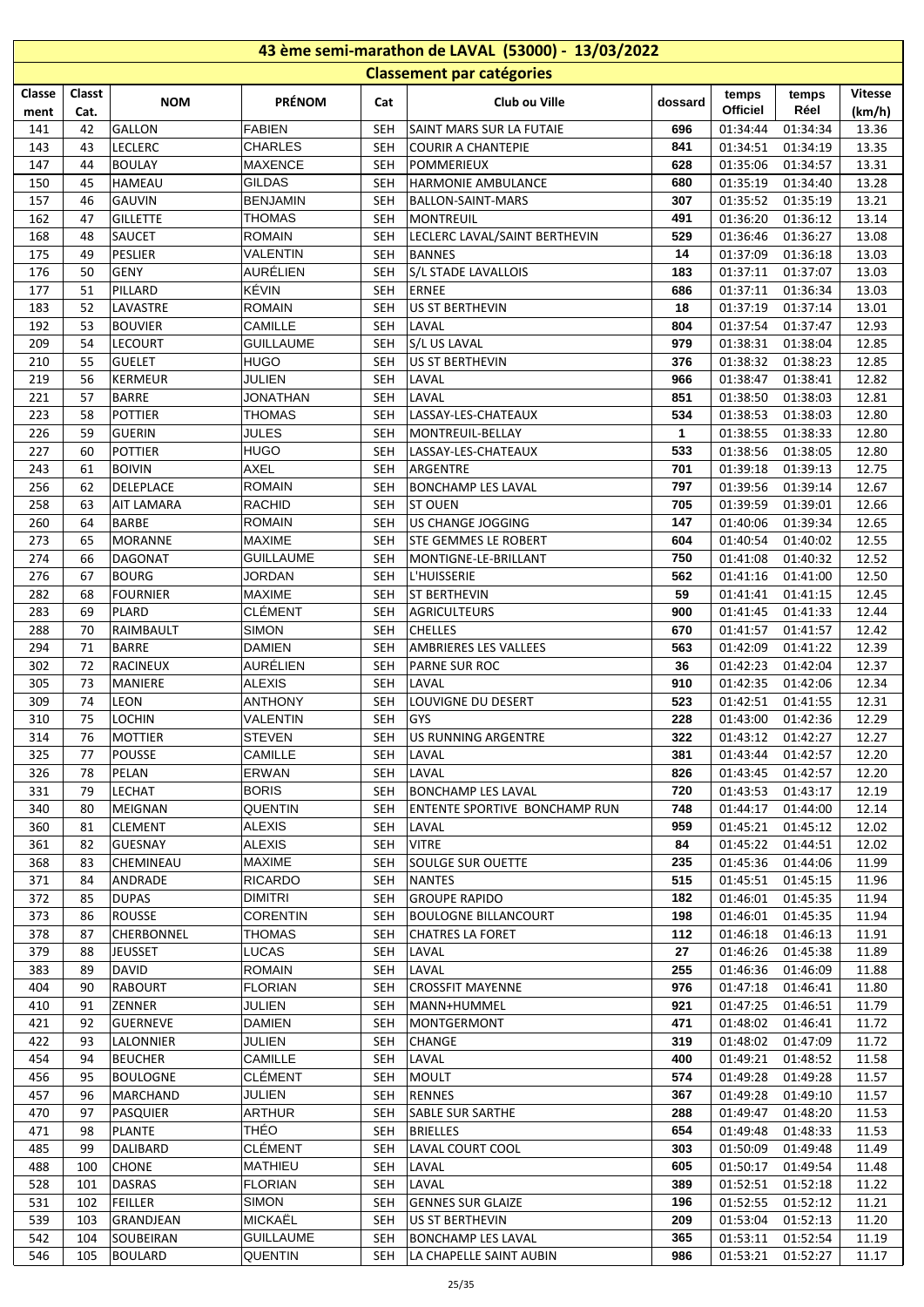| 43 ème semi-marathon de LAVAL (53000) - 13/03/2022 |                     |                                |                                   |                          |                                              |             |                       |                      |                |  |  |  |
|----------------------------------------------------|---------------------|--------------------------------|-----------------------------------|--------------------------|----------------------------------------------|-------------|-----------------------|----------------------|----------------|--|--|--|
|                                                    |                     |                                |                                   |                          | <b>Classement par catégories</b>             |             |                       |                      |                |  |  |  |
| Classe                                             | Classt              | <b>NOM</b>                     | <b>PRÉNOM</b>                     | Cat                      | Club ou Ville                                | dossard     | temps                 | temps                | <b>Vitesse</b> |  |  |  |
| ment                                               | Cat.                |                                |                                   |                          |                                              |             | Officiel              | Réel                 | (km/h)         |  |  |  |
| 555                                                | 106                 | <b>COUPEZ</b>                  | <b>CLÉMENT</b>                    | SEH                      | S/L US LAVAL                                 | 530         | 01:53:46              | 01:53:25             | 11.13          |  |  |  |
| 561<br>569                                         | 107<br>108          | PELON<br>LESSIRARD             | <b>BENOIT</b><br><b>JULIEN</b>    | SEH<br><b>SEH</b>        | LAVAL<br><b>MARTIGNE SUR MAYENNE</b>         | 1033<br>578 | 01:53:53<br>01:54:14  | 01:52:43             | 11.12<br>11.08 |  |  |  |
| 581                                                | 109                 | PETRON                         | <b>CYRILLE</b>                    | <b>SEH</b>               | <b>THUBOEUF</b>                              | 229         | 01:54:42              | 01:53:00<br>01:54:23 | 11.04          |  |  |  |
| 591                                                | 110                 | LHOMMEAU                       | <b>VALENTIN</b>                   | SEH                      | <b>NANTES</b>                                | 343         | 01:55:04              | 01:54:37             | 11.00          |  |  |  |
| 614                                                | 111                 | <b>BAUDURET</b>                | <b>GUILLAUME</b>                  | SEH                      | FORCE                                        | 953         | 01:56:27              | 01:55:06             | 10.87          |  |  |  |
| 621                                                | 112                 | <b>DORLEANS</b>                | SÉBASTIEN                         | <b>SEH</b>               | S/L US LAVAL                                 | 6           | 01:56:34              | 01:55:13             | 10.86          |  |  |  |
| 629                                                | 113                 | <b>HERAULT</b>                 | <b>JASON</b>                      | SEH                      | AHUILLE                                      | 233         | 01:57:01              | 01:55:32             | 10.82          |  |  |  |
| 648                                                | 114                 | <b>FOUCHER</b>                 | <b>ALEXIS</b>                     | <b>SEH</b>               | LAVAL                                        | 763         | 01:57:56              | 01:57:46             | 10.73          |  |  |  |
| 649                                                | 115                 | <b>BAHIER</b>                  | <b>ADRIEN</b>                     | SEH                      | LAVAL                                        | 913         | 01:57:56              | 01:57:47             | 10.73          |  |  |  |
| 658                                                | 116                 | VALLEE                         | <b>JULIAN</b>                     | SEH                      | <b>CRAON</b>                                 | 47          | 01:58:24              | 01:57:16             | 10.69          |  |  |  |
| 663                                                | 117                 | <b>CAVAN</b>                   | <b>NICOLAS</b>                    | SEH                      | <b>GROUPE SEB MOULINEX</b>                   | 1005        | 01:58:37              | 01:58:17             | 10.67          |  |  |  |
| 681                                                | 118                 | <b>TUAULT</b>                  | <b>ROMAIN</b>                     | SEH                      | <b>CRAON</b>                                 | 520         | 01:59:17              | 01:58:10             | 10.61          |  |  |  |
| 688<br>715                                         | 119<br>120          | <b>BOISARD</b>                 | <b>ANTOINE</b><br>MAËL            | <b>SEH</b>               | <b>LACTALIS</b><br>LAVAL                     | 429<br>297  | 01:59:55<br>02:01:04  | 01:58:52             | 10.56<br>10.46 |  |  |  |
| 723                                                | 121                 | <b>DUBOIS</b><br><b>GARROT</b> | <b>GUILLAUME</b>                  | <b>SEH</b><br><b>SEH</b> | <b>RENNES</b>                                | 889         | 02:01:25              | 01:59:52<br>02:00:49 | 10.43          |  |  |  |
| 738                                                | 122                 | <b>MESLET</b>                  | CHARLEE                           | <b>SEH</b>               | LAVAL                                        | 11          | 02:02:24              | 02:01:35             | 10.34          |  |  |  |
| 741                                                | 123                 | PINTAT                         | <b>MATHYS</b>                     | SEH                      | LE BIGNON-DU-MAINE                           | 221         | 02:02:27              | 02:02:09             | 10.34          |  |  |  |
| 742                                                | 124                 | LETESTU                        | JEAN-PHILIPPE                     | SEH                      | <b>CHAILLAND</b>                             | 127         | 02:02:27              | 02:01:58             | 10.34          |  |  |  |
| 759                                                | 125                 | <b>BOITIERE</b>                | PIERRE                            | <b>SEH</b>               | <b>FROMENTIERES</b>                          | 446         | 02:03:17              | 02:03:10             | 10.27          |  |  |  |
| 775                                                | 126                 | <b>GUERIN</b>                  | <b>FLORIAN</b>                    | SEH                      | <b>SABLE SUR SARTHE</b>                      | 289         | 02:04:02              | 02:02:34             | 10.21          |  |  |  |
| 777                                                | 127                 | LARZABAL                       | <b>ROMAIN</b>                     | SEH                      | <b>BONCHAMP LES LAVAL</b>                    | 1041        | 02:04:15              | 02:03:14             | 10.19          |  |  |  |
| 828                                                | 128                 | <b>BOULAY</b>                  | <b>FRANÇOIS</b>                   | SEH                      | UN PAS VERS L'AUTONOMIE 53                   | 512         | 02:08:02              | 02:06:33             | 9.89           |  |  |  |
| 831                                                | 129                 | <b>HODOUL</b>                  | <b>GUILLAUME</b>                  | SEH                      | ANDOUILLE                                    | 989         | 02:08:05              | 02:06:35             | 9.88           |  |  |  |
| 856                                                | 130                 | <b>SCHRUMPF</b>                | <b>ARTHUR</b>                     | SEH                      | PARIS 11E ARRONDISSEMENT                     | 595         | 02:10:30              | 02:09:07             | 9.70           |  |  |  |
| 892                                                | 131                 | <b>HUGEDE</b>                  | <b>ALEXIS</b>                     | SEH                      | <b>TENNECO</b>                               | 901         | 02:14:04              | 02:13:22             | 9.44           |  |  |  |
| 924                                                | 132                 | <b>CHAPIN</b>                  | RÉMY                              | SEH                      | <b>BRUZ</b>                                  | 589<br>688  | 02:20:24              | 02:19:05             | 9.02           |  |  |  |
| 925<br>932                                         | 133<br>134          | <b>HAMEAU</b><br>GITEAU        | <b>FRANÇOIS</b><br><b>JESSY</b>   | <b>SEH</b><br><b>SEH</b> | <b>RENNES</b><br>LA BACONNIERE               | 912         | 02:20:24<br>02:23:12  | 02:19:05<br>02:23:05 | 9.02<br>8.84   |  |  |  |
| 946                                                | 135                 | ABRAHAM                        | <b>BENJAMIN</b>                   | SEH                      | <b>BONCHAMP LES LAVAL</b>                    | 878         | 02:30:34              | 02:29:23             | 8.41           |  |  |  |
| 948                                                | 136                 | <b>DESJARDINS</b>              | <b>VINCENT</b>                    | SEH                      | <b>ETINCELLE 53</b>                          | 637         | 02:38:27              | 02:37:01             | 7.99           |  |  |  |
|                                                    |                     |                                |                                   |                          |                                              |             |                       |                      |                |  |  |  |
| <b>MASTERS 0 HOMMES</b>                            |                     |                                |                                   |                          |                                              |             |                       |                      |                |  |  |  |
| 3                                                  | $\mathbf{1}$        | <b>VIEL</b>                    | <b>FRÉDÉRIC</b>                   |                          | MOH   LACTALIS                               | 995         |                       | 01:15:53 01:15:53    | 16.68          |  |  |  |
| 16                                                 |                     | 2 DEBINCHE                     | JEAN-FRANÇOIS                     |                          | MOH ST JEAN SUR MAYENNE                      | 794         | $01:21:50$ $01:21:50$ |                      | 15.47          |  |  |  |
| 17                                                 | 3                   | <b>CANTIN</b>                  | <b>EMMANUEL</b>                   |                          | MOH   AGRICULTEURS                           | 811         | 01:21:51              | 01:21:51             | 15.47          |  |  |  |
| 19                                                 | 4                   | <b>COURTEILLE</b>              | <b>BENOIT</b>                     | MOH                      | BRECEY                                       | 906         | 01:22:04              | 01:21:35             | 15.43          |  |  |  |
| 29                                                 | 5                   | PENLOUP                        | JÉRÉMY                            | MOH                      | MAYENNE                                      | 279         | 01:24:13              | 01:24:07             | 15.03          |  |  |  |
| 30                                                 | 6                   | <b>RUAULT</b>                  | <b>FLORIAN</b>                    | MOH                      | UPAC CHATEAU-GONTIER *                       | 846         | 01:24:32              | 01:24:23             | 14.98          |  |  |  |
| 35<br>38                                           | $\overline{7}$<br>8 | <b>VIVIER</b><br><b>HAMEAU</b> | <b>BENJAMIN</b><br><b>THIERRY</b> | MOH<br>MOH               | <b>ST BERTHEVIN</b><br><b>COEVRONS</b>       | 1036<br>230 | 01:25:03<br>01:26:19  | 01:24:54<br>01:25:54 | 14.89<br>14.67 |  |  |  |
| 40                                                 | 9                   | <b>BOUVIER</b>                 | JULIEN                            | M0H                      | <b>JUVIGNE</b>                               | 383         | 01:26:44              | 01:26:35             | 14.60          |  |  |  |
| 46                                                 | 10                  | <b>MARCHAND</b>                | <b>JONATHAN</b>                   |                          | MOH   PATRIOTE BONNETABLE                    | 63          | 01:27:39              | 01:27:34             | 14.44          |  |  |  |
| 47                                                 | 11                  | <b>COLLET</b>                  | <b>FABIEN</b>                     |                          | MOH   MONTIGNE LE BRILLANT                   | 211         | 01:27:48              | 01:27:41             | 14.42          |  |  |  |
| 64                                                 | 12                  | <b>BOUVARD</b>                 | <b>GUILLAUME</b>                  | MOH                      | S/L FREE RUN                                 | 96          | 01:29:25              | 01:29:14             | 14.16          |  |  |  |
| 80                                                 | 13                  | <b>DINGUIDAR</b>               | ALEXANDRE                         |                          | MOH LE MANS                                  | 82          | 01:31:10              | 01:30:35             | 13.89          |  |  |  |
| 81                                                 | 14                  | <b>COLLET</b>                  | <b>DAVID</b>                      |                          | MOH CHENAY                                   | 384         | 01:31:29              | 01:31:20             | 13.84          |  |  |  |
| 88                                                 | 15                  | <b>GRAFFIN</b>                 | <b>JULIEN</b>                     |                          | MOH   LIVRE LA TOUCHE                        | 443         | 01:31:46              | 01:31:36             | 13.80          |  |  |  |
| 92                                                 | 16                  | <b>LEMEUNIER</b>               | <b>NICOLAS</b>                    |                          | MOH ST BERTHEVIN                             | 817         | 01:31:55              | 01:31:46             | 13.77          |  |  |  |
| 99                                                 | 17                  | LABBE                          | <b>LUC</b>                        |                          | MOH CEVA LAVAL CAMPUS                        | 1014        | 01:32:09              | 01:31:35             | 13.74          |  |  |  |
| 108                                                | 18                  | <b>BUSCHAUD</b>                | JÉRÉMY                            | MOH                      | <b>CEVA LAVAL CAMPUS</b>                     | 1013        | 01:32:38              | 01:32:31             | 13.67          |  |  |  |
| 114                                                | 19                  | <b>BRETON</b><br><b>SAVARY</b> | <b>ANTOINE</b><br><b>ANTHONY</b>  | M0H                      | LA BACONNIERE                                | 584<br>351  | 01:32:50              | 01:32:40             | 13.64          |  |  |  |
| 115<br>122                                         | 20<br>21            | <b>DUVAL</b>                   | <b>DAVID</b>                      | MOH<br>M0H               | <b>L HUISSERIE</b><br>AS SAPEURS-POMPIERS 53 | 1037        | 01:33:00<br>01:33:40  | 01:33:00<br>01:33:30 | 13.61<br>13.52 |  |  |  |
| 124                                                | 22                  | <b>BEAUDOUIN</b>               | <b>TANGUY</b>                     | MOH                      | MARTIGNE SUR MAYENNE                         | 535         | 01:33:43              | 01:33:15             | 13.51          |  |  |  |
| 137                                                | 23                  | <b>BLAIS</b>                   | <b>DAMIEN</b>                     | MOH                      | <b>LACTALIS</b>                              | 421         | 01:34:38              | 01:34:29             | 13.38          |  |  |  |
| 146                                                | 24                  | LEMAILE                        | JULIEN                            | MOH                      | CHALONS DU MAINE                             | 769         | 01:35:06              | 01:34:54             | 13.31          |  |  |  |
| 154                                                | 25                  | <b>AUBRY</b>                   | JEAN-FRANCOIS                     | M0H                      | <b>GEVEZE</b>                                | 1058        | 01:35:38              | 01:35:01             | 13.24          |  |  |  |
| 164                                                | 26                  | <b>TANTOT</b>                  | <b>FRÉDÉRIC</b>                   | M0H                      | LAVAL                                        | 52          | 01:36:26              | 01:36:17             | 13.13          |  |  |  |
| 166                                                | 27                  | <b>COURTIN</b>                 | <b>MORGAN</b>                     |                          | MOH CHALONS DU MAINE                         | 926         | 01:36:41              | 01:36:12             | 13.09          |  |  |  |
| 167                                                | 28                  | LERAY                          | <b>LUDOVIC</b>                    |                          | MOH   LA BACONNIERE                          | 173         | 01:36:45              | 01:36:25             | 13.09          |  |  |  |
| 181                                                | 29                  | <b>RENVOISE</b>                | <b>JULIEN</b>                     |                          | MOH LES RDF                                  | 68          | 01:37:17              | 01:36:45             | 13.01          |  |  |  |
| 184                                                | 30                  | <b>BRULE</b>                   | <b>RICHARD</b>                    | MOH                      | <b>TEAM ARCHNOE</b>                          | 80          | 01:37:21              | 01:36:48             | 13.00          |  |  |  |
| 198                                                | 31                  | <b>BENOIT</b>                  | GAËTAN                            | M0H                      | AIMM                                         | 621         | 01:38:14              | 01:37:21             | 12.89          |  |  |  |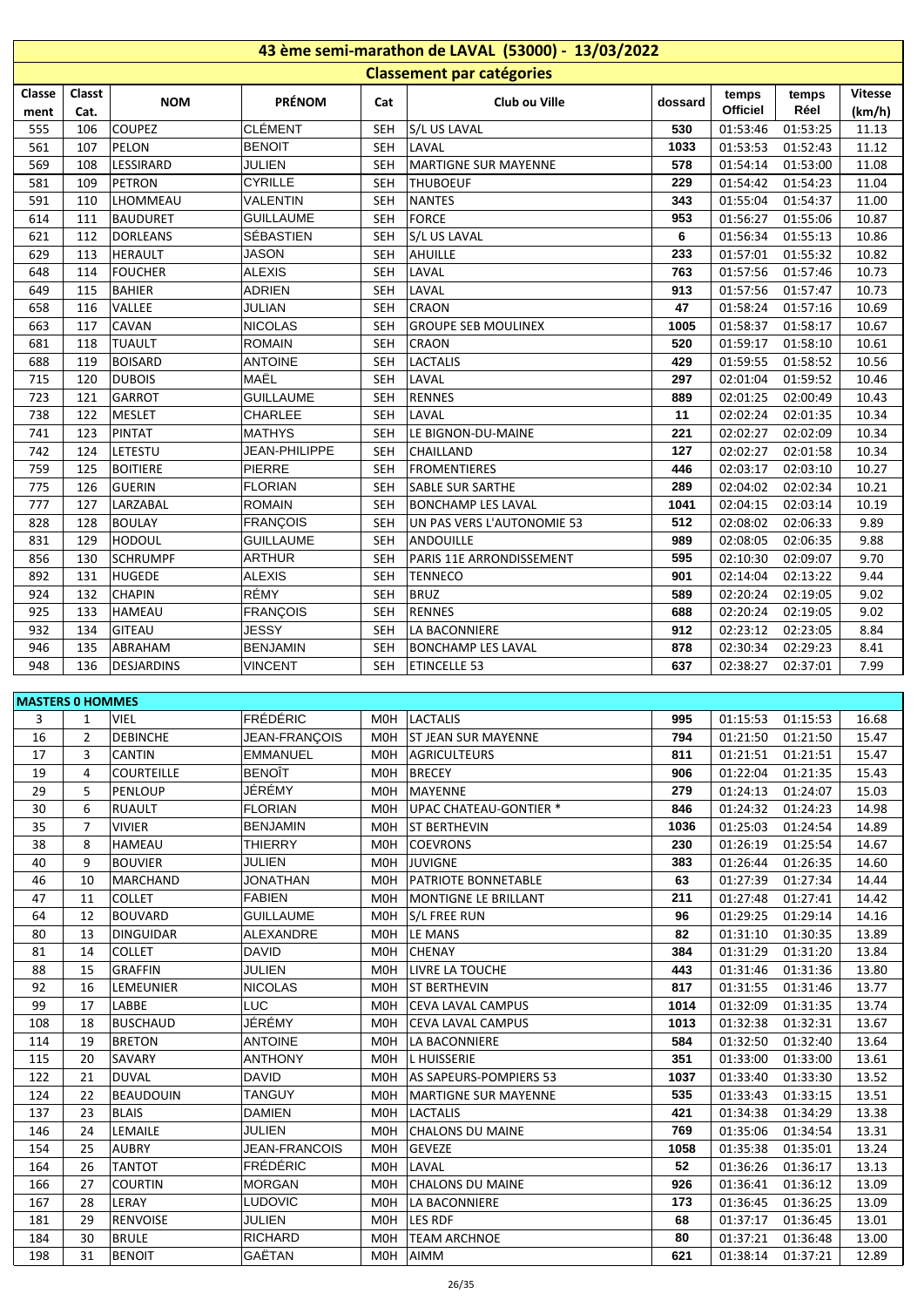| 43 ème semi-marathon de LAVAL (53000) - 13/03/2022 |          |                                 |                                   |                          |                                     |              |                      |                      |                |  |  |  |
|----------------------------------------------------|----------|---------------------------------|-----------------------------------|--------------------------|-------------------------------------|--------------|----------------------|----------------------|----------------|--|--|--|
|                                                    |          |                                 |                                   |                          | <b>Classement par catégories</b>    |              |                      |                      |                |  |  |  |
| Classe                                             | Classt   | <b>NOM</b>                      | <b>PRÉNOM</b>                     | Cat                      | Club ou Ville                       | dossard      | temps                | temps                | <b>Vitesse</b> |  |  |  |
| ment                                               | Cat.     |                                 |                                   |                          |                                     |              | <b>Officiel</b>      | Réel                 | (km/h)         |  |  |  |
| 200                                                | 32       | LOUVIGNE                        | <b>ROMAIN</b>                     | M0H                      | LE MANS                             | 479          | 01:38:17             | 01:38:14             | 12.88          |  |  |  |
| 202                                                | 33       | <b>BAUDO</b>                    | <b>MICHAËL</b>                    | <b>MOH</b>               | LAVAL                               | 476          | 01:38:18             | 01:37:58             | 12.88          |  |  |  |
| 207<br>220                                         | 34<br>35 | <b>OMASSON</b><br><b>BECCAN</b> | <b>ROMAIN</b><br><b>MAXIME</b>    | <b>MOH</b><br><b>MOH</b> | LOUVERNE<br><b>CHELUN</b>           | 50<br>785    | 01:38:29             | 01:38:18             | 12.85          |  |  |  |
| 222                                                | 36       | <b>POIRIER</b>                  | <b>CHRISTOPHE</b>                 | M0H                      | LAVAL                               | 493          | 01:38:48<br>01:38:52 | 01:38:09<br>01:38:31 | 12.81<br>12.81 |  |  |  |
| 234                                                | 37       | <b>BUDEL</b>                    | <b>WILFRIED</b>                   | <b>MOH</b>               | <b>PORT BRILLET</b>                 | 624          | 01:39:05             | 01:38:54             | 12.78          |  |  |  |
| 237                                                | 38       | LEGENDRE                        | JULIEN                            | M0H                      | LE MANS                             | 89           | 01:39:06             | 01:38:33             | 12.77          |  |  |  |
| 238                                                | 39       | ALLUSSE                         | <b>FRED</b>                       | M0H                      | PORT BRILLET                        | 756          | 01:39:07             | 01:38:55             | 12.77          |  |  |  |
| 240                                                | 40       | LEMONNIER                       | <b>ALEXIS</b>                     | M0H                      | <b>CHANGE</b>                       | 801          | 01:39:10             | 01:38:50             | 12.77          |  |  |  |
| 247                                                | 41       | FAUQUE                          | JEAN-FRANÇOIS                     | M0H                      | US RUNNING ARGENTRE                 | 215          | 01:39:31             | 01:38:59             | 12.72          |  |  |  |
| 254                                                | 42       | PELE                            | <b>ANTHONY</b>                    | M0H                      | AHUILLE                             | 987          | 01:39:52             | 01:38:59             | 12.68          |  |  |  |
| 261                                                | 43       | <b>CHEREL</b>                   | GRÉGORY                           | <b>MOH</b>               | QUELAINES ST GAULT                  | 532          | 01:40:08             | 01:39:41             | 12.64          |  |  |  |
| 265                                                | 44       | <b>COLAS</b>                    | <b>NICOLAS</b>                    | M0H                      | LAVAL                               | 805          | 01:40:22             | 01:39:14             | 12.61          |  |  |  |
| 268                                                | 45       | GUERRIER                        | SYLVAIN                           | M0H                      | <b>GROUPE GRUAU</b>                 | 788          | 01:40:30             | 01:40:13             | 12.60          |  |  |  |
| 269                                                | 46       | <b>GAUFFRE</b>                  | <b>ETIENNE</b>                    | M0H                      | <b>CCE</b>                          | 309          | 01:40:35             | 01:39:55             | 12.59          |  |  |  |
| 270                                                | 47       | PAPILLON                        | <b>EMMANUEL</b>                   | <b>MOH</b>               | <b>JUBLAINS</b>                     | 659          | 01:40:35             | 01:39:51             | 12.59          |  |  |  |
| 285                                                | 48       | PINEAU                          | <b>ANTHONY</b>                    | <b>MOH</b>               | LECLERC LAVAL/SAINT BERTHEVIN       | 898          | 01:41:48             | 01:41:31             | 12.44          |  |  |  |
| 303                                                | 49       | PAPIN                           | GAYLORD                           | M0H                      | LE BOURGNEUF LA FORET               | 513          | 01:42:26             | 01:42:02             | 12.36          |  |  |  |
| 304                                                | 50       | <b>GENDRY</b>                   | KÉVIN                             | M0H                      | <b>PARNE SUR ROC</b>                | 34           | 01:42:31             | 01:42:12             | 12.35          |  |  |  |
| 307                                                | 51       | CHOTARD                         | YOHAN                             | M0H                      | <b>GYS</b>                          | 248          | 01:42:36             | 01:42:13             | 12.34          |  |  |  |
| 318                                                | 52       | <b>HURFIN</b>                   | <b>ANTOINE</b>                    | M0H                      | <b>FROMENTIERES</b>                 | 538          | 01:43:32             | 01:43:02             | 12.23          |  |  |  |
| 328<br>342                                         | 53<br>54 | <b>DUVAL</b><br><b>GILLOT</b>   | <b>STÉPHANE</b><br><b>SYLVAIN</b> | M0H<br><b>MOH</b>        | LACTALIS<br><b>MARTIGNE RUNNING</b> | 438<br>402   | 01:43:49<br>01:44:23 | 01:43:26             | 12.19          |  |  |  |
| 345                                                | 55       | HENRY                           | <b>EMMANUEL</b>                   | M0H                      | LAVAL                               | 947          | 01:44:32             | 01:43:54<br>01:43:35 | 12.13<br>12.11 |  |  |  |
| 358                                                | 56       | MANCEAU                         | <b>DAVID</b>                      | <b>MOH</b>               | <b>ERNEE</b>                        | 195          | 01:45:20             | 01:44:38             | 12.02          |  |  |  |
| 359                                                | 57       | HILBERT                         | <b>SAMUEL</b>                     | M0H                      | LAVAL                               | 682          | 01:45:21             | 01:44:41             | 12.02          |  |  |  |
| 363                                                | 58       | LEGRAS                          | CÉDRIC                            | M0H                      | ES SEGRE HAUT ANJOU *               | 647          | 01:45:23             | 01:44:56             | 12.01          |  |  |  |
| 374                                                | 59       | DELAHAYE                        | <b>GILDAS</b>                     | M0H                      | SEGRE-EN-ANJOU BLEU                 | 956          | 01:46:03             | 01:45:18             | 11.94          |  |  |  |
| 375                                                | 60       | <b>ZUBER</b>                    | <b>NICOLAS</b>                    | <b>MOH</b>               | LAVAL                               | 565          | 01:46:08             | 01:45:38             | 11.93          |  |  |  |
| 380                                                | 61       | PICARD                          | PIERRE                            | <b>MOH</b>               | AVRILLE                             | 616          | 01:46:30             | 01:45:37             | 11.89          |  |  |  |
| 395                                                | 62       | RAMIER                          | <b>ROMAIN</b>                     | M0H                      | LE MANS                             | 79           | 01:47:06             | 01:46:33             | 11.82          |  |  |  |
| 420                                                | 63       | <b>ROUILLER</b>                 | <b>FABIEN</b>                     | M0H                      | MONTJEAN                            | 13           | 01:47:59             | 01:47:32             | 11.72          |  |  |  |
| 435                                                | 64       | <b>AUBERT</b>                   | JEAN-FRANÇOIS                     | M0H                      | <b>ERNEE</b>                        | 981          | 01:48:36             | 01:47:57             | 11.66          |  |  |  |
| 437                                                | 65       | CAIL                            | <b>GUILLAUME</b>                  | MOH                      | SAINT JACQUES DE LA LANDE           | 33           | 01:48:41             | 01:48:21             | 11.65          |  |  |  |
| 445                                                | 66       | <b>SABIN</b>                    | <b>ROMAIN</b>                     |                          | MOH VANNES                          | 646          |                      | 01:48:54 01:47:56    | 11.63          |  |  |  |
| 446                                                | 67       | <b>BOULAY</b>                   | VALENTIN                          | MOH                      | LAVAL                               | 892          | 01:48:55             | 01:47:51             | 11.62          |  |  |  |
| 453                                                | 68       | JUHEL                           | <b>GUILLAUME</b>                  | M0H                      | <b>GUICHEN</b>                      | 69           | 01:49:20             | 01:48:51             | 11.58          |  |  |  |
| 458                                                | 69       | VEZIEN                          | <b>MATHIEU</b>                    | M0H                      | LAVAL                               | 582          | 01:49:29             | 01:48:36             | 11.56          |  |  |  |
| 472                                                | 70       | <b>BRILLANT</b>                 | <b>ROMAIN</b>                     | M0H                      | <b>EVRON</b>                        | 28           | 01:49:49             | 01:48:48             | 11.53          |  |  |  |
| 480<br>500                                         | 71<br>72 | VALLIER<br><b>JEGU</b>          | <b>NICOLAS</b><br>AURÉLIEN        | M0H<br>M0H               | <b>VITRE</b><br><b>BALLOTS</b>      | 1020<br>564  | 01:50:02<br>01:51:19 | 01:49:00<br>01:50:34 | 11.51<br>11.37 |  |  |  |
| 506                                                | 73       | HOCQUET                         | YOHANN                            | M0H                      | <b>CHATEAU GONTIER</b>              | 30           | 01:51:49             | 01:51:22             | 11.32          |  |  |  |
| 520                                                | 74       | <b>GENOUEL</b>                  | JÉRÔME                            | M0H                      | <b>CHATEAUGIRON</b>                 | 610          | 01:52:32             | 01:51:10             | 11.25          |  |  |  |
| 547                                                | 75       | <b>CREN</b>                     | <b>JEAN-BAPTISTE</b>              | M0H                      | <b>CHATEAU GONTIER</b>              | 355          | 01:53:24             | 01:52:17             | 11.16          |  |  |  |
| 548                                                | 76       | <b>MARCAIS</b>                  | <b>SYLVAIN</b>                    | M0H                      | LAVAL                               | 406          | 01:53:25             | 01:52:21             | 11.16          |  |  |  |
| 562                                                | 77       | <b>MARCHAND</b>                 | <b>ANTHONY</b>                    | M0H                      | <b>ESSAY</b>                        | 536          | 01:53:54             | 01:52:54             | 11.12          |  |  |  |
| 563                                                | 78       | PAILLARD                        | RAPHAËL                           | M0H                      | <b>ST JEAN SUR MAYENNE</b>          | 537          | 01:53:55             | 01:52:54             | 11.11          |  |  |  |
| 578                                                | 79       | <b>TOUCHARD</b>                 | <b>CHARLES</b>                    | M0H                      | <b>VALEO LAVAL</b>                  | 259          | 01:54:31             | 01:53:20             | 11.06          |  |  |  |
| 601                                                | 80       | <b>CHAMARET</b>                 | <b>JULIEN</b>                     | M0H                      | <b>PARNE SUR ROC</b>                | 862          | 01:55:56             | 01:55:20             | 10.92          |  |  |  |
| 606                                                | 81       | GAUDRE                          | <b>GUILLAUME</b>                  | M0H                      | <b>CRAON</b>                        | 612          | 01:56:00             | 01:54:57             | 10.91          |  |  |  |
| 618                                                | 82       | LEGRAND                         | <b>GILDAS</b>                     | M0H                      | <b>ST JEAN SUR COUESNON</b>         | 296          | 01:56:33             | 01:55:53             | 10.86          |  |  |  |
| 619                                                | 83       | <b>BLANCHET</b>                 | <b>JEAN-BAPTISTE</b>              | M0H                      | SAINT PIERRE DES LANDES             | 295          | 01:56:33             | 01:55:55             | 10.86          |  |  |  |
| 623                                                | 84       | DEBONNAIRE                      | <b>FRANÇOIS</b>                   | M0H                      | PARNE-SUR-ROC                       | 951          | 01:56:36             | 01:55:57             | 10.86          |  |  |  |
| 625                                                | 85       | MOTTAIS                         | <b>ANTHONY</b>                    | M0H                      | JUIGNE SUR SARTHE                   | 15           | 01:56:53             | 01:56:02             | 10.83          |  |  |  |
| 627                                                | 86       | <b>VOISIN</b>                   | <b>EMERIC</b>                     | M0H                      | <b>LOUVIGNY</b>                     | 5            | 01:56:58             | 01:55:50             | 10.82          |  |  |  |
| 633                                                | 87       | ROGUET                          | <b>JULIEN</b>                     | M0H                      | LAVAL                               | 887          | 01:57:19             | 01:55:59             | 10.79          |  |  |  |
| 638<br>660                                         | 88<br>89 | DELAMARCHE<br>CORNEE            | DAMIEN<br><b>MAXIME</b>           | M0H<br>M0H               | <b>LOIRON RUILLE</b><br>LAVAL       | 1048<br>1010 | 01:57:26<br>01:58:32 | 01:56:25<br>01:57:27 | 10.78<br>10.68 |  |  |  |
| 678                                                | 90       | LE CHEVALIER                    | PIERRE                            | M0H                      | S/L LE MANS A 72                    | 727          | 01:59:15             | 01:58:19             | 10.62          |  |  |  |
| 690                                                | 91       | JEULAND                         | SIMON                             | M0H                      | LAVAL                               | 81           | 02:00:03             | 01:58:34             | 10.55          |  |  |  |
| 691                                                | 92       | <b>BARBIER</b>                  | <b>MATHIEU</b>                    | M0H                      | LASSAY LES CHATEAUX                 | 85           | 02:00:04             | 01:58:34             | 10.54          |  |  |  |
| 705                                                | 93       | MAUVOISIN                       | <b>FRANÇOIS</b>                   | M0H                      | VANNES                              | 477          | 02:00:35             | 01:59:36             | 10.50          |  |  |  |
| 718                                                | 94       | <b>MORNAS</b>                   | <b>LUDOVIC</b>                    | M0H                      | LAVAL                               | 74           | 02:01:10             | 02:00:05             | 10.45          |  |  |  |
| 748                                                | 95       | DAVID                           | <b>GUILLAUME</b>                  | M0H                      | LAVAL                               | 201          | 02:02:50             | 02:01:49             | 10.31          |  |  |  |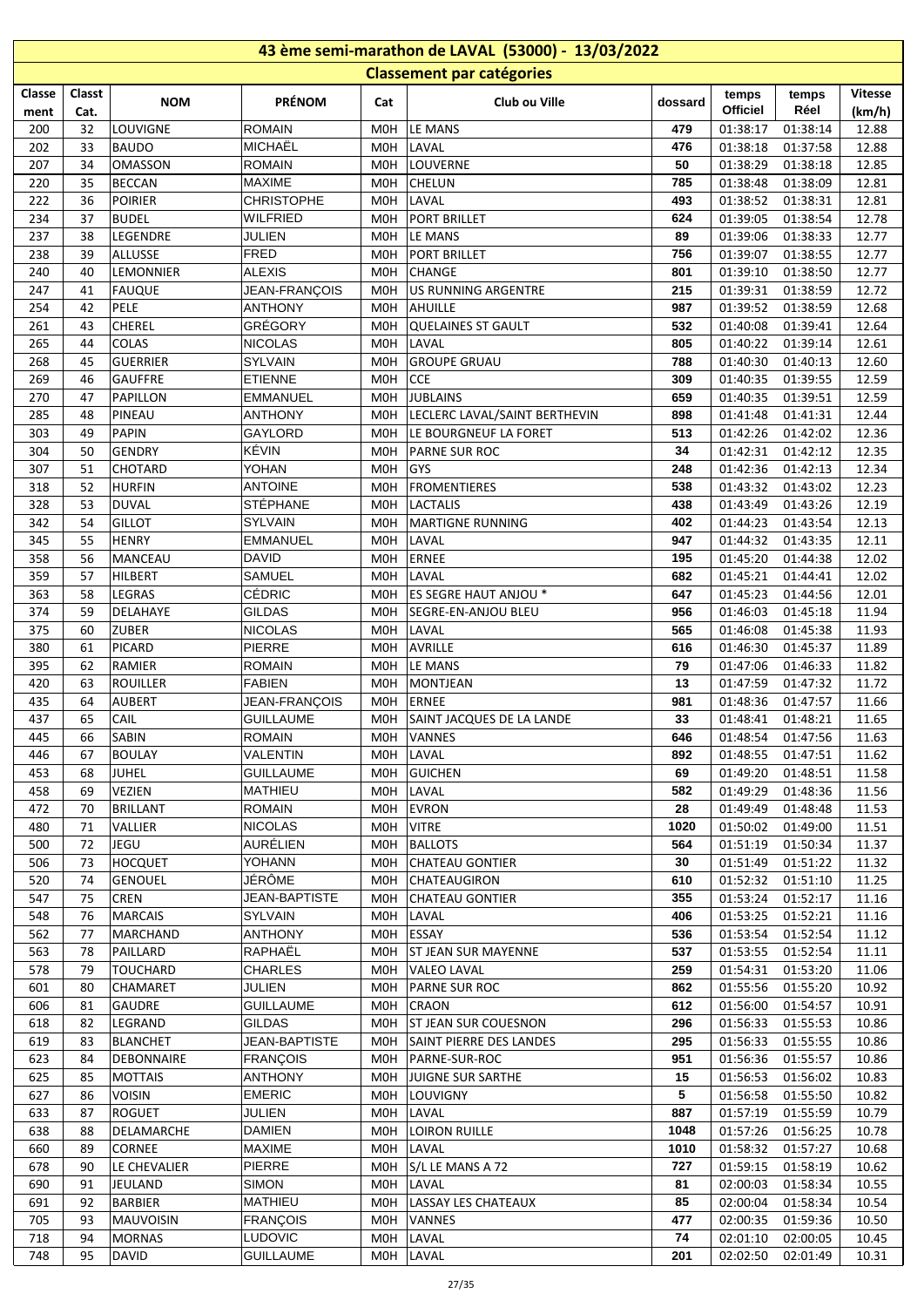| 43 ème semi-marathon de LAVAL (53000) - 13/03/2022 |                |                             |                            |     |                                                        |             |                      |                      |                |  |  |  |  |
|----------------------------------------------------|----------------|-----------------------------|----------------------------|-----|--------------------------------------------------------|-------------|----------------------|----------------------|----------------|--|--|--|--|
| <b>Classement par catégories</b>                   |                |                             |                            |     |                                                        |             |                      |                      |                |  |  |  |  |
| Classe                                             | Classt         |                             |                            |     |                                                        |             | temps                | temps                | <b>Vitesse</b> |  |  |  |  |
| ment                                               | Cat.           | <b>NOM</b>                  | <b>PRÉNOM</b>              | Cat | Club ou Ville                                          | dossard     | <b>Officiel</b>      | Réel                 | (km/h)         |  |  |  |  |
| 769                                                | 96             | LETESSIER                   | <b>BENOÎT</b>              | M0H | <b>MESLAY DU MAINE</b>                                 | 175         | 02:03:49             | 02:02:33             | 10.22          |  |  |  |  |
| 771                                                | 97             | MARCHAND                    | LUDOVIC                    | M0H | CREDIT MUTUEL                                          | 185         | 02:03:51             | 02:02:37             | 10.22          |  |  |  |  |
| 778                                                | 98             | <b>BRUNEAU</b>              | <b>FABIEN</b>              | MOH | <b>SAINT JEAN SUR MAYENNE</b>                          | 377         | 02:04:29             | 02:03:27             | 10.17          |  |  |  |  |
| 800                                                | 99             | <b>ORY</b>                  | <b>DAMIEN</b>              | M0H | <b>WILO</b>                                            | 504         | 02:05:41             | 02:04:21             | 10.07          |  |  |  |  |
| 803                                                | 100            | LE ROUX                     | <b>VINCENT</b>             |     | MOH SAINT GERMAIN LE FOUILLOUX                         | 848         | 02:05:51             | 02:04:32             | 10.06          |  |  |  |  |
| 824                                                | 101            | <b>BARBIER</b>              | SÉBASTIEN                  | MOH | UN PAS VERS L'AUTONOMIE 53                             | 510         | 02:07:52             | 02:07:52             | 9.90           |  |  |  |  |
| 825                                                | 102            | CRESSENT                    | <b>VIVIEN</b>              | M0H | UN PAS VERS L'AUTONOMIE 53                             | 507         | 02:08:00             | 02:06:31             | 9.89           |  |  |  |  |
| 826                                                | 103            | <b>LEBRETON</b>             | JÉRÔME                     | M0H | UN PAS VERS L'AUTONOMIE 53                             | 511         | 02:08:01             | 02:06:31             | 9.89           |  |  |  |  |
| 849                                                | 104            | <b>OUSSAID</b>              | ALI                        | M0H | LAVAL                                                  | 1042        | 02:09:17             | 02:09:06             | 9.79           |  |  |  |  |
| 859                                                | 105            | <b>GATHELIER</b>            | <b>JULIEN</b>              | M0H | <b>BALAZE</b>                                          | 626         | 02:10:32             | 02:09:51             | 9.70           |  |  |  |  |
| 894                                                | 106            | <b>DUBOIS</b>               | <b>FLORIAN</b>             | MOH | <b>ST JEAN SUR MAYENNE</b>                             | 1035        | 02:14:34             | 02:13:49             | 9.41           |  |  |  |  |
| 895                                                | 107            | <b>DEMOIRE</b>              | <b>VINCENT</b>             | MOH | <b>CHANGE</b>                                          | 158         | 02:14:34             | 02:13:49             | 9.41           |  |  |  |  |
| 907                                                | 108            | <b>BEAUDRY</b>              | <b>BENJAMIN</b>            | M0H | LAVAL                                                  | 572         | 02:16:40             | 02:15:55             | 9.26           |  |  |  |  |
| 911                                                | 109            | COTTINEAU                   | ALEXANDRE                  | M0H | <b>CHANGE</b>                                          | 65          | 02:17:50             | 02:17:03             | 9.19           |  |  |  |  |
| 926                                                | 110            | <b>JUDON</b>                | <b>BORIS</b>               | M0H | OCTEVILLE-SUR-MER                                      | 902         | 02:20:34             | 02:19:16             | 9.01           |  |  |  |  |
| 940                                                | 111            | <b>FORET</b>                | <b>VINCENT</b>             | MOH | MAISONCELLES DU MAINE                                  | 641         | 02:25:27             | 02:24:15             | 8.70           |  |  |  |  |
| 949                                                | 112            | <b>HUCHET</b>               | JEAN                       | M0H | LAVAL                                                  | 97          | 02:39:40             | 02:38:22             | 7.93           |  |  |  |  |
|                                                    |                |                             |                            |     |                                                        |             |                      |                      |                |  |  |  |  |
| <b>MASTERS 1 HOMMES</b>                            |                |                             |                            |     |                                                        |             |                      |                      |                |  |  |  |  |
| 5                                                  | 1              | <b>THOMINE</b>              | <b>ARNAUD</b>              | M1H | <b>COSEM LAVAL</b>                                     | 108         | 01:16:49             | 01:16:49             | 16.48          |  |  |  |  |
| $\overline{7}$                                     | $\overline{2}$ | <b>TALOUR</b>               | GWÉNAEL                    | M1H | US TUL - KEOLIS LAVAL                                  | 821         | 01:17:13             | 01:17:13             | 16.40          |  |  |  |  |
| 11                                                 | 3              | LEMONNIER                   | <b>LUDOVIC</b>             | M1H | US RUNNING ARGENTRE                                    | 700         | 01:19:58             | 01:19:58             | 15.83          |  |  |  |  |
| 14                                                 | 4              | <b>FOGLIA</b>               | <b>VIVIEN</b>              | M1H | SAINT-JOUAN-DES-GUERETS                                | 749         | 01:21:15             | 01:21:15             | 15.58          |  |  |  |  |
| 21                                                 | 5              | <b>CORBIN</b>               | <b>MATTHIEU</b>            | M1H | LES ALPES MANCELLES ATHLE                              | 187         | 01:22:12             | 01:22:07             | 15.40          |  |  |  |  |
| 22                                                 | 6              | <b>POTTIER</b>              | SÉBASTIEN                  | M1H | AHUILLE                                                | 813         | 01:22:24             | 01:22:22             | 15.36          |  |  |  |  |
| 32                                                 | $\overline{7}$ | <b>DAUGUET</b>              | CHRISTOPHE                 | M1H | LARCHAMP                                               | 676         | 01:24:50             | 01:24:50             | 14.92          |  |  |  |  |
| 36                                                 | 8              | <b>BRETON</b>               | DAMIEN                     | M1H | ORIGNE                                                 | 186         | 01:25:46             | 01:25:43             | 14.76          |  |  |  |  |
| 55<br>62                                           | 9<br>10        | <b>GUILOIS</b>              | YOHANN                     | M1H | UPAC CHATEAU-GONTIER *                                 | 831         | 01:28:46             | 01:28:30             | 14.26          |  |  |  |  |
| 66                                                 | 11             | <b>HAUTBOIS</b><br>GALLOYER | <b>JULIEN</b><br>SÉBASTIEN |     | M1H S/L STADE LAVALLOIS<br>M1H   LA BAZOUGE DES ALLEUX | 364<br>1050 | 01:29:21<br>01:29:59 | 01:29:13<br>01:29:49 | 14.17<br>14.07 |  |  |  |  |
| 67                                                 | 12             | <b>THOMAIN</b>              | <b>OLIVIER</b>             |     | M1H AGRICULTEURS                                       | 782         | 01:29:59             | 01:29:59             | 14.07          |  |  |  |  |
| 72                                                 | 13             | TERMEAU                     | <b>FABIEN</b>              |     | M1H  HARMONIE AMBULANCE                                | 679         | 01:30:21             | 01:30:19             | 14.01          |  |  |  |  |
| 76                                                 | 14             | <b>GALOPIN</b>              | PIERRE                     | M1H | UPAC CHATEAU-GONTIER *                                 | 10          | 01:31:02             | 01:30:54             | 13.91          |  |  |  |  |
| 82                                                 | 15             | REMANDE                     | <b>CYRIL</b>               | M1H | <b>SAINTES</b>                                         | 973         | 01:31:32             | 01:31:06             | 13.83          |  |  |  |  |
| 83                                                 | 16             | ROSSIGNOL                   | <b>OLIVIER</b>             |     | $M1H$ LIDER                                            | 893         | 01:31:35             | 01:31:25             | 13.82          |  |  |  |  |
| 85                                                 | 17             | <b>BEZIER</b>               | JEAN-JACQUES               |     | M1H AHUILLE                                            | 615         |                      | 01:31:37 01:31:29    | 13.82          |  |  |  |  |
| 87                                                 | 18             | <b>FEAUVEAU</b>             | <b>FRANCK</b>              |     | M1H   BELGEARD                                         | 944         | 01:31:43             | 01:31:23             | 13.80          |  |  |  |  |
| 101                                                | 19             | <b>DUBEILLON</b>            | <b>FRANCK</b>              |     | M1H  LOUVERNE                                          | 882         | 01:32:14             | 01:32:10             | 13.73          |  |  |  |  |
| 102                                                | 20             | <b>NEVEU</b>                | <b>EMMANUEL</b>            |     | M1H   OXYGENE ARGENTRE DU PLESSIS                      | 871         | 01:32:17             | 01:32:12             | 13.72          |  |  |  |  |
| 106                                                | 21             | CLAVREUL                    | <b>RICHARD</b>             |     | M1H   LAVAL                                            | 699         | 01:32:26             | 01:32:23             | 13.70          |  |  |  |  |
| 112                                                | 22             | <b>HARY</b>                 | <b>NICOLAS</b>             |     | M1H   TEAM GRAVEL RUN                                  | 618         | 01:32:43             | 01:32:41             | 13.65          |  |  |  |  |
| 130                                                | 23             | <b>BOURCIER</b>             | DAVID                      |     | M1H CHANGE                                             | 571         | 01:34:05             | 01:33:57             | 13.46          |  |  |  |  |
| 132                                                | 24             | <b>TESSIER</b>              | ALEXANDRE                  |     | M1H ANDOUILLE                                          | 807         | 01:34:10             | 01:33:41             | 13.44          |  |  |  |  |
| 140                                                | 25             | <b>TARDIF</b>               | <b>FRANÇOIS</b>            |     | M1H LAVAL                                              | 715         | 01:34:44             | 01:34:36             | 13.36          |  |  |  |  |
| 145                                                | 26             | <b>BENARD</b>               | <b>ULYSSE</b>              |     | M1H AVAILLES SUR SEICHE                                | 8           | 01:34:59             | 01:34:54             | 13.33          |  |  |  |  |
| 149                                                | 27             | <b>DUPONT</b>               | <b>BERTRAND</b>            |     | M1H LOIRON                                             | 879         | 01:35:17             | 01:35:06             | 13.29          |  |  |  |  |
| 152                                                | 28             | QUERO                       | SÉBASTIEN                  |     | M1H GROUPE SEB MOULINEX                                | 642         | 01:35:29             | 01:35:26             | 13.26          |  |  |  |  |
| 159                                                | 29             | CAILLERE                    | SÉBASTIEN                  |     | M1H   LARCHAMP                                         | 711         | 01:35:57             | 01:35:45             | 13.19          |  |  |  |  |
| 165                                                | 30             | <b>FOUBERT</b>              | <b>GUILLAUME</b>           |     | M1H   MAY'RUN                                          | 668         | 01:36:26             | 01:36:01             | 13.13          |  |  |  |  |
| 169                                                | 31             | <b>BESNARD</b>              | <b>MANUEL</b>              |     | M1H   LAVAL                                            | 165         | 01:36:51             | 01:36:40             | 13.07          |  |  |  |  |
| 172                                                | 32             | <b>TRAVERS</b>              | <b>CHRISTOPHE</b>          |     | M1H   ORGERES                                          | 972         | 01:37:03             | 01:36:39             | 13.04          |  |  |  |  |
| 173                                                | 33             | HERIAULT                    | SÉBASTIEN                  |     | M1H   ST DIDIER                                        | 1006        | 01:37:06             | 01:35:48             | 13.04          |  |  |  |  |
| 185                                                | 34             | WEKSTEEN                    | <b>THOMAS</b>              |     | M1H   LACTALIS                                         | 435         | 01:37:25             | 01:37:17             | 13.00          |  |  |  |  |
| 197                                                | 35             | <b>BARILLET</b>             | JÉRÔME                     |     | M1H   MONTSURS                                         | 640         | 01:38:05             | 01:37:58             | 12.91          |  |  |  |  |
| 205                                                | 36             | COULON                      | <b>DAMIEN</b>              |     | M <sub>1</sub> H VITRE                                 | 323         | 01:38:23             | 01:37:56             | 12.87          |  |  |  |  |
| 225                                                | 37             | LE CHEVALIER                | JEAN                       |     | M1H  LE MANS                                           | 1053        | 01:38:55             | 01:38:02             | 12.80          |  |  |  |  |
| 231                                                | 38             | <b>CLAVREUL</b>             | <b>DAMIEN</b>              |     | M1H   LAVAL                                            | 732         | 01:39:01             | 01:38:50             | 12.79          |  |  |  |  |
| 236                                                | 39             | <b>BOUTTIER</b>             | <b>FABIEN</b>              |     | M1H S/L STADE LAVALLOIS                                | 606         | 01:39:06             | 01:38:28             | 12.77          |  |  |  |  |
| 245                                                | 40             | LANDAIS                     | <b>OLIVIER</b>             |     | M1H   US ST BERTHEVIN                                  | 498         | 01:39:28             | 01:39:04             | 12.73          |  |  |  |  |
| 246                                                | 41             | MAHE                        | <b>FRANÇOIS</b>            |     | M1H CHAUFOUR NOTRE DAME                                | 118         | 01:39:30             | 01:39:12             | 12.72          |  |  |  |  |
| 250                                                | 42             | LEROYER                     | SÉBASTIEN                  |     | M1H COSEM LAVAL                                        | 190         | 01:39:34             | 01:38:59             | 12.72          |  |  |  |  |
| 251                                                | 43             | <b>HORVAIS</b>              | <b>STÉPHANE</b>            |     | M1H   ENTRAMMES                                        | 518         | 01:39:36             | 01:39:27             | 12.71          |  |  |  |  |
| 252                                                | 44             | CALIXTE                     | ARNAUD                     |     | M1H   VILLIERS CHARLEMAGNE                             | 645         | 01:39:43             | 01:39:04             | 12.70          |  |  |  |  |
| 259                                                | 45             | <b>ROBIN</b>                | AURÉLIEN                   |     | M1H CHANGE                                             | 353         | 01:40:05             | 01:39:06             | 12.65          |  |  |  |  |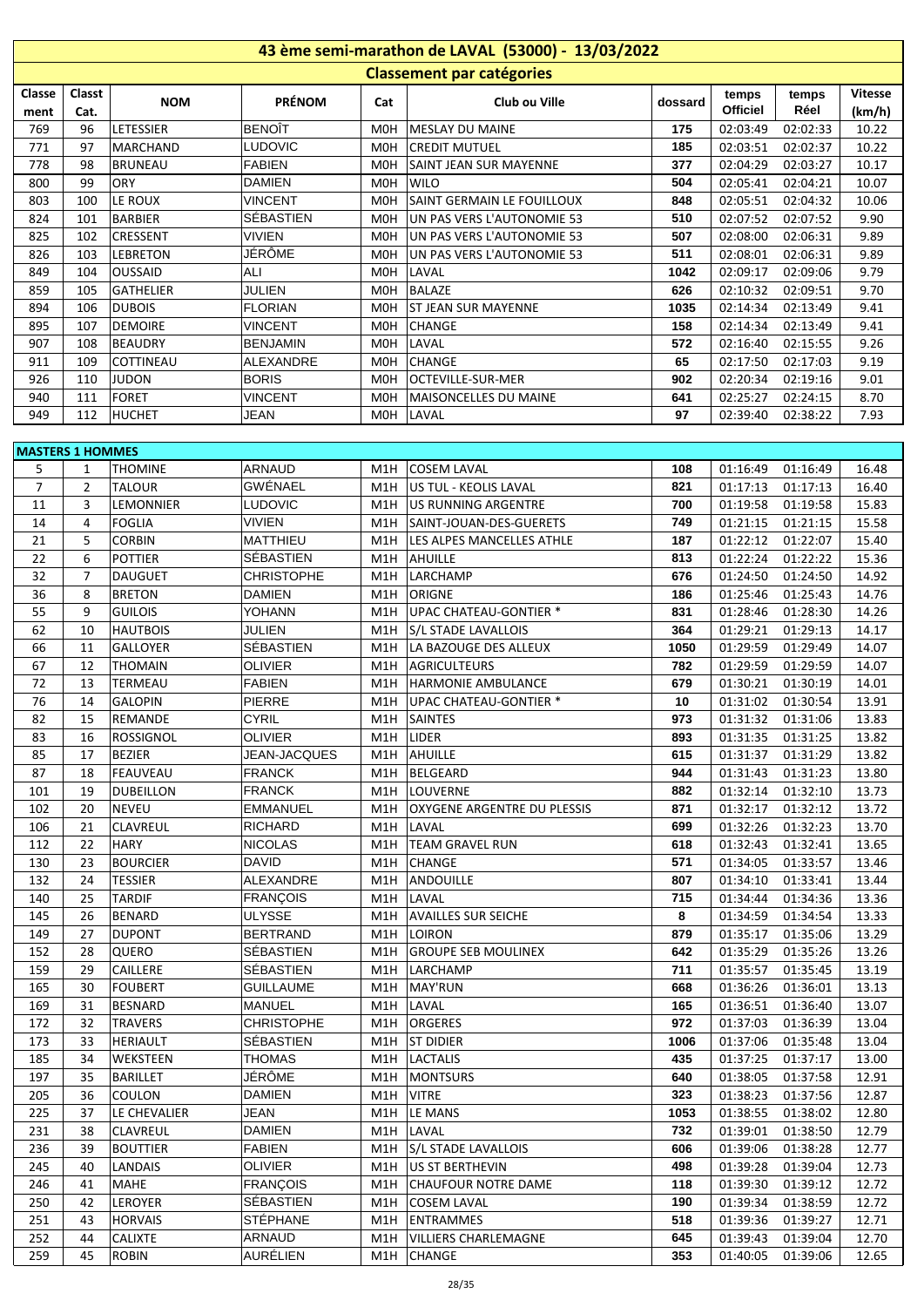|            | 43 ème semi-marathon de LAVAL (53000) - 13/03/2022 |                                  |                                   |            |                                   |                |                      |                      |                |  |  |  |
|------------|----------------------------------------------------|----------------------------------|-----------------------------------|------------|-----------------------------------|----------------|----------------------|----------------------|----------------|--|--|--|
|            |                                                    |                                  |                                   |            | <b>Classement par catégories</b>  |                |                      |                      |                |  |  |  |
| Classe     | Classt                                             |                                  |                                   |            |                                   |                | temps                | temps                | <b>Vitesse</b> |  |  |  |
| ment       | Cat.                                               | <b>NOM</b>                       | <b>PRÉNOM</b>                     | Cat        | Club ou Ville                     | dossard        | <b>Officiel</b>      | Réel                 | (km/h)         |  |  |  |
| 262        | 46                                                 | LEMESLE                          | <b>SÉBASTIEN</b>                  | M1H        | <b>PARNE SUR ROC</b>              | 1019           | 01:40:15             | 01:39:40             | 12.63          |  |  |  |
| 278        | 47                                                 | <b>SAMIN</b>                     | <b>THOMAS</b>                     | M1H        | LOUVERNE                          | 163            | 01:41:24             | 01:40:55             | 12.49          |  |  |  |
| 280        | 48                                                 | <b>GOUAILLIER</b>                | LÉNAÏC                            | M1H        | <b>BONCHAMP LES LAVAL</b>         | 1034           | 01:41:38             | 01:40:20             | 12.46          |  |  |  |
| 281        | 49                                                 | <b>CHOLLET</b>                   | <b>FRANÇOIS</b>                   | M1H        | <b>MARTIGNE SUR MAYENNE</b>       | 581            | 01:41:39             | 01:41:10             | 12.45          |  |  |  |
| 292        | 50                                                 | PLOURDEAU                        | <b>JEAN-CHARLES</b>               | M1H        | LAVAL                             | 321            | 01:42:06             | 01:41:14             | 12.40          |  |  |  |
| 297        | 51                                                 | <b>GOISBAULT</b>                 | <b>LUDOVIC</b>                    | M1H        | AGRICULTEURS                      | 243            | 01:42:14             | 01:41:56             | 12.38          |  |  |  |
| 299        | 52                                                 | <b>FORGIN</b>                    | JEAN-MANUEL                       | M1H        | SAINT-BERTHEVIN                   | 152            | 01:42:18             | 01:41:21             | 12.38          |  |  |  |
| 315        | 53                                                 | <b>JAMIN</b>                     | JÉRÔME                            | M1H        | AG COSSE-LE-VIVIEN                | 592            | 01:43:18             | 01:42:46             | 12.26          |  |  |  |
| 320        | 54                                                 | <b>LEMOINE</b>                   | <b>VINCENT</b>                    | M1H        | S/L FREE RUN                      | 53             | 01:43:36             | 01:43:23             | 12.22          |  |  |  |
| 327        | 55                                                 | <b>TURCAS</b>                    | <b>OLIVIER</b>                    | M1H        | <b>LACTALIS</b>                   | 433            | 01:43:48             | 01:43:25             | 12.20          |  |  |  |
| 329        | 56                                                 | <b>LAMARCHE</b>                  | <b>ERIC</b>                       | M1H        | <b>JDN</b>                        | 294            | 01:43:50             | 01:43:22             | 12.19          |  |  |  |
| 343        | 57                                                 | <b>THOMAS</b>                    | <b>DAMIEN</b>                     | M1H        | AHUILLE                           | 963            | 01:44:31             | 01:44:07             | 12.11          |  |  |  |
| 348        | 58                                                 | <b>MONNE</b>                     | <b>VINCENT</b>                    | M1H        | <b>CHALONS DU MAINE</b>           | 677            | 01:44:39             | 01:44:15             | 12.10          |  |  |  |
| 351        | 59                                                 | <b>GUINEHEUX</b>                 | <b>CYRIL</b>                      | M1H        | JOGGING MESLAY ATHLETISME         | 1047           | 01:44:46             | 01:44:46             | 12.08          |  |  |  |
| 354        | 60                                                 | <b>BOUATROUS</b>                 | <b>LUDOVIC</b>                    | M1H        | <b>EVRON</b>                      | 707            | 01:45:06             | 01:44:09             | 12.05          |  |  |  |
| 356        | 61                                                 | MEUNIER                          | JÉRÔME                            | M1H        | ROMAGNE                           | 179            | 01:45:11             | 01:44:38             | 12.04          |  |  |  |
| 364        | 62                                                 | <b>THIERRY</b>                   | <b>RICHARD</b>                    | M1H        | <b>BONCHAMP LES LAVAL</b>         | 26             | 01:45:25             | 01:44:39             | 12.01          |  |  |  |
| 366        | 63                                                 | <b>CHEMIN</b>                    | JÉRÔME                            | M1H        | <b>MEUDON</b>                     | 873            | 01:45:29             | 01:45:18             | 12.00          |  |  |  |
| 369        | 64                                                 | LEMART                           | <b>JEAN-PAUL</b>                  | M1H        | <b>S/L FREE RUN</b>               | 78             | 01:45:44             | 01:45:28             | 11.97          |  |  |  |
| 370        | 65                                                 | <b>TRUDET</b>                    | MICKAËL                           | M1H        | <b>RENNES</b>                     | 877            | 01:45:45             | 01:45:30             | 11.97          |  |  |  |
| 376        | 66                                                 | MICHEL                           | <b>VINCENT</b>                    | M1H        | US CHANGE JOGGING                 | 123            | 01:46:10             | 01:45:40             | 11.92          |  |  |  |
| 386        | 67                                                 | <b>DETAIS</b>                    | JULIEN                            | M1H        | ANGERS                            | 373            | 01:46:41             | 01:45:49             | 11.87          |  |  |  |
| 387        | 68                                                 | <b>BOUHOURS</b>                  | <b>AYMERIC</b>                    | M1H        | <b>CREDIT MUTUEL</b>              | 341            | 01:46:43             | 01:46:17             | 11.86          |  |  |  |
| 388        | 69                                                 | LANDEAU                          | AURÉLIEN                          | M1H        | MENIL                             | 21             | 01:46:43             | 01:46:32             | 11.86          |  |  |  |
| 398        | 70                                                 | <b>UOLIT</b>                     | <b>RODOLPHE</b>                   | M1H        | LAVAL                             | 184            | 01:47:08             | 01:46:55             | 11.82          |  |  |  |
| 401        | 71                                                 | <b>GALPIN</b>                    | <b>GRÉGOIRE</b>                   | M1H        | <b>COUERON</b>                    | 867            | 01:47:10             | 01:46:40             | 11.81          |  |  |  |
| 409        | 72                                                 | PAINCHAUD                        | <b>NICOLAS</b>                    | M1H        | CHAILLAND                         | $\overline{2}$ | 01:47:24             | 01:47:21             | 11.79          |  |  |  |
| 412        | 73                                                 | <b>FERRON</b>                    | GRÉGORY                           | M1H        | SAINT-GERMAIN-LE-FOUILLOUX        | 12             | 01:47:32             | 01:47:20             | 11.77          |  |  |  |
| 425        | 74                                                 | <b>ORY</b>                       | <b>MICKAËL</b>                    | M1H        | BONCHAMP LES LAVAL                | 829            | 01:48:09             | 01:47:11             | 11.71          |  |  |  |
| 426        | 75                                                 | <b>HUARD</b>                     | <b>FRANÇOIS</b>                   | M1H        | ARGENTRE                          | 655            | 01:48:09             | 01:47:11             | 11.71          |  |  |  |
| 442        | 76                                                 | <b>BOURCIER</b>                  | <b>PIERRICK</b>                   | M1H        | US ST BERTHEVIN                   | 403            | 01:48:48             | 01:47:58             | 11.64          |  |  |  |
| 447        | 77                                                 | <b>CHAUVEAU</b>                  | <b>NICOLAS</b>                    | M1H        | <b>ERNEE</b>                      | 194            | 01:48:55             | 01:48:14             | 11.62          |  |  |  |
| 451        | 78                                                 | LE GOFF                          | <b>JEAN-MICHEL</b>                | M1H        | <b>BONCHAMP LES LAVAL</b>         | 61             | 01:49:16             | 01:48:27             | 11.59          |  |  |  |
| 452        | 79                                                 | <b>BATARD</b>                    | <b>LAURENT</b>                    |            | M1H AGRICULTEURS                  | 408            | 01:49:19             | 01:48:25             | 11.58          |  |  |  |
| 459        | 80                                                 | <b>CHAUCHIS</b>                  | ERIC                              |            | M1H S/L ENDURANCE 72              | 150            |                      | 01:49:31 01:48:29    | 11.56          |  |  |  |
| 476        | 81                                                 | FOIRIEN                          | <b>ERIC</b>                       |            | M1H SOULGE SUR OUETTE             | 527            | 01:49:57             | 01:49:05             | 11.51          |  |  |  |
| 499        | 82                                                 | GRANGER                          | SYLVAIN                           | M1H        | US CHANGE JOGGING                 | 407            | 01:51:14             | 01:50:42             | 11.38          |  |  |  |
| 502        | 83                                                 | <b>BARRIDAS</b>                  | SÉBASTIEN                         | M1H        | SAINT JEAN SUR MAYENNE            | 9              | 01:51:21             | 01:50:24             | 11.37          |  |  |  |
| 503        | 84                                                 | <b>LEBRETON</b>                  | <b>DAMIEN</b>                     | M1H        | MARTIGNE SUR MAYENNE              | 73             | 01:51:26             | 01:50:29             | 11.36          |  |  |  |
| 504        | 85                                                 | <b>BERTHOME</b>                  | <b>ANTHONY</b>                    | M1H        | MARTIGNE SUR MAYENNE              | 916            | 01:51:27             | 01:50:04             | 11.36          |  |  |  |
| 511        | 86                                                 | VAUGON                           | <b>PIERRICK</b>                   | M1H        | CHANGE                            | 577            | 01:51:59             | 01:51:29             | 11.31          |  |  |  |
| 512        | 87                                                 | <b>LELIEVRE</b>                  | <b>GUILLAUME</b>                  | M1H        | MANN+HUMMEL                       | 923            | 01:52:00             | 01:51:27             | 11.30          |  |  |  |
| 529        | 88                                                 | YALLY                            | ABDOU                             |            | M1H S/L STADE LAVALLOIS           | 325            | 01:52:53             | 01:52:14             | 11.22          |  |  |  |
| 533        | 89                                                 | <b>DAVOST</b>                    | <b>OLIVIER</b>                    |            | M1H RENNES                        | 117            | 01:52:58             | 01:51:58             | 11.21          |  |  |  |
| 534        | 90                                                 | <b>TESSIER</b>                   | <b>FABIEN</b>                     |            | M1H ST OUEN DES TOITS             | 40             | 01:52:58             | 01:51:58             | 11.21          |  |  |  |
| 537        | 91                                                 | <b>THOMAIN</b>                   | LAURENT                           | M1H        | AGRICULTEURS                      | 411            | 01:53:00             | 01:52:57             | 11.20          |  |  |  |
| 558        | 92                                                 | <b>SIMON</b>                     | <b>GEOFFROY</b>                   |            | M1H   MAY'RUN                     | 773            | 01:53:50             | 01:52:48             | 11.12          |  |  |  |
| 559        | 93                                                 | <b>JOURDIN</b>                   | <b>ANTHONY</b>                    |            | M1H NUILLE SUR VICOIN             | 918            | 01:53:50             | 01:52:57             | 11.12          |  |  |  |
| 600        | 94                                                 | <b>GIRAULT</b>                   | <b>FRÉDÉRIC</b>                   |            | M1H   MAY'RUN                     | 204            | 01:55:56             | 01:54:59             | 10.92          |  |  |  |
| 611        | 95                                                 | <b>THERA</b>                     | <b>ALEXIS</b>                     | M1H        | <b>BONCHAMP LES LAVAL</b>         | 579            | 01:56:22             | 01:55:30             | 10.88          |  |  |  |
| 612        | 96                                                 | <b>TROHEL</b>                    | <b>DAMIEN</b><br><b>ANTHONY</b>   | M1H        | LAVAL                             | 335            | 01:56:25             | 01:55:22             | 10.87          |  |  |  |
| 628        | 97                                                 | <b>HOUDIN</b>                    |                                   | M1H        | <b>PARNE SUR ROC</b>              | 67             | 01:57:01             | 01:56:23             | 10.82          |  |  |  |
| 632        | 98                                                 | <b>FOIRIEN</b>                   | <b>CHRISTOPHE</b>                 | M1H        | LAVAL                             | 695            | 01:57:14             | 01:56:21             | 10.80          |  |  |  |
| 642        | 99                                                 | <b>BALU</b>                      | AURÉLIEN                          | M1H        | SAINT HILAIRE DU MAINE            | 246            | 01:57:39             | 01:57:22             | 10.76          |  |  |  |
| 643        | 100                                                | VOLTEAU                          | SÉBASTIEN                         | M1H        | <b>COUDRAY</b>                    | 759<br>258     | 01:57:42             | 01:56:56             | 10.76          |  |  |  |
| 645        | 101                                                | PILON                            | <b>FRÉDÉRIC</b>                   | M1H        | <b>VALEO LAVAL</b>                |                | 01:57:49             | 01:56:35             | 10.75          |  |  |  |
| 652        | 102                                                | <b>CONSTANT</b>                  | <b>CHRISTOPHE</b>                 | M1H        | AG COSSE-LE-VIVIEN                | 1040           | 01:58:06             | 01:57:48             | 10.72          |  |  |  |
| 655        | 103                                                | SAINT-ELLIER                     | <b>BENOÎT</b><br><b>PATRICK</b>   | M1H        | <b>AMBRIERES LES VALLEES</b>      | 24<br>224      | 01:58:12             | 01:57:29             | 10.71          |  |  |  |
| 667<br>672 | 104<br>105                                         | <b>DEWAILLY</b><br><b>HIGNET</b> |                                   | M1H        | <b>CHANGE</b><br>M1H   LA FL'M    | 798            | 01:58:52<br>01:59:01 | 01:58:04<br>01:57:41 | 10.65<br>10.64 |  |  |  |
| 673        | 106                                                | MILLET                           | <b>FRANÇOIS</b>                   |            | ENTRAMMES                         | 1024           | 01:59:02             | 01:57:46             | 10.64          |  |  |  |
|            |                                                    |                                  | <b>FRANÇOIS</b><br><b>MARTIAL</b> | M1H        |                                   |                |                      |                      |                |  |  |  |
| 686<br>698 | 107<br>108                                         | PLANCHENAULT<br>JULIEN           | ALEXANDRE                         | M1H<br>M1H | MONTSURS-SAINT-CENERE<br>LACTALIS | 368<br>427     | 01:59:53<br>02:00:28 | 01:58:53<br>01:59:25 | 10.56<br>10.51 |  |  |  |
| 711        | 109                                                |                                  |                                   |            | M1H QUIMPER                       | 915            | 02:00:54             | 02:00:39             | 10.47          |  |  |  |
|            |                                                    | <b>BIGER</b>                     | <b>BENOIT</b>                     |            |                                   |                |                      |                      |                |  |  |  |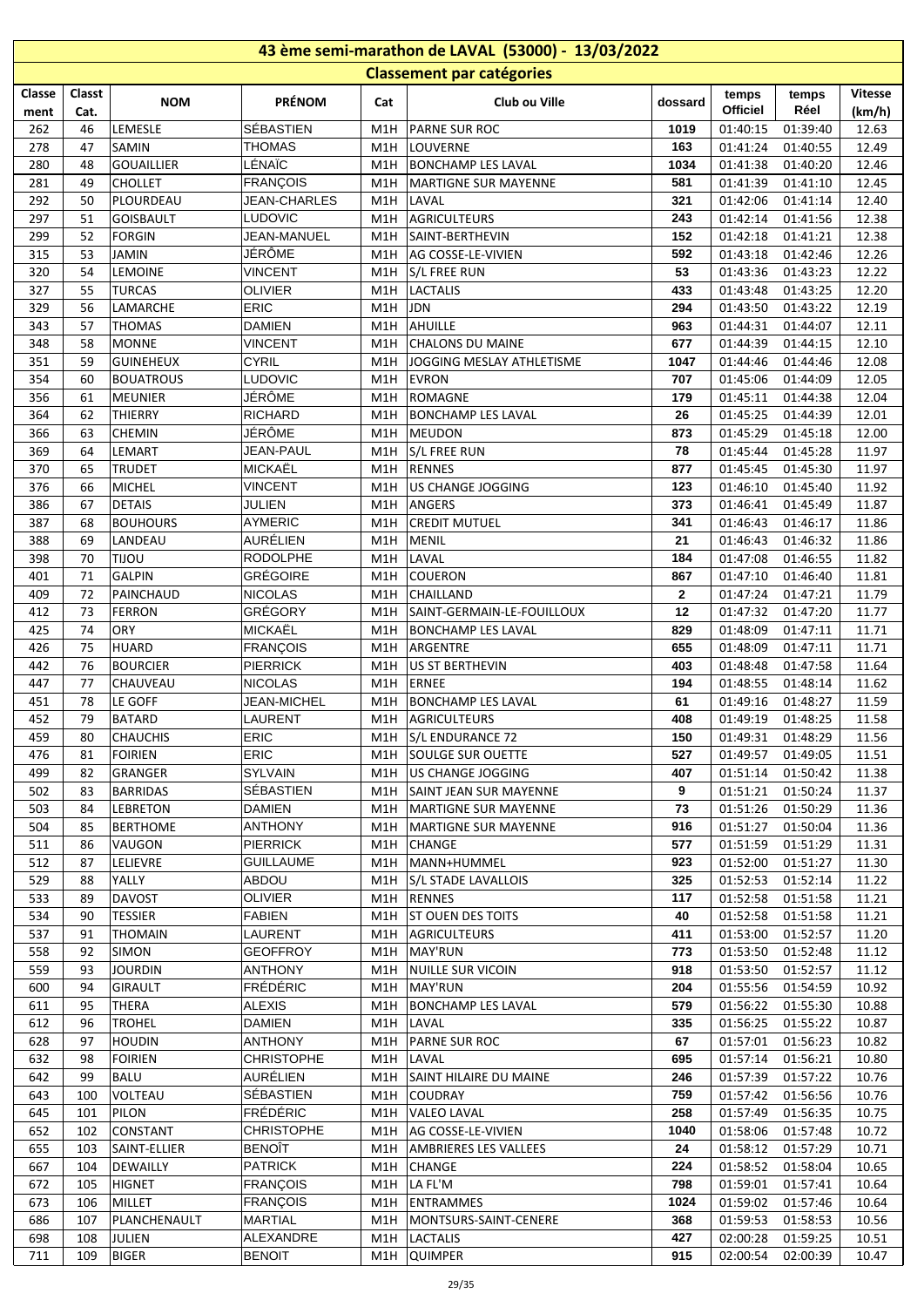| 43 ème semi-marathon de LAVAL (53000) - 13/03/2022 |                         |                                |                                  |                  |                                                        |              |                      |                      |                |  |  |
|----------------------------------------------------|-------------------------|--------------------------------|----------------------------------|------------------|--------------------------------------------------------|--------------|----------------------|----------------------|----------------|--|--|
|                                                    |                         |                                |                                  |                  | <b>Classement par catégories</b>                       |              |                      |                      |                |  |  |
| Classe                                             | Classt                  |                                |                                  |                  |                                                        |              | temps                | temps                | <b>Vitesse</b> |  |  |
| ment                                               | Cat.                    | <b>NOM</b>                     | <b>PRÉNOM</b>                    | Cat              | Club ou Ville                                          | dossard      | <b>Officiel</b>      | Réel                 | (km/h)         |  |  |
| 712                                                | 110                     | <b>TROUCHE</b>                 | <b>JULIEN</b>                    | M1H              | <b>CHANGE</b>                                          | 1016         | 02:00:54             | 02:00:21             | 10.47          |  |  |
| 713                                                | 111                     | PENHOAT                        | <b>VINCENT</b>                   | M1H              | <b>RENNES</b>                                          | 755          | 02:00:54             | 02:00:41             | 10.47          |  |  |
| 714                                                | 112                     | LANGLOIS                       | DAMIEN                           | M1H              | SAINT GERMAIN LE FOUILLOUX                             | 704          | 02:01:01             | 01:59:43             | 10.46          |  |  |
| 736                                                | 113                     | <b>BOULANGER</b>               | ANTHONY                          | M1H              | LA CHAPELLE RAINSOUIN                                  | 718          | 02:02:19             | 02:01:03             | 10.35          |  |  |
| 739                                                | 114                     | <b>GOBILLARD</b>               | <b>JONATHAN</b>                  | M1H              | <b>BONCHAMP LES LAVAL</b>                              | 392          | 02:02:25             | 02:01:01             | 10.34          |  |  |
| 747                                                | 115                     | MORLOT                         | <b>ALEXIS</b>                    | M1H              | JOGGEURS DE MULSANNE                                   | 844          | 02:02:45             | 02:02:45             | 10.31          |  |  |
| 750                                                | 116                     | <b>BREHIN</b>                  | <b>MIGUEL</b>                    |                  | M1H   LE BOUSCAT                                       | 128          | 02:03:00             | 02:01:59             | 10.29          |  |  |
| 751                                                | 117                     | LE GENDRE                      | MATTHIEU                         |                  | M1H   BOURG DES COMPTES                                | 126          | 02:03:01             | 02:02:00             | 10.29          |  |  |
| 752                                                | 118                     | LEMAITRE                       | AURÉLIEN                         | M1H              | <b>ST BERTHEVIN</b>                                    | 135          | 02:03:01             | 02:02:00             | 10.29          |  |  |
| 753                                                | 119                     | <b>BREGEON</b>                 | SÉBASTIEN                        | M1H              | LAVAL                                                  | 298          | 02:03:04             | 02:01:58             | 10.29          |  |  |
| 757                                                | 120                     | PHELIPPE                       | <b>RÉGIS</b>                     | M1H              | SAINT-DIDIER                                           | 159          | 02:03:15             | 02:01:53             | 10.27          |  |  |
| 765                                                | 121                     | <b>BENOIST</b>                 | <b>CÉDRIC</b>                    | M1H              | <b>VALEO LAVAL</b>                                     | 267          | 02:03:43             | 02:02:32             | 10.23          |  |  |
| 766                                                | 122                     | <b>DURAND</b>                  | <b>CHRISTOPHE</b>                | M1H              | <b>VALEO LAVAL</b>                                     | 265          | 02:03:43             | 02:02:29             | 10.23          |  |  |
| 791                                                | 123                     | <b>MAIGNAN</b>                 | <b>NICOLAS</b>                   | M1H              | LAVAL                                                  | 46           | 02:05:13             | 02:03:51             | 10.11          |  |  |
| 814                                                | 124                     | <b>AUBIN</b>                   | <b>GUILLAUME</b>                 | M1H              | DOMAGNE                                                | 495          | 02:06:57             | 02:05:35             | 9.97           |  |  |
| 840                                                | 125                     | <b>POTTIER</b>                 | <b>JEAN-MARC</b>                 | M1H              | GYS                                                    | 361          | 02:08:41             | 02:07:55             | 9.84           |  |  |
| 845                                                | 126                     | LELASSEUX                      | <b>FRANÇOIS</b>                  | M1H              | <b>PARNE SUR ROC</b>                                   | 38           | 02:08:57             | 02:08:19             | 9.82           |  |  |
| 865                                                | 127                     | LAMARCHE                       | ARNAUD                           | M1H              | LAVAL                                                  | 160          | 02:11:12             | 02:09:51             | 9.65           |  |  |
| 876                                                | 128                     | <b>COUPEAU</b>                 | CÉDRIC                           | M1H              | LA CROIXILLE                                           | 99           | 02:12:34             | 02:11:43             | 9.55           |  |  |
| 879                                                | 129                     | <b>JOBIDON</b>                 | <b>NICOLAS</b>                   |                  | M1H LOUVERNE                                           | 886          | 02:12:41             | 02:12:05             | 9.54           |  |  |
| 909                                                | 130                     | PROD'HOMME                     | <b>DAVID</b>                     | M1H              | LE HORPS                                               | 685          | 02:16:57             | 02:15:40             | 9.24           |  |  |
| 912                                                | 131                     | MARGERIE                       | <b>MIGUEL</b>                    | M1H              | MONTIGNE LE BRILLANT                                   | 313          | 02:17:58             | 02:16:36             | 9.18           |  |  |
| 927                                                | 132                     | GUESDON                        | <b>VINCENT</b>                   | M1H              | <b>ST BERTHEVIN</b>                                    | 607          | 02:20:45             | 02:19:20             | 8.99           |  |  |
| 930                                                | 133                     | <b>LEROUX</b>                  | JULIEN                           | M1H              | LA FL'M                                                | 834          | 02:22:24             | 02:21:19             | 8.89           |  |  |
|                                                    |                         |                                |                                  |                  |                                                        |              |                      |                      |                |  |  |
|                                                    | <b>MASTERS 2 HOMMES</b> |                                |                                  |                  |                                                        |              |                      |                      |                |  |  |
| 27                                                 | 1                       | <b>LEDROIT</b>                 | YOHAN                            |                  | M2H S/L US LAVAL                                       | 839          | 01:23:54             | 01:23:40             | 15.09          |  |  |
| 31                                                 | $\overline{2}$          | <b>BARDOUX</b>                 | <b>PATRICK</b>                   | M2H              | LE PERTRE                                              | 540          | 01:24:43             | 01:24:42             | 14.94          |  |  |
| 39                                                 | 3                       | <b>COURTEILLE</b>              | SÉBASTIEN                        | M2H              | LAVAL                                                  | 193          | 01:26:26             | 01:26:26             | 14.65          |  |  |
| 43                                                 | $\overline{4}$          | <b>BARRE</b>                   | MICKAËL                          | M2H              | LAVAL                                                  | 223          | 01:27:15             | 01:27:15             | 14.51          |  |  |
| 45                                                 | 5                       | <b>GAUDIAU</b>                 | SÉBASTIEN                        | M2H              | MONTJEAN                                               | 226          | 01:27:32             | 01:27:27             | 14.46          |  |  |
| 50                                                 | 6                       | <b>ROBINEAU</b>                | ERIC                             | M <sub>2</sub> H | <b>CCE</b>                                             | 473          | 01:28:04             | 01:28:00             | 14.38          |  |  |
| 57                                                 | $\overline{7}$          | <b>BRISARD</b>                 | LAURENT                          |                  | M2H   US RUNNING ARGENTRE                              | 818          | 01:28:56             | 01:28:54             | 14.24          |  |  |
| 59                                                 | 8                       | <b>MANCEAU</b>                 | <b>RICARDO</b>                   |                  | M2H TENNECO                                            | 775          | 01:29:00             | 01:28:51             | 14.22          |  |  |
| 65                                                 | 9                       | LARMOIRE                       | <b>NICOLAS</b>                   |                  | M2H LOUVERNE RUNNING                                   | 669          |                      | 01:29:35 01:29:28    | 14.13          |  |  |
| 69                                                 | 10                      | <b>CHARLES</b>                 | <b>DIDIER</b>                    |                  | M2H ST BAUDELLE ENDURANCE LOISIR                       | 657          | 01:30:07<br>01:30:53 | 01:30:04             | 14.05          |  |  |
| 75                                                 | 11                      | <b>CORNUEL</b>                 | <b>THOMAS</b><br><b>STÉPHANE</b> | M2H              | A.S. VALEO SARTHE<br>M2H LOUVIGNE                      | 208<br>462   |                      | 01:30:50             | 13.93          |  |  |
| 105                                                | 12                      | <b>BRIELLE</b>                 | <b>DIDIER</b>                    |                  |                                                        |              | 01:32:25             | 01:32:17             | 13.70          |  |  |
| 116                                                | 13                      | <b>FOULON</b>                  | JIMMY                            | M2H              | <b>GROUPE GRUAU</b>                                    | 1000<br>1057 | 01:33:01             | 01:33:01             | 13.61          |  |  |
| 117<br>120                                         | 14<br>15                | <b>HERAULT</b><br><b>POTIN</b> | <b>RÉGIS</b>                     | M2H<br>M2H       | <b>BAZOUGERS</b><br><b>OXYGENE ARGENTRE DU PLESSIS</b> | 546          | 01:33:06<br>01:33:35 | 01:32:58             | 13.60<br>13.53 |  |  |
| 123                                                | 16                      | <b>CHIPAUX</b>                 | JEAN-PHILIPPE                    |                  |                                                        | 796          | 01:33:41             | 01:33:29             |                |  |  |
| 129                                                | 17                      | <b>RJIBA</b>                   | AMJED                            | M2H              | S/L STADE LAVALLOIS<br><b>LACTALIS</b>                 | 417          | 01:34:03             | 01:33:37             | 13.51<br>13.46 |  |  |
| 131                                                | 18                      | <b>HOUDAYER</b>                | <b>LIONEL</b>                    | M2H              | M2H S/L STADE LAVALLOIS                                | 567          | 01:34:08             | 01:33:59<br>01:32:58 | 13.45          |  |  |
| 144                                                | 19                      | HOUDAYER                       | <b>MICKAËL</b>                   |                  | M2H COSSE LE VIVIEN                                    | 940          | 01:34:57             | 01:33:46             | 13.33          |  |  |
| 148                                                | 20                      | ROUTHIAU                       | <b>ROLAND</b>                    |                  | M2H S/L STADE LAVALLOIS                                | 932          | 01:35:12             | 01:35:08             | 13.30          |  |  |
| 151                                                | 21                      | <b>SINOPE</b>                  | PASCAL                           |                  | M2H JUVIGNE                                            | 580          | 01:35:23             | 01:35:11             | 13.27          |  |  |
| 155                                                | 22                      | PIERRE                         | <b>LUDOVIC</b>                   |                  | M2H MAYENNE                                            | 146          | 01:35:44             | 01:35:16             | 13.22          |  |  |
| 158                                                | 23                      | <b>THOMAS</b>                  | <b>VINCENT</b>                   | M2H              | <b>COSEM LAVAL</b>                                     | 98           | 01:35:53             | 01:35:40             | 13.20          |  |  |
| 170                                                | 24                      | <b>JAOUEN</b>                  | <b>BRUNO</b>                     | M2H              | L HUISSERIE                                            | 653          | 01:36:53             | 01:36:40             | 13.07          |  |  |
| 178                                                | 25                      | <b>MOTHAIS</b>                 | PIERRE                           | M2H              | MONTFLOURS                                             | 961          | 01:37:12             | 01:36:33             | 13.02          |  |  |
| 180                                                | 26                      | <b>HOUILLOT</b>                | CÉDRIC                           |                  | M2H S/L ES CRAON                                       | 460          | 01:37:14             | 01:37:04             | 13.02          |  |  |
| 182                                                | 27                      | <b>BRETON</b>                  | <b>FABIEN</b>                    | M2H              | AGRICULTEURS                                           | 409          | 01:37:19             | 01:37:06             | 13.01          |  |  |
| 186                                                | 28                      | <b>GAUTHIER</b>                | SAMUEL                           | M2H              | <b>CRAON</b>                                           | 458          | 01:37:28             | 01:37:09             | 12.99          |  |  |
| 187                                                | 29                      | <b>FOUCOIN</b>                 | <b>THIERRY</b>                   | M2H              | <b>LACTALIS</b>                                        | 482          | 01:37:28             | 01:37:00             | 12.99          |  |  |
| 189                                                | 30                      | <b>GAUTIER</b>                 | JÉRÔME                           | M2H              | <b>SABLE SUR SARTHE</b>                                | 42           | 01:37:45             | 01:37:37             | 12.95          |  |  |
| 193                                                | 31                      | <b>BOUGLE</b>                  | <b>BRUNO</b>                     |                  | M2H   US TUL - KEOLIS LAVAL                            | 822          | 01:37:55             | 01:37:48             | 12.93          |  |  |
| 195                                                | 32                      | TREMOUREUX                     | JÉRÔME                           |                  | M2H  LOUVERNE                                          | 810          | 01:38:04             | 01:37:56             | 12.91          |  |  |
| 208                                                | 33                      | <b>DE KERSABIEC</b>            | <b>FRANÇOIS</b>                  | M2H              | <b>PARCE SUR SARTHE</b>                                | 876          | 01:38:31             | 01:38:11             | 12.85          |  |  |
| 211                                                | 34                      | <b>BOISDRON</b>                | <b>CHRISTOPHE</b>                | M2H              | LAVAL                                                  | 71           | 01:38:34             | 01:38:29             | 12.84          |  |  |
| 214                                                | 35                      | <b>LEBRETON</b>                | <b>VINCENT</b>                   | M2H              | LA BACONNIERE                                          | 37           | 01:38:43             | 01:38:27             | 12.82          |  |  |
| 217                                                | 36                      | <b>FRIN</b>                    | JÉRÔME                           | M2H              | JOGGING MESLAY ATHLETISME                              | 888          | 01:38:46             | 01:38:45             | 12.82          |  |  |
| 218                                                | 37                      | LEROY                          | JÉRÔME                           | M2H              | MAYENNE                                                | 708          | 01:38:47             | 01:38:26             | 12.82          |  |  |
| 228                                                | 38                      | <b>PIETTE</b>                  | STÉPHANE                         |                  | M2H   ST GERMAIN LE FOUILLOUX                          | 1023         | 01:38:59             | 01:38:23             | 12.79          |  |  |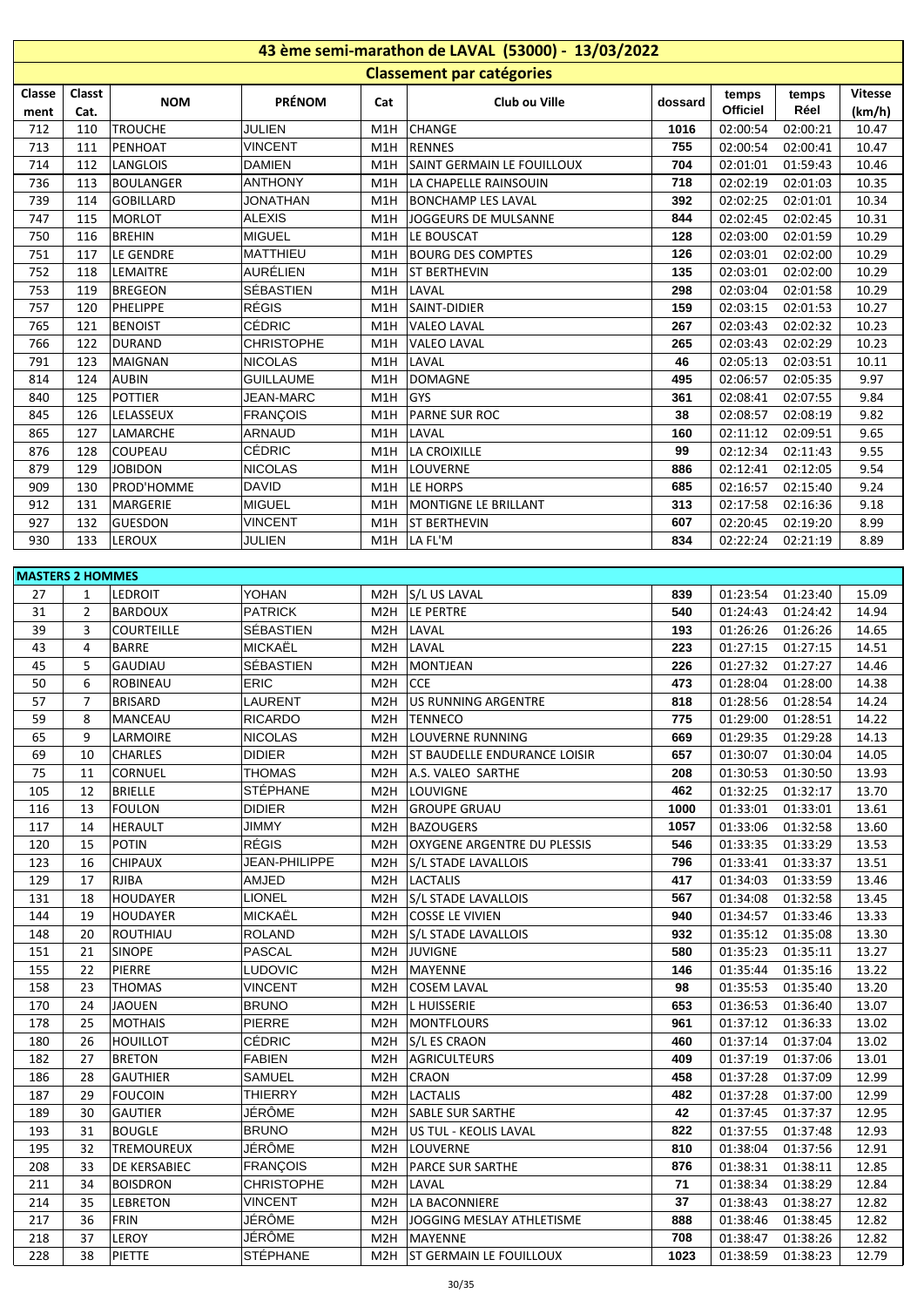| 43 ème semi-marathon de LAVAL (53000) - 13/03/2022 |          |                                    |                                 |                         |                                                  |             |                      |                      |                |  |  |  |
|----------------------------------------------------|----------|------------------------------------|---------------------------------|-------------------------|--------------------------------------------------|-------------|----------------------|----------------------|----------------|--|--|--|
|                                                    |          |                                    |                                 |                         | <b>Classement par catégories</b>                 |             |                      |                      |                |  |  |  |
| Classe                                             | Classt   |                                    | <b>PRÉNOM</b>                   |                         |                                                  |             | temps                | temps                | <b>Vitesse</b> |  |  |  |
| ment                                               | Cat.     | <b>NOM</b>                         |                                 | Cat                     | Club ou Ville                                    | dossard     | Officiel             | Réel                 | (km/h)         |  |  |  |
| 230                                                | 39       | LAIR                               | <b>DAVID</b>                    | M <sub>2</sub> H        | S/L STADE LAVALLOIS                              | 660         | 01:39:00             | 01:37:49             | 12.79          |  |  |  |
| 232                                                | 40       | LEFEUVRE                           | <b>LUDOVIC</b>                  | M <sub>2</sub> H        | <b>LACTALIS</b>                                  | 549         | 01:39:02             | 01:38:55             | 12.78          |  |  |  |
| 244                                                | 41       | <b>BREHARD</b>                     | <b>DAMIEN</b>                   | M2H                     | LOUVERNE                                         | 970         | 01:39:22             | 01:38:26             | 12.74          |  |  |  |
| 264                                                | 42       | MOTTIER                            | WILLIAM                         | M2H                     | <b>CAPB</b>                                      | 741         | 01:40:18             | 01:40:07             | 12.62          |  |  |  |
| 267                                                | 43       | <b>CERTENAIS</b>                   | GAËTAN                          | M2H                     | <b>CHELUN</b>                                    | 1031<br>542 | 01:40:29             | 01:39:51             | 12.60          |  |  |  |
| 271<br>279                                         | 44<br>45 | <b>CLEMENCE</b><br><b>RALU</b>     | <b>DAVID</b><br><b>JEAN-LUC</b> | M2H<br>M2H              | <b>LAUNAY VILLIERS</b><br><b>CHATEAU GONTIER</b> | 617         | 01:40:35<br>01:41:33 | 01:40:27<br>01:41:26 | 12.59<br>12.47 |  |  |  |
| 296                                                | 46       | <b>JANVIER</b>                     | <b>CHRISTOPHE</b>               | M2H                     | <b>TAILLIS</b>                                   | 952         | 01:42:12             | 01:41:49             | 12.39          |  |  |  |
| 316                                                | 47       | <b>BOULAY</b>                      | <b>DENIS</b>                    | M <sub>2</sub> H        | <b>GROUPE RAPIDO</b>                             | 819         | 01:43:20             | 01:42:53             | 12.25          |  |  |  |
| 321                                                | 48       | <b>DUPRE</b>                       | <b>PATRICE</b>                  |                         | M2H LA BACONNIERE                                | 469         | 01:43:38             | 01:43:11             | 12.22          |  |  |  |
| 323                                                | 49       | <b>BECHET</b>                      | <b>EMMANUEL</b>                 | M2H                     | RANES                                            | 950         | 01:43:42             | 01:42:57             | 12.21          |  |  |  |
| 330                                                | 50       | LENAIN                             | STÉPHANE                        | M2H                     | LOUVERNE                                         | 1046        | 01:43:53             | 01:43:01             | 12.19          |  |  |  |
| 347                                                | 51       | MORIN                              | SAMUEL                          | M2H                     | LAVAL                                            | 1045        | 01:44:35             | 01:44:03             | 12.11          |  |  |  |
| 349                                                | 52       | LE PRINCE                          | STÉPHANE                        | M <sub>2</sub> H        | MONTIGNE LE BRILLANT                             | 447         | 01:44:39             | 01:44:15             | 12.10          |  |  |  |
| 365                                                | 53       | <b>TOURTE</b>                      | <b>EDDY</b>                     | M <sub>2</sub> H        | <b>LACTALIS</b>                                  | 426         | 01:45:28             | 01:45:07             | 12.00          |  |  |  |
| 377                                                | 54       | MERIENNE                           | CÉDRIC                          | M2H                     | LES BONS VIVANTS SAKUS 53                        | 380         | 01:46:12             | 01:44:47             | 11.92          |  |  |  |
| 382                                                | 55       | <b>FOURNIER</b>                    | <b>DAVID</b>                    | M2H                     | LOUVERNE                                         | 375         | 01:46:33             | 01:45:58             | 11.88          |  |  |  |
| 384                                                | 56       | <b>ROBERT</b>                      | <b>BERTRAND</b>                 | M2H                     | LA CROIXILLE                                     | 609         | 01:46:36             | 01:45:46             | 11.88          |  |  |  |
| 385                                                | 57       | <b>GREGOIRE</b>                    | EMMANUEL                        | M2H                     | ATHLETISME SARTHE LOIR 72                        | 971         | 01:46:37             | 01:46:01             | 11.87          |  |  |  |
| 389                                                | 58       | <b>PONS</b>                        | <b>MATHIEU</b>                  | M2H                     | MULSANNE                                         | 1049        | 01:46:45             | 01:45:37             | 11.86          |  |  |  |
| 396                                                | 59       | <b>PORCHER</b>                     | <b>NICOLAS</b>                  | M2H                     | LAVAL                                            | 205         | 01:47:08             | 01:46:54             | 11.82          |  |  |  |
| 397                                                | 60       | <b>GRANGER</b>                     | <b>MIGUEL</b>                   | M <sub>2</sub> H        | <b>SOULGE SUR OUETTE</b>                         | 847         | 01:47:08             | 01:45:52             | 11.82          |  |  |  |
| 399                                                | 61       | <b>BRIAIS</b>                      | JOCELYN                         | M2H                     | LAVAL                                            | 673         | 01:47:08             | 01:46:00             | 11.82          |  |  |  |
| 402<br>407                                         | 62       | TRUEL<br><b>GAUTEUR</b>            | STÉPHANE<br><b>FRANCK</b>       | M2H<br>M <sub>2</sub> H | <b>VITRE</b><br>QUELAINES SAINT-GAULT            | 121<br>914  | 01:47:11             | 01:46:45             | 11.81<br>11.79 |  |  |  |
| 408                                                | 63<br>64 | PERICHET                           | GRÉGORY                         | M <sub>2</sub> H        | SAINT GERMAIN LE FOUILLOUX                       | 789         | 01:47:21<br>01:47:23 | 01:46:16<br>01:46:46 | 11.79          |  |  |  |
| 417                                                | 65       | PICHARD                            | JÉRÔME                          | M2H                     | <b>VITRE</b>                                     | 716         | 01:47:57             | 01:47:41             | 11.73          |  |  |  |
| 428                                                | 66       | PINCON                             | <b>FRÉDÉRIC</b>                 | M <sub>2</sub> H        | <b>ENTENTE SPORTIVE BONCHAMP RUN</b>             | 945         | 01:48:10             | 01:48:03             | 11.70          |  |  |  |
| 431                                                | 67       | <b>GUILLARD</b>                    | JEAN-FRANÇOIS                   | M2H                     | LAVAL                                            | 896         | 01:48:28             | 01:47:57             | 11.67          |  |  |  |
| 434                                                | 68       | PORHEL                             | LUC                             | M2H                     | LAVAL                                            | 929         | 01:48:36             | 01:47:16             | 11.66          |  |  |  |
| 438                                                | 69       | <b>MENESGUEN</b>                   | <b>KARL</b>                     | M2H                     | <b>WALOR LAVAL</b>                               | 551         | 01:48:41             | 01:47:46             | 11.65          |  |  |  |
| 439                                                | 70       | <b>DURU</b>                        | PIERRE-CHARLES                  | M2H                     | LOUVERNE RUNNING                                 | 920         | 01:48:41             | 01:47:47             | 11.65          |  |  |  |
| 441                                                | 71       | <b>HELBERT</b>                     | <b>GUILLAUME</b>                |                         | M2H LAVAL                                        | 729         | 01:48:46             | 01:48:06             | 11.64          |  |  |  |
| 461                                                | 72       | RENIER                             | <b>THIERRY</b>                  |                         | M2H   LACTALIS                                   | 430         |                      | 01:49:34 01:49:10    | 11.55          |  |  |  |
| 466                                                | 73       | <b>MONNIER</b>                     | JÉRÔME                          |                         | M2H MONTIGNE LE BRILLANT                         | 949         |                      | 01:49:40  01:49:11   | 11.54          |  |  |  |
| 477                                                | 74       | PAVAGEAU                           | JULIEN                          |                         | M2H CHELUN                                       | 603         | 01:49:59             | 01:49:20             | 11.51          |  |  |  |
| 481                                                | 75       | <b>ROCHER</b>                      | <b>JOHN</b>                     | M2H                     | <b>LACTALIS</b>                                  | 424         | 01:50:03             | 01:48:49             | 11.50          |  |  |  |
| 491                                                | 76       | GONDARD                            | <b>DAVID</b>                    | M2H                     | <b>GYS</b>                                       | 206         | 01:50:34             | 01:50:10             | 11.45          |  |  |  |
| 493                                                | 77       | <b>HUBERT</b>                      | <b>XAVIER</b>                   | M2H                     | MONTENAY                                         | 751         | 01:50:44             | 01:50:09             | 11.43          |  |  |  |
| 501                                                | 78       | DANIEL                             | <b>DIMITRI</b>                  | M2H                     | MANN+HUMMEL                                      | 925         | 01:51:20             | 01:50:27             | 11.37          |  |  |  |
| 508                                                | 79       | <b>CERTENAIS</b>                   | MICKAËL                         | M2H                     | LES LEOPARDS GUERCHAIS                           | 1055        | 01:51:55             | 01:51:16             | 11.31          |  |  |  |
| 515                                                | 80       | <b>DUVAL</b><br><b>ROCHER</b>      | ARNAUD<br><b>OLIVIER</b>        | M2H                     | <b>ST JEAN SUR MAYENNE</b>                       | 330<br>948  | 01:52:02             | 01:51:29             | 11.30          |  |  |  |
| 521<br>524                                         | 81<br>82 | <b>LEGROS</b>                      | SÉBASTIEN                       | M2H<br>M2H              | <b>BREST</b><br>LAVAL                            | 939         | 01:52:39<br>01:52:46 | 01:51:54<br>01:52:24 | 11.24<br>11.23 |  |  |  |
| 530                                                | 83       | <b>BLANCHE</b>                     | ARNAUD                          | M2H                     | <b>COFIDUR EMS</b>                               | 883         | 01:52:54             | 01:52:34             | 11.21          |  |  |  |
| 544                                                | 84       | <b>RIVET</b>                       | PASCAL                          | M2H                     | ARGENTRE                                         | 710         | 01:53:18             | 01:52:03             | 11.17          |  |  |  |
| 552                                                | 85       | COTTEREAU                          | JÉRÔME                          |                         | M2H SERAP SLS CROSS CORPO                        | 548         | 01:53:33             | 01:52:17             | 11.15          |  |  |  |
| 554                                                | 86       | PIERRE                             | PHILIPPE                        |                         | M2H ERNEE                                        | 586         | 01:53:39             | 01:53:05             | 11.14          |  |  |  |
| 568                                                | 87       | <b>FONTAINE</b>                    | <b>VINCENT</b>                  | M2H                     | <b>ARGENTRE DU PLESSIS</b>                       | 120         | 01:54:05             | 01:53:39             | 11.10          |  |  |  |
| 576                                                | 88       | <b>FOUCAULT</b>                    | <b>ERIC</b>                     | M2H                     | LAVAL                                            | 938         | 01:54:29             | 01:54:19             | 11.06          |  |  |  |
| 582                                                | 89       | <b>PINCON</b>                      | <b>OLIVIER</b>                  | M2H                     | S/L STADE LAVALLOIS                              | 352         | 01:54:43             | 01:53:30             | 11.04          |  |  |  |
| 585                                                | 90       | <b>BESSEICHE</b>                   | <b>STANISLAS</b>                | M2H                     | SEGRE                                            | 217         | 01:54:48             | 01:54:18             | 11.03          |  |  |  |
| 593                                                | 91       | LEON                               | GAËTAN                          | M2H                     | <b>SAINT OUEN DES TOITS</b>                      | 808         | 01:55:06             | 01:53:49             | 11.00          |  |  |  |
| 602                                                | 92       | <b>MAUNY</b>                       | <b>RAYMOND</b>                  | M2H                     | MAY'RUN                                          | 202         | 01:55:57             | 01:55:00             | 10.92          |  |  |  |
| 624                                                | 93       | LE REUN                            | <b>PASCAL</b>                   | M2H                     | LA FL'M                                          | 1011        | 01:56:47             | 01:55:45             | 10.84          |  |  |  |
| 626                                                | 94       | <b>HIRON</b>                       | ALBAN                           | M2H                     | LAIGNE                                           | 136         | 01:56:57             | 01:56:39             | 10.83          |  |  |  |
| 630                                                | 95       | BRETAUDEAU                         | <b>PASCAL</b>                   | M2H                     | LACTALIS                                         | 419         | 01:57:03             | 01:56:35             | 10.82          |  |  |  |
| 634                                                | 96       | <b>CHAUDET</b>                     | LUDOVIC                         | M2H                     | LAVAL                                            | 954         | 01:57:20             | 01:56:14             | 10.79          |  |  |  |
| 635                                                | 97       | LAZIZI                             | <b>TAHAR</b><br><b>BRICE</b>    |                         | M2H  L HUISSERIE                                 | 652         | 01:57:20             | 01:56:00             | 10.79          |  |  |  |
| 639<br>654                                         | 98<br>99 | <b>COIGNARD</b><br><b>BESSIRAL</b> | MICKAËL                         |                         | M2H S/L UA SARGEENNE<br>M2H GROUPE GRUAU         | 559<br>967  | 01:57:27<br>01:58:08 | 01:56:33<br>01:56:58 | 10.78<br>10.72 |  |  |  |
| 671                                                | 100      | <b>ROBINO</b>                      | STÉPHANE                        |                         | M2H   LA CHAPELLE ANTHENAISE                     | 1003        | 01:59:01             | 01:57:46             | 10.64          |  |  |  |
| 677                                                | 101      | SALLARD                            | RÉGIS                           | M2H                     | US CHANGE JOGGING                                | 528         | 01:59:08             | 01:58:20             | 10.63          |  |  |  |
| 689                                                | 102      | <b>DURU</b>                        | <b>CHRISTELLE</b>               |                         | M2H   LACTALIS                                   | 441         | 01:59:59             | 01:59:05             | 10.55          |  |  |  |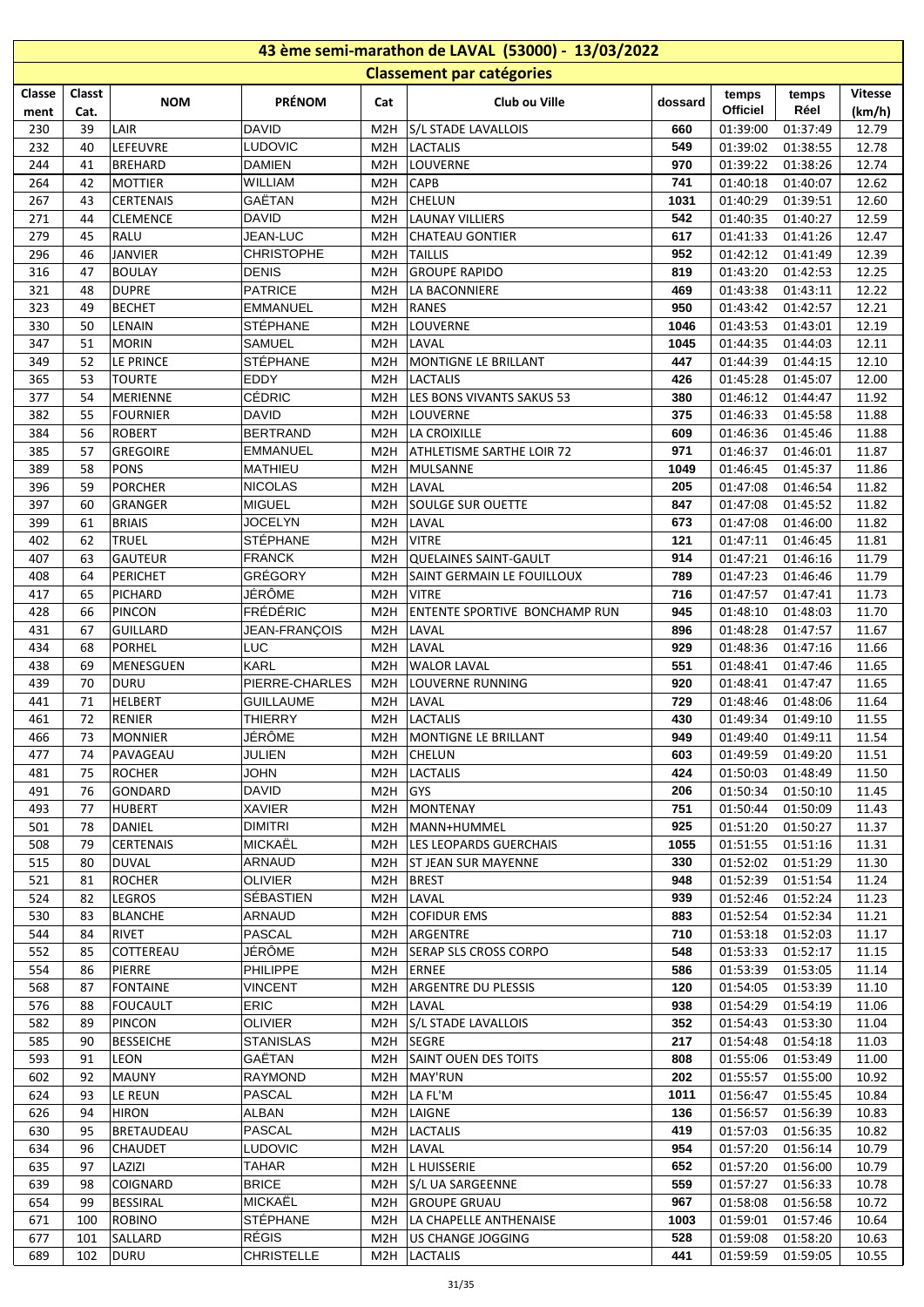|                         | 43 ème semi-marathon de LAVAL (53000) - 13/03/2022 |                    |                  |                  |                                  |         |                   |               |                          |  |  |  |  |
|-------------------------|----------------------------------------------------|--------------------|------------------|------------------|----------------------------------|---------|-------------------|---------------|--------------------------|--|--|--|--|
|                         |                                                    |                    |                  |                  | <b>Classement par catégories</b> |         |                   |               |                          |  |  |  |  |
| Classe<br>ment          | Classt<br>Cat.                                     | <b>NOM</b>         | <b>PRÉNOM</b>    | Cat              | Club ou Ville                    | dossard | temps<br>Officiel | temps<br>Réel | <b>Vitesse</b><br>(km/h) |  |  |  |  |
| 701                     | 103                                                | <b>FOURMOND</b>    | SÉBASTIEN        | M2H              | S/L FREE RUN                     | 141     | 02:00:32          | 01:59:37      | 10.50                    |  |  |  |  |
| 702                     | 104                                                | VALLEE             | <b>VINCENT</b>   | M <sub>2</sub> H | S/L FREE RUN                     | 70      | 02:00:32          | 01:59:37      | 10.50                    |  |  |  |  |
| 709                     | 105                                                | LEFAUX             | <b>XAVIER</b>    | M2H              | LA CHAPELLE-RAINSOUIN            | 524     | 02:00:46          | 01:59:31      | 10.48                    |  |  |  |  |
| 722                     | 106                                                | JULDE              | <b>ERWAN</b>     | M2H              | ENTRAMMES                        | 57      | 02:01:14          | 02:00:43      | 10.44                    |  |  |  |  |
| 733                     | 107                                                | <b>BEAUCHER</b>    | <b>ANTHONY</b>   | M2H              | MAYENNE                          | 369     | 02:02:04          | 02:01:14      | 10.37                    |  |  |  |  |
| 745                     | 108                                                | <b>SERGENT</b>     | <b>MICKAËL</b>   | M <sub>2</sub> H | S/L ES CRAON                     | 1029    | 02:02:40          | 02:01:36      | 10.32                    |  |  |  |  |
| 749                     | 109                                                | LAMBERT            | <b>NICOLAS</b>   | M <sub>2</sub> H | <b>VALEO LAVAL</b>               | 266     | 02:02:53          | 02:01:37      | 10.30                    |  |  |  |  |
| 754                     | 110                                                | <b>GIBIER</b>      | JÉRÔME           | M <sub>2</sub> H | <b>VALEO LAVAL</b>               | 263     | 02:03:07          | 02:02:39      | 10.28                    |  |  |  |  |
| 760                     | 111                                                | <b>DORGERE</b>     | <b>CYRILLE</b>   | M <sub>2</sub> H | LOUVIGNE                         | 852     | 02:03:26          | 02:02:44      | 10.26                    |  |  |  |  |
| 763                     | 112                                                | ROUSSEAU           | <b>FLORENT</b>   | M <sub>2</sub> H | LAVAL                            | 746     | 02:03:35          | 02:02:30      | 10.24                    |  |  |  |  |
| 770                     | 113                                                | <b>GERAULT</b>     | <b>MARC</b>      | M2H              | LA GRAVELLE                      | 869     | 02:03:51          | 02:02:32      | 10.22                    |  |  |  |  |
| 773                     | 114                                                | <b>CHABIRON</b>    | <b>TONY</b>      | M <sub>2</sub> H | <b>VALEO LAVAL</b>               | 262     | 02:03:57          | 02:02:48      | 10.21                    |  |  |  |  |
| 786                     | 115                                                | DELIGEON           | <b>SYLVAIN</b>   | M <sub>2</sub> H | LOUVIGNE                         | 331     | 02:04:59          | 02:04:35      | 10.13                    |  |  |  |  |
| 790                     | 116                                                | <b>GUIBERT</b>     | JÉRÔME           | M <sub>2</sub> H | <b>CHAMPAGNE</b>                 | 656     | 02:05:13          | 02:03:50      | 10.11                    |  |  |  |  |
| 797                     | 117                                                | <b>HERVIEU</b>     | JÉRÔME           | M2H              | <b>CHANGE</b>                    | 614     | 02:05:34          | 02:04:59      | 10.08                    |  |  |  |  |
| 806                     | 118                                                | <b>CHASLES</b>     | <b>JOHANN</b>    | M <sub>2</sub> H | <b>CHANGE</b>                    | 88      | 02:06:25          | 02:05:06      | 10.01                    |  |  |  |  |
| 827                     | 119                                                | <b>BODIN</b>       | <b>ARNAUD</b>    | M2H              | UN PAS VERS L'AUTONOMIE 53       | 793     | 02:08:01          | 02:06:32      | 9.89                     |  |  |  |  |
| 834                     | 120                                                | RONDEAU            | <b>BENOIT</b>    | M <sub>2</sub> H | LAVAL                            | 212     | 02:08:24          | 02:07:39      | 9.86                     |  |  |  |  |
| 836                     | 121                                                | <b>AUBERT</b>      | <b>DAVID</b>     | M <sub>2</sub> H | <b>UPAC CHATEAU-GONTIER *</b>    | 678     | 02:08:25          | 02:07:22      | 9.86                     |  |  |  |  |
| 843                     | 122                                                | <b>THERY</b>       | <b>DAVID</b>     | M <sub>2</sub> H | MANN+HUMMEL                      | 922     | 02:08:47          | 02:07:28      | 9.83                     |  |  |  |  |
| 862                     | 123                                                | LETESSIER          | <b>TANGUY</b>    | M <sub>2</sub> H | <b>MEDUANE HABITAT</b>           | 832     | 02:11:05          | 02:09:56      | 9.66                     |  |  |  |  |
| 880                     | 124                                                | <b>GOULAY</b>      | <b>OLIVIER</b>   | M <sub>2</sub> H | LAVAL                            | 302     | 02:12:44          | 02:11:20      | 9.54                     |  |  |  |  |
| 886                     | 125                                                | ARAM               | SÉBASTIEN        | M <sub>2</sub> H | LAVAL                            | 778     | 02:13:04          | 02:12:17      | 9.51                     |  |  |  |  |
| 887                     | 126                                                | <b>ROBERT</b>      | <b>WILFRIED</b>  | M <sub>2</sub> H | ST BAUDELLE ENDURANCE LOISIR     | 983     | 02:13:26          | 02:12:22      | 9.49                     |  |  |  |  |
| 891                     | 127                                                | <b>HALOUZE</b>     | <b>FRANCK</b>    | M <sub>2</sub> H | <b>TENNECO</b>                   | 764     | 02:14:03          | 02:13:22      | 9.44                     |  |  |  |  |
| 896                     | 128                                                | <b>CHARPENTIER</b> | <b>FABRICE</b>   | M <sub>2</sub> H | <b>LACTALIS</b>                  | 445     | 02:14:43          | 02:14:08      | 9.40                     |  |  |  |  |
| 900                     | 129                                                | <b>GUINEHEUX</b>   | SÉBASTIEN        | M <sub>2</sub> H | JOGGING MESLAY ATHLETISME        | 853     | 02:15:23          | 02:14:12      | 9.35                     |  |  |  |  |
| 902                     | 130                                                | <b>LONGUET</b>     | SÉBASTIEN        | M2H              | S/L JS COULAINES                 | 256     | 02:15:35          | 02:14:24      | 9.34                     |  |  |  |  |
| 920                     | 131                                                | <b>GOUPIL</b>      | <b>SAMUEL</b>    | M2H              | S/L STADE LAVALLOIS              | 975     | 02:19:34          | 02:18:04      | 9.07                     |  |  |  |  |
| 934                     | 132                                                | <b>BOUIN</b>       | <b>NICOLAS</b>   | M <sub>2</sub> H | LAVAL                            | 180     | 02:24:08          | 02:22:41      | 8.78                     |  |  |  |  |
| 936                     | 133                                                | <b>MASSEROT</b>    | <b>MICKAËL</b>   | M <sub>2</sub> H | <b>ETINCELLE 53</b>              | 907     | 02:24:08          | 02:22:41      | 8.78                     |  |  |  |  |
| 943                     | 134                                                | MEIGNAN            | <b>STÉPHANE</b>  | M <sub>2</sub> H | <b>SAINT BERTHEVIN</b>           | 824     | 02:27:51          | 02:26:49      | 8.56                     |  |  |  |  |
| <b>MASTERS 3 HOMMES</b> |                                                    |                    |                  |                  |                                  |         |                   |               |                          |  |  |  |  |
| 42                      | 1                                                  | <b>TESNIERE</b>    | PHILIPPE         |                  | M3H   LYRECO                     | 191     | 01:27:04          | 01:27:01      | 14.54                    |  |  |  |  |
| 51                      | 2                                                  | <b>GUERIN</b>      | <b>STÉPHANE</b>  | мзн              | <b>FOUGERES</b>                  | 29      | 01:28:16          | 01:28:13      | 14.34                    |  |  |  |  |
| 63                      | 3                                                  | <b>MORIN</b>       | PHILIPPE         | M3H              | <b>BONCHAMP LES LAVAL</b>        | 1030    | 01:29:23          | 01:29:17      | 14.16                    |  |  |  |  |
| 73                      | 4                                                  | RAIMBAULT          | THIERRY          | M3H              | JOGGING MESLAY ATHLETISME        | 174     | 01:30:22          | 01:30:22      | 14.01                    |  |  |  |  |
| 77                      | 5                                                  | <b>LOCHIN</b>      | <b>JEAN-MARC</b> | M3H              | JOGGING MESLAY ATHLETISME        | 556     | 01:31:05          | 01:31:05      | 13.90                    |  |  |  |  |
| 84                      | 6                                                  | <b>MADIOT</b>      | <b>BENOIT</b>    |                  | M3H S/L ES CRAON                 | 698     | 01:31:36          | 01:31:26      | 13.82                    |  |  |  |  |
| 94                      | 7                                                  | CADEAU             | <b>NICOLAS</b>   |                  | M3H S/L CA EVRON                 | 105     | 01:31:59          | 01:31:55      | 13.76                    |  |  |  |  |
| 103                     | 8                                                  | LEFEVRE            | <b>ERIC</b>      |                  | M3H   MONTJEAN                   | 167     | 01:32:19          | 01:32:10      | 13.71                    |  |  |  |  |
| 104                     | 9                                                  | <b>DUVAL</b>       | <b>DOMINIQUE</b> |                  | M3H SEENOVIA                     | 752     | 01:32:22          | 01:32:19      | 13.71                    |  |  |  |  |

| эı  | ∠              | <b>UULNIIV</b>   | <b>JILFIIAIVE</b> | <b>NUSH</b>      | <b>IFUUGENES</b>              | 43   | <b>01.20.10</b> | <b>01.20.15</b> | 14.34 |
|-----|----------------|------------------|-------------------|------------------|-------------------------------|------|-----------------|-----------------|-------|
| 63  | 3              | <b>MORIN</b>     | <b>PHILIPPE</b>   | M3H              | <b>BONCHAMP LES LAVAL</b>     | 1030 | 01:29:23        | 01:29:17        | 14.16 |
| 73  | 4              | RAIMBAULT        | THIERRY           | M3H              | JOGGING MESLAY ATHLETISME     | 174  | 01:30:22        | 01:30:22        | 14.01 |
| 77  | 5              | LOCHIN           | <b>JEAN-MARC</b>  | M3H              | JOGGING MESLAY ATHLETISME     | 556  | 01:31:05        | 01:31:05        | 13.90 |
| 84  | 6              | <b>MADIOT</b>    | <b>BENOIT</b>     | M3H              | S/L ES CRAON                  | 698  | 01:31:36        | 01:31:26        | 13.82 |
| 94  | $\overline{7}$ | CADEAU           | <b>NICOLAS</b>    | M3H              | S/L CA EVRON                  | 105  | 01:31:59        | 01:31:55        | 13.76 |
| 103 | 8              | LEFEVRE          | <b>ERIC</b>       | M3H              | <b>MONTJEAN</b>               | 167  | 01:32:19        | 01:32:10        | 13.71 |
| 104 | 9              | <b>DUVAL</b>     | <b>DOMINIQUE</b>  | M3H              | <b>SEENOVIA</b>               | 752  | 01:32:22        | 01:32:19        | 13.71 |
| 107 | 10             | COUILLAUX        | HERVÉ             | M3H              | S/L ATHLETIQUE CLUB AMBRIERES | 326  | 01:32:33        | 01:32:18        | 13.68 |
| 119 | 11             | <b>PERIN</b>     | <b>PATRICE</b>    | M3H              | <b>ERNEENNE TRIATHLON</b>     | 390  | 01:33:14        | 01:33:04        | 13.58 |
| 142 | 12             | <b>MONNERIE</b>  | <b>DAVID</b>      | M3H              | <b>BALAZE</b>                 | 234  | 01:34:45        | 01:34:21        | 13.36 |
| 174 | 13             | <b>TROHEL</b>    | <b>DENIS</b>      | M3H              | ETRELLES                      | 691  | 01:37:08        | 01:36:43        | 13.03 |
| 179 | 14             | <b>PISSARD</b>   | <b>NICOLAS</b>    | M3H              | <b>ST BERTHEVIN</b>           | 116  | 01:37:13        | 01:36:30        | 13.02 |
| 190 | 15             | <b>FOUREAU</b>   | <b>OLIVIER</b>    | M3H              | <b>AGRICULTEURS</b>           | 779  | 01:37:49        | 01:37:45        | 12.94 |
| 194 | 16             | <b>BOUSSARD</b>  | <b>PATRICK</b>    | M3H              | LOUVERNE RUNNING              | 703  | 01:37:56        | 01:37:47        | 12.93 |
| 206 | 17             | <b>HACQUES</b>   | <b>BRUNO</b>      | M3H              | LAVAL                         | 304  | 01:38:25        | 01:37:35        | 12.86 |
| 215 | 18             | <b>QUEFFELEC</b> | <b>JACQUES</b>    | M3H              | <b>CHANGE</b>                 | 858  | 01:38:45        | 01:38:39        | 12.82 |
| 216 | 19             | CALBA            | <b>OLIVIER</b>    | M3H              | LA FL'M                       | 1009 | 01:38:46        | 01:37:40        | 12.82 |
| 224 | 20             | <b>METAYER</b>   | <b>CLAUDE</b>     | M3H              | <b>VITRE</b>                  | 370  | 01:38:54        | 01:38:42        | 12.80 |
| 241 | 21             | <b>TURPIN</b>    | <b>FRÉDÉRIC</b>   | M3H              | MONTREUIL-POULAY              | 800  | 01:39:13        | 01:38:47        | 12.76 |
| 253 | 22             | <b>BREHIN</b>    | <b>PATRICK</b>    | M3H              | <b>US RUNNING ARGENTRE</b>    | 719  | 01:39:43        | 01:39:43        | 12.70 |
| 284 | 23             | <b>GOUGEON</b>   | <b>VINCENT</b>    | M3H              | <b>GSK</b>                    | 497  | 01:41:46        | 01:41:24        | 12.44 |
| 287 | 24             | LESAULNIER       | <b>RÉGIS</b>      | M3H              | <b>COFIDUR EMS</b>            | 885  | 01:41:55        | 01:41:38        | 12.42 |
| 289 | 25             | <b>FREMOND</b>   | <b>CHRISTIAN</b>  | M3H              | <b>L HUISSERIE</b>            | 310  | 01:41:58        | 01:41:09        | 12.42 |
| 291 | 26             | TAROT            | <b>CHRISTOPHE</b> | M3H              | LOUVERNE RUNNING              | 861  | 01:42:04        | 01:41:54        | 12.40 |
| 293 | 27             | ROUSSEAU         | <b>CHRISTOPHE</b> | M3H              | <b>COSEM LAVAL</b>            | 314  | 01:42:08        | 01:41:18        | 12.40 |
| 295 | 28             | ORRIERE          | <b>VINCENT</b>    | M <sub>3</sub> H | <b>APROLLIANCE</b>            | 766  | 01:42:11        | 01:41:51        | 12.39 |
| 313 | 29             | <b>GUERIN</b>    | <b>STÉPHANE</b>   | M3H              | LAVAL                         | 633  | 01:43:09        | 01:42:45        | 12.27 |
| 319 | 30             | <b>ROMAGNE</b>   | <b>CHRISTOPHE</b> | M3H              | <b>TENNECO</b>                | 774  | 01:43:33        | 01:42:51        | 12.23 |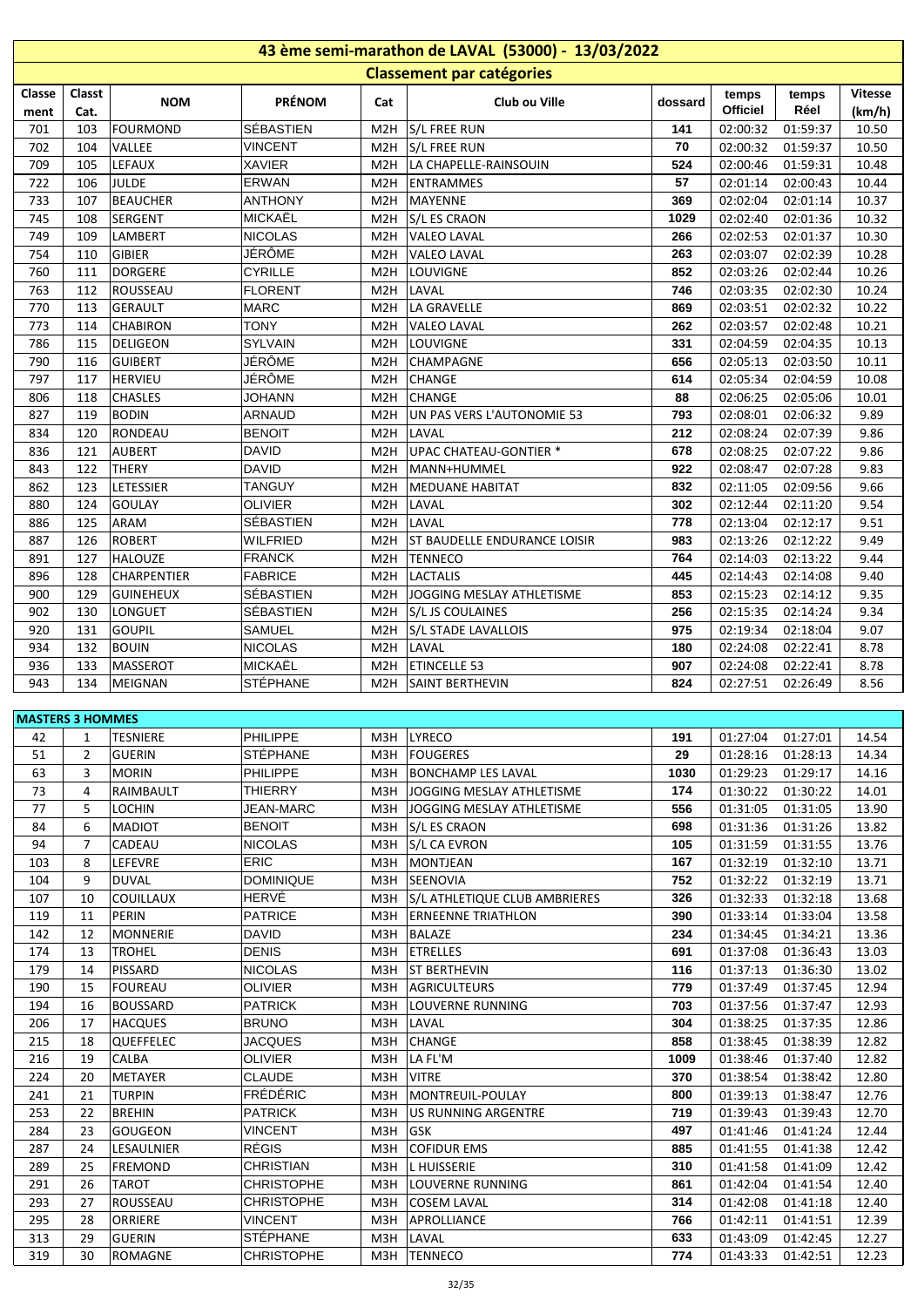| 43 ème semi-marathon de LAVAL (53000) - 13/03/2022 |          |                                    |                                   |            |                                         |             |                      |                      |                |  |  |
|----------------------------------------------------|----------|------------------------------------|-----------------------------------|------------|-----------------------------------------|-------------|----------------------|----------------------|----------------|--|--|
|                                                    |          |                                    |                                   |            | <b>Classement par catégories</b>        |             |                      |                      |                |  |  |
| Classe                                             | Classt   | <b>NOM</b>                         | <b>PRÉNOM</b>                     | Cat        | Club ou Ville                           | dossard     | temps                | temps                | <b>Vitesse</b> |  |  |
| ment                                               | Cat.     |                                    |                                   |            |                                         |             | <b>Officiel</b>      | Réel                 | (km/h)         |  |  |
| 322                                                | 31       | <b>HUET</b>                        | <b>THIERRY</b>                    | M3H        | JOGGING MESLAY ATHLETISME               | 1043        | 01:43:38             | 01:43:20             | 12.22          |  |  |
| 332                                                | 32       | <b>JOURDE</b>                      | <b>ETIENNE</b>                    | M3H        | <b>MONTFLOURS</b>                       | 960         | 01:43:57             | 01:43:17             | 12.18          |  |  |
| 336<br>337                                         | 33<br>34 | <b>ARISTOLE</b><br><b>BRILLET</b>  | <b>FLAVIEN</b><br><b>SERGE</b>    | M3H<br>МЗН | COURBEVEILLE<br><b>ENTRAMMES</b>        | 360<br>802  | 01:44:06<br>01:44:10 | 01:43:35<br>01:43:57 | 12.16<br>12.15 |  |  |
| 338                                                | 35       | GARNIER                            | <b>CHRISTIAN</b>                  | M3H        | LAVAL                                   | 459         | 01:44:14             | 01:43:25             | 12.15          |  |  |
| 352                                                | 36       | <b>COUTURIER</b>                   | <b>JEAN-CHARLES</b>               | МЗН        | MAYENNE                                 | 139         | 01:44:48             | 01:44:32             | 12.08          |  |  |
| 362                                                | 37       | <b>GOURET</b>                      | MICKAËL                           | M3H        | PLENEUF-VAL-ANDRE                       | 154         | 01:45:22             | 01:45:17             | 12.02          |  |  |
| 391                                                | 38       | <b>FILOCHE</b>                     | <b>STÉPHANE</b>                   | M3H        | <b>GYS</b>                              | 227         | 01:46:50             | 01:46:31             | 11.85          |  |  |
| 392                                                | 39       | <b>PRIOUR</b>                      | <b>FRANCK</b>                     | M3H        | <b>ST SATURNIN DU LIMET</b>             | 487         | 01:46:51             | 01:45:53             | 11.85          |  |  |
| 405                                                | 40       | <b>SIMON</b>                       | <b>BRUNO</b>                      | M3H        | S/L STADE LAVALLOIS                     | 736         | 01:47:19             | 01:46:20             | 11.80          |  |  |
| 411                                                | 41       | <b>GAGEOT</b>                      | SÉBASTIEN                         | МЗН        | <b>SAINT JEAN SUR MAYENNE</b>           | 143         | 01:47:27             | 01:46:41             | 11.78          |  |  |
| 416                                                | 42       | <b>BOURSERIE</b>                   | JEAN-PIERRE                       | МЗН        | MONTREUIL SOUS PEROUSE                  | 664         | 01:47:51             | 01:47:23             | 11.74          |  |  |
| 418                                                | 43       | <b>BRUNEAU</b>                     | <b>THIERRY</b>                    | МЗН        | <b>WALOR LAVAL</b>                      | 552         | 01:47:58             | 01:46:49             | 11.73          |  |  |
| 419                                                | 44       | COLAS                              | PHILIPPE                          | M3H        | <b>LOIRON RUILLE</b>                    | 269         | 01:47:58             | 01:47:35             | 11.73          |  |  |
| 427                                                | 45<br>46 | <b>BEDOUET</b><br><b>GARNIER</b>   | STÉPHANE                          | M3H<br>M3H | <b>COFIDUR EMS</b><br>L'HUISSERIE       | 481<br>1004 | 01:48:10             | 01:47:49             | 11.70          |  |  |
| 432<br>436                                         | 47       | GARANGER                           | <b>EMMANUEL</b><br>LAURENT        | M3H        | <b>MONTIGNE LE BRILLANT</b>             | 109         | 01:48:32<br>01:48:40 | 01:48:29<br>01:48:01 | 11.66<br>11.65 |  |  |
| 443                                                | 48       | <b>CHAPPE</b>                      | <b>LUDOVIC</b>                    | МЗН        | <b>CHANGE</b>                           | 857         | 01:48:49             | 01:48:01             | 11.63          |  |  |
| 444                                                | 49       | <b>BLIN</b>                        | WILFRID                           | M3H        | LAVAL                                   | 332         | 01:48:53             | 01:48:37             | 11.63          |  |  |
| 448                                                | 50       | <b>SAUCET</b>                      | SÉBASTIEN                         | M3H        | LAVAL                                   | 486         | 01:49:02             | 01:48:21             | 11.61          |  |  |
| 449                                                | 51       | <b>MERMET</b>                      | <b>BERNARD</b>                    | M3H        | US CHANGE JOGGING                       | 890         | 01:49:10             | 01:48:38             | 11.60          |  |  |
| 450                                                | 52       | LAIRY                              | SYLVAIN                           | M3H        | <b>LACTALIS</b>                         | 440         | 01:49:11             | 01:48:31             | 11.60          |  |  |
| 462                                                | 53       | <b>DESPRES</b>                     | LAURENT                           | M3H        | <b>BOUCHAMPS LES CRAON</b>              | 895         | 01:49:36             | 01:48:54             | 11.55          |  |  |
| 465                                                | 54       | <b>NEVEUX</b>                      | <b>SYLVAIN</b>                    | M3H        | <b>LYRECO</b>                           | 181         | 01:49:38             | 01:48:42             | 11.55          |  |  |
| 483                                                | 55       | <b>KOLTALO</b>                     | <b>LUDOVIC</b>                    | МЗН        | <b>BRICO DEPOT LAVAL</b>                | 254         | 01:50:04             | 01:49:47             | 11.50          |  |  |
| 486                                                | 56       | <b>ANDRE</b>                       | <b>DOMINIQUE</b>                  | M3H        | <b>GROUPE GRUAU</b>                     | 598         | 01:50:09             | 01:50:09             | 11.49          |  |  |
| 489                                                | 57       | <b>BOUCHERIE</b>                   | <b>STÉPHANE</b>                   | M3H        | <b>CRAON</b>                            | 1032        | 01:50:28             | 01:50:05             | 11.46          |  |  |
| 496<br>510                                         | 58<br>59 | <b>GAUDOIS</b><br><b>GIBIER</b>    | <b>GUILHEM</b>                    | M3H<br>M3H | <b>CHANGE</b><br>ATHLE DU PAYS DE REDON | 1026<br>317 | 01:51:05             | 01:50:44             | 11.40          |  |  |
| 514                                                | 60       | <b>HUAULME</b>                     | <b>THIERRY</b><br><b>PIERRICK</b> | M3H        | <b>AIMM</b>                             | 620         | 01:51:58<br>01:52:01 | 01:50:46<br>01:51:29 | 11.31<br>11.30 |  |  |
| 518                                                | 61       | <b>PROUST</b>                      | <b>PHILIPPE</b>                   | МЗН        | <b>FORCE</b>                            | 41          | 01:52:22             | 01:51:27             | 11.27          |  |  |
| 519                                                | 62       | <b>CORMIER</b>                     | <b>BRUNO</b>                      | МЗН        | LA FL'M                                 | 671         | 01:52:29             | 01:51:25             | 11.26          |  |  |
| 525                                                | 63       | <b>HILAND</b>                      | STÉPHANE                          | M3H        | LAVAL                                   | 731         | 01:52:47             | 01:52:25             | 11.23          |  |  |
| 536                                                | 64       | <b>NABUCET</b>                     | <b>DOMINIQUE</b>                  | МЗН        | <b>OXYGENE ARGENTRE DU PLESSIS</b>      | 110         | 01:52:59             | 01:52:23             | 11.21          |  |  |
| 564                                                | 65       | <b>DROUIN</b>                      | SAMUEL                            |            | M3H LAVAL                               | 275         |                      | 01:53:58 01:53:42    | 11.11          |  |  |
| 567                                                | 66       | <b>DESBOIS</b>                     | <b>CHRISTOPHE</b>                 | мзн        | <b>SAINT BERTHEVIN</b>                  | 996         | 01:54:01             | 01:52:44             | 11.10          |  |  |
| 583                                                | 67       | <b>GUENEGOU</b>                    | <b>HUBERT</b>                     | МЗН        | <b>BONCHAMP LES LAVAL</b>               | 56          | 01:54:45             | 01:54:26             | 11.03          |  |  |
| 588                                                | 68       | <b>DUVAL</b>                       | JEAN-PHILIPPE                     | мзн        | <b>AGRICULTEURS</b>                     | 837         | 01:54:55             | 01:54:55             | 11.02          |  |  |
| 595                                                | 69       | <b>PIGNE</b>                       | <b>PASCAL</b>                     | M3H        | <b>ENTENTE SPORTIVE BONCHAMP RUN</b>    | 1025        | 01:55:10             | 01:54:19             | 10.99          |  |  |
| 596                                                | 70       | <b>MOREL</b>                       | <b>NICOLAS</b>                    | МЗН        | ST BAUDELLE ENDURANCE LOISIR            | 884         | 01:55:20             | 01:55:05             | 10.98          |  |  |
| 599<br>603                                         | 71<br>72 | PASSARD<br><b>LECOT</b>            | <b>BRUNO</b><br><b>BRUNO</b>      | МЗН<br>M3H | MAYENNE<br><b>ST M HERVE</b>            | 252<br>969  | 01:55:34<br>01:55:58 | 01:54:21<br>01:55:28 | 10.95<br>10.92 |  |  |
| 609                                                | 73       | ANGIN                              | <b>CHRISTOPHE</b>                 | M3H        | ANGERS                                  | 965         | 01:56:08             | 01:55:24             | 10.90          |  |  |
| 622                                                | 74       | DALIFARD                           | DOMINIQUE                         | МЗН        | L HUISSERIE                             | 472         | 01:56:35             | 01:56:01             | 10.86          |  |  |
| 631                                                | 75       | <b>DUFEU</b>                       | HERVÉ                             | M3H        | LAVAL                                   | 561         | 01:57:04             | 01:56:24             | 10.81          |  |  |
| 641                                                | 76       | <b>CHRETIEN</b>                    | ERIC                              | M3H        | <b>PARNE SUR ROC</b>                    | 385         | 01:57:34             | 01:56:24             | 10.77          |  |  |
| 657                                                | 77       | <b>CHOPIN</b>                      | <b>OLIVIER</b>                    |            | M3H   FLEURIGNE                         | 870         | 01:58:21             | 01:57:23             | 10.70          |  |  |
| 661                                                | 78       | <b>ROCHER</b>                      | JEAN-PHILIPPE                     |            | M3H  LECLERC LAVAL/SAINT BERTHEVIN      | 597         | 01:58:32             | 01:58:12             | 10.68          |  |  |
| 666                                                | 79       | CHARLOUP                           | <b>BRUNO</b>                      | M3H        | ERNEE                                   | 990         | 01:58:50             | 01:58:50             | 10.65          |  |  |
| 668                                                | 80       | <b>MORIN</b>                       | JÉRÔME                            |            | M3H  LE GENEST SAINT ISLE               | 934         | 01:58:54             | 01:58:12             | 10.65          |  |  |
| 670                                                | 81       | <b>GAUTEUR</b>                     | <b>MARTIAL</b>                    | мзн        | ENTENTE SPORTIVE BONCHAMP RUN           | 644         | 01:59:00             | 01:58:08             | 10.64          |  |  |
| 692                                                | 82       | <b>MERCIER</b>                     | <b>NICOLAS</b>                    | M3H        | <b>GROUPE GRUAU</b>                     | 600         | 02:00:18             | 01:59:07             | 10.52          |  |  |
| 694                                                | 83       | <b>GOUYER</b>                      | <b>GUILLAUME</b>                  | M3H        | LOUVIGNE                                | 936         | 02:00:24             | 01:59:15             | 10.51          |  |  |
| 706<br>708                                         | 84<br>85 | <b>MORICEAU</b><br><b>LECOMPTE</b> | RÉMI<br><b>CHRISTOPHE</b>         | МЗН<br>M3H | <b>VALEO LAVAL</b><br><b>CHANGE</b>     | 842<br>739  | 02:00:38<br>02:00:43 | 01:59:27<br>01:59:25 | 10.49<br>10.49 |  |  |
| 727                                                | 86       | <b>BESNIER</b>                     | <b>FRÉDÉRIC</b>                   | M3H        | LAVAL                                   | 661         | 02:01:48             | 02:00:32             | 10.39          |  |  |
| 728                                                | 87       | RABAROT                            | PASCAL                            | мзн        | <b>CHANGE</b>                           | 850         | 02:01:48             | 02:00:32             | 10.39          |  |  |
| 732                                                | 88       | <b>QUILLET</b>                     | <b>DIDIER</b>                     | M3H        | JOGGING DES COEVRONS                    | 346         | 02:02:01             | 02:01:01             | 10.38          |  |  |
| 734                                                | 89       | GIRE                               | JEAN-FRANÇOIS                     | МЗН        | LA GUERCHE DE BRETAGNE                  | 905         | 02:02:09             | 02:01:14             | 10.36          |  |  |
| 740                                                | 90       | <b>BRETON</b>                      | <b>STÉPHANE</b>                   | МЗН        | <b>VALEO LAVAL</b>                      | 625         | 02:02:26             | 02:01:12             | 10.34          |  |  |
| 744                                                | 91       | <b>COCHON</b>                      | <b>EMMANUEL</b>                   | M3H        | JOGGING MESLAY ATHLETISME               | 1038        | 02:02:37             | 02:02:01             | 10.32          |  |  |
| 768                                                | 92       | <b>ROUGER</b>                      | LAURENT                           | МЗН        | <b>SAINT QUENTIN LES ANGES</b>          | 176         | 02:03:48             | 02:02:33             | 10.23          |  |  |
| 784                                                | 93       | <b>GAUTIER</b>                     | MATHIEU                           |            | M3H LAVAL                               | 239         | 02:04:50             | 02:03:25             | 10.14          |  |  |
| 807                                                | 94       | ABDELKARIM                         | MOHAMED                           |            | M3H GROUPE GRUAU                        | 602         | 02:06:25             | 02:05:15             | 10.01          |  |  |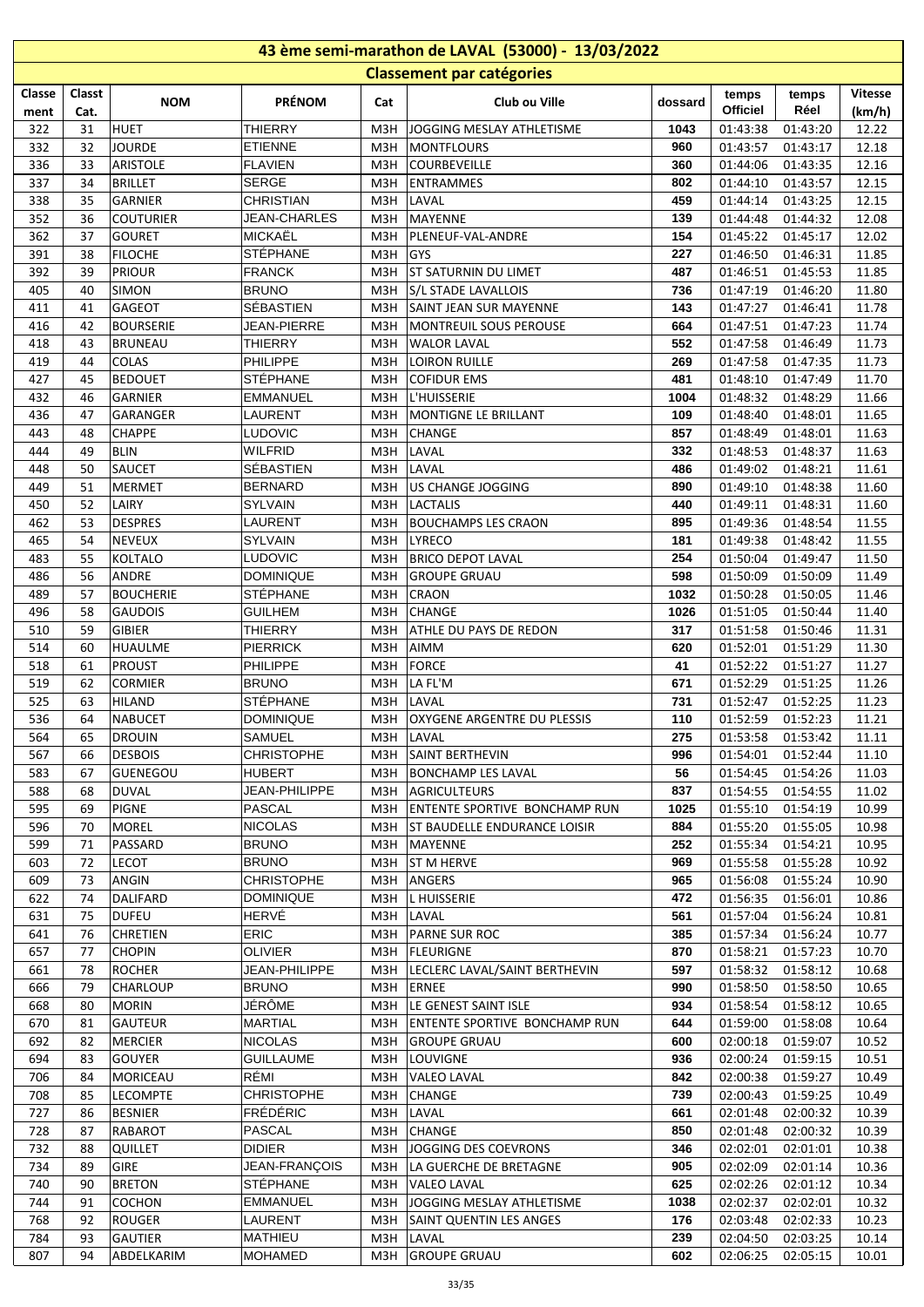| 43 ème semi-marathon de LAVAL (53000) - 13/03/2022 |                |                       |                    |     |                                        |            |                 |                   |                |  |  |
|----------------------------------------------------|----------------|-----------------------|--------------------|-----|----------------------------------------|------------|-----------------|-------------------|----------------|--|--|
|                                                    |                |                       |                    |     | <b>Classement par catégories</b>       |            |                 |                   |                |  |  |
| Classe                                             | Classt         |                       |                    |     |                                        |            | temps           | temps             | <b>Vitesse</b> |  |  |
| ment                                               | Cat.           | <b>NOM</b>            | <b>PRÉNOM</b>      | Cat | Club ou Ville                          | dossard    | <b>Officiel</b> | Réel              | (km/h)         |  |  |
| 810                                                | 95             | PAUMARD               | <b>BRUNO</b>       | M3H | ARGENTRE                               | 974        | 02:06:43        | 02:05:39          | 9.99           |  |  |
| 815                                                | 96             | <b>BOUGEARD</b>       | <b>SAMUEL</b>      | M3H | LAVAL COURT COOL                       | 1022       | 02:07:06        | 02:05:45          | 9.96           |  |  |
| 816                                                | 97             | <b>PARRA</b>          | <b>MICKAËL</b>     | МЗН | LAVAL COURT COOL                       | 855        | 02:07:06        | 02:06:21          | 9.96           |  |  |
| 830                                                | 98             | <b>DUSCHESNE</b>      | <b>STÉPHANE</b>    | МЗН | UN PAS VERS L'AUTONOMIE 53             | 509        | 02:08:04        | 02:06:35          | 9.89           |  |  |
| 832                                                | 99             | <b>MARIE</b>          | LAURENT            | M3H | <b>WILO</b>                            | 502        | 02:08:21        | 02:07:11          | 9.86           |  |  |
| 839                                                | 100            | GOMOND                | <b>CHRISTOPHE</b>  | M3H | <b>BONCHAMP LES LAVAL</b>              | 316        | 02:08:33        | 02:07:21          | 9.85           |  |  |
| 847                                                | 101            | <b>ROGUET</b>         | <b>BRUNO</b>       | M3H | AIMM                                   | 622        | 02:09:04        | 01:50:20          | 9.81           |  |  |
| 867                                                | 102            | <b>CHAMARE</b>        | <b>FABRICE</b>     | M3H | <b>GROUPE GRUAU</b>                    | 833        | 02:11:28        | 02:10:17          | 9.63           |  |  |
| 893                                                | 103            | <b>CHARLES</b>        | ERIC               | M3H | <b>ST OUEN DES TOITS</b>               | 795        | 02:14:15        | 02:13:26          | 9.43           |  |  |
| 905                                                | 104            | SANZ                  | JÉRÔME             | МЗН | <b>SOLESMES</b>                        | 91         | 02:16:14        | 02:14:56          | 9.29           |  |  |
| 910                                                | 105            | PERRIN                | CHARLIE            | M3H | <b>BAGNOLES OXYGENE</b>                | 997        | 02:17:26        | 02:16:48          | 9.21           |  |  |
| 933                                                | 106            | <b>MAUNIT</b>         | <b>ARNAUD</b>      | M3H | <b>LACTALIS</b>                        | 437        | 02:23:26        | 02:22:15          | 8.83           |  |  |
| 944                                                | 107            | ALEXANDRE             | <b>THIERRY</b>     | M3H | LAVAL                                  | 737        | 02:28:27        | 02:28:27          | 8.53           |  |  |
|                                                    |                |                       |                    |     |                                        |            |                 |                   |                |  |  |
| <b>MASTERS 4 HOMMES</b>                            |                |                       |                    |     |                                        |            |                 |                   |                |  |  |
| 68                                                 | 1              | <b>CHARON</b>         | <b>DANIEL</b>      | M4H | <b>AGRICULTEURS</b>                    | 780        | 01:30:02        | 01:29:59          | 14.06          |  |  |
| 109                                                | $\overline{2}$ | <b>MEISS</b>          | <b>NICOLAS</b>     | M4H | LAVAL                                  | 1027       | 01:32:40        | 01:32:27          | 13.66          |  |  |
| 134                                                | 3              | <b>BLOT</b>           | JOËL               | M4H | LAVAL                                  | 713        | 01:34:18        | 01:33:48          | 13.43          |  |  |
| 156                                                | 4              | LEMONNIER             | <b>THIERRY</b>     | M4H | LAVAL COURT COOL                       | 1039       | 01:35:51        | 01:35:30          | 13.21          |  |  |
| 160                                                | 5              | <b>HYAIS-BERIGAUD</b> | <b>SYLVAIN</b>     | M4H | <b>US ST BERTHEVIN</b>                 | 631        | 01:36:04        | 01:36:00          | 13.18          |  |  |
| 171                                                | 6              | <b>MORILLON</b>       | ERIC               | M4H | LE PERTRE                              | 812        | 01:36:59        | 01:36:46          | 13.05          |  |  |
| 188                                                | $\overline{7}$ | <b>MOULIN</b>         | <b>BRUNO</b>       | M4H | <b>RUN AND FREEDOM</b>                 | 594        | 01:37:36        | 01:37:20          | 12.97          |  |  |
| 191                                                | 8              | CORNU                 | <b>CHRISTOPHE</b>  | M4H | <b>S/L STADE LAVALLOIS</b>             | 177        | 01:37:50        | 01:37:28          | 12.94          |  |  |
| 201                                                | 9              | <b>RIAUD</b>          | STÉPHANE           | M4H | <b>BRUZ</b>                            | 1018       | 01:38:18        | 01:37:53          | 12.88          |  |  |
| 204                                                | 10             | PATTIER               | <b>FRANCK</b>      | M4H | VILLIERS-CHARLEMAGNE                   | 991        | 01:38:23        | 01:38:18          | 12.87          |  |  |
| 212                                                | 11             | THEARD                | <b>GUY</b>         | M4H | S/L STADE LAVALLOIS                    | 521        | 01:38:37        | 01:38:33          | 12.84          |  |  |
| 233                                                | 12             | <b>DUVAL</b>          | STÉPHANE           | M4H | LACTALIS                               | 414        | 01:39:05        | 01:38:54          | 12.78          |  |  |
| 239                                                | 13             | <b>COULON</b>         | <b>DOMINIQUE</b>   | M4H | <b>CHANGE</b>                          | 881        | 01:39:07        | 01:39:07          | 12.77          |  |  |
| 277                                                | 14             | ABIVEN                | <b>CHRISTIAN</b>   | M4H | <b>ENTENTE ATHLE NORD MAYENNE *</b>    |            | 01:41:18        | 01:40:34          | 12.50          |  |  |
| 298                                                | 15             | <b>MERIENNE</b>       | LOÏC               | M4H |                                        | 806<br>157 | 01:42:17        | 01:41:40          | 12.38          |  |  |
|                                                    |                |                       |                    |     | LAVAL                                  |            |                 |                   |                |  |  |
| 306                                                | 16             | LEON                  | PHILIPPE           | M4H | COURBEVEILLE                           | 1044       | 01:42:36        | 01:42:24          | 12.34          |  |  |
| 317                                                | 17             | PAINCHAUD             | <b>ETIENNE</b>     | M4H | <b>CHANGE</b>                          | 391        | 01:43:22        | 01:43:13          | 12.25          |  |  |
| 324                                                | 18             | MOREL                 | <b>JEAN-DENIS</b>  | M4H | LAVAL                                  | 333        | 01:43:44        | 01:42:53          | 12.20          |  |  |
| 333                                                | 19             | MAHOUIN               | <b>DOMINIQUE</b>   | M4H | <b>CHANGE</b>                          | 650        | 01:43:58        | 01:43:38          | 12.18          |  |  |
| 344                                                | 20             | FERNANDES             |                    |     | AVELINO OSVALDO M4H BONCHAMP-LES-LAVAL | 838        |                 | 01:44:31 01:44:22 | 12.11          |  |  |
| 350                                                | 21             | ROSSIGNOL             | <b>SYLVAIN</b>     | M4H | S/L STADE LAVALLOIS                    | 449        | 01:44:40        | 01:44:01          | 12.10          |  |  |
| 353                                                | 22             | <b>GIRARD</b>         | PASCAL             | M4H | S/L ES CRAON                           | 771        | 01:45:04        | 01:44:02          | 12.05          |  |  |
| 355                                                | 23             | <b>BOURCIER</b>       | <b>ETIENNE</b>     | M4H | ST BAUDELLE ENDURANCE LOISIR           | 483        | 01:45:08        | 01:44:47          | 12.04          |  |  |
| 393                                                | 24             | <b>DUBUY</b>          | <b>BRUNO</b>       | M4H | US TUL - KEOLIS LAVAL                  | 820        | 01:46:53        | 01:46:03          | 11.84          |  |  |
| 424                                                | 25             | <b>HUON</b>           | <b>PASCAL</b>      | M4H | <b>RUN AND FREEDOM</b>                 | 484        | 01:48:05        | 01:47:28          | 11.71          |  |  |
| 440                                                | 26             | LESAGE                | <b>FRÉDÉRIC</b>    | M4H | LAVAL                                  | 897        | 01:48:45        | 01:48:13          | 11.64          |  |  |
| 463                                                | 27             | <b>TABURET</b>        | <b>PATRICK</b>     | M4H | S/L ATHLETIQUE CLUB AMBRIERES          | 814        | 01:49:37        | 01:49:21          | 11.55          |  |  |
| 474                                                | 28             | <b>GOULAY</b>         | <b>DIDIER</b>      | M4H | L'HUISSERIE                            | 828        | 01:49:50        | 01:49:37          | 11.53          |  |  |
| 479                                                | 29             | JEULAND               | <b>CHRISTOPHE</b>  | M4H | SAINT JEAN SUR MAYENNE RUNNING         | 412        | 01:50:00        | 01:49:01          | 11.51          |  |  |
| 484                                                | 30             | <b>BEZANNIER</b>      | <b>JEAN-PIERRE</b> | M4H | EVRON                                  | 724        | 01:50:07        | 01:49:57          | 11.50          |  |  |
| 487                                                | 31             | <b>GOURDIN</b>        | <b>STÉPHANE</b>    | M4H | <b>LOIRON RUILLE</b>                   | 706        | 01:50:12        | 01:49:41          | 11.49          |  |  |
| 509                                                | 32             | <b>GUILLOMET</b>      | PHILIPPE           | M4H | <b>ST BERTHEVIN</b>                    | 799        | 01:51:55        | 01:51:12          | 11.31          |  |  |
| 516                                                | 33             | LARIVIERE             | <b>PIERRE</b>      | M4H | MANN+HUMMEL                            | 924        | 01:52:04        | 01:51:15          | 11.30          |  |  |
| 526                                                | 34             | MAREAU                | <b>PATRICK</b>     | M4H | LAVAL COURT COOL                       | 100        | 01:52:49        | 01:51:37          | 11.22          |  |  |
| 545                                                | 35             | CORNU                 | YANNICK            | M4H | MAYENNE                                | 994        | 01:53:19        | 01:52:15          | 11.17          |  |  |
| 550                                                | 36             | <b>FERMAUT</b>        | <b>BRUNO</b>       | M4H | ST CHRISTOPHE DU LUAT                  | 207        | 01:53:28        | 01:52:06          | 11.16          |  |  |
| 566                                                | 37             | <b>SIGOGNE</b>        | <b>BRUNO</b>       | M4H | LOUVERNE RUNNING                       | 320        | 01:54:01        | 01:53:25          | 11.10          |  |  |
| 575                                                | 38             | MAREAU                | <b>PHILIPPE</b>    | M4H | LAVAL                                  | 178        | 01:54:23        | 01:53:11          | 11.07          |  |  |
| 579                                                | 39             | <b>DEFRAINE</b>       | LAURENT            | M4H | <b>L HUISSERIE</b>                     | 575        | 01:54:36        | 01:53:43          | 11.05          |  |  |
| 590                                                | 40             | LAMBERT               | LOÏC               | M4H | LACTALIS                               | 431        | 01:55:03        | 01:54:49          | 11.00          |  |  |
| 592                                                | 41             | SAUX                  | <b>RONAN</b>       | M4H | RENNES                                 | 506        | 01:55:04        | 01:53:44          | 11.00          |  |  |
| 636                                                | 42             | GIRARD                | <b>DOMINIQUE</b>   | M4H | MONTIGNE LE BRILLANT                   | 1028       | 01:57:26        | 01:56:24          | 10.78          |  |  |
| 644                                                | 43             | <b>CABANES</b>        | <b>BRUNO</b>       | M4H | L HUISSERIE                            | 72         | 01:57:45        | 01:56:52          | 10.75          |  |  |
| 646                                                | 44             | ROMARIE               | <b>THIERRY</b>     | M4H | <b>MESLAY DU MAINE</b>                 | 1008       | 01:57:50        | 01:57:00          | 10.74          |  |  |
| 656                                                | 45             | <b>FOMBERTASSE</b>    | LOÏC               | M4H | <b>EVRON</b>                           | 712        | 01:58:16        | 01:57:15          | 10.70          |  |  |
| 662                                                | 46             | ROUSSEAU              | DANIEL             | M4H | <b>WALOR LAVAL</b>                     | 553        | 01:58:34        | 01:57:58          | 10.68          |  |  |
| 695                                                | 47             | <b>JUHEL</b>          | <b>JEAN-MICHEL</b> | M4H | PLEDELIAC                              | 45         | 02:00:26        | 02:00:19          | 10.51          |  |  |
| 696                                                | 48             | RIBOT                 | <b>OLIVIER</b>     | M4H | LE MANS                                | 675        | 02:00:27        | 01:59:20          | 10.51          |  |  |
| 700                                                | 49             | <b>DEVAUD</b>         | JEAN-FRANÇOIS      |     | M4H  LEVALLOIS-PERRET                  | 66         | 02:00:31        | 01:59:32          | 10.50          |  |  |